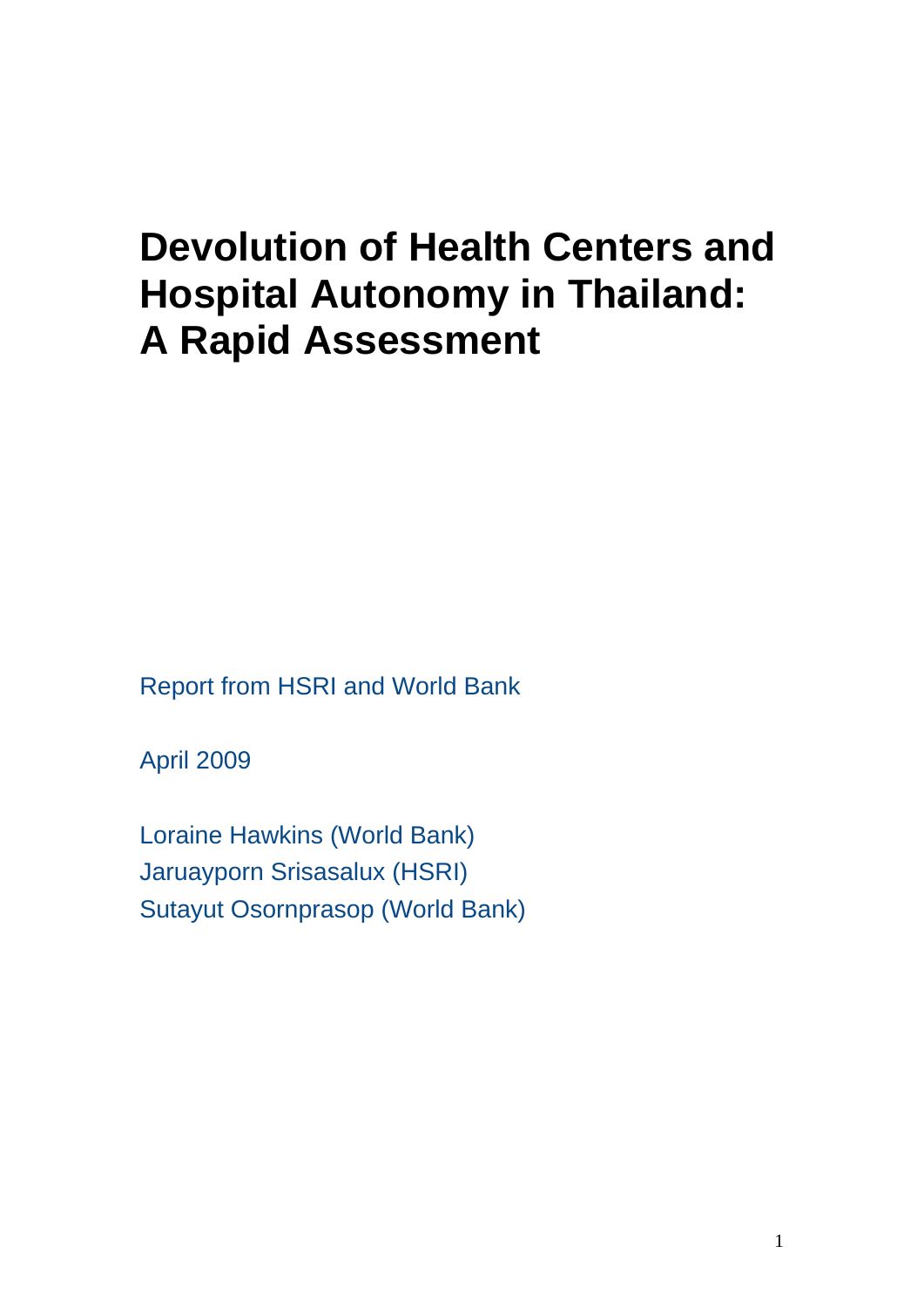#### **DEVOLUTION OF HEALTH CENTERS AND HOSPITAL AUTONOMY IN THAILAND: A RAPID ASSESSMENT**

#### **ACKNOWLEDGEMENTS**

The authors owe gratitude to all of the nearly 100 people we interviewed for this study: it draws upon their knowledge and wisdom as its main source. We would like to acknowledge in particular the great contributions of Dr Suwit Wibulpolprasert, Senior Advisor, Ministry of Public Health, Dr Viroj Tangcharoensathien of the International Health Policy Program, and Dr Pongpisut Jongudomsuk, Director of Health Systems Research Institute, without which we could not have carried out this assessment.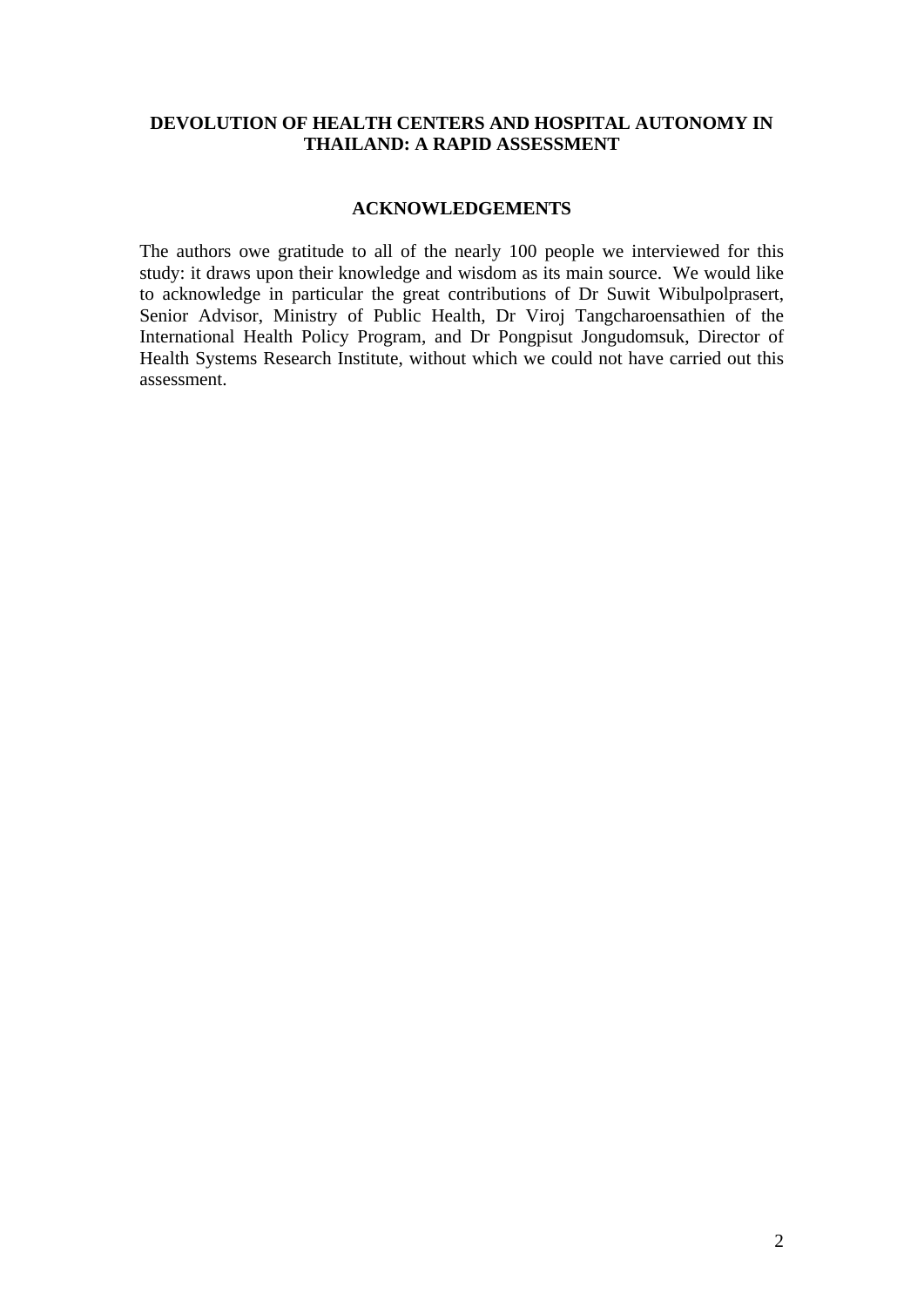# **TABLE OF CONTENTS**

| A. DESCRIPTION OF DEVOLUTION PROCESS AND MODEL5                            |  |
|----------------------------------------------------------------------------|--|
|                                                                            |  |
| <b>C. FINDINGS FROM DISCUSSIONS ABOUT DECENTRALIZATION</b>                 |  |
|                                                                            |  |
|                                                                            |  |
| PART II. HOSPITAL AUTONOMY UNDER THE AUTONOMOUS                            |  |
|                                                                            |  |
| A. THE BAN PHAEO APO MODEL OF HOSPITAL AUTONOMY 23                         |  |
|                                                                            |  |
|                                                                            |  |
|                                                                            |  |
| ANNEX 1: INTERVIEWS WITH POLICY RESEARCHERS AND                            |  |
|                                                                            |  |
| <b>Addendum: Policy Recommendations from ONDC Evaluation of Devolution</b> |  |
|                                                                            |  |
| ANNEX 2: INTERVIEWS AND VISITS IN PROVINCES: SUMMARY OF                    |  |
|                                                                            |  |
| ANNEX 3: INTERVIEWS AND VISITS WITH HOSPITALS: SUMMARY                     |  |
|                                                                            |  |
| ANNEX 4: LIST OF STAKEHOLDERS INTERVIEWED AND                              |  |
|                                                                            |  |
| ANNEX 5: TERMS OF REFERENCE FOR RAPID ASSESSMENT OF                        |  |
| <b>DEVOLUTION IN THE THAILAND HEALTH SECTOR REFORM 76</b>                  |  |
| ANNEX 6: SAMPLE MEMORANDUM ON TRANSFER OF HEALTH                           |  |
|                                                                            |  |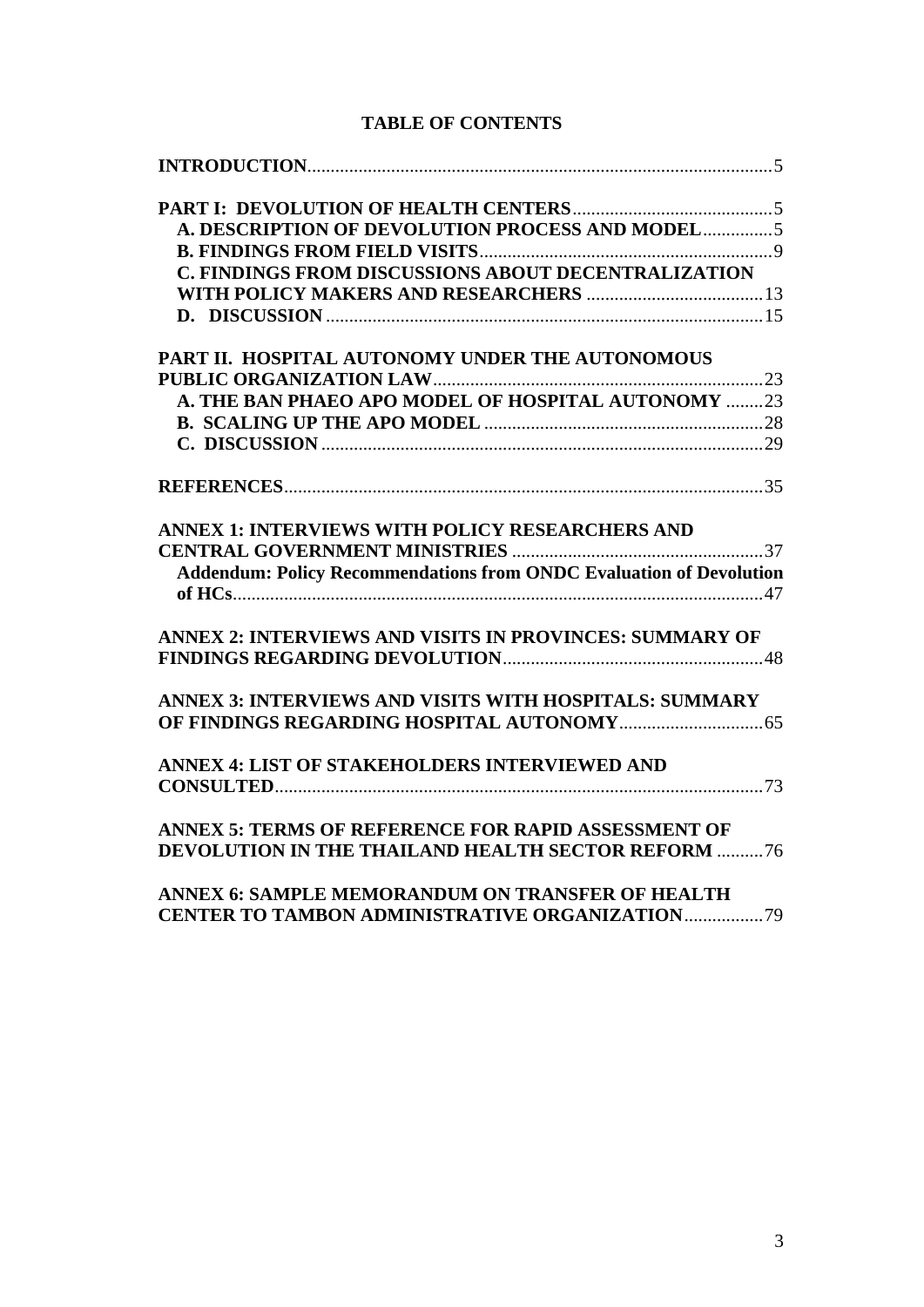# **ABBREVIATION**

| <b>APO</b>       | Autonomous Public Organization                                       |
|------------------|----------------------------------------------------------------------|
| <b>CMU</b>       | <b>Community Medical Unit</b>                                        |
| <b>CSMBS</b>     | Civil Service Medical Benefits Scheme                                |
| <b>CUP</b>       | Contracting Unit for Primary Care                                    |
| <b>DHO</b>       | District Health Office/Officer                                       |
| <b>DLA</b>       | Department of Local Administration, MOI                              |
| <b>EDL</b>       | <b>Essential Drug List</b>                                           |
| GO               | Government Officer                                                   |
| <b>GPO</b>       | Government Pharmaceutical Organization                               |
| HC               | <b>Health Center</b>                                                 |
| <b>LAO</b>       | Local Administrative Organization                                    |
| <b>MOF</b>       | Minitry of Finance                                                   |
| <b>MOI</b>       | Minitry of Interior                                                  |
| <b>MOPH</b>      | Ministry of Public Health                                            |
| <b>NDC</b>       | <b>National Decentralization Committee</b>                           |
| <b>NHSO</b>      | National Health Security Office                                      |
| OCSC             | Office of the Civil Service Commission                               |
| <b>ONDC</b>      | Office of the Secretariat of the National Decentralization Committee |
| <b>OP</b>        | Outpatient                                                           |
| <b>OPD</b>       | <b>Outpatient Department</b>                                         |
| <b>PCMO</b>      | Provincial Chief Medical Officer                                     |
| PCU              | Primary Care Unit                                                    |
| PHO              | Provincial Health Office                                             |
| <b>PTAC</b>      | Pharmaceuticals Therapeutic Advisory Committee                       |
| P&P              | <b>Health Promotion and Disease Prevention</b>                       |
| P <sub>4</sub> P | Pay for Performance                                                  |
| <b>SSS</b>       | Social Security Scheme                                               |
| <b>TAO</b>       | Tambon Administrative Organization                                   |
| <b>UC</b>        | <b>Universal Health Coverage Scheme</b>                              |
| <b>VHV</b>       | Village Health Volunteer                                             |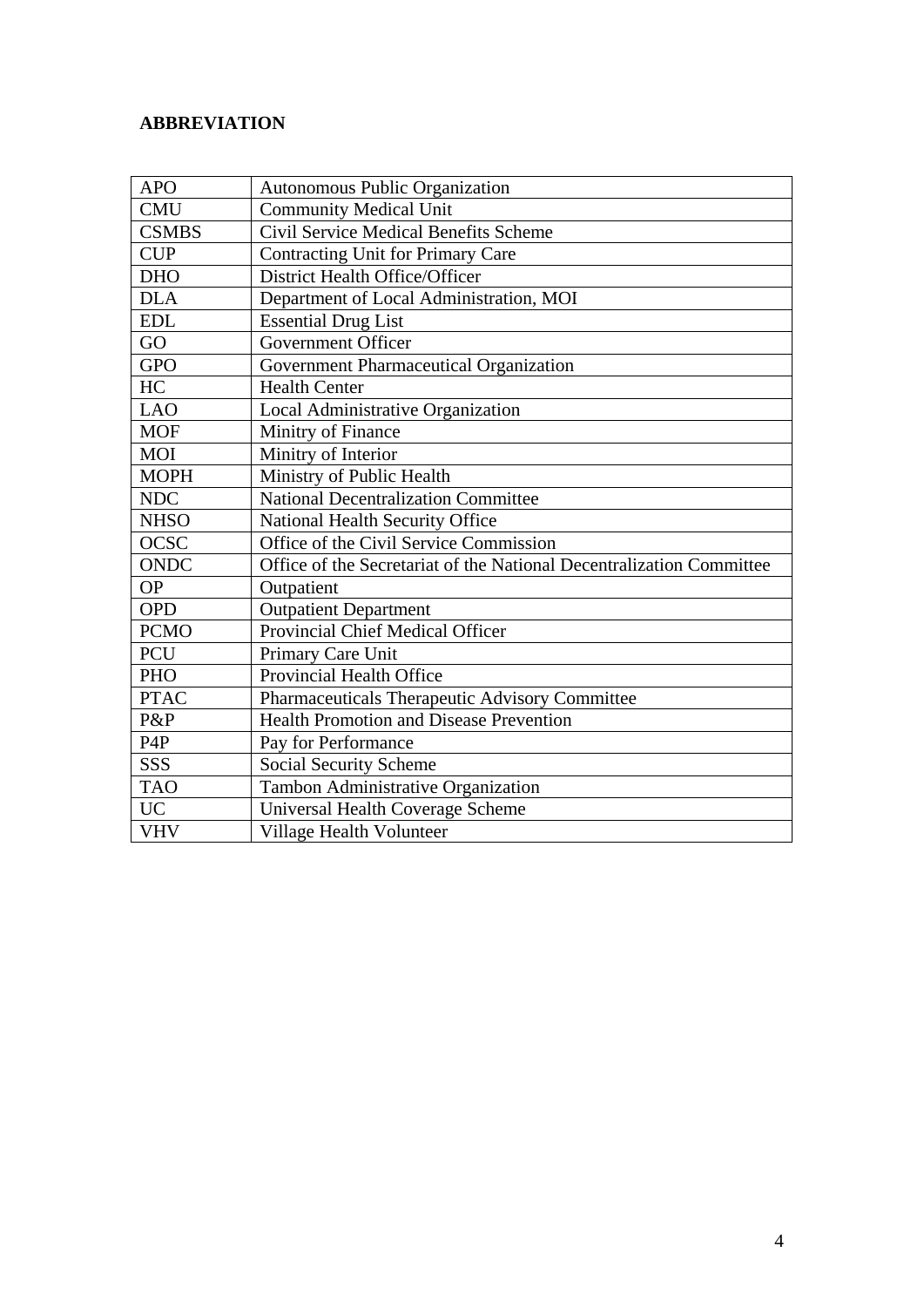### <span id="page-4-0"></span>**INTRODUCTION**

This rapid assessment was conducted for the Thailand Ministry of Public Health with the support of the World Bank in partnership with the International Health Policy Program and Health Systems Research Institute, Thailand. This work was done under the World Bank's Country Development Partnership Agreement with the Government of Thailand. The Terms of Reference for the assessment are attached as Annex 6. The assessment team comprised: Ms.Loraine Hawkins (World Bank, Health Systems Consultant), Assistant Professor Dr.Jaruayporn Srisasalux (Health Systems Research Institute, Research Manager), and Dr.Sutayut Osornprasop (World Bank, Human Development Program Specialist).

## **PART I: DEVOLUTION OF HEALTH CENTERS**

#### **A. DESCRIPTION OF DEVOLUTION PROCESS AND MODEL**

The Plans and Process for Decentralization to Local Administrative Organizations Act of 1999 called for ministries including the Ministry of Public Health (MOPH) to develop action plans for decentralization of functions, resources and staff to the elected Local Administrative Organizations (LAOs) by 2010. The Act also set a target for increasing the share of the central government budget that should be transferred to LAOs from 9% to 35% by 2006. In 2006, the Law was amended to remove the 2006 deadline, and set minimum share of national budget to be transferred of 25%, with a target of 35%.

Devolution of health centers (HCs) to Tambon Administrative Organizations (TAOs) and municipalities was initiated in the second Action Plan for decentralization, prepared in 2006. Under the guidelines for devolution developed by the MOPH, devolution of HCs only occurs where the following criteria are met:

- The TAO/municipality meets "readiness" criteria to manage the HC: the LAO must have received a good governance award, and demonstrated capacity for and commitment to health by establishing a Public Health Section and contributing funds to a Community Health Fund (an NHSO initiative to encourage local governments to lead and commit resources to disease prevention and health promotion activities, with NHSO co-financing);
- At least 50 percent of HC staff support devolution of their HC and are willing to transfer to LAO employment, including the HC head;

*Organization and Responsibilities for Health Centers Prior to Devolution:* Thailand's health system has some features that lead to complexity and local variation in the scope of health responsibilities of HCs and the accountabilities and incentives of HCs before and after devolution. The creation of the Universal Coverage (UC) health financing scheme in 2002, managed by the National Health Security Office (NHSO), brought about a partial purchaser-provider split in the functions and budget of the MOPH. This also introduced dual accountability for the MOPH's HCs. Most of the operating budget for HCs now comes from the NHSO (and to a lesser extent from the Civil Service Medical Benefits Scheme (CSMBS) and Social Security Scheme (SSS) for formal sector employees). The MOPH budget, supplemented by a top-slice from NHSO equivalent to 65% of the salaries budget, pays the salaries of all of the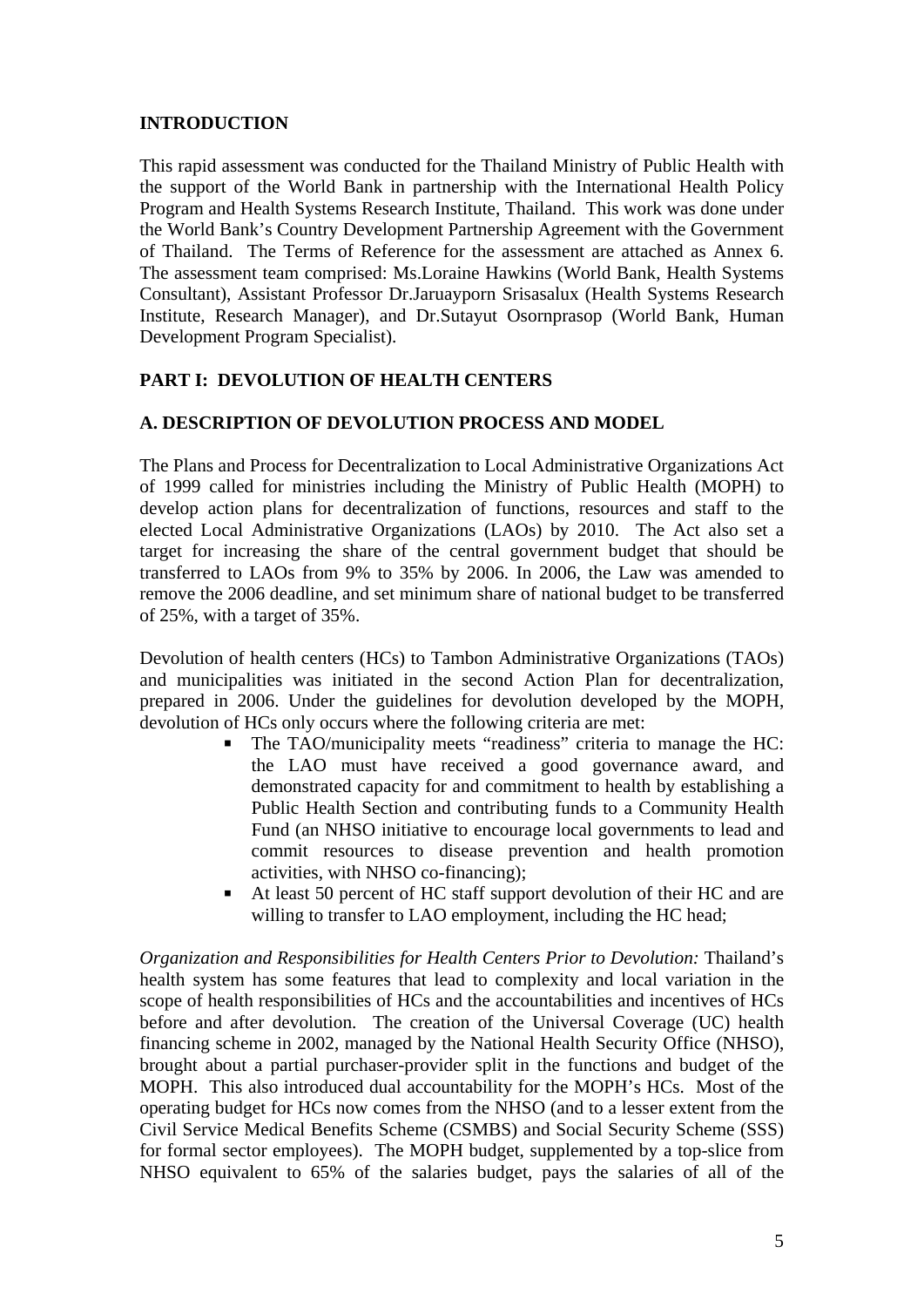government officers who work for it, including those who work in HCs. (Payment of civil servants from the budget is guaranteed under the constitution.) The NHSO's payments to HCs cover for some personnel costs (such as contractual staff, overtime payments, a performance bonus scheme), as well as other operating costs: utilities, fuel, maintenance, supplies, and equipment, etc.

Resource management decision-making for primary health care as well as disease prevention and health promotion is rather de-concentrated – in the MOPH to Provincial Health Offices (PHOs), and in the NHSO to district-level Contracting Unit for Primary Care (CUP) Board. The CUP Board is chaired by the Director of the hospital that services the District (which may be a district or provincial or regional MOPH hospital, or sometimes a hospital belonging to another Ministry or LAO). The HCs, DHO and PHO also have representatives on the CUP Board.

For non-devolved HCs, the MOPH is responsible for employment and personnel management; most technical policy, regulation and supervision; and fiduciary supervision. The HC reports to the MOPH's District Health Officer (DHO) on administrative matters, and the DHO or PHO approval is required for most personnel decisions in the HC, and most financial decisions involving MOPH funds.

The NHSO allocates to the CUP Board a fixed per capita amount for curative primary health care for UC members in the District, and population-related allocations for disease prevention and health promotion (P&P). The CUP Boards have had considerable discretion to decide how to allocate these budgets for curative outpatient care (OP) and P&P among the HCs, the hospital's own outpatient department (many patients go to hospital OPDs for primary care), and Primary Care Units (PCUs) which some hospitals have established to de-congest their own OPDs. UC patients register both with a HC and a hospital for their health care and are free to obtain primary care services from both (though some provinces require the user to visit the primary care unit first). As a result of patient choices, and local decision-making, the share of curative and P&P service provided by HC, CUP hospital OPD and PCUs respectively varies widely in different HCs, districts and provinces.

The CUP Board contracts with HCs and other OP and P&P service providers. Under these agreements, the HC has a second line of accountability to the NHSO for use of funds, and activities covered by NHSO. CUP Boards also adopt a range of different approaches about the extent to which they provide resources to HCs as cash rather than in kind, in the extent to which they transfer risk to HCs for managing the drugs budget and other costs, and the extent to which they allow patient choice of HC (or PCU in some areas) rather than adopting mandatory catchment areas. As a result, there is variation around the country in the extent to which HCs face a "hard budget constraint", the extent to which risks in the primary care budget are pooled, and the extent to which HCs are exposed to competition.

The CUP Board supervises HCs, providing financial supervision over use of NHSO funds, and supervision of performance in delivery services. PHOs, DHOs and CUP hospitals vary in how they coordinate their respective supervision responsibilities for HCs. The CUP hospitals also provide technical support, advice and some training to HCs, to a varying extent.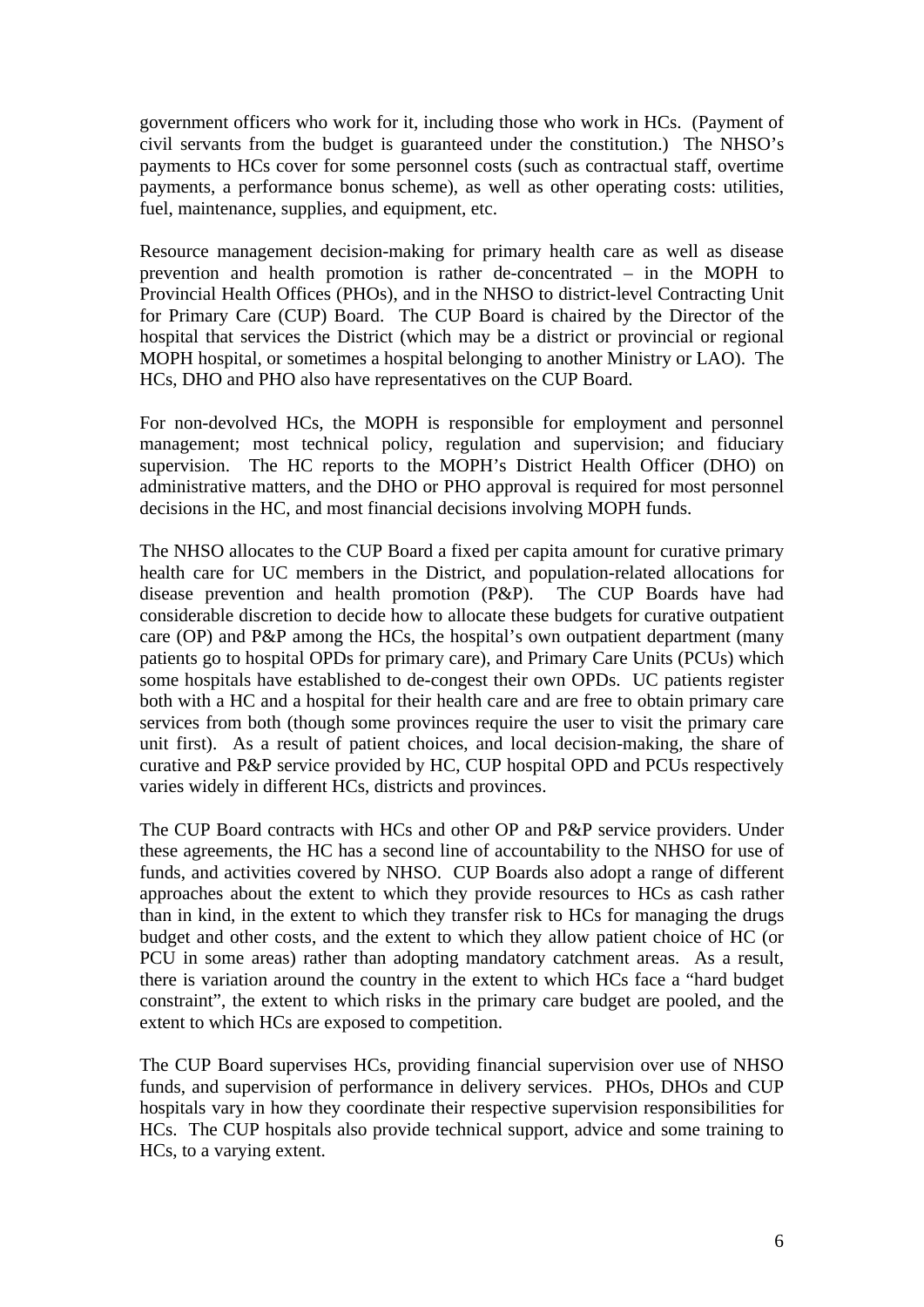Some non-devolved HCs (particularly those in more densely populated, better-off areas) have a considerable degree of managerial autonomy arising from the fact that they have multiple sources of revenue: MOPH, NHSO, CSMBS, SSS, user payments (mostly from out-of-area patients), and sometimes complementary resources from their LAO and donations. HCs operate their own bank accounts for cash they receive from NHSO, and other non-MOPH sources. They can retain any unspent funds in these accounts at the end of the year. They have considerable freedom to hire contractual staff, purchase supplies and equipment, and initiate new activities and services using these retained funds.

*Transfer of staff and assets:* The devolution process transfers the HC physical assets to LAO ownership, and transfers willing MOPH government officers and contractual staff working in the HC to the employment of the  $LAO<sup>1</sup>$  $LAO<sup>1</sup>$  $LAO<sup>1</sup>$ .

*Transfer of health responsibilities:* A memorandum of transfer is signed by the provincial administration, the PHO and LAO chief executive officer (CEO) formally documenting the transfer of the "public health duties and responsibilities" of the HC to the LAO, and committing the LAO to "administer and manage the health center according to regulations, criteria, standards, and public health work methodologies set by MOPH" and the relevant PHO (see sample agreement in Annex 6).

In practice, only some of the MOPH's responsibilities are transferred to the LAO. The LAO takes over the MOPH's responsibility for employment and personnel management, and fiduciary control. This transfer of responsibility is clearly specified in new regulations. The transfer to the LAO of responsibility for ensuring the HC functions effectively, and for improving the health of its population is not so clearly defined. The MOPH retains some responsibility for technical policy, technical supervision, technical training, and regulation of health professional work and coordination of public health matters. None of the NHSO/CUP Board responsibilities is transferred to the LAO. So the local variation and change over time that is already seen in the division of health responsibilities between the MOPH/PHO/DHO and the NHSO/CUP Board is carried over into the division of responsibilities between the LAO and the NHSO/CUP Board.

*Fiscal transfers:* The devolution process transfers the MOPH's budget allocation for HC salaries to the LAO, via the Ministry of Interior (MOI), as a specific (earmarked) grant. This budget allocation covers the basic salaries and benefits of government officers in the HC – typically two to three staff. Funds will continue to be transferred as a conditional grant to guarantee salary payment for ex-MOPH employees until they

1

<span id="page-6-0"></span><sup>&</sup>lt;sup>1</sup> HC staff who do not wish to transfer to LAO employment will not be allowed to continue working in the devolved HC in the long term. They can request transfer to another MOPH post and may continue to work for the devolved HC only temporarily.. Staff who transfer retain civil service pension and medical benefits, though any new HC staff hired by the LAO will not be eligible for these benefits. Those staff who do transfer to the LAO are eligible for annual bonuses of up to 3-5 months salary that LAOs are able to pay all their staff, within limits approved by the provincial administration – the provincial operations of the Ministry of the Interior (MOI), under the authority of the governmentappointed provincial governor. The MOI is in the process of adopting regulations that will allow transferring HC staff to retain other benefits and allowances paid by MOPH.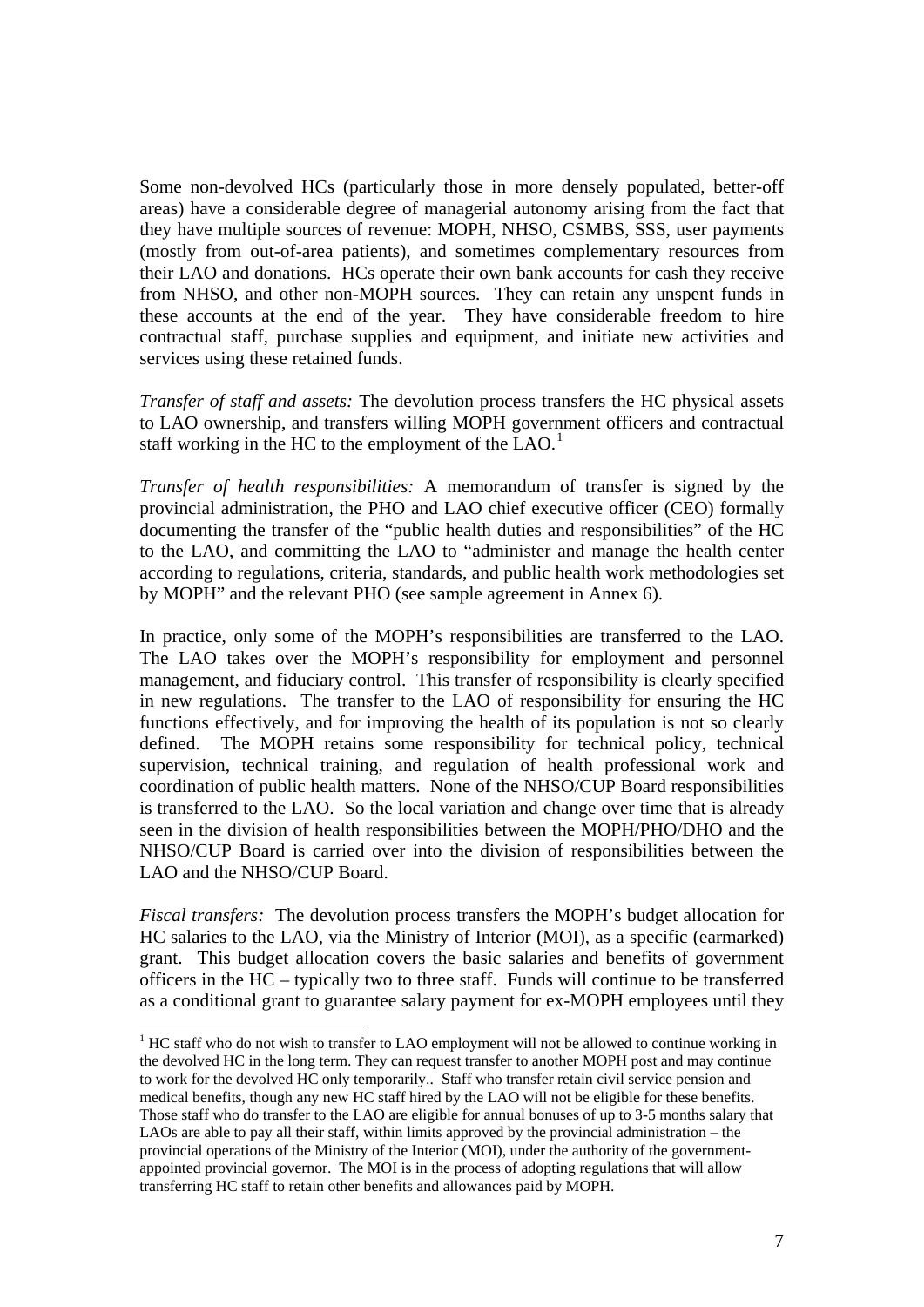<span id="page-7-0"></span>retire. Any newly hired HC staff will be paid from the LAOs general revenues (which consist of a general grant, shared tax revenues and varying amounts of local revenues).

In addition to salaries, the MOPH budget funds capital expenditure and staff training for HCs. These funds are not transferred when HCs are devolved. Future capital expenditure will be a responsibility of the LAO from their general revenues. In addition, the MOI budget includes discretionary specific grants for LAOs that are sometimes for public health activities. The MOI budget for 2009 includes a 22 million baht allocation for capital investment in the 28 devolved HCs, and an allocation for paying honoraria for village health volunteers in all LAOs. Although not formally stated in the Memorandum of Transfer, the PHOs interviewed appear generally to be committed to continuing to provide training for staff in devolved HCs.

NHSO, CSMBS and SSS resources are not transferred to the TAO when the HC is devolved.<sup>[2](#page-7-0)</sup> These agencies continue to provide resources directly to the HC, as before.

*Changes in Decision Rights:* LAOs – whether or not the HC is devolved - have some freedom to develop new health services using their own revenues, so long as they comply with MOPH regulations. Major developments, such as establishment of new hospitals, however, are subject to licensing approval by the MOPH. Additionally, the Office of the Auditor General discourages LAOs from spending on any curative care services that are deemed to duplicate the MOPH's mandate. Following devolution, LAOs have rights and power to hire, promote, reward and discipline HC personnel. Local government officers enjoy protection of employment – firing permanent LAO staff is difficult. But LAOs may hire and fire contractual staff. LAOs also have financial decision-making authority over HCs in relation to their use of LAO revenues, including authority over procurement and capital investment within delegated limits set by regulation. LAOs have some latitude to determine the level of delegated authority they give to HC heads in relation to personnel and financial decisions. LAOs do not have authority over how devolved HCs use of NHSO, CSMBS, and SSS funds, which continue to be governed by regulations set by these organizations. The MOI sets personnel and financial policies applying to LAOs at national level, and more detailed regulations are adopted by the MOI's provincial administration (under the authority of the provincial governor). For some decisions (such as creation of new permanent LAO posts, or more major investments), the LAO CEO requires approval of the provincial administration.

*Changes in Accountability, Supervision and Oversight:* Devolved HCs retain their accountability to the MOPH for compliance with technical policies, standards and regulations. They retain an obligation to report public health data to the MOPH. The DHO and PHO continue to supervise and advise devolved HCs on technical matters. The MOPH's Inspector Generals will continue to inspect devolved HCs, but their findings will be advisory only. It will be the responsibility of the LAO to act on the findings.

1

 $2$  There is a partial exception. The NHSO provides co-financing of 37.5 baht per capita to TAOs that agree to establish community health funds, to finance local health promotion and disease prevention projects. This scheme operates for any TAO, regardless of whether the HC is devolved.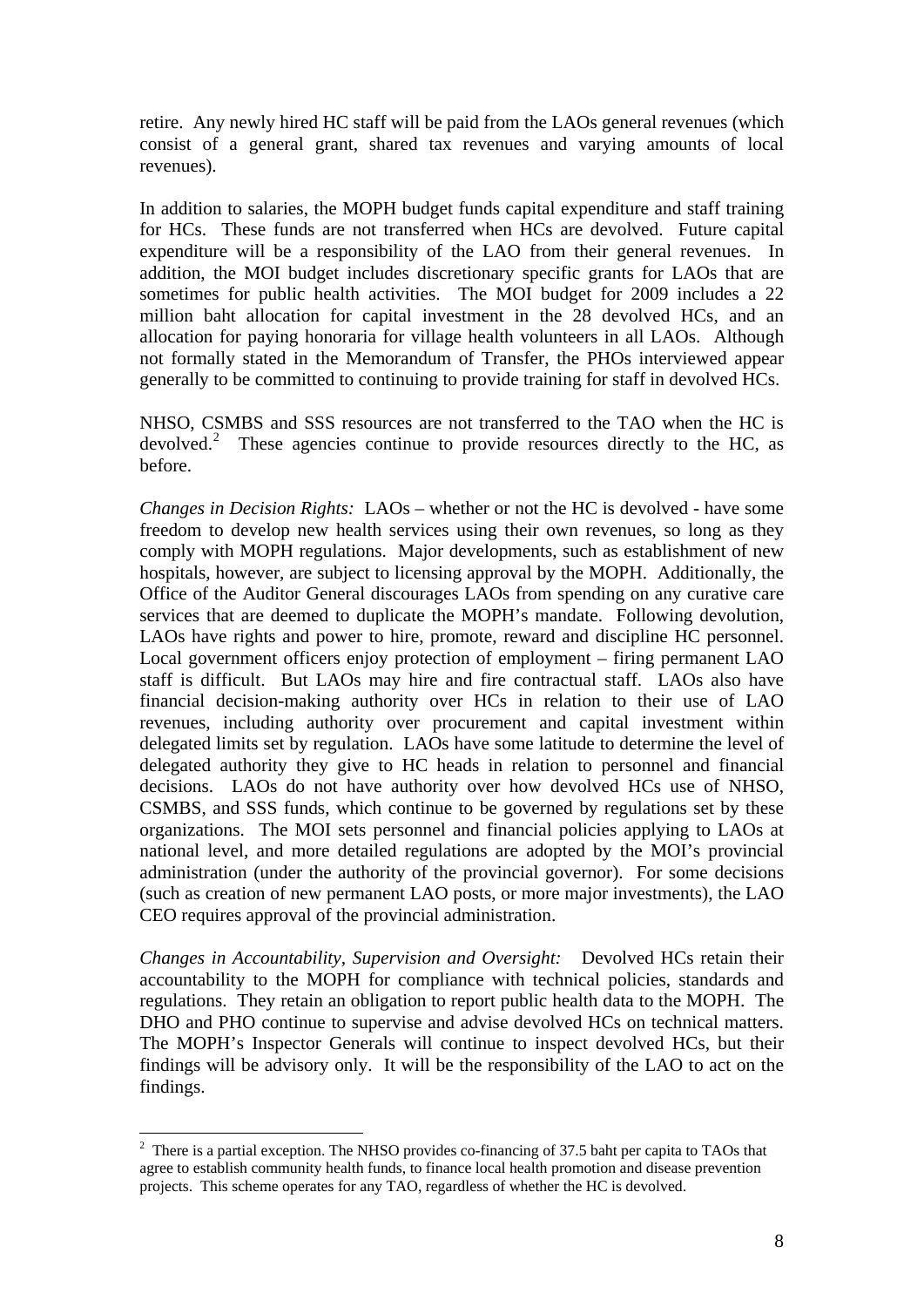<span id="page-8-0"></span>Devolved HCs retain the same accountability as before to the NHSO, via contractual agreements with the CUP Board.

HCs now have a new third major line of accountability – to the LAO CEO – for overall performance, and for personnel and financial matters (in relation to the resources they receive from the LAO). Devolved HCs provide financial and personnel reports to the LAO, and provide copies of their public health/activity reports to the LAO, MOPH and NHSO. Some LAOs appear to have instituted somewhat independent supervision of the HC by their Public Health Section head. In others, LAOs have combined the roles of HC head and Public Health Section head. LAOs (like the MOPH) are subject to external audit by the Office of the Auditor General.

The MOI's provincial administrations play a role in oversight of LAOs, and hence of devolved HCs. The MOI has considerable powers to enforce and discipline LAOs that breach financial or personnel regulations, to investigate possible wrong-doing, and to adjudicate in case of personnel grievances or disputes. The provincial administration takes some responsibility for supporting LAOs with devolved HCs: LAOs can apply to the provincial administration for additional funding if needed, or for assistance in addressing personnel issues (staff shortages, staff transfer requests). The provincial administration (and the elected PAO) has a responsibility for coordination across LAOs within their territory.

It is not clear that any one organization will take responsibility for ensuring that devolved HCs make proper, efficient and effective use of their resources from *all* the multiple sources of funding.

*Changes in Market Exposure or Hardness of Budget Constraint:* The exposure of HCs to competition is determined by the policies of the CUP Board, CSMBS and SSS, rather than the LAO. That is, devolution does not change the exposure of HCs to market pressure (or lack of it). The MOI is putting in place regulations that will ensure HCs are able to continue to retain unspent balances of revenue they receive from NHSO, CSMBS, SSS and user fees. This will preserve the existing incentives HCs have to maximize these sources of revenue and the existing freedom they have to use this revenue. Because the LAOs currently have more discretionary "budget space" than the MOPH's PHOs, devolved HCs have more scope to negotiate increases in budget allocation. Additionally, the MOI stands ready to receive requests from LAOs for additional funds if needed, and has an interest in supporting newly devolved services. Devolved HCs are thus likely to perceive a softer budget constraint.

#### **B. FINDINGS FROM FIELD VISITS**

The assessment team conducted interviews of Provincial Health Office (PHO), District Health Office (DHO), Provincial Governor's Office and Department of Local Administration (DLA), Contracting Unit for Primary Care (CUP) hospital, Tambon Administrative Authority (TAO) and health center (HC) staff in five devolved health centers and five non-devolved health centers and a hospital-owned primary care unit (PCU). Tabulated summaries of the data gathered in field visits and interviews in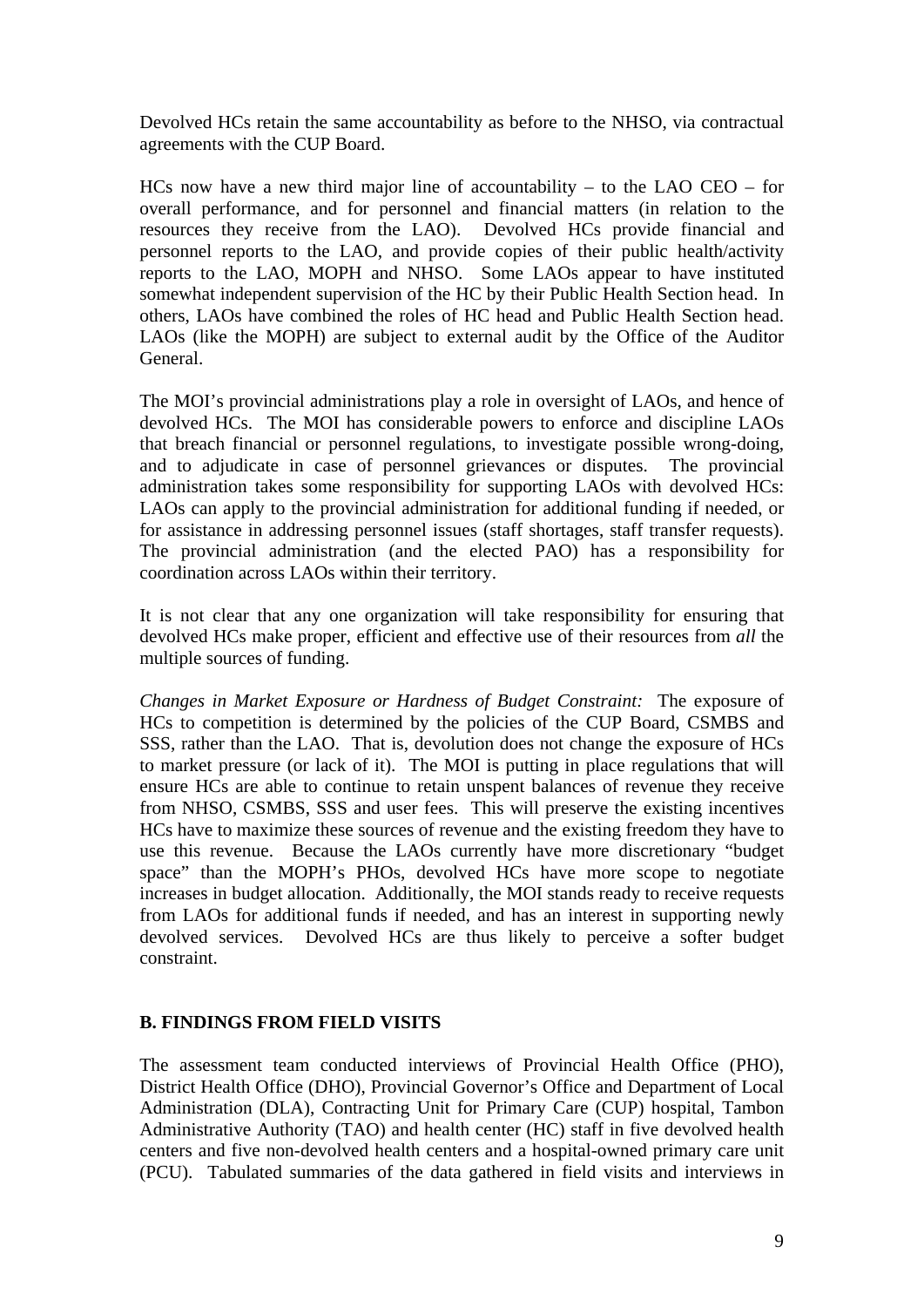these provinces and facilities are provided in Annex 2. Annex 4 lists persons interviewed. In relation to the three stated objectives of this decentralization, the team's findings were as follows:

### - *Changes in Flexibility, Responsiveness and Participation Following Devolution of Health Centers to TAOs*

These criteria for assessment are derived from the stated objectives of decentralization of service delivery, based on *The Plans and Process for Decentralization to Local Administrative Organizations Act* of 1999, following the Thailand Constitution of 1997.

*Increased management flexibility:* HC staff and TAO leaders in three of the devolved health centers (Naphu, Salabangpoo, and Pakpoon) have positive perceptions of improvement in management flexibility, in the sense that future decision making is expected to be faster and there should be greater scope for initiative. However, all noted transitional problems with finalization of regulations and some unresolved regulatory issues (such as licensing public health officers to provide curative medical care). Two of the devolved centers (DonKaew, Banprok) noted positive and negative changes, though both perceive net benefits from devolution, in terms of scope for innovation and a shorter chain of authority for most decision making. These centers have experienced delays in regulatory changes that led to delays in funds flows, though DonKaew was devolved only in October 2008, and so is at an early stage of transition. Banprok commented on delays and difficulty in gaining approval for a new nurse practitioner post from the Provincial Administration, and for the exam for selection and hiring. In part this seems to reflect the fact that these agencies are dealing with these procedures for the first time, and are not drawing upon the expertise of the MOPH.

*Increased responsiveness to the community and to patients:* Three devolved health centers (Naphu, Salabangpoo, and Pakpoon) could point to a number ways in which service delivery had already improved and new services had been provided in response to the needs and preferences of the community. These include a stronger client service orientation, increased curative care services, and increase in promotion and prevention (P&P). However, in one TAO, some of the planned changes in service delivery do not appear to be evidence-based and may not be cost-effective. DonKaew TAO has asked the HC staff to increase outreach and initiate annual health checks for villagers within the same budget and is providing closer supervision. The Nakornping Hospital CUP reduced curative care resources for the DonKaew HC since decentralization, though it is not clear that this was because of decentralization. The transferred HC has very low utilization; the CUP hospital operates a competing PCU opposite this HC; the CUP board decided the HC should focus primarily on promotion and prevention (P&P), leaving curative care to the hospital and its PCUs. Banprok has introduced a new dental service, but has decreased outreach.

*Increased participation of the community:* All five TAO CEOs and Councils are active in obtaining community input on health and health service delivery. Naphu, Salabangpoo and Pakpoon HCs have increased activities which involve community participation and increased activity of the VHVs. DonKaew's TAO-CEO has used systematic community participation in identifying health and providing feedback on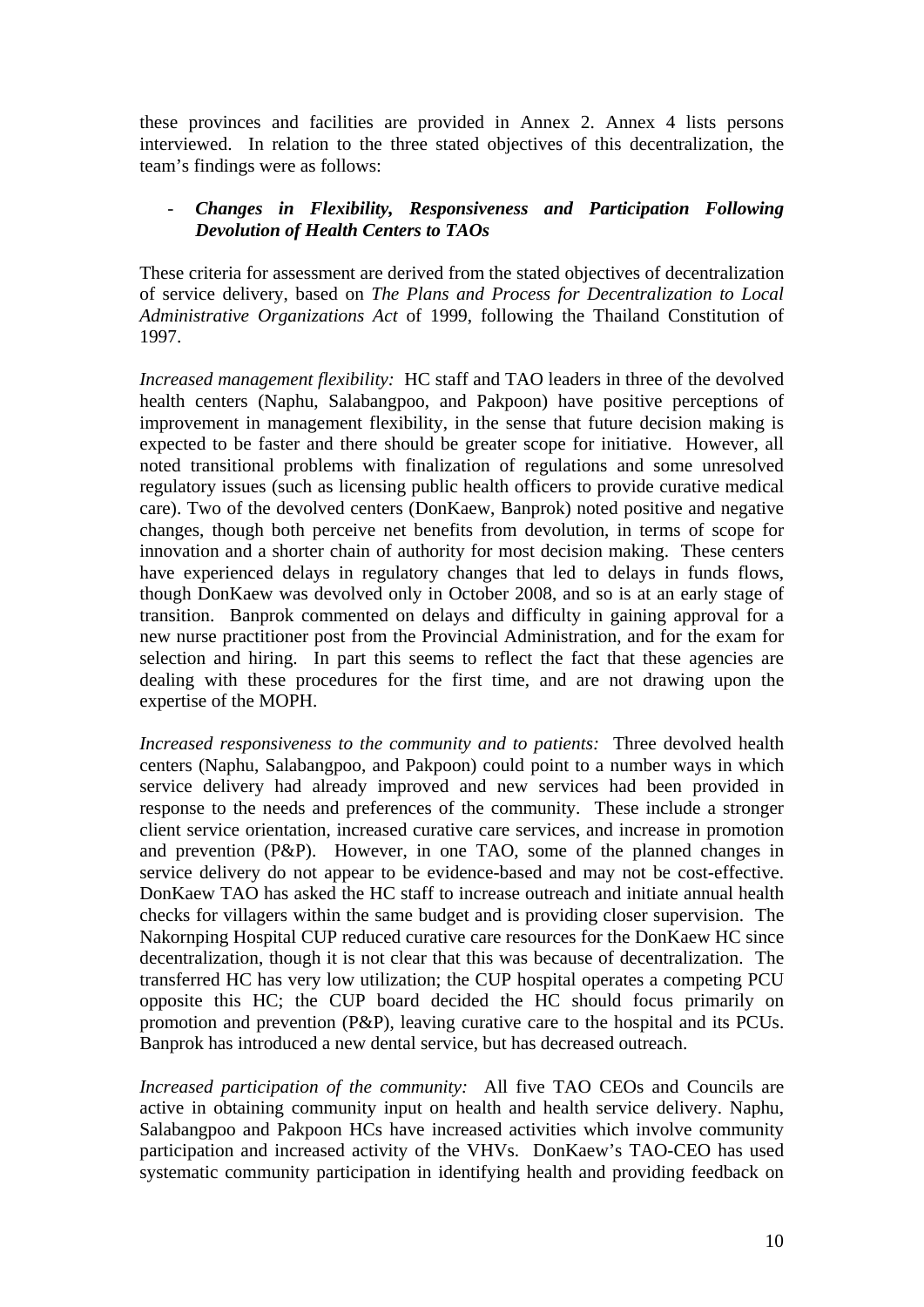health services, though it may be too early to assess whether the HC staff themselves will engage more actively with the community. Banprok HC staff are promoting their services and the benefits of devolution to the community, and report increased utilization by people outside their catchment area.

In some provinces, a number of TAOs are already providing complementary funding and resources for non-devolved HCs and PCUs, over and above their contribution to the Community Health Funds co-financed by NHSO. One of the non-devolved HCs visited (Laem Chan in Phuket) was identified by the PHO as a case of good practice in partnership with an LAO (Wichit Municipality) without devolution. This HC demonstrates high levels of initiative; strong resource mobilization from LAO, PAO and community; development of new services in response to community wishes; and community participation. It has been able to achieve similar results to the devolved HCs through partnership with the municipality and community mobilization without devolution. HC staff perceive that this model may offer the HC more resources and more management freedom than devolution, because they are concerned that MOPH might reduce its support following devolution and concerned about the risk of increased political intervention if they are devolved. In DonKaew, partnership between the TAO and the Nakornping hospital was established some years before devolution. There is a hospital-run PCU (attached to Nakornping Hospital and adjacent to the DonKaew TAO office) which was the result of a TAO-hospital partnership in which the TAO and community raised substantial resources to build the PCU facility which was operated by the hospital staff. The TAO and community petitioned the Nakornping hospital to maintain this service when the hospital director changed and proposed to close the service.

## *- Other Evidence of Results*

It is too early to assess the lasting effects of devolution on processes and outputs in health centers, and it is not yet possible to assess any effect on outcomes. Nonetheless, the rapid assessment gathered information on changes in major inputs, outputs and processes in the first year of devolution. It should be borne in mind that it is common for major organizational change to lead to some loss of productivity for a period of 6-18 months, before benefits of the change emerge.

*Efficiency and appropriateness of increased spending:* Four out of five HCs have received increases in resources financed from the TAO budget. This includes civil works to upgrade the HC buildings. In three cases, the civil works have or will improve physical accessibility and will provide greater patient privacy. As noted above, in one case, there are some questions about the efficiency and effectiveness of proposed civil works expenditure. In the fifth case, the HC had very low utilization and low levels of outreach prior to devolution, and the TAO quite reasonably has asked for increased output (a tripling of outreach) within the same level of resources, before any increase in resources is provided by the TAO. This will increase efficiency.

*Output levels:* Four out of five devolved HCs have increased either utilization or outreach or both. One HC has experienced transitional reduction in output (about 5% reduction in visits) because three out of five government officers have been transferred to other MOPH posts. This HC still has high utilization and a very visible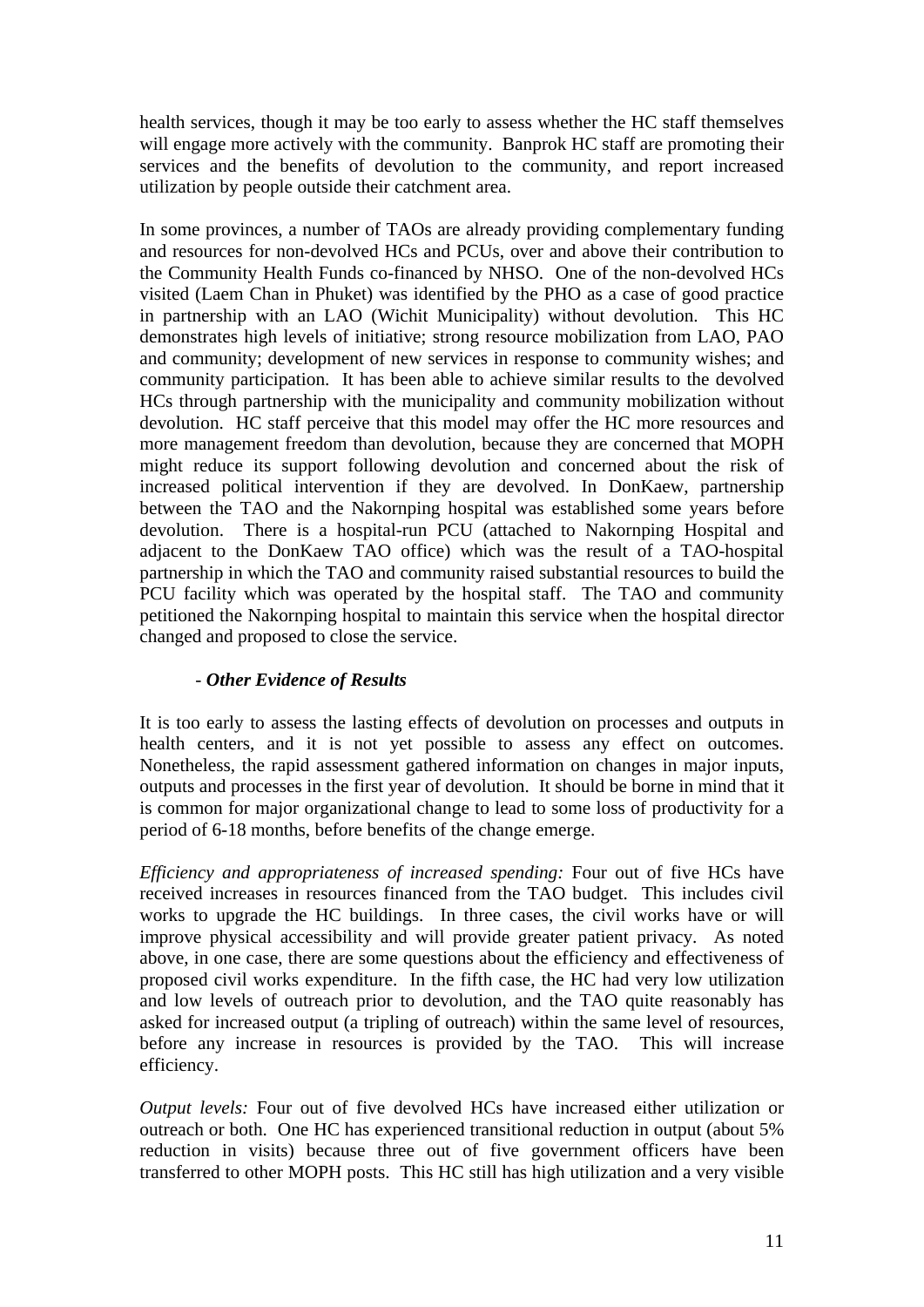patient/community service orientation. The HC is in the process of arranging backup staffing from the CUP hospital. (In two cases, the staff were unwilling to transfer to work for the devolved HC; in one case, the TAO was not satisfied with the staff's performance and initiated transfer of the staff back to MOPH from the devolved HC.)

*Equity:* In two of the TAOs visited, only one of two HCs in the TAO has been devolved, because the majority of staff in the other HC voted against devolution. In one case, people in the catchment area of the non-devolved HC have complained about the fact that the non-devolved HC now receives less support than the devolved HC. In the second case, the TAO provided support to both HCs prior to devolution, and has maintained the same level of support to the non-devolved HC after devolution. However, it is not clear that the perceived inequity in this case arises from the decisions of the TAO. The devolved HCs are benefiting from substantial capital expenditure from the MOI budget for upgrading of building and equipment. Non-devolved HCs are receiving much smaller allocations of capital expenditure from NHSO and MOPH budgets.

*Accountability:* The potential benefit of devolution is that direct local supervision and a shorter chain of accountability can improve service performance. This potential benefit has to be weighed against the potential disadvantages arising from the lower technical capacity of LAOs. Two of the TAOs visited had taken actions that pointed to increased accountability for "patient perceived quality", and had initiated processes to provide a basis for increasing accountability for meeting community health need. One TAO provides feedback to HC staff based on patient complaints; in one case negative feedback on the performance of one staff did not lead to improvement in performance, and was handled by a request to transfer the staff member out of the HC to another MOPH position. One DHO commented that a positive result of devolution is that the TAO is better able to get HC staff to change their behavior than the DHO is, because of the very immediate accountability relationship. Another TAO has asked the HC staff to increase outreach from once a week to daily, in response to very low rates of HC utilization, and evidence of community need for more pro-active services (to address late presentation to health facilities by villagers when sick). This TAO uses supervision by the Public Health Section Head and village feedback meetings to ensure these services are provided. These two TAOs had also initiated surveys of community health status and health determinants, as a basis for establishing realistic local health plans that could be monitored by follow-up surveys.

## *- Key "lessons learned" identified in interviews with TAOs, HCs and PHOs:*

- a. Higher LAO bonuses and perceived higher prospects for promotion (to TAO Public Health Section head) make devolution attractive for substantial numbers of HC staff (estimated to be around 50% in some provinces). But substantial numbers of staff perceive higher promotion prospects in the MOPH or fear the loss of job mobility to other locations if the HC is devolved. PHOs and DHOs report that many HC staff are concerned about being closer to political decision-making under devolution.
- b. In four of the five devolved HCs, the HC staff, and TAO and PHO interviewees identified pre-existing good relationships between HC staff (particularly the HC head) and the TAO-CEO as a key success factor. In one case, however, interviewees noted that this close relationship could lead to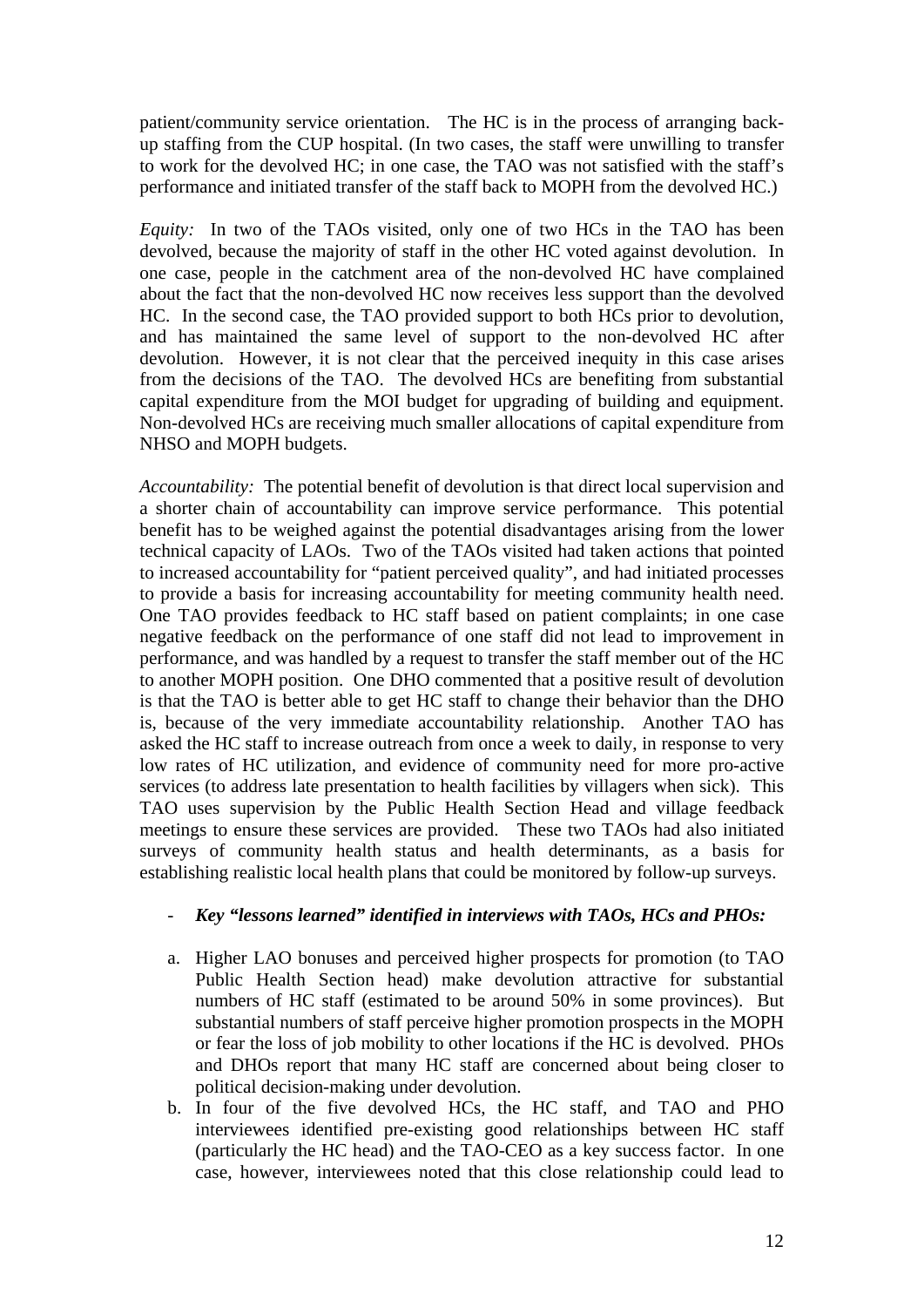<span id="page-12-0"></span>favoritism in promotion and budget allocation. This was one of the reasons why staff in the non-devolved HC in the same TAO were unwilling to transfer. In another case, some interviewees noted that the close relationship with the current TAO leadership creates risk of problems in the event of a change of TAO leadership.

- c. Changes to regulations and funds flows need to be resolved and complied with well in advance of future transfers, to ensure a smooth transition.
- d. HCs interviewed want clear and consistent policies on decentralization in the MOPH and MOI at both the strategic level (consistency on messages about the criteria for devolution, the timetable for implementation, whether devolution is voluntary or mandatory, whether devolved HCs can choose to return to MOPH…) and detailed level (for example, alignment of MOI regulations with the more generous MOPH regulations on overtime, and on retention of unspent funds).
- e. HC, TAO and some PHO and DHO personnel interviewed recommend that the MOPH/NHSO should ensure there is no change in the ways in which PHO, DHO and CUP hospital coordinate, provide support and resources and supervise HCs after transfer. Devolved HCs believe it is important for the MOPH and NHSO to continue to treat these HCs as part of the public health system.
- f. If devolution is to continue to be a voluntary choice for HC staff, HC staff recommend that the MOPH should provide clear, unbiased advice about benefits and risks, and prepare staff for scenarios in which the TAO-CEO, Council and other key personalities may change.

## **C. FINDINGS FROM DISCUSSIONS ABOUT DECENTRALIZATION WITH POLICY MAKERS AND RESEARCHERS**

Interviews were conducted with policy makers, advisers and researchers from the health sector, NDC, MOI, MOF and Bureau of Budget, in addition to meetings with Deputy Governors, provincial administrations, PCMOs and other PHO managers involved in devolution, in a number of the provinces visited. Summaries of the points made in these interviews are provided in Annex 1. Annex 4 lists persons interviewed.

There does not appear to be support at the highest levels for a forced implementation of the 2008 Action Plan for implementation of the Decentralization Law by a 2010 deadline, nor for exercising the "default option" in the Action Plan of transferring HCs to PAOs until TAOs are ready to manage them. None of the interviews found support for decentralization of hospitals, though some PAOs and municipalities have acquired or developed their own hospitals, and of course some municipalities have operated their own hospitals for many years. Further devolution of health services at this point appears to be optional, even for health centers.

Among those who support some form of decentralization in principle, there is reasonable consensus that implementation in the health sector should be gradual and careful. Most health sector interviewees prefer models of decentralization that would devolve district, province or regional networks, rather than individual HCs. For many this has become a reason to oppose devolution of HCs. However, there is no evident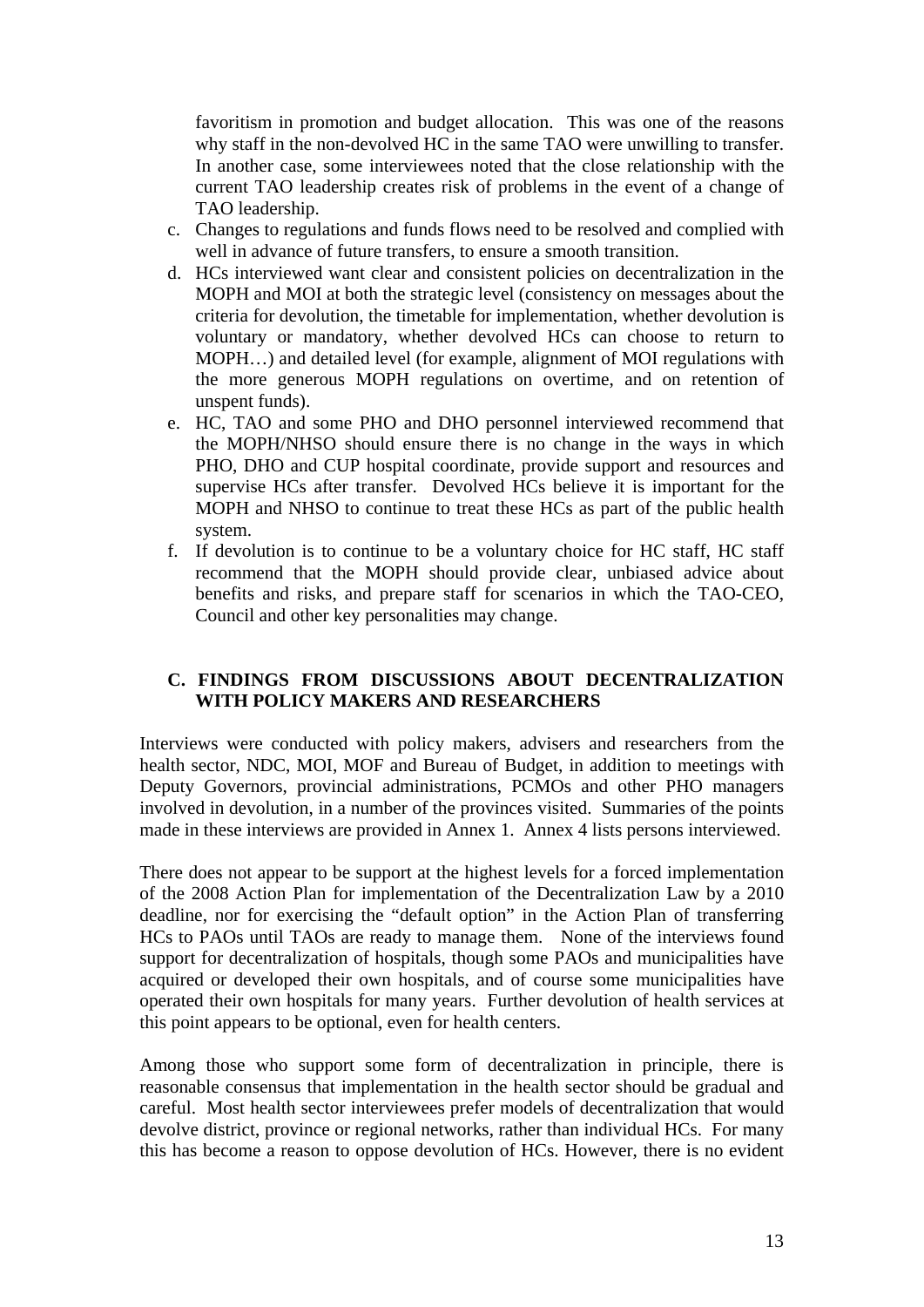consensus about design of a network model, no systematic work is being done on design of this option, and this is acknowledged to be a much more radical reform.

Positive opinions about potential benefits of devolution of HC to TAOs and municipalities were articulated by a number of non-health-sector interviewees, and by some health sector interviewees at provincial, district and HC level. The much shorter and more direct supervision and accountability relationship that devolution produces is seen as having the potential to increase HC staff productivity, pro-activity in addressing community health needs, and patient-service orientation. Although technical capacity is limited in TAOs, supporters of devolution believe this can and should continue to be provided by the PHOs and CUP hospitals. Supporters of devolution argue that the CUP Board and purchasing mechanism can provide the necessary coordination and integration of service delivery, as it increasingly does now.

Based on the assessments of interviewees, continued implementation of the current guidelines for voluntary devolution of HCs may result in only 20 percent of HCs transferring to LAOs over time. The extent of implementation would be likely to vary across provinces. In some provinces visited, only a third of TAOs expressed interested in taking up HC devolution, whereas in others, 70-80% of TAOs are reportedly interested. Budget and capacity constraints in the large number of smaller TAOs will prevent a substantial share of TAOs from ever meeting readiness criteria, unless these TAOs are given additional funding and/or unless there is a further revision of the statutory limitation of 40% on the share of LAO budget that can be spent on personnel compensation. The unwillingness of a large share of HC staff to transfer to LAOs may be the binding constraint: interviews indicated that depending on the province, the proportion of HC staff supporting devolution ranges from 20- 50%. The most frequently cited reasons among both health sector and non-health sector interviews for unwillingness to transfer HCs to TAOs are: lack of career path and job mobility, uncertainty or lack of clarity about MOPH policy on devolution, uncertainty about future TAO funding for health, and risk of increased political influence as a result of increased proximity of the HC to political decision-making. The first two of these issues could be addressed by policy initiatives. Non-health sector interviewees express confidence in the mechanisms already established to protect merit-based hiring and promotion and deal with personnel grievance for LAO staff.

The most likely scenario resulting from gradual HC devolution predicted by those interviewed is one in which the health system would change only at the margins, in an incremental way. The MOPH/NHSO will continue to regulate, coordinate, supervise, finance and support HCs and other primary health care provision as now. Gradual and cautious implementation of HC devolution will likely contribute to a gradual, modest increase in pluralism and heterogeneity in financing and ownership of health services.

Many of those interviewed pointed out that this trend is nothing new. There is already substantial health care provider pluralism in public health service delivery in Thailand: the university hospitals, other Ministries' health facilities, municipal health facilities, and private healthcare facilities participating in UC, SSS and CSMBS. There is already growing development of partnerships between LAOs and MOPH (at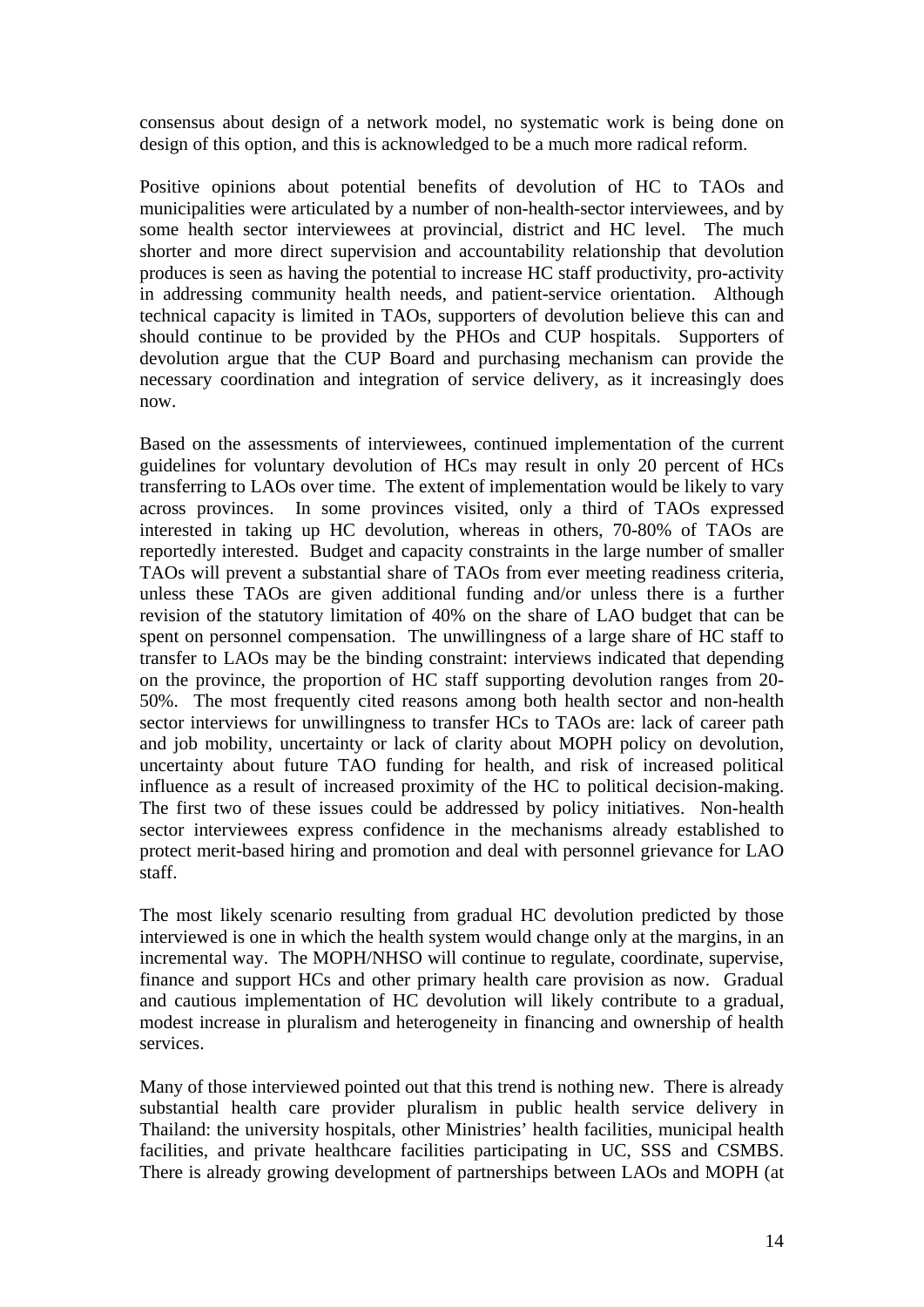<span id="page-14-0"></span>the levels of PHOs, HCs and hospitals). So long as PAOs and TAOs continue to receive substantial fiscal transfers but have few mandatory transferred functions, their involvement in complementary financing of health services and in direct health service provision is likely to grow. Even if there were no further devolution of HCs, this would likely lead to increased variation in public health expenditure between different provinces, tambons and municipalities, because there appear to be marked differences in the electoral salience of health issues, and the interest of LAO leaders in health, in different parts of the country.

## **D. DISCUSSION**

The assessment team found that the devolution of HCs in the sites visited is producing early positive results. Our over-riding impression is that this is a very limited, incremental change in the ownership and governance of HCs, which has the potential to produce benefits, and which carries relatively little risk in the short term. The major sources of financing and process for resource allocation remain with the NHSO. The major sources of technical support, training and supervision of the HCs remain divided between the DHO and PHO on the one hand and the CUP hospital, as now. The PHOs and CUP Boards are thus in a very strong position to prevent and manage any potential risks of devolution – to offset any risks arising from the limited capacity of the TAOs, to ensure coordination, and provide some incentives and sanctions for performance using the "purchasing" mechanism of the CUP Board. The PHOs and CUP Boards that adopted the mind-set that devolved HCs as part of the health system in the same way as before, continue to take responsibility for ensuring that health services are delivered continuously and appropriately in the devolved HCs. The devolved HCs and TAOs welcome this continuity in the role of the PHO and CUP Board.

## *- Longer term risks and issues for devolution of health services:*

In some countries, some problems emerged and existing problems became worse only after some years following devolution. As the composition of staff in devolved health services shifted from being predominantly ex-MOH staff, to being predominantly staff who had never worked for the MOH, informal cooperation based on longstanding working relationships diminished. In some countries, LAOs progressively became more assertive about their mandate to act independently of national government on a range of policies (e.g. recent successful court action by Indonesian governors to challenge the centralized provisions of new social health insurance legislation). Decentralization also leads to changes in the required skill mix, business processes and organizational structures of the MOH. It commonly takes several iterations of organizational change over a period of many years before the MOH finds a firm footing for its leadership role in a decentralized health system.

Common longer term problems identified in reviews of health decentralization include the following:

- Deterioration in timeliness and completeness of reporting to MOPH and development of incompatible information systems;
- **P** Deterioration in compliance with technical guidance and protocols;
- Decline in use of centralized or pooled medicines procurement and logistics services such as GPO, leading to higher costs of medicines procurement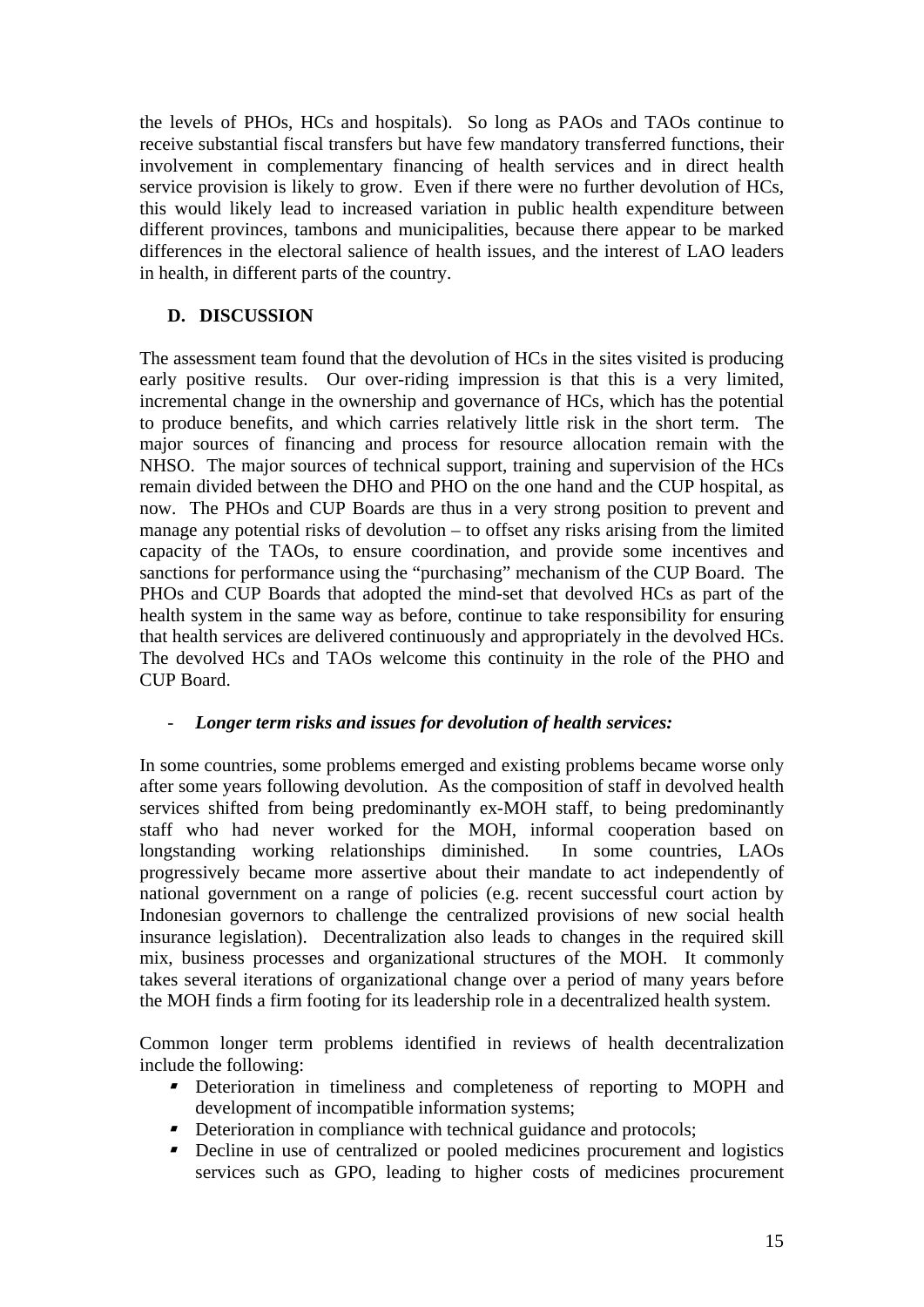because of loss of volume discounts, and also because of variable procurement capacity in local governments (though there is some evidence that local planning and budgeting for medicines and supplies is more efficient than centralized planning and budgeting and free delivery; in Thailand these functions are already de-concentrated to the CUP hospital);

- $\blacksquare$  Non-rational, uncoordinated investment in hospitals and other high-cost diagnostic and treatment capacity, sometimes leading to a "medical arms race" among rival LAOs;
- $\blacksquare$  Where accountability and responsibility under decentralized systems is ambiguous or overlapping between different levels of government, during periods of fiscal consolidation, there is a tendency for cost-shifting between different levels of government, and for central government to add unfunded or under-funded mandates to LAOs;
- $\blacksquare$  Gradual increase in inequity between high and low performing LAOs (though findings are mixed: some countries have achieved better allocation of resources to the rural periphery following decentralization because putting a greater share of public expenditure under the control of local authorities, and using non-discretionary, pro-poor grant allocation formulae for intergovernmental transfer overcame previous pro-urban bias in government expenditure).

#### *- Risk mitigation measures developed in decentralized health systems*

Mature decentralized health systems have evolved a range of mechanisms to achieve health system coordination and integration, economies of scale, and national public health priorities. They have also evolved mechanisms for dealing with externalities between different local governments, and for dealing with serious performance failures of sub-national governments. Newly decentralizing countries ideally need to design in these mechanisms as part of the devolution implementation plan. Additionally, newly decentralizing countries ideally need to build capacity not only in LAOs for their expanded responsibilities but also in communities to strengthen grass roots participation in holding democratic structures accountable.

Various combinations of the following risk mitigation measures are found in different decentralized health systems:

- The central government takes regulatory powers to deal with serious performance failure by local administrations – such as central appointment of a commissioner to manage the failing local government for a defined period.
- The central government may take regulatory powers to coordinate health care capacity planning and investment – such as through development of a master planning or *carte sanitaire*, or through some form of certificate-of-need regulation. In some countries, major changes to health service delivery have been initiated by specific legislation that mandates local government to provide specific types of services to defined standards (e.g. specific legislation is adopted at national level from time to time on changes to service delivery, such as primary care development, new prevention programs or specific types of high priority secondary/tertiary services). As an alternative some countries use strategic purchasing and central capital investment grants as a means of creating incentives for rational coordination of major capacity development;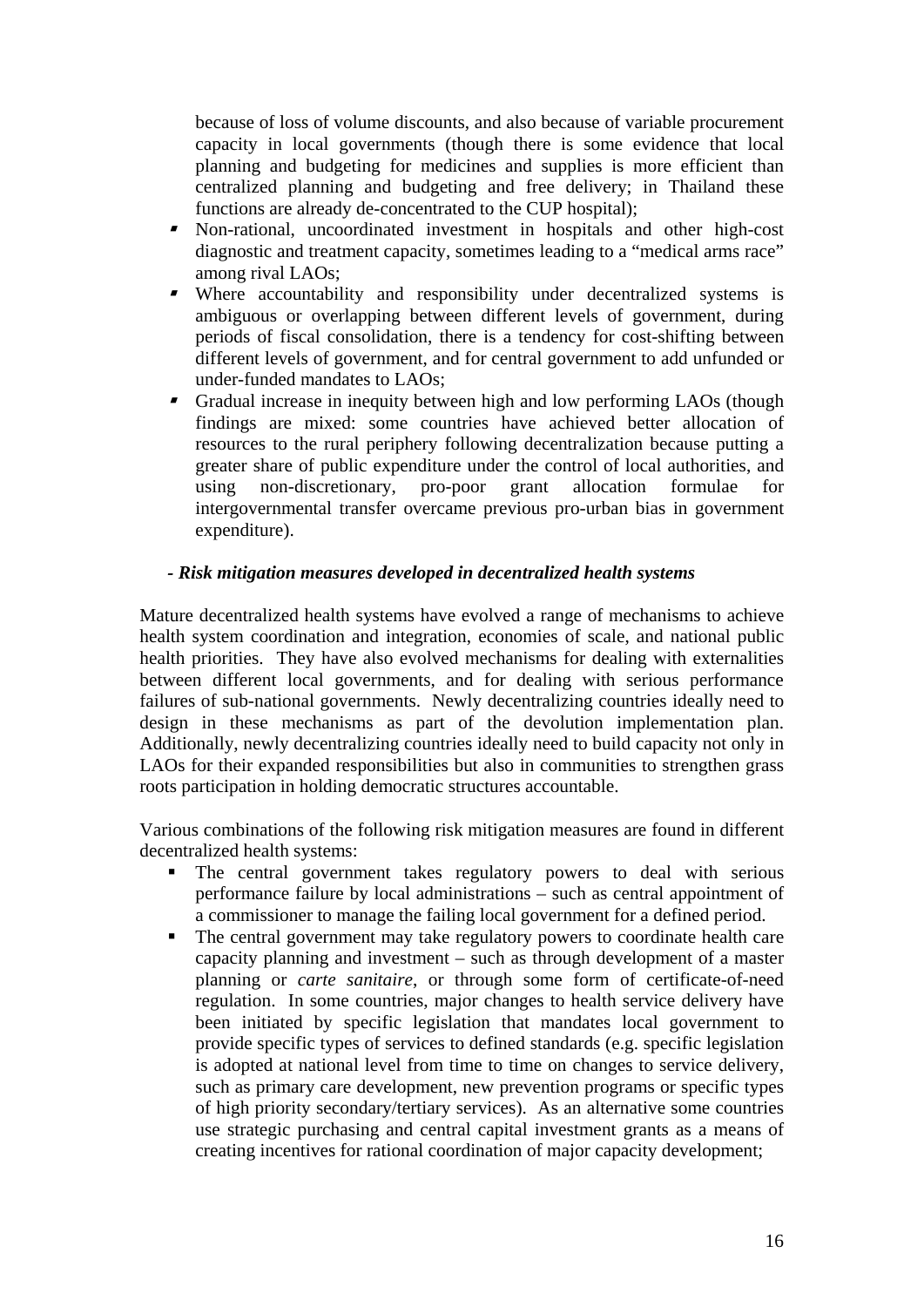- The central MOH needs regulatory powers and strong enforcement provisions in relation to major disease control issues and health emergencies.
- Where there is universal coverage and a single or dominant funder/purchaser of health services, active and strategic use is made of the purchaser's powers to coordinate service development and motivate quality improvement, standards compliance, and information provision.
- Some countries provide a legal basis for joint-LAO service provision, and or for small LAOs to delegate responsibility for some functions to other LAOs. In some countries, the central Government has played a lead role in negotiating with LAOs to establish joint service provision structures or inter-LAO coordination arrangements.
- In some countries, federations of LAOs play a role in coordinating policy and strategy and in consulting and negotiating with health professional associations, health care provider associations and unions of health workers.
- **Many countries have human resource policies for health care workers that** make it easy for staff to move between LAOs and between LAOs and central government in devolved health systems or to move between autonomous public health care providers. These policies may include coordination of junior doctor/trainee doctor placement; portable or transferrable pension rights; mandatory open advertisement and recruitment for certain types posts; harmonized job classification, and grade structure for some types of staff; central subsidies for training and central initiatives to help fill "hardship" posts.
- A central medicines and health goods procurement service to achieve economies of scale and volume discounts in medicines and supplies procurement.
- Some central governments have instituted performance-linked specific grants to promote achievement of various national policy objectives.
- Governments or donors supported NGOs or national institutes to develop local community capacity to be well-informed voters, advocates and monitors of governance and service delivery.

## *- Risk Mitigation Measures Available Already In the Thai Health System*

As noted above, Thailand's health system is already somewhat pluralistic, and already has a number of the mechanisms and levers available to the MOPH and NHSO that other countries use to achieve coordination, handle public health emergencies and protect patients from risk of institutional failure. The Memorandum of Understanding that LAO-CEOs sign when HCs are devolved commits the LAO to abide by MOPH regulations and guidance. The NHSO purchasing mechanism can continue to provide resources, create incentives and influence service delivery without change. The actual practice of some PHOs that have worked with the devolved HCs already demonstrates that the MOPH has the capacity and levers to manage the early transitional problems, and provides some assurance of capacity to manage future risks.

The policy of many CUP Boards to supply unlimited "free" medicines and supplies to HCs provides strong incentives for LAOs and HCs to continue to source their drugs from the CUP hospital, which uses GPO's centralized, pooled procurement services for essential medicines. However, the ONDC seems to be urging the NHSO to provide more of its support to devolved HCs "in cash" rather than "in kind". This is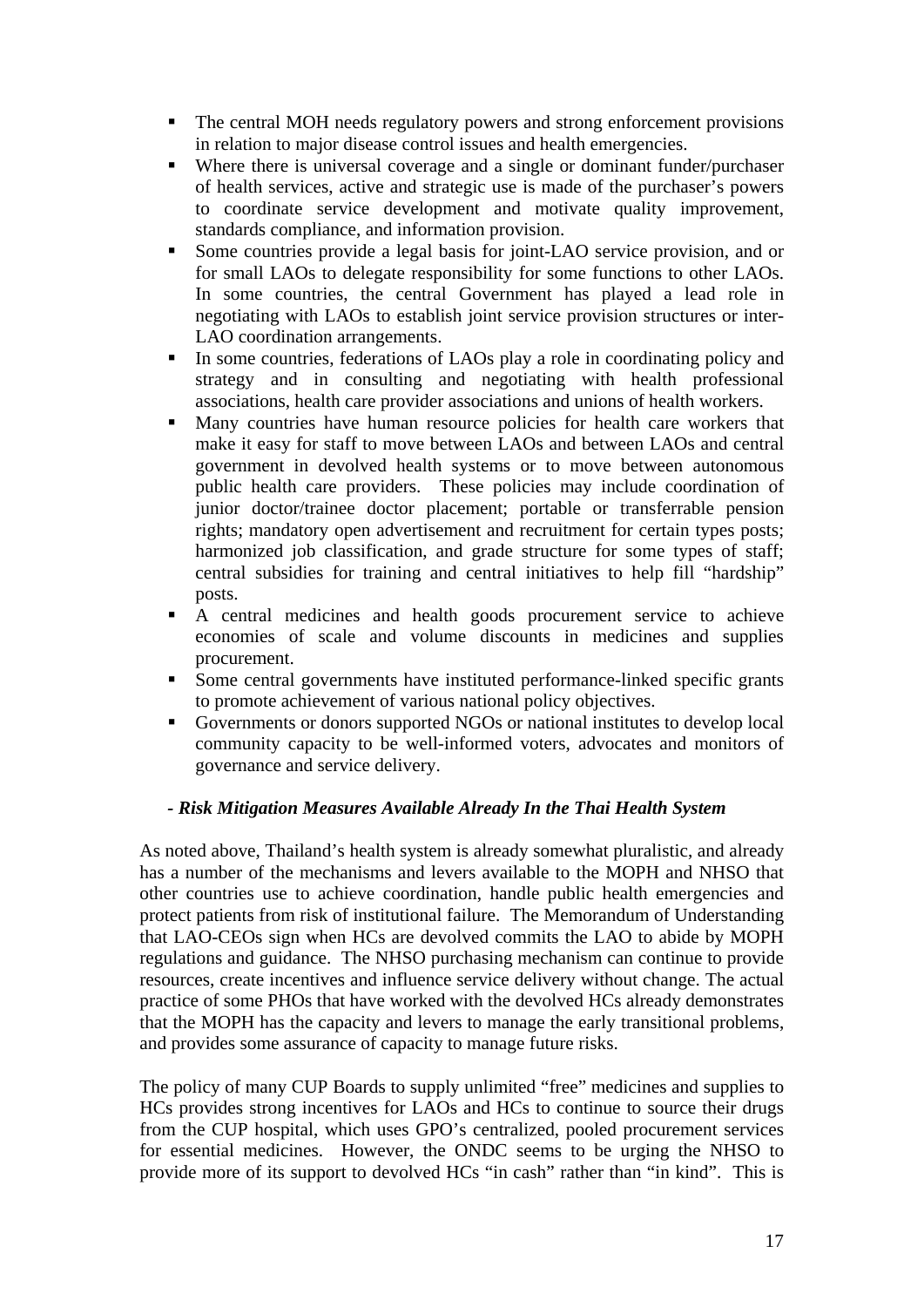inadvisable. We found one case where the CUP Board limits the amount of medicines allocation to HCs – requiring them to use their own revenues to pay for any additional supplies needed. One CUP Board had begun to transfer the OPD allocation for medicines and supplies to the devolved HC as cash, rather than in kind. This CUP Board also has a policy of adding a levy of 15% on to the GPO prices for medicines supplied to HCs. It may be advisable for NHSO guidelines to discourage CUP Boards from doing this, in the interests of maintaining incentives for devolved HCs to use the hospital's procurement and logistics management services. HCs are too small a risk pool for primary care drugs once they start providing care for chronic noncommunicable disease patients. Additionally, because HCs vary in the extent to which they are providing curative care, CUP boards need to exercise flexibility in deciding how large a drugs allocation each HC receives. As well, because patients register with both HC and CUP hospital for primary care and can go to either place, there is scope for the devolved HC to refer to the CUP hospital any patients needing higher cost drugs – so there are incentives for cost shifting from any "hard budget" constraint imposed on the HC. The CUP hospital's pharmacists are also better placed than the TAO to supervise inventory management at the HC to ensure efficient levels of stockholding and management of expiry dates to avoid waste, and to act as a check on leakage of products.

Although concerns have been expressed by some about whether the MOPH has enough leverage over devolved HCs to manage public health emergencies, this concern is demonstrably misplaced. The MOU provides a formal basis for the MOPH to exercise the necessary authority. There is already actual experience of high levels of formalized and informal cooperation of even the for-profit private health sector in working with the MOPH in public health emergencies; LAOs have even greater formal duties and incentives to cooperate in these scenarios. The MOPH can use simulation exercises to ensure that coordination mechanisms for management of emergencies are well understood and effective, if it has not done so already.

## *- Risk Mitigation Measures that May Warrant Further Attention*

At this stage, there is no well defined mechanism for dealing with cases of serious performance failure by LAOs in dealing with sector-specific responsibilities, such as health responsibilities. The MOI has considerable powers of supervision and sanctions for dealing with financial and administrative wrong-doing. Conceivably, an HC could be transferred back to MOPH management if other mechanisms are insufficient to ensure continuous, adequate service delivery.

At this stage, there is no mechanism for coordinating planning of major new developments and investments in health sector capacity by LAOs. This does not seem to be perceived as a high priority concern at this stage, however, given that Thailand faces a need for increased expansion of facilities for curative care in most or all of the country. However, based on the stated intentions of some of the LAOs interviewed, the risk of inappropriate and inefficient scale and siting of new hospital developments by LAOs may arise quite soon. Already, some PHOs and CUP Boards are pursuing local strategies for developing and upgrading their primary health care network. The CUP Board can use their purchasing role to encourage LAOs to cooperate with these developments, but there may be cases where regulatory power is needed as well, to avoid inappropriate or duplicative development.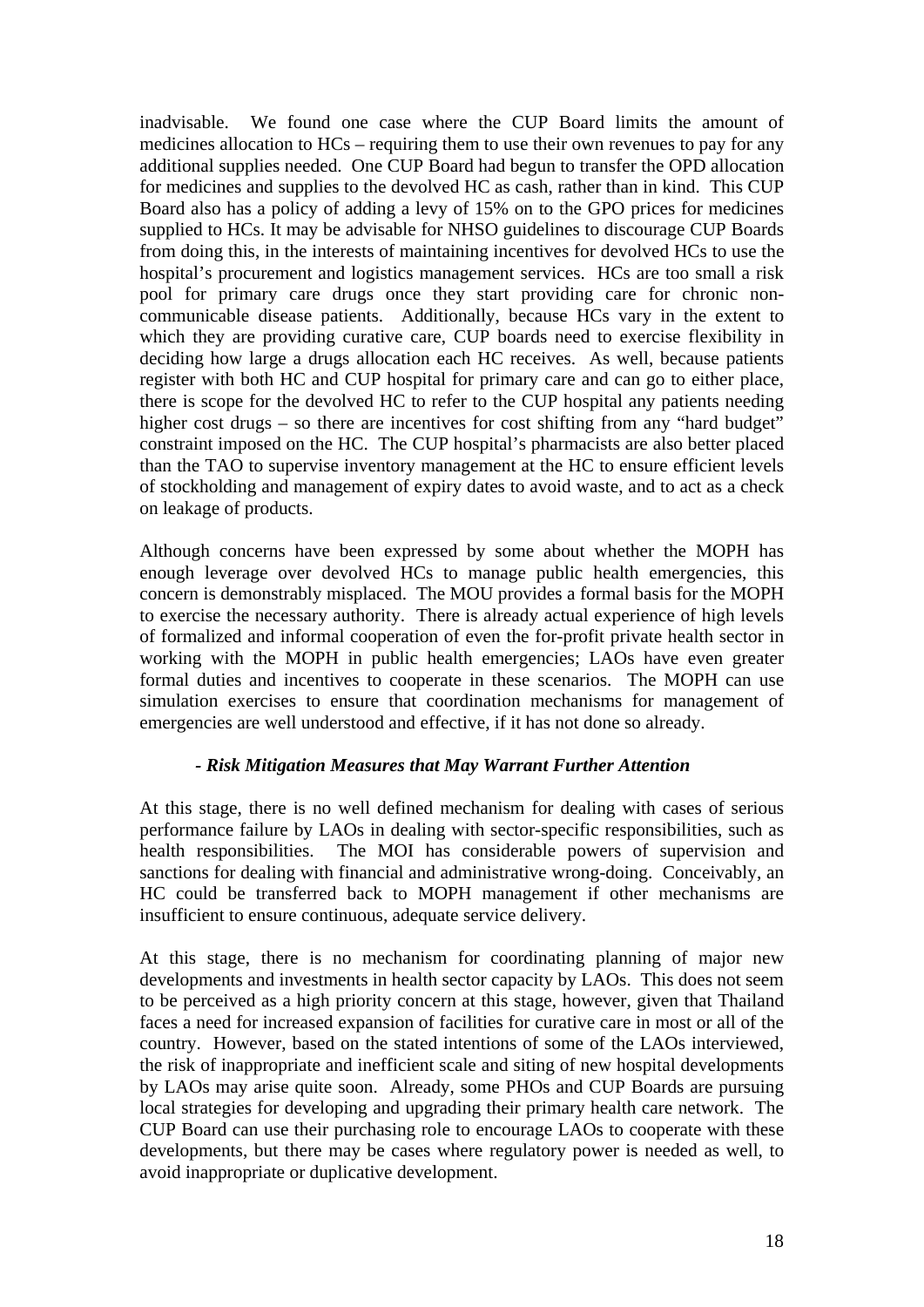At this stage, there are no well-developed LAO human resource policies that facilitate career path development and job mobility across different parts of the country for local government staff. It seems that addressing this issue may do more than perhaps any other intervention to increase the willingness of HC staff to transfer to LAO employment. Some aspects of this issue are multi-sectoral – for example pension transferability, or policies on open advertisement of LAO positions. But design of nation-wide policies for a local government health career service has sector-specific features that require MOPH's expertise. Additionally, it is desirable to align and coordinate some elements of a local government health career service with MOPH human resources policies. Already, each province with devolved HCs is facing the need to develop its own job descriptions, hiring criteria and examinations for filling HC vacancies and new posts – although there would be clear benefits from coordinating this task nationally, and drawing upon the expertise and policies of the MOPH. If the number of devolved HCs increases substantially, the current problem of lack of local government career opportunities in health will ease. But if the pace of HC devolution continues as slowly as it has to date, it would seem to be necessary to allow individual staff more opportunity to move between central and local government service, while maintaining pension rights, and recognition of experience in both central and local government sectors.

If there is a steady growth in the number of devolved HCs, and growth in LAO engagement in other primary care and hospital service provision, this growing pluralism will gradually increase the importance of the MOPH's role in stewardship of organizations it does not directly own and control. One risk of such a process taking place very slowly and gradually is that it may delay the process of adjusting the MOPH's organization and capacity to reflect this changing stewardship role. Gradualism means that there are not clear decision points at which new policy levers need to be created so that the Ministry may run the risk of progressive erosion of its leadership and influence.

Currently LAOs receive substantial fiscal transfers, but have not yet received very major transfers of functions and staff. Until now, many LAO functions are "permissive" or "discretionary" functions, rather than mandatory obligations for public service delivery. As a result, LAOs have considerable freedom to provide complementary or supplementary resources for P&P or curative health care delivery if they wish, but are under no specific obligation to do so – they may choose other priorities. Our interviews with health sector and LAO informants reflect implicit expectation that LAOs will continue to have this level of discretionary resource available to them, so the health sector stands to gain from engaging with LAOs in order to tap into this resource. However, this favorable situation may not be sustainable in the face of pressures for fiscal consolidation arising from the financial crisis. It is possible that pressure will increase *either* to give LAOs more specific, mandatory accountability for some functions without full fiscal compensation, *or* alternatively to revisit the current expenditure and revenue sharing policies.

Rising fiscal pressure is likely to increase the risks of cost-shifting or responsibilityshifting, so there may be a need for more clarification and specification of the LAO's accountability for finances and service delivery. The ONDC review of HC devolution responds to this issue by recommending clearer national rules about what NHSO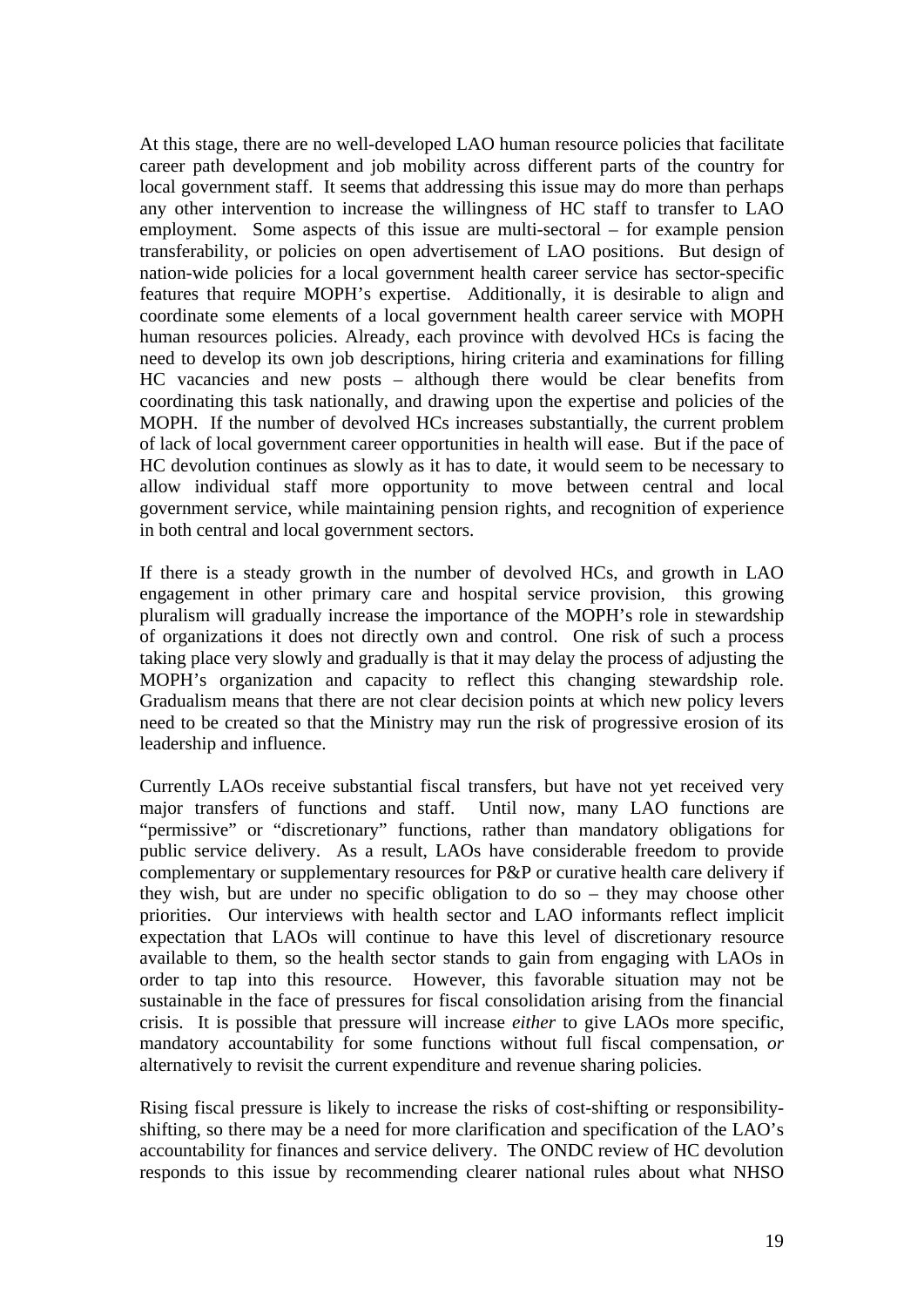funds should be transferred to devolved HCs. However, it does not seem feasible or desirable to specify and formalize these accountability relationships nationally, because of the local heterogeneity of how health services are organized, the mix of financing sources, and local variation in "who does what", and where patients go for services. PHOs and CUP Boards operate with a high degree of delegated authority, for good reason.

However, HCs devolution adds to the complexity and fragmentation of accountability for primary health care service delivery. Even before devolution, HCs have multiple sources of financing and complex accountability:

- to MOPH, via the DHO and PHO, for personnel administration, most technical dimensions of service delivery, financial control and fiduciary audit;
- to the CUP Board for service delivery to most patients, for some P&P for their community, and for a large share of their finances;
- to SSS and CSMBS for other service delivery and a smaller share of their finances;
- to the LAO for projects financed through the Community Health Fund.

Devolution of the HC transfers to the LAO the MOPH's responsibility for personnel administration and financial control. After devolution, the MOI also assumes some of the MOPH's responsibility for fiduciary oversight of devolved HCs.

The MOU signed when the HC is transferred gives the LAO responsibility for running the HC in compliance with MOPH regulations. But the LAO only receives a transfer of MOPH budget to cover the costs of salaries of an average of 3 government officers – i.e. the fiscal transfer is much less than the cost of complying with MOPH regulation. The financial burden of running the HC according to MOPH standards is a shared responsibility among the LAO and the CUP Board (and for some HCs, neighboring CUP Boards, SSS and CSMBS are important revenue sources). The MOPH also retains some responsibility for providing resources after devolution – for providing technical support and training. This complexity and interdependence makes it difficult to define what the LAO is accountable for – accountability is shared, and needs to be negotiated locally.

This ambiguity about accountability in the relationship between the CUP Board and the LAO derives from the ambiguity that already exists in the relationship between the CUP Board and the MOPH, given that there is not a complete purchaser/provider split. The CUP Board could view the LAO as a co-funder and supervisor of the HC – because the LAO is taking over the MOPH's funding role and parts of the administrative supervision roles of the DHO and MOPH management hierarchy. Under this view, the LAO and CUP Board would need to cooperate just as the MOPH and CUP Board do now and jointly hold the devolved HC accountable. The DHO and PHO would also continue to be part of this joint accountability arrangement – because they retain responsibility for technical supervision. This approach has the advantage of preserving existing roles and relationships to a substantial extent. This approach recognizes that the HC has some *de facto* autonomy. But formally, the HC is legally part of the LAO, and its performance could be substantially affected by LAO policies and performance over which it has little or no control. In future scenario's in which LAO performance is at issue, the CUP Board may want to use its financial leverage to exact accountability from the LAO for ensuring service delivery to UC members. Additionally, the LAO will be the main source of future capital investment and other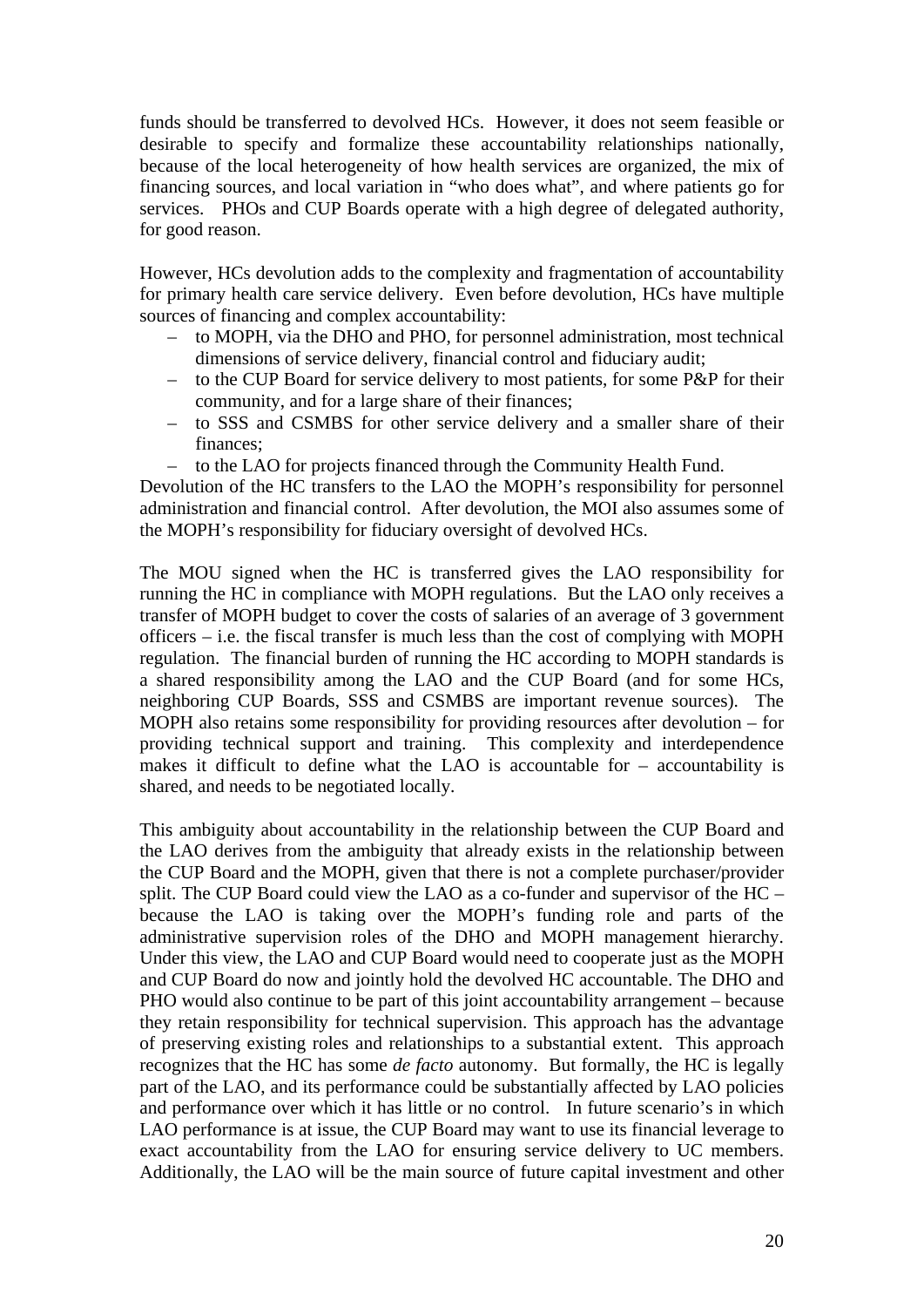development finance for upgrading and improving primary health care (PHC) in the community. If the MOPH nationally, or PHO and CUP Boards locally want to progress strategies for strengthening PHC, they will need to secure the financial support and cooperation of the LAO. The CUP Board could consider in future contracting with the LAO to provide specified services and specified funding for UC members – as it does now for Community Health Funds. These agreements could evolve into multi-year agreements that covered agreements over new developments in PHC, as well as payment for current service delivery.

## *- The Criteria and Process for HC Devolution*

There are some calls to relax the criteria in the MOPH guidelines for HC devolution to enable more transfers to go ahead. Given the incremental nature of the change, the capacity of the MOPH and CUP Board to manage the risks involved, and the potential benefits illustrated by the experience of the first pilots, there is a *prima facie* case for reviewing the guidelines.

The "*LAO readiness*" and good governance criteria are prudent as a means of managing risks of transition. There is empirical backing for these criteria: a Philippines study finds an inverse relationship between local government governance indicator scores and basic health indicators. A number of interviews identified the problem that small TAOs face in meeting the LAO readiness criteria because they have inadequate budget to establish a Public Health section without breaching the statutory limit on the share of budget spent on staff compensation. There seems to be a case for revising this percentage limit for LAOs that undertake health and education responsibilities. In both sectors, it is common for staff compensation to account for over half of the budget in middle income countries, and a higher share in upper income countries. In the case of HC transfer, the case for reviewing this limit is even stronger because only the salaries costs of the HC are transferred to the TAO. The rest of the HC's operating costs are met by NHSO funds, and other sources. For the smallest TAOs, in the longer term, devolution may be difficult unless policies are developed to promote TAO mergers or provide a legislative basis for public service delivery organizations owned by more than one TAO.

The "*community willingness*" criteria are means of providing additional local democratic legitimacy to the implementation of decentralization, which was described by a number of interviewees as a "top-down" initiative. Community members are also well placed to judge whether their LAO will give priority to health, and this is an opportunity for them to signal whether they have confidence in local governance and management capacity for health services. In one of the provinces visited, community members reportedly gave considerable weight to the view of the HC head before deciding whether to vote to support HC devolution.

 Under the "*HC staff willingness*" criteria, devolution only takes place if at least half of staff agree (including the HC head) to transfer to the LAO's employment. Staff are not given the option of remaining on the staff of the MOPH but continuing to work in the HC in the long term. However, the staff who do not wish to transfer to LAO employment can request for transfer to another MOPH post. This step of the process has the effect of combining two distinct decisions. The first decision – whether or not devolution should take place - is a policy decision that should be made based on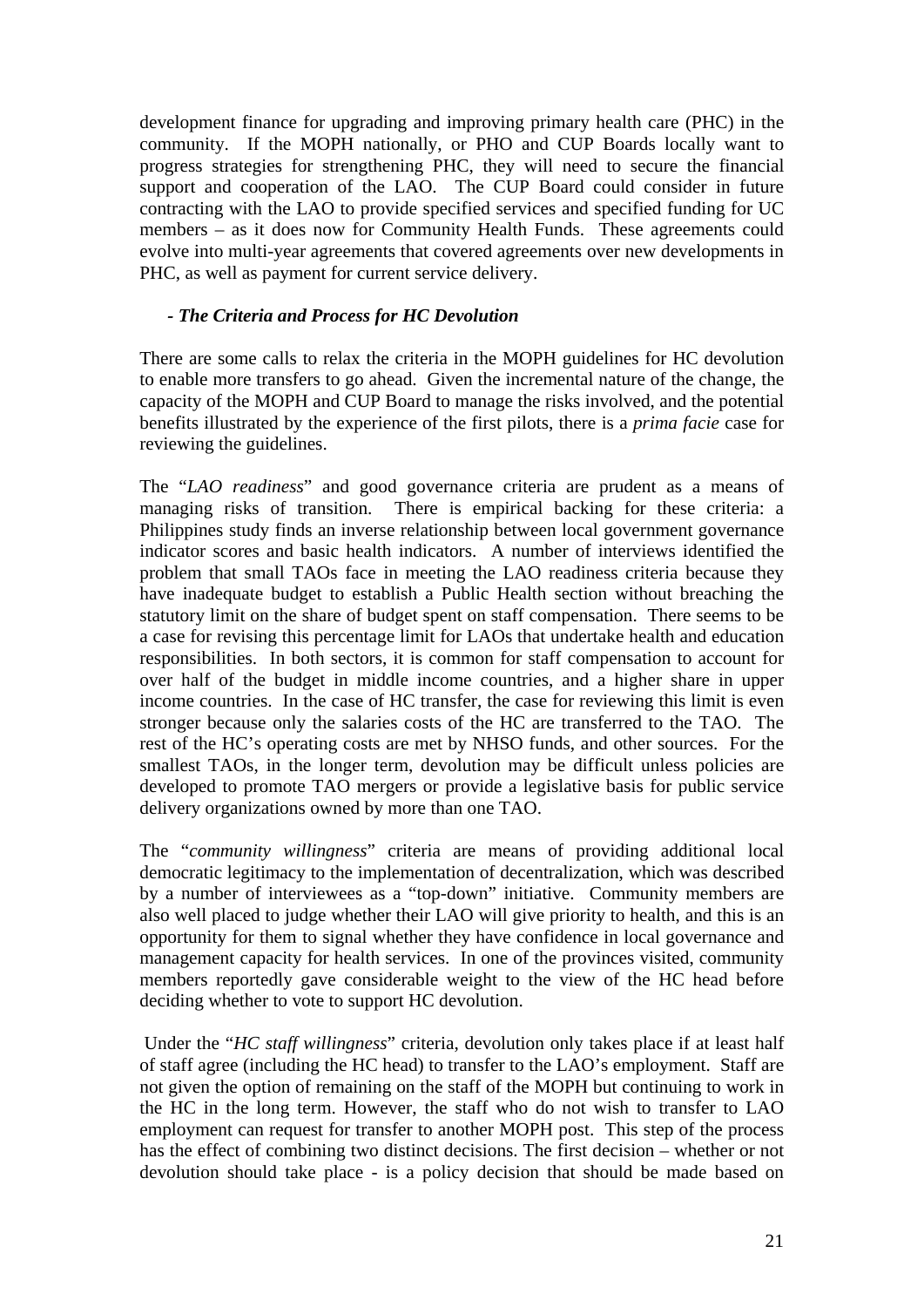public interest criteria - drawing upon analysis, evidence, wisdom and consultation with those affected. The second decision– on the staff member's future employment status – is a personal choice that staff should feel free to make on the basis of "private interest" criteria - such as financial security, career aspirations, interests of family, etc. Because the devolution process uses this personal decision of the staff as one of the criteria that determines whether or not devolution takes place, it has the effect of combining both a public interest and private interest decision in a way that is leading to confusion about whether "public interest" or "private interest" criteria should apply. Some HC staff are deciding based on an unclear mixture of public interest concerns (such as whether or not devolution would mobilize more resources for the HC, or the risk of politicization or corruption), and private interests (e.g. their chances of being promoted to Public Health Section Head, their personal/familial/political affiliations to the TAO leadership or to the opposition political party). The personal concerns of staff can be addressed fully by the provisions in the MOPH guidelines that allow them choice of transfer to LAO employment, or transferring to another MOPH post elsewhere. This provides assurances of protection of staff employment rights and career opportunities, but one negative consequence of this policy is that some devolved HCs are left with an inadequate number of staff. Clearly individual staff's private interests should not be the basis for making a public policy decision on whether or not to devolve HCs. The HSRI evaluation of the devolution pilots found that many HC staff are reluctant to vote to transfer to the LAO unless there is a clear policy on devolution from MOPH management. This appears to be in part because the current devolution process puts them in a situation where their personal choice may be the deciding factor that determines whether or not HC devolution will go ahead. It appears that many HC staff, understandably, are reluctant to do this if they are uncertain about the views of MOPH management. Consideration could be given to removing the "HC willingness" criteria as one of the factors that determines whether HC devolution will go ahead. Obviously, it would be difficult for a devolved HC to function accountability to the LAO unless the HC is an LAO employee, but there are alternative transition processes that could be devised to achieve this result. (For example, the ONDC Evaluation recommendations, included in Annex 1, propose a mechanism.)

The field visits identified particular issues arose from the implementation of the "HC willingness" criteria in the case of TAOs with two HCs where staff in one HC voted to devolve, while staff in the other HC voted not to devolve. In these examples, personal or political factions, and rivalry over promotion prospects were evident. There were some early signs of higher risks in these contexts of visible inequity in resource allocation between devolved and non-devolved HCs in the same Tambon, and of poor communication between the HCs. Some MOPH staff interviewed in these areas identified potential risks of problems in the event of future change of local TAO CEO. Consideration could be given to revising the guidelines so that decisions on devolution are made for both/all the HCs in the LAO, not for selected HCs. This may also strengthen the message that devolution involves a transfer of responsibility for health objectives and health services for all of the citizens in the Tambon, without regard to political or personal affiliation.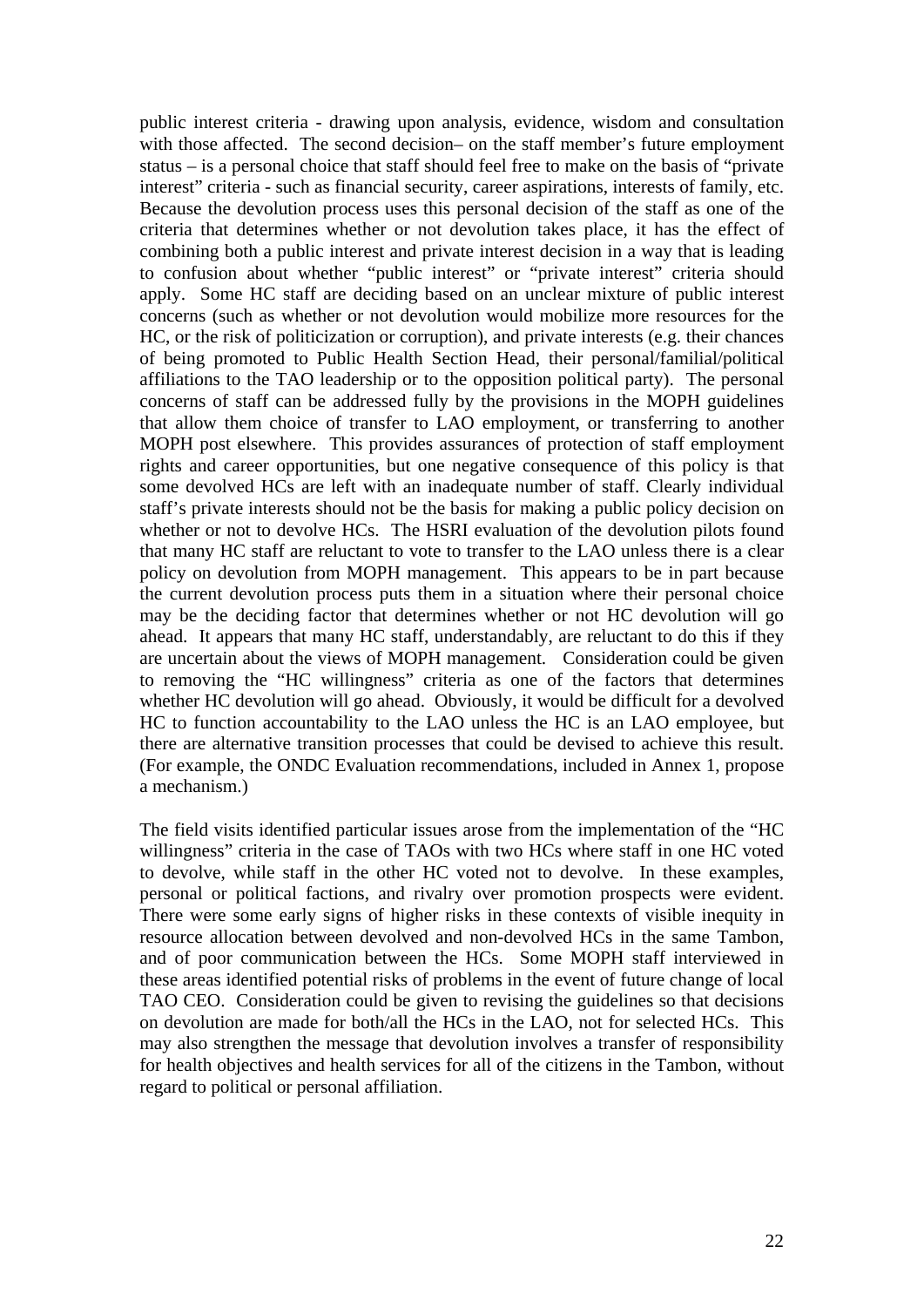### <span id="page-22-0"></span>**PART II. HOSPITAL AUTONOMY UNDER THE AUTONOMOUS PUBLIC ORGANIZATION LAW**

Interviews were conducted with current and former managers of the Ban Phaeo Autonomous Public Organization (APO) Hospital, with the director of the Patong Hospital (which applied for APO status), and with members of the management team of the Phuket International Hospital. Discussions with policy makers, advisers and researchers from the MOPH, NDC, and Bureau of Budget also covered questions related to hospital autonomy. Summaries of the points made in these interviews are provided in Annex 1. Annex 4 lists persons interviewed.

## **A. THE BAN PHAEO APO MODEL OF HOSPITAL AUTONOMY**

Ban Phaeo hospital was a 200 bed MOPH community hospital in 1999 at the time the decision was made to convert it into an APO – a form of government-owned, autonomous, non-profit organization, under a new law adopted in 1999. It is now a 300 bed hospital offering services at primary and secondary level, with some tertiary level services. It is seeking to upgrade its status to that of a general hospital. It is one of three public hospitals in Samut Sakhon province – a densely populated peri-urban province with a registered population of around 400,000 and an actual resident population of over 1 million.

The model of autonomy implemented at Ban Phaeo was developed drawing upon preferred features from autonomous and corporatized hospitals in a range of countries, including Singapore, United Kingdom, Australia and New Zealand. The model represents a marked and generally consistent shift in the key dimensions for influencing organizational performance (described in Preker and Harding, 2003), from those appropriate for core government ministry functions to those of appropriate for an autonomous, non-profit service provider. Such changes create a strong set of incentives for improved performance and expansion of the business. The changes at Ban Phaeo hospital in these key dimensions that influence organizational performance are:

- *Management Decision Rights* over organizational structure, organization of services, human resources, finances, logistics, and capital investment are shifted to the hospital board and its director, with the partial exception of decision rights over capital. Disposal of surplus land granted by the government or donors, and "equity injections" and borrowing rights for financing of major capital investment are not fully shifted to the hospital – these decisions require Cabinet approval. The hospital is also free to contract in or out and enter into partnerships with the private sector and non-health sectors.
- *Residual Claimant Status* is fully with the hospital. There is not a clear regime for the event of financial failure or bankruptcy, though there is a precondition of demonstrating financial sustainability before APO status is granted. The Board is reported to be quite focused on ensuring that losses are avoided. The hospital retains the proceeds of most forms of efficiency gain, with the exception of efficiencies in management of granted and donated land and buildings.
- ı *Market Exposure* is quite high because the revenues of the hospital are derived from fee-for-service (from CSMBS, which is the largest revenue source), case-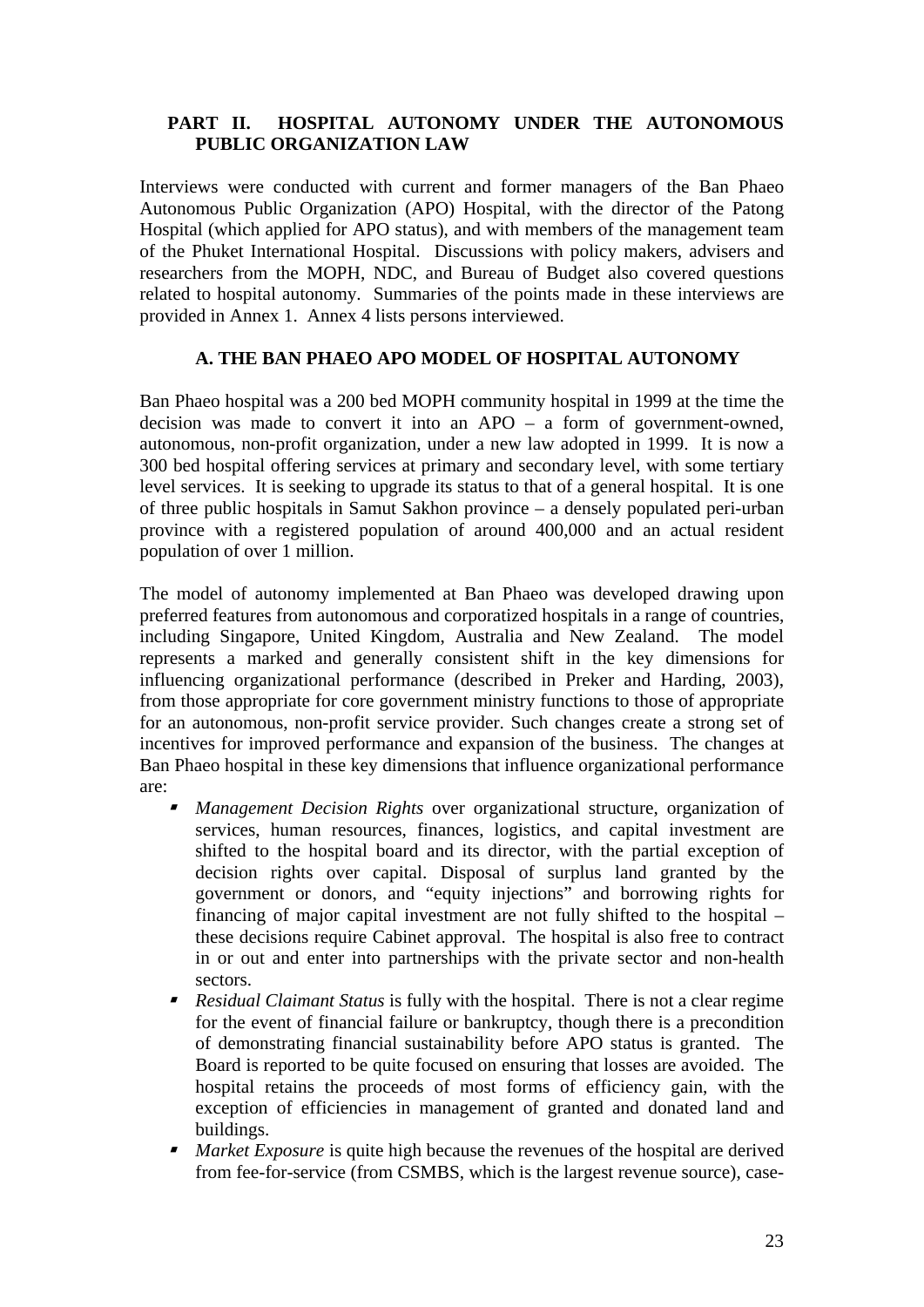based payment systems of SSS and NHSO, and specific service contracts and project finance from NHSO, and other public health sector institutions. The location of the hospital in a densely populated area creates considerable potential to attract out-of-area patients, which increases its revenue from CSMBS and NHSO. Unlike MOPH hospitals, there is no salaries top-slice from the UC payments. The hospital is paid by UC at 100% of the case based payment and capitation rate. The MOPH budget does not guarantee payment of staff salaries, as is the case for MOPH health facilities. Staff remuneration comes from revenue for services delivered. The hospital manages the CUP for a defined catchment of UC patients, which gives it a somewhat protected market for this group of patients. Additionally, the neighboring CUP for the provincial general hospital has a policy of not charging out-of-area self referrals, which in theory could foster cost-shifting – though in practice, this does not seem to be a concern.

- $\blacksquare$  *Accountability;* accountability is to the purchaser (NHSO, CSMBS and SSS) for service delivery under the provider payment policies and regulations of these agencies. Accountability for performance, for service development, and for financial sustainability is to the Board (discussed in more detail below under *Governance Structures*).
- $\blacksquare$  *Social functions (unfunded mandates and community participation)*: the hospital has a policy of providing exactly the same clinical care, including access to medicines, to UC patients as to other socially insured and private patients. Its main unfunded mandate is treatment for illegal migrants. The hospital does not refuse them treatment, on humanitarian grounds, but has progressively taken a tougher stance (e.g. risk of reporting to immigration authorities). The hospital has extensive engagement with its community, both in consultation over service development and hospital development, and in raising donations and accounting for their use. It undertakes some corporate social responsibility initiatives from its surplus.

Preker and Harding (2003), drawing on evaluation of a range of country case studies, posit that reform is more likely to achieve benefits and minimize risks of unintended adverse effects if it makes changes to these five dimensions in a coordinated and consistent way. Reforms that make radical changes to some of these dimensions while neglecting others have been found to run risks of loss of financial control, loss of efficiency, or reduction in delivery of social obligations such as equitable access for the uninsured. Figure 1 maps the position of the Ban Phaeo model on these five dimensions, and illustrates the coherence and consistency of the organizational reform.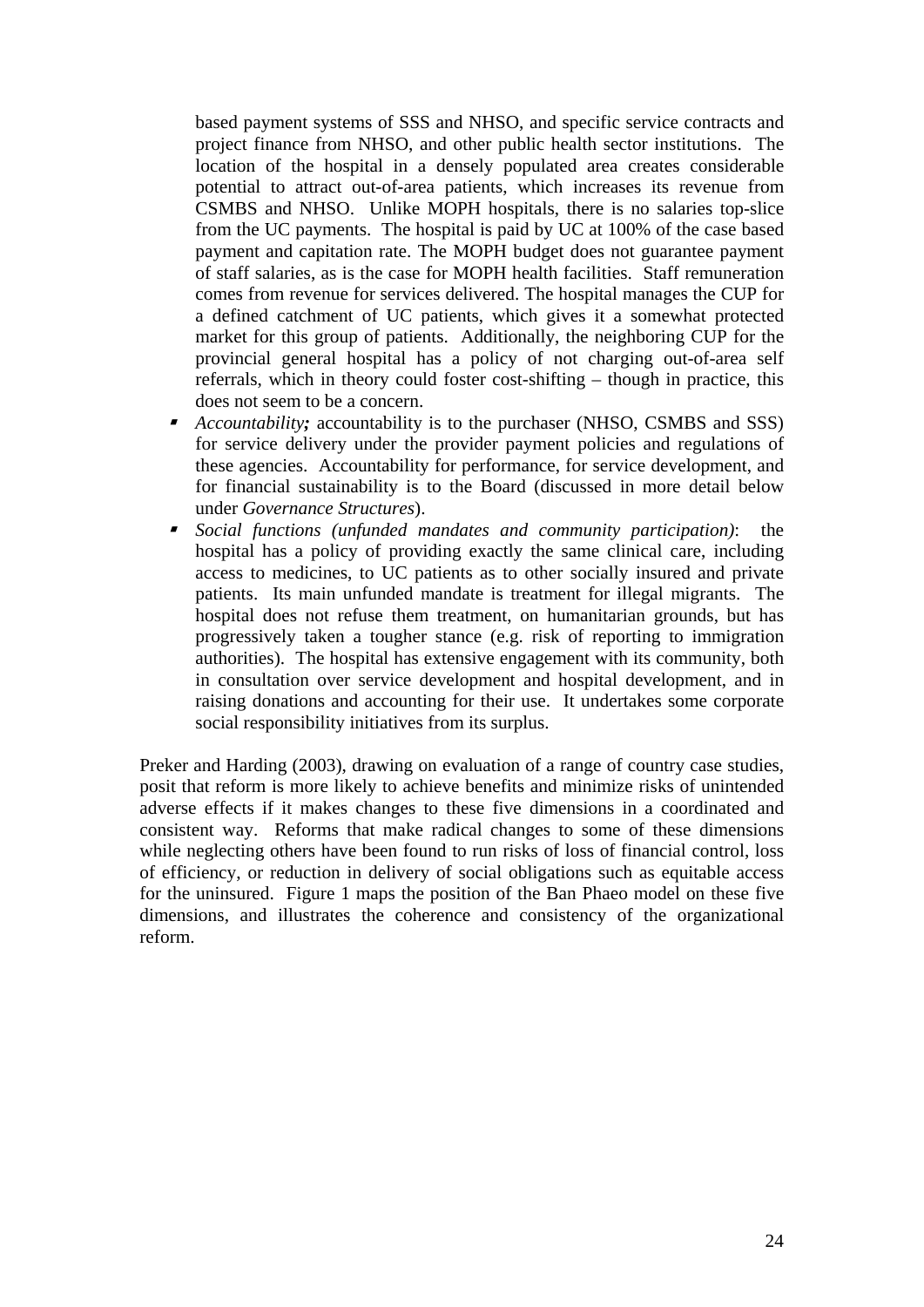

<span id="page-24-0"></span>**Figure 1: Critical Factors Influencing Organizational Behavior** 

Definitional notes:

1

"Decision rights" refers to the extent to which management decision rights are moved from the MOH hierarchy to the hospital's board and management team.

"Market Exposure" refers to the extent to which the hospital is paid on the basis of outputs or services provided, and the extent to which patient choice or competition determines its revenues.

"Residual Claimant" status refers to whether the hospital is able to retain surpluses earned through efficiency gains and revenue growth, and the extent to which it has a "hard budget constraint" (will not be bailed out if it runs deficits).

"Accountability" refers to the extent to which accountability is transformed from vertical administrative accountability for compliance with the rules of the MOH and other public sector rules, towards accountability for organizational performance to a Board of Directors (and ultimately to stakeholder or shareholders).

"Social functions" refers to the extent to which social obligations – such as providing health care for poor, uninsured patients - are explicitly recognized and paid for (e.g. under contracts) rather than treated as implicit and often "unfunded mandates".

It is useful to supplement the Preker Harding framework by looking at changes in the internal *incentive environment for management and staff* following autonomy. The incentive framework for management and staff adopted by the hospital's Board appears to be strongly focused on aligning the incentives of staff with the objectives the board has for the hospital. The Director has a fixed four year term contract, renewable for only one term, and is subject to annual performance targets and review by the Board, which can decide on the level of Director's bonus based on this assessment. Staff are no longer civil servants, and no longer participate in the civil service pension and medical benefits schemes. $3$  They are employed by the hospital

<sup>&</sup>lt;sup>3</sup> There was a transition process for four years during which staff could choose whether to retain civil service status while continuing to work in the hospital, or to shift to employment by the hospital under private law. Staff could also request to be transferred back to MOPH. By the end of the four-year period, all staff who chose civil service status had transferred out to other positions in the MOPH.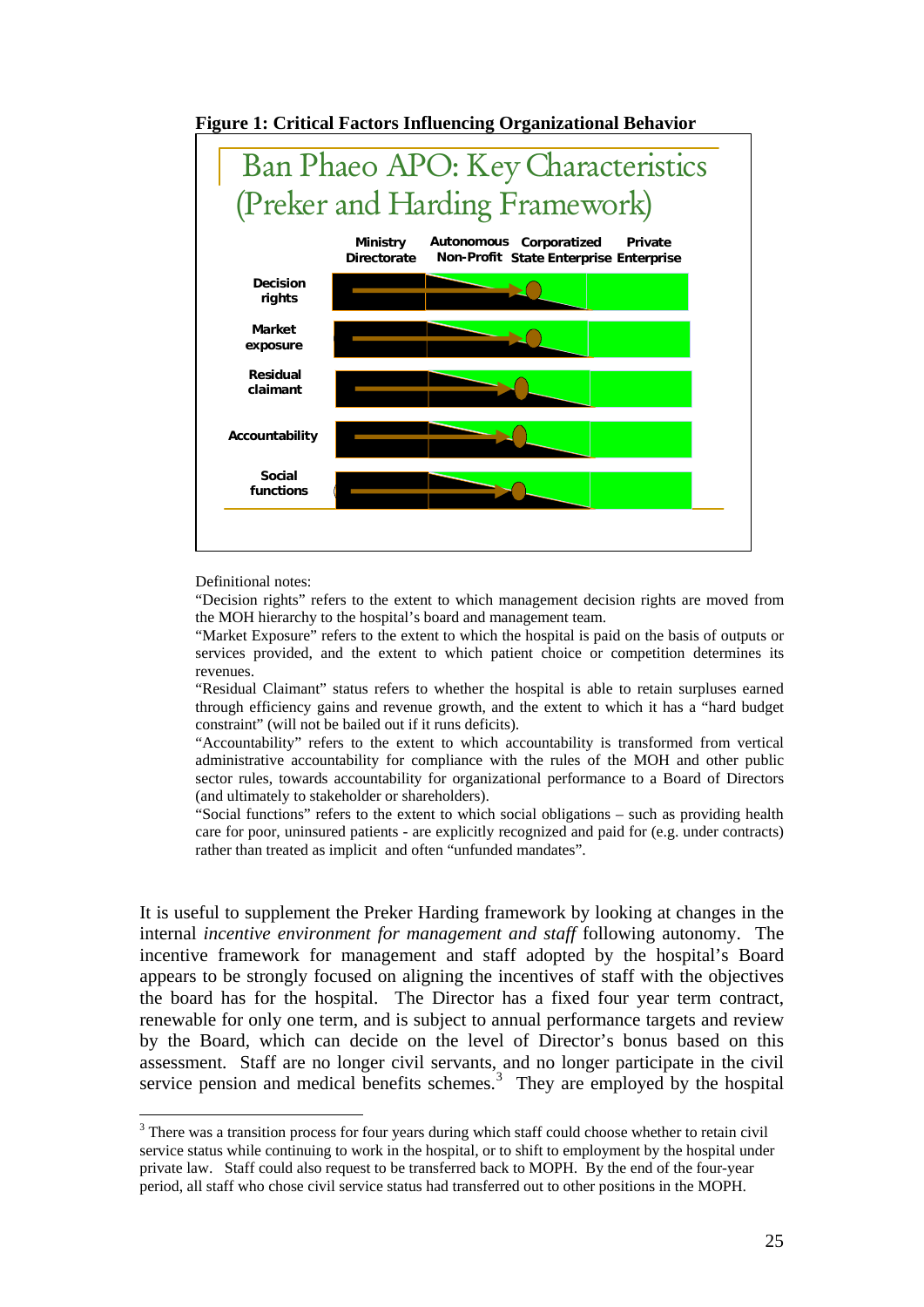itself under private sector employment law, and their contracts can be terminated for poor performance more readily than is the case for civil servants. Doctors are paid a combination of salary, shared fees for service and performance rewards, and are subject to annual performance review. Medical staff are not permitted to work part time for other private sector hospitals or clinics, and in return are paid a substantially higher salary than the MOPH salary. They are permitted to earn additional fees for service in treating private patients after hours within the hospital. The hospital also hires on a part time basis specialists who are full time employees of other public hospitals. Prescribing is controlled by a hospital formulary, set by a Pharmaceutical and Therapeutic Advisory Committee, which is somewhat broader than the EDL and UC formulary (it includes more brand-name medicines). All patients, including UC patients, receive drugs based on this formulary. The hospital does not charge a profit margin on medicines and does not have any partnerships or profit sharing arrangements with private pharmacies.

By contrast, conventional MOPH hospitals are constrained in the level of salaries and allowances they pay medical staff by national public sector salary regulations that keep remuneration substantially below the level of private sector doctor remuneration, and higher levels of private sector remuneration for other categories of workers. As a result, over 73% of MOPH doctors and 9.5% of professional nurses worked part time in the private sector in 2005 – up from 55.4% and 8.2% respectively in 2003. Although MOPH hospitals since 2005 have had considerably increased financial freedom (they can retain income from UC, SSS, CSMBS and user fees, and can offer private beds with enhanced quality of "hotel" services and enhanced choice of therapies, including drugs), they do not have the freedom Ban Phaeo has to use this revenue to increase staff remuneration.

*Linkages and Integration of the Hospital with the Public Health System:* The hospital functions within the public health services network in the same way as other community hospitals – though it has now expanded its capacity and range of services to a higher level than is typical for community hospitals. It manages the CUP for outpatient services (largely curative primary care) and P&P for its District catchment area like any MOPH hospital. It has set up three PCUs/CMUs to provide PHC, which will supervise and support HCs in the catchment area as well as providing curative care. Two of the three PCUs also provide P&P. The hospital provides some P&P staff to work in HCs. Interviews with HCs in the catchment area found perceptions that the hospital is somewhat "less generous" than other CUPs that they are aware of – but this perception may be influenced by the fact that Ban Phaeo provide more support in kind and less in cash than most CUPs.

Ban Phaeo's staff – like devolved HC staff - are cut off from career mobility through the MOPH. The hospital plans career paths for its medical staff over a period of 9-10 years in the case of doctors, and provides scholarships in return for contracts to return to the hospital – but so far, it does this on its own, not as an integral part of MOPH hospital career paths. However, it has some linkages to the junior doctor training system. The hospital employs interns from public medical schools after graduation in the same way as other MOPH hospitals, and is seeking agreement of MOPH to also be assigned medical registrars who are providing public services in their first three years after graduation from a public university.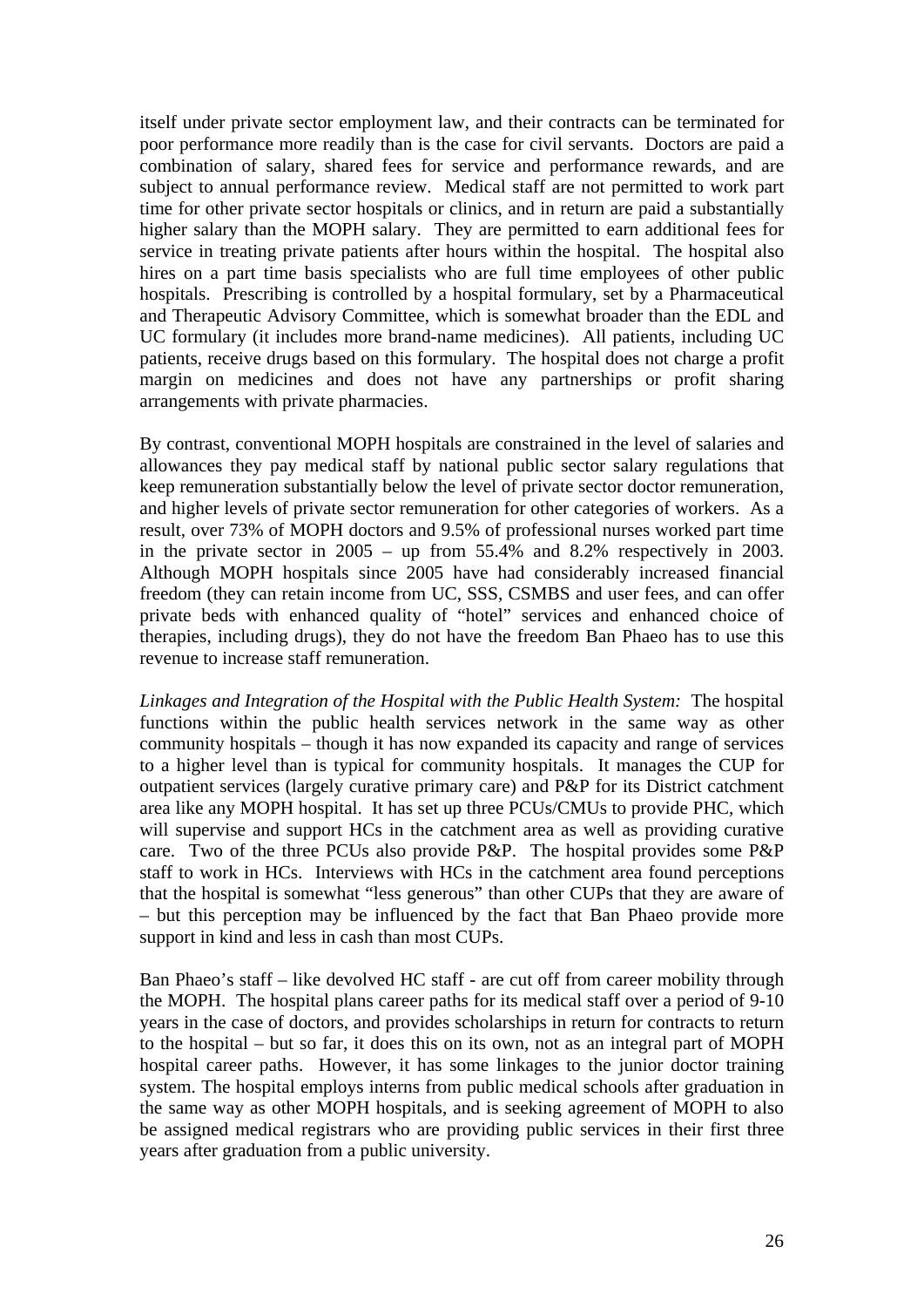*Governance Structures and External Accountability of the APO to its Owners and Other Government Stakeholders:* The organization charts used by the Ban Phaeo hospital typically show it as subordinate to the MOPH. However, it may be more accurate to describe it as subordinate to the Cabinet, as the Cabinet holds some key decision rights (such as approval of Board membership and of capital finance or borrowing). There is no dedicated unit or agency in the MOPH nor any other part of Government responsible for independent monitoring and regulatory oversight of good corporate governance, nor of the financial performance of APOs or their performance in improving the value of the business. The Bureau of Budget reviews and provides advice to the Cabinet on any requests by APOs for capital finance. The criteria used by the Bureau are the same as for APOs in other sectors: low priority is given to APOs with substantial own source revenue (this was the main reason for rejecting Ban Phaeo's application for capital finance to date); high priority is given to APOs responsible for investments that are part of a Government strategy or policy.

The composition of the APO board includes *ex officio* the Permanent Secretary of the MOPH and PCMO, as a direct mechanism for enabling the MOPH to monitor and participate in decisions of the hospital, and the provincial governor who has a mandate to ensure local coordination of central and local government administration. The processes for appointing the other board members of the APO hospital involve a number of stakeholders and build in some checks and balances to seek to ensure both meritocratic selection and political accountability. The Royal Decree establishing the hospital as an APO specifies the composition of a search committee to identify candidates for the Board. The search committee is chaired by the provincial governor, and is appointed with the agreement of the provincial governor, PAO CEO, CEOs of the TAOs and municipalities making up the District, the District Officer and the PCMO. The Royal Decree specifies that the Board should include three community representatives and three experts in addition to the three *ex officio*  members. The search committee is obliged to identify two candidates for the positions of Chair (whom may not be a government employee), and six community and six expert candidates for the three board posts for these categories. The Minister of Public Health selects candidates from the short lists proposed by the search committee, and submits the final board membership list to the Cabinet for approval. Interviewees who had reviewed lessons from experience with the Ban Phaeo Board concluded that the Board composition could be strengthened by inclusion of only professional Board members, on the basis of their skills as directors (including hospital management and service delivery skills). The hospital does not have LAO representation on the Board, and reportedly has had little take up from LAOs in response to initiatives to enlist their engagement in supporting the hospitals or working with it on joint initiatives.

The Board meets for 3-4 hours every month and is described as an "activist" board. Its decisions are usually made by consensus, and rarely go to a vote. Where there is disagreement of 1-2 members, usually the proponent of a recommendation provides more information to address concerns raised until consensus is reached. MOPH's role on the Board is characterized as more passive, and mostly focused on providing input and information on government and MOPH policy matters. The Board is reported to be focused on service delivery performance and new development of the hospital, but is not particularly focused on efficiency or cost containment – though it is concerned to ensure the hospital avoids losses.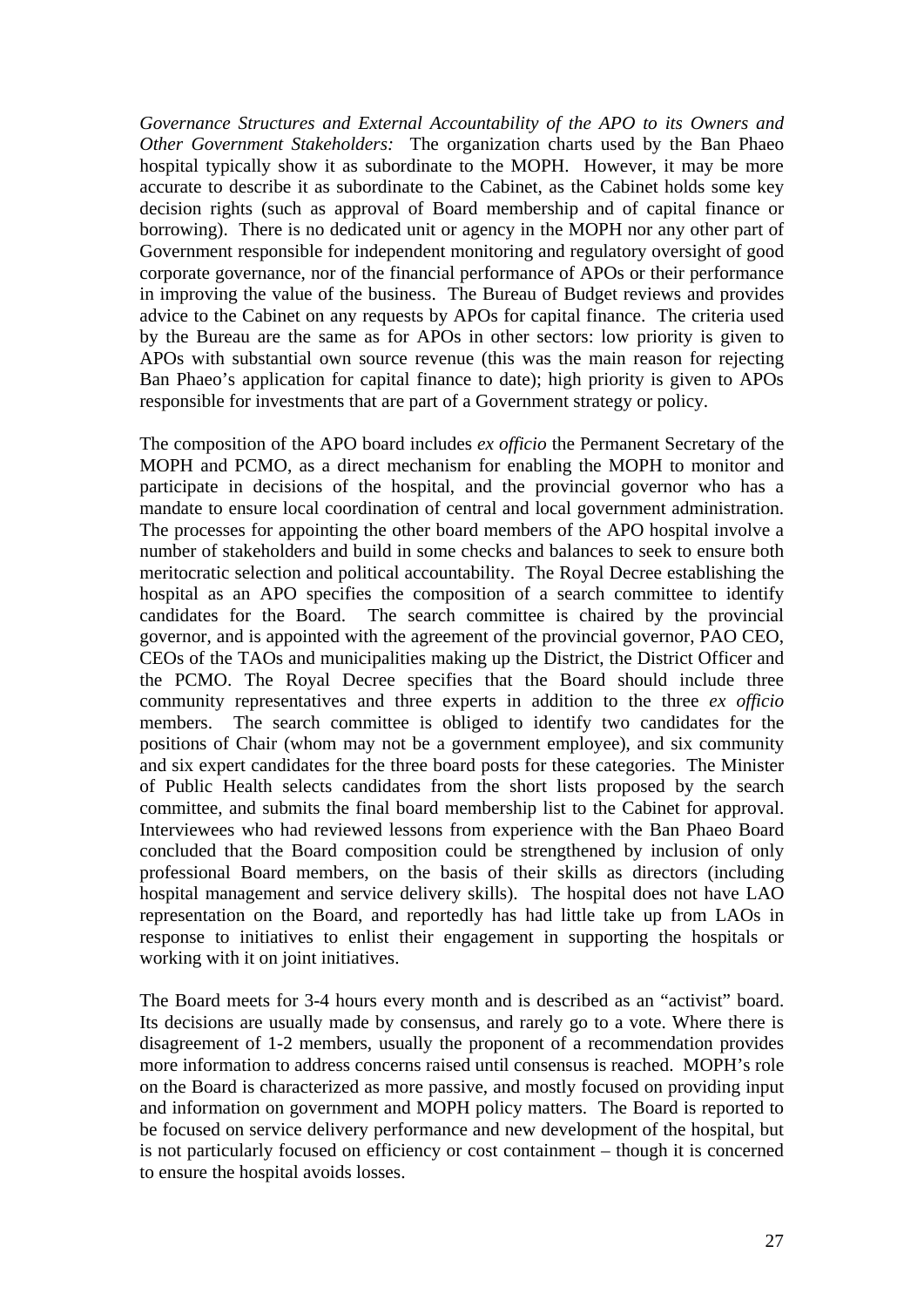<span id="page-27-0"></span>*Social Accountability to the Community Served by the Hospital:* In addition to community representation on the Board, Ban Phaeo raises donations from the community and consults and reports to the community on how donated resources are used. As well, the hospital's Board has chosen to adopt some other forms of community participation, though these are not mandated by law or Royal Decree. It sends representatives to meetings of community leaders at District, Tambon and village level to provide information about the hospital, consult and seek support for service development and receive feedback. The Board also commissions the (independent) Thailand Rating Information System to conduct annual patient satisfaction surveys. These practices in Ban Phaeo are not unique to APOs, and may not be linked to APO status: a survey of 209 MOPH hospitals found that many have some form of community participation in hospital consultative committees, primarily focused on fund-raising for the hospital, though Ban Phaeo is the only one with formal community representation in governance. A number of other MOPH community hospitals have committees and processes for community participation in development plans, for coordinating between the hospital and the community, for management of infrastructure and non-medical activity, and for community support to health service implementation.

#### *Performance and Evaluation of Processes and Results:*

The Ban Phaeo hospital APO has been highly successful in increasing the outputs, range of services, and turnover of the hospital, as has been documented in a series of before-after evaluation studies. Some early studies noted some transitional issues in developing management capacity and systems, but found generally appropriate development of capacity to manage autonomously. A study of quality found no adverse effect on clinical practices or outcomes of care in the three clinical areas studied, though record keeping deteriorated. Patient satisfaction rates rose after autonomy, then flattened and decreased slightly in the last 2-3 years. However, satisfaction remains high at 86%. Declining satisfaction is perceived to be due to increased utilization – giving rise to increased waiting. But it is the only APO hospital, and was a self-selected candidate for APO status. The initiative and final decision to grant the hospital APO status involved strong advocacy by the hospital's management and many doctors at the hospital, for reasons that may be associated with successful performance under any status. It is viewed by some of those interviewed as a unique or atypical case. However, its former and current managers believe the model is replicable in other larger community, general and regional hospitals with a diversity of revenue sources. In smaller community hospitals serving small or sparse populations and reliant almost entirely on UC and MOPH finance, the positive dynamic achieved in Ban Phaeo that led to a virtuous cycle of revenue growth and expansion would be difficult to achieve, and such hospitals would best be given autonomy as part of a larger network of hospitals.

#### **B. SCALING UP THE APO MODEL**

A survey of 209 MOPH community hospitals found 25 percent were interested in pursuing autonomous status. During 2006, a formal invitation to hospital to express interest in autonomous status attracted around 45 expressions of interest, although only one of these (Patong Hospital) pursued this process to the stage of submitting a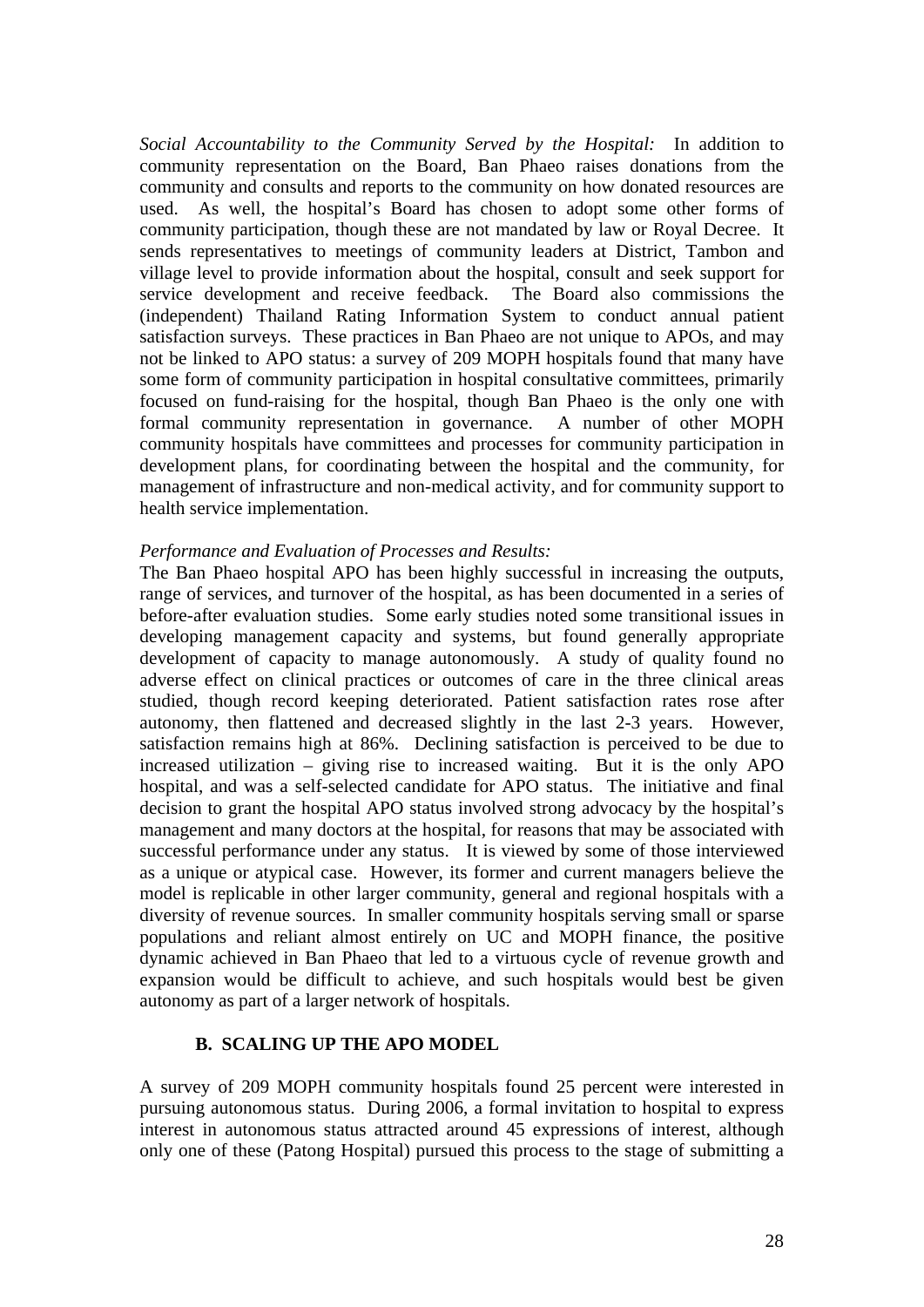<span id="page-28-0"></span>formal proposal for decision. In this process, a semi-autonomous "Service Delivery Unit" status within the MOPH was also on the agenda.

In the context of deliberations on implementation of the Decentralization Law, the NDC and Commission on Public Sector Reform have been opposed to further creation of APO hospitals. They do not regard APO status as a form of decentralization. Under current law, it is not possible to transfer APO's to LAO ownership. There is no inconsistency in principle, however. Transferring a well functioning autonomous hospital should be less of a financial risk and managerial concern for a PAO and the MOPH than transferring a conventionally managed ex-MOPH hospital.

More recently, the Commission on Public Sector Reform and the Cabinet have halted any further creation of APOs. This decision was taken in response to cases in which some of the many non-health-sector APOs established in the 2002-2005 period have performed poorly and run into financial difficulty. Boards of these APOs outside the health sector in some instances have been criticized for awarding themselves high remuneration, relative to the duties performed. It appears that the Royal Decree establishing Ban Phaeo APO hospital and the draft Royal Decree for Patong APO hospital incorporated many important features, drawing upon lessons from hospital autonomy in other countries – including appropriate focus on social objectives, criteria and processes for selecting a professional Board, and role of the Board – that were not adopted by other sectors that created APOs.

#### **C. DISCUSSION**

If at some point in the future, there is renewed interest in scaling up hospital autonomy to include significant numbers of hospitals, there are some further elements of the policy and institutional framework that would need to be developed.

#### *Supervision of APO Boards -*

As the experience of APOs in other sectors illustrates, the APO model cannot rely on an assumption that boards of such organizations will be competent, and motivated to act in the interest of the organization as a whole, nor the wider public interest. Upper income countries with large numbers of APO-type organizations have established arms-length monitoring, oversight and regulation units for APOs as a safeguard against Board failure. In countries such as the UK, where all public hospitals are organized as an APO-type organization, the health sector has long had its own specialist monitoring and oversight functions. *Monitor*, the UK regulatory agency established to regulate National Health Service (NHS) Foundation Trusts is one relevant example to consider. The Ban Phaeo model has similar autonomy in many respects to NHS Foundation Trusts (Ban Phaeo has more diverse revenue sources, greater human resource autonomy and less autonomy over land and buildings than Foundation Trusts).

#### *Systems for Managing Capital Finance*

If Thailand over time were to adopt an APO model for most MOPH hospitals, with tens to hundreds of health sector APOs, it would be necessary also to establish more systematic policies and dedicated capacity to review capital investment and borrowing proposals. Private capital markets will view loans to APOs as implicitly government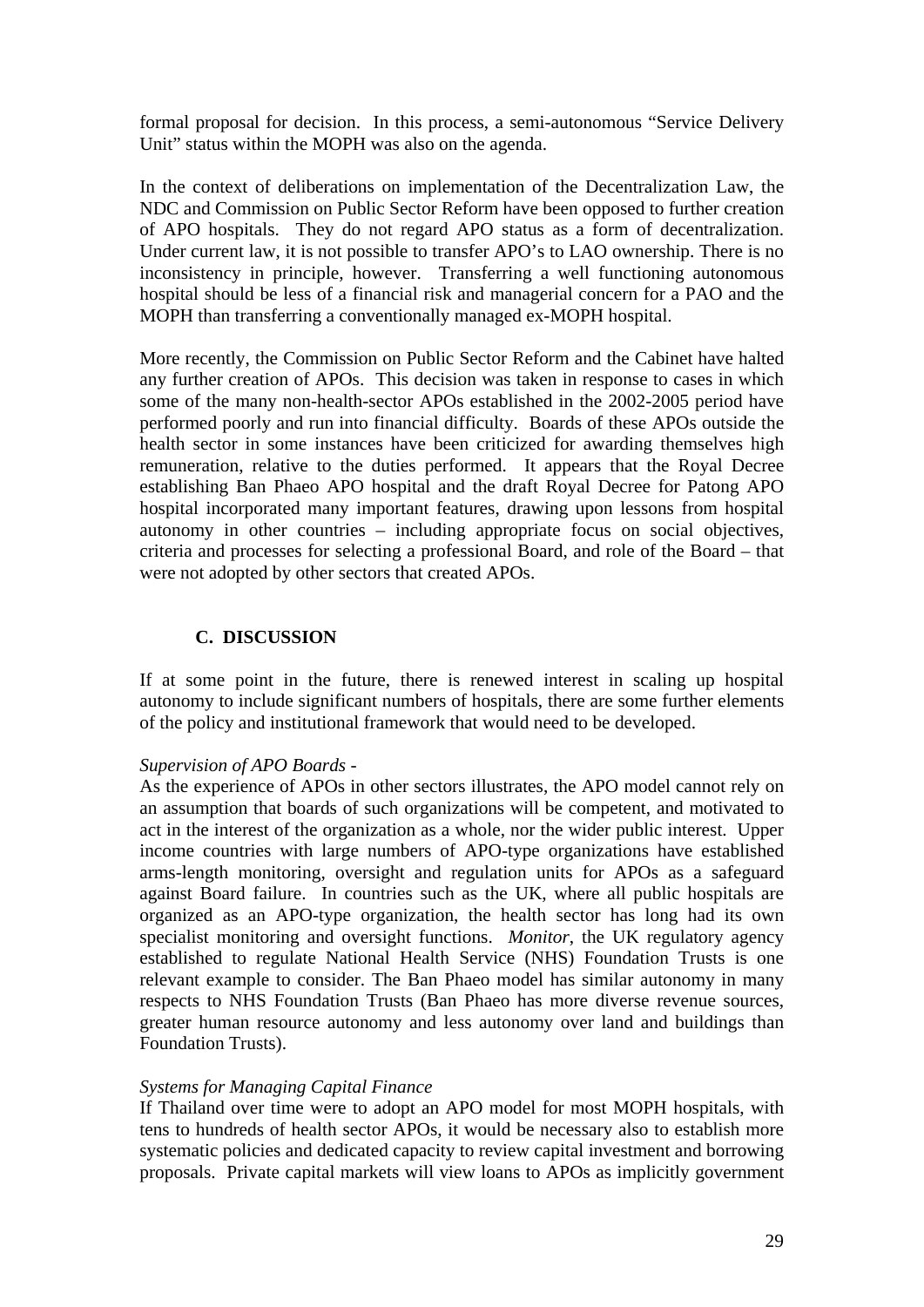guaranteed, even if there is no explicit guarantee. APO borrowing will be viewed as a component of government debt, under broad definitions. Accordingly, it will be necessary to carry out the same kind of economic and financial appraisal of major investment proposals as are appropriate for conventional public sector investment. To provide some increase in capital autonomy within prudent limits, consistent with fiscal policy, the UK gives NHS Foundation Trusts freedom to borrow up to a modest limit, defined and supervised by *Monitor.*

#### *Career Paths and Human Resource Mobility*

As with decentralized systems, health systems with predominantly or entirely autonomous public providers usually develop human resources policies that facilitate movement of staff between autonomous hospitals. More "liberal" regimes (e.g. Estonia, New Zealand 1993-2000) for achieving this usually involve:

- portable pension rights,
- open advertisement of all posts in certain occupational and grade categories in a common health sector journal/website;
- a common occupational classification system, and a broad-banded common grade structure;
- co-ordinated policies for posting and rotation of junior doctors and doctors in specialization training.

More "regulated" regimes (e.g. UK NHS, Australian states) may also have a nationally negotiated scale of pay and allowances for the main occupational groups, with individual hospitals having freedom over hiring, placement of new hires in the scale, promotion, and discipline. These regimes may give hospitals some freedom to pay bonuses and pilot various reforms (such as P4P).

#### *Networks*

In scaling up APO policy, consideration would need to be given to autonomizing networks, rather than individual facilities. Within the public sector, networks offer the advantage that they de-concentrate decision-making about how to adjust the organization and configuration of health service delivery and internalize this task within a single organization (assuming the necessary managerial competence, authority, motivation and incentives exists for making optimal changes). This gives the network more freedom to respond to some of the trends and drivers of change in health systems – such as the increasing concentration and specialization of hospital services combined with the shift out of hospital to community settings of a larger range of curative care services. (Richard Scott, 1994) Some countries have adopted a geographic catchment area approach to establishment of autonomous networks. Others (notably the State of Victoria, in Australia, in the 1990's) attempted to design networks in such a way as to permit inter-network competition. Some interviewees advocate that it would be more efficient to give autonomy to district or provincial networks, rather than individual hospitals.

There is not a strong evidence base for the commonly expressed preference for bringing the network of facilities into a single legal entity. The presumption that coordination and communication between organizations is inferior to coordination and communication within organizations may not be true, in case of large, complex multi-site organizations with delegated/de-concentrated management. There is some evidence of diseconomies of scale in very large hospitals, and some studies postulate that these may arise from the additional costs of coordination and communication in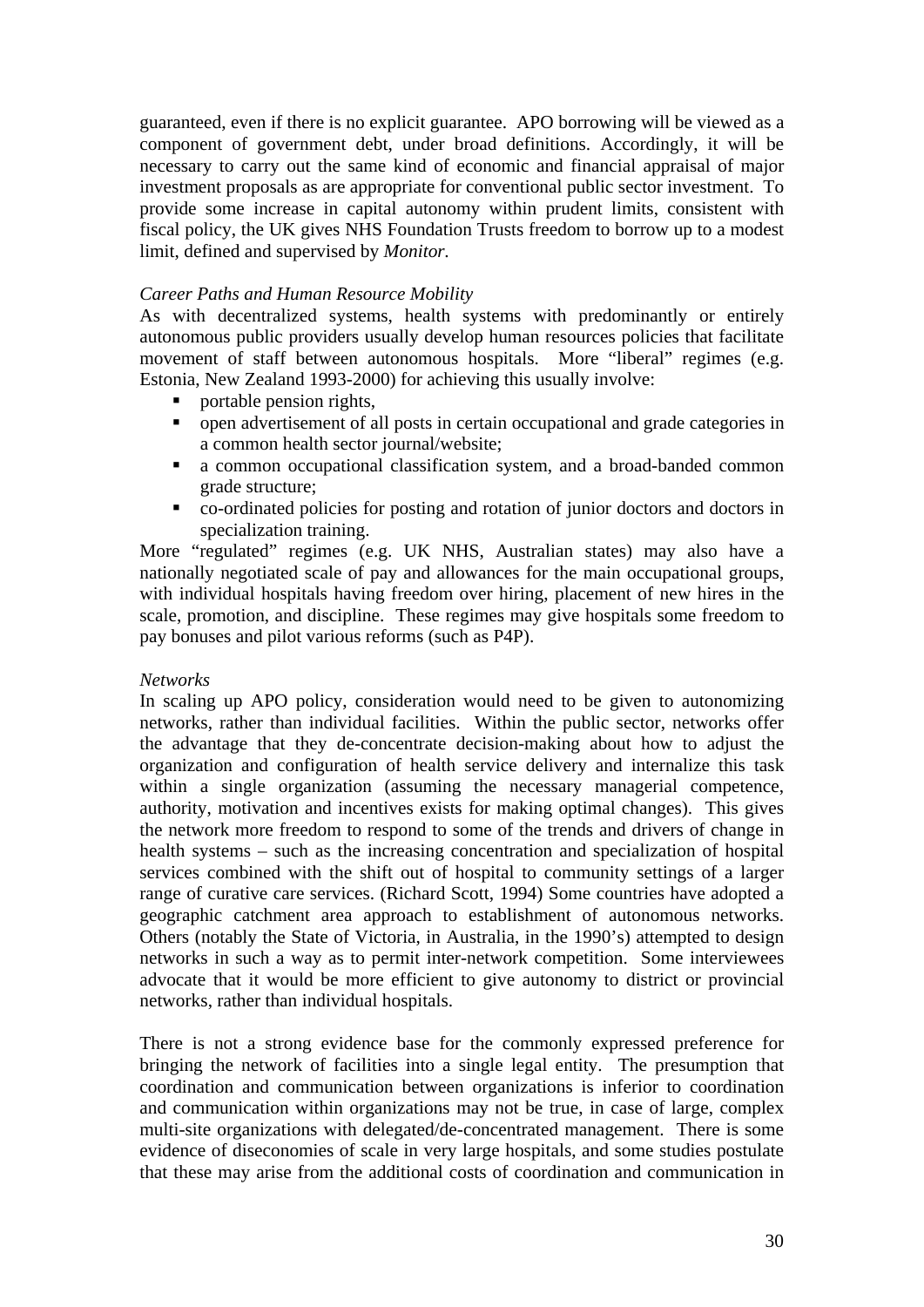large campuses or multi-site facilities. There is some theory and evidence, however that networks of organizations with differentiated and heterogeneous nodes (a characteristic of the Thai public sector health facilities network) require local, deconcentrated and personal coordination (as distinct from formal coordination based on rules, processes, and impersonal information exchange). (Alter and Hage 1993; Wadman et al. 2009) The CUP hospital and CUP Board already provides this type of coordination, to varying degrees, at district level – even though the management hierarchy for HCs is to the DHO, rather than the CUP hospital. The PCMO and PHO already plays this role at provincial level, and their coordination role already encompasses private and local government health providers that participate in UC in a number of cases. This provides a natural opportunity for research to assess whether network coordination functions are more or less effective across organizational boundaries or within the MOPH in the Thailand context.

Some see stronger potential for improving HC performance, developing primary care and de-congesting the hospital outpatient departments if HCs are under the managerial control of the CUP hospital. For example, with APO status, Ban Phaeo would be very strongly placed to improve staffing and motivation of staff in HCs, after a transition period. There is little evidence on the effects of integrating primary care under the management of autonomous hospitals. Most countries that have autonomized their hospitals have either private provision of primary care with public finance, or decentralized provision of primary care at a lower level of government from the hospitals. (One exception is Sweden, where public primary care centers are managed by the same level of government as most public hospitals. See Wadman et al. (2009) for a discussion of how coordination between primary and secondary care functions in the Swedish system.) Additionally, strong advocacy movements for primary health care or family medicine in a number of countries have opposed proposals for any form of merger, out of concern that primary care will have less power over negotiation for the hospital's discretionary resources (such as capital investment) and receive lower priority for management attention than higher profile specialist services. Some countries (e.g. parts of Australia, New Zealand, parts of Canada) have broadened the role of their public hospitals to become "area health boards" with responsibility for ensuring provision of primary care and P&P in a defined geographic catchment. In areas where (dominant) private sector provision of primary care is absent (e.g. in sparsely populated rural areas, some deprived urban locations), these boards sometimes provide primary care and a range of community P&P services directly, though this has become less common. Increasingly, boards have contracted NGO providers or used incentives to attract or partner with private providers.

#### *Community Participation*

Finally, there is potential to develop the role of community participation in hospital APOs, though there is limited evidence about the benefits of citizen participation in hospital governance among OECD countries. The UK and New Zealand have mechanisms for electing community representatives to the boards of Foundation Trusts and District Health Boards, respectively. These mechanisms have encountered problems with conflict of interest in the Board, and have not produced the desired shift away from centralized Ministerial accountability to local participatory accountability for local health service delivery. Under models similar to the APO model, the Board members identify closely with the hospital and their duties require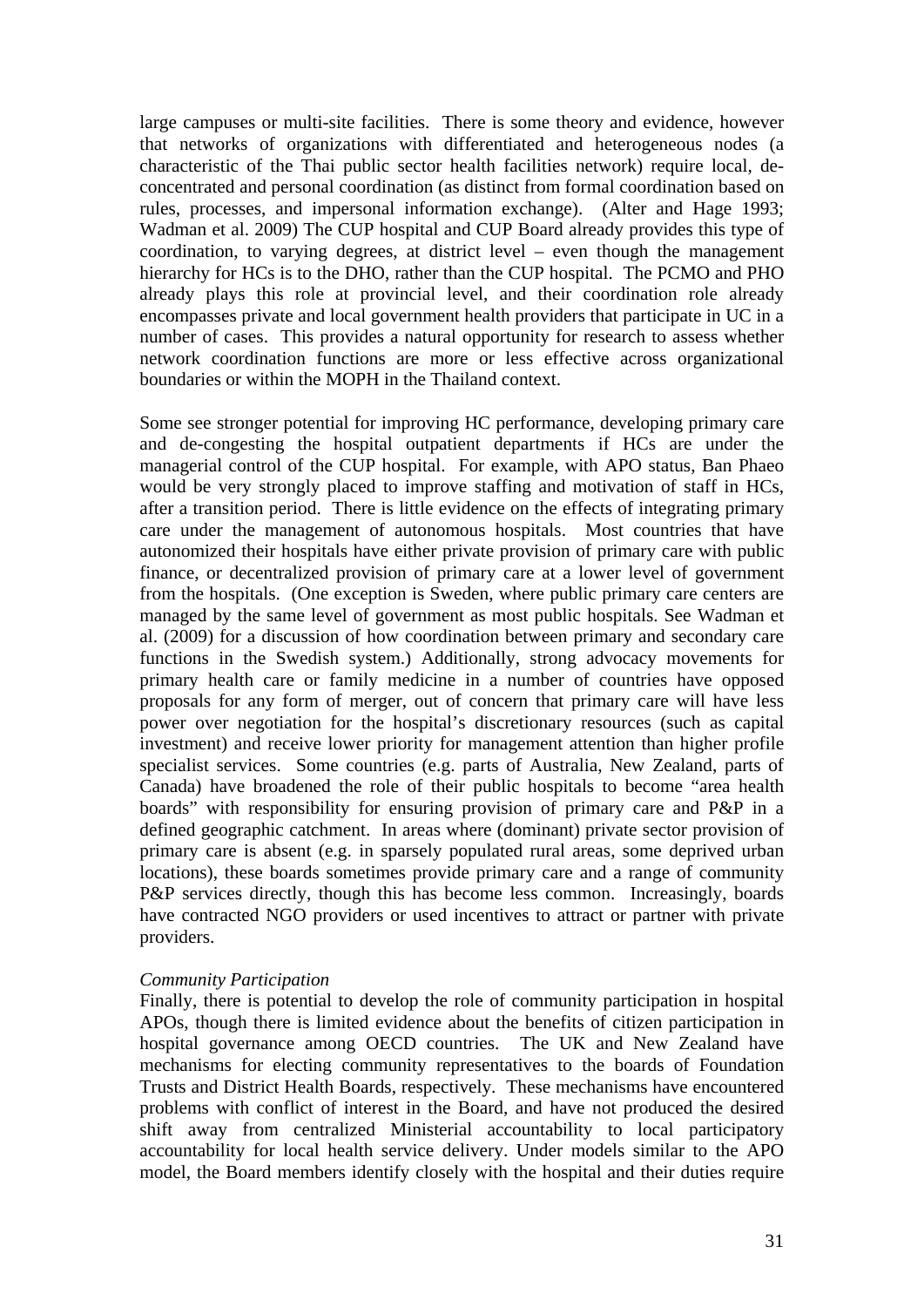them to be loyal to it and defend it. The complexity of hospital management makes community Boards relatively weak in influencing the performance of more expert, more powerful managers and senior clinicians in the hospital. The case studies of successful models of community participation on hospital boards or in hospital supervision are found in countries where public sector hospital performance is very low, and community boards are able to play a role in detecting and deterring very evident problems such as absenteeism, stock outs and losses of medicines and supplies. The Thailand context is not directly comparable to either of these types of example.

It may be more effective to separate the role of citizen and patient feedback from the role of the governance Board. Some countries (including high-income countries such as the Netherlands, and some developing countries where there is a much lower level of trust in public institutions) have experimented with having a second community board to supervise the hospital. Successful cases of hospital community oversight or supervision boards commonly enlist "altruistic, expert elites", with sufficient power to challenge hospital performance, rather than ordinary patients and citizens that are not able to influence the hospital. These powerful community boards can act as a channel for patient and citizen complaints. However, rather than relying on direct community participation, many high-income country Governments establish independent expert commissions with a mandate to inspect hospitals both routinely and proactively, and in response to patient complaints, and design these institutions with substantial lay representation so as to avoid "professional capture".

In the shorter term, it would be possible to build incrementally on the Ban Phaeo model of community participation in governance, and evaluate the effects of these changes. Community participation processes could be expanded to encompass accountability for use of public as well as donated funds. This might entail community consultation on service strategy, more in-depth patient and community surveys and focus group feedback on service delivery, and community participation in reviews of annual financial and service performance.

#### *Future Reform of MOPH Hospitals: Issues and Questions for Further Exploration*

Although the Ban Phaeo model has shown success, there is not yet a clear consensus that this model of autonomy is appropriate for most MOPH hospitals in Thailand.

In 2005, all MOPH hospitals were granted increased autonomy in a number of dimensions. They now enjoy freedom to retain revenues from UC, CSMBS, SSO and user fees (from out-of-area patients and private patients) and have considerable freedom about how they allocate these revenues. They are free to establish privatepaying beds offering a higher standard of services, and their staff can earn additional income by part-time work in these private units. They are able to raise donations from the community and have considerable freedom over how they spend donated funds. They have some capacity to earn additional revenues by, for example, entering into joint ventures with the private sector, including retail pharmacy. They are free to contract out some services. They can use their additional income to increase staff salaries through bonuses of up to 25 percent, and are free to hire contractual staff.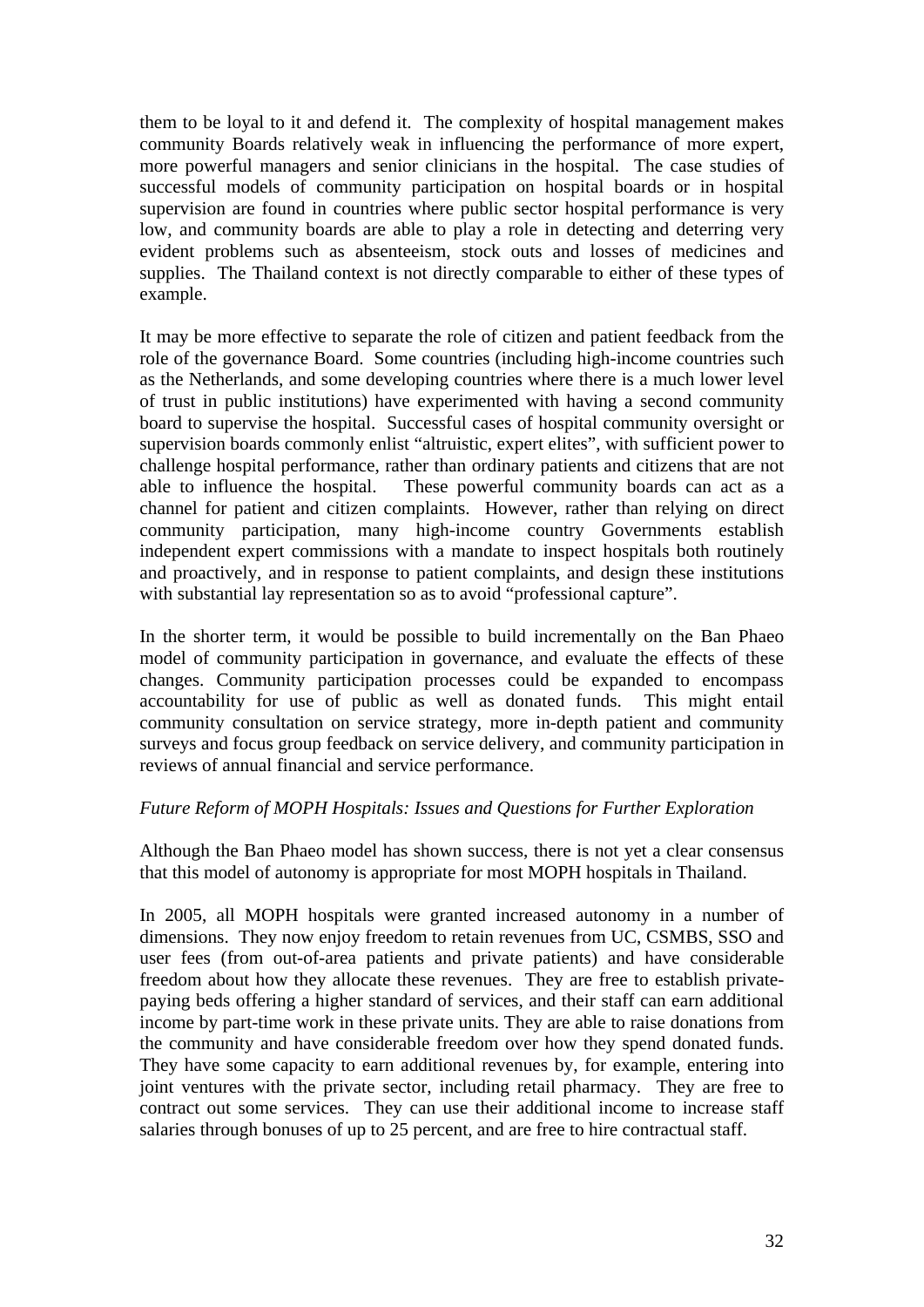It is outside the scope of this study to assess the current organizational and governance framework for MOPH's directly managed hospitals. However, the assessment of the APO model touched on some advantages that the APO model still has over the MOPH directly managed hospitals even after the increase in autonomy these hospitals received in 2005. It points to some major areas in which these hospitals face constraints that stand in the way of optimizing hospital performance and development:

- *Human resource management constraints:* Hospital directors still face many constraints on their ability to hire, fire, promote and reward staff.
- *Constraints on major hospital investment:* There is an acknowledged need to increase hospital capacity in many parts of the country, but public sector capital finance for hospital development is very constrained.
- *Absence of independent governance or supervision:* Governance and supervision for MOPH hospitals is internal to the Ministry and lines of accountability for provincial and regional hospitals are centralized.

In the absence of a consensus about options for reform of public hospital governance, such as the APO model, decentralization or community participation, it may be useful to study these and other constraints on MOPH hospital performance more systematically. It could be useful, for example, to explore whether the growth in the high share of MOPH doctors who rely on part-time private earnings to supplement their income is continuing, and whether this is having adverse effects on staff productivity and service quality in public hospitals. It could be useful to study the effects of the 2005 freedoms introduced into MOPH hospitals on their performance in delivering both publicly financed and privately financed services. It could also be useful to review existing mechanisms for supervision and oversight and assess whether there is demand from citizens, patients and professions for greater independence and transparency in hospital supervision and oversight. Exploration of specific, tailored institutional reform options for addressing the identified constraints – in human resource management, capital finance, and incentives for performance could be based upon these types of studies.

The international evidence base for adopting one form of hospital governance over another is difficult to interpret and apply to a specific country context, and so does not generate unequivocal recommendations for the future reform of Thailand's public hospitals. The nature of both the positive drivers of hospital performance and the dysfunctionalities of public hospitals in any specific country context interact in complex ways with the design of the health system, the system of public administration and finance, other institutions (such as the power and ethos of professional associations and trade unions for different cadre's of health workers), the relationship between the public and private health sectors, and the relationship between patients, citizens and communities and the hospital.

Since the wave of piloting and scaling up of various models of hospital autonomy in the 1990's in many OECD countries, there has been a second wave of reform of hospital governance in the last five to ten years. This new wave of reform is quite diverse in the governance models different countries are adopting. Each country is forging solutions based on the specific nature of their problem diagnosis for their country's public hospital system – there is no "blue print". So for example, the UK's Foundation Trust reforms in the past five years have increased autonomy more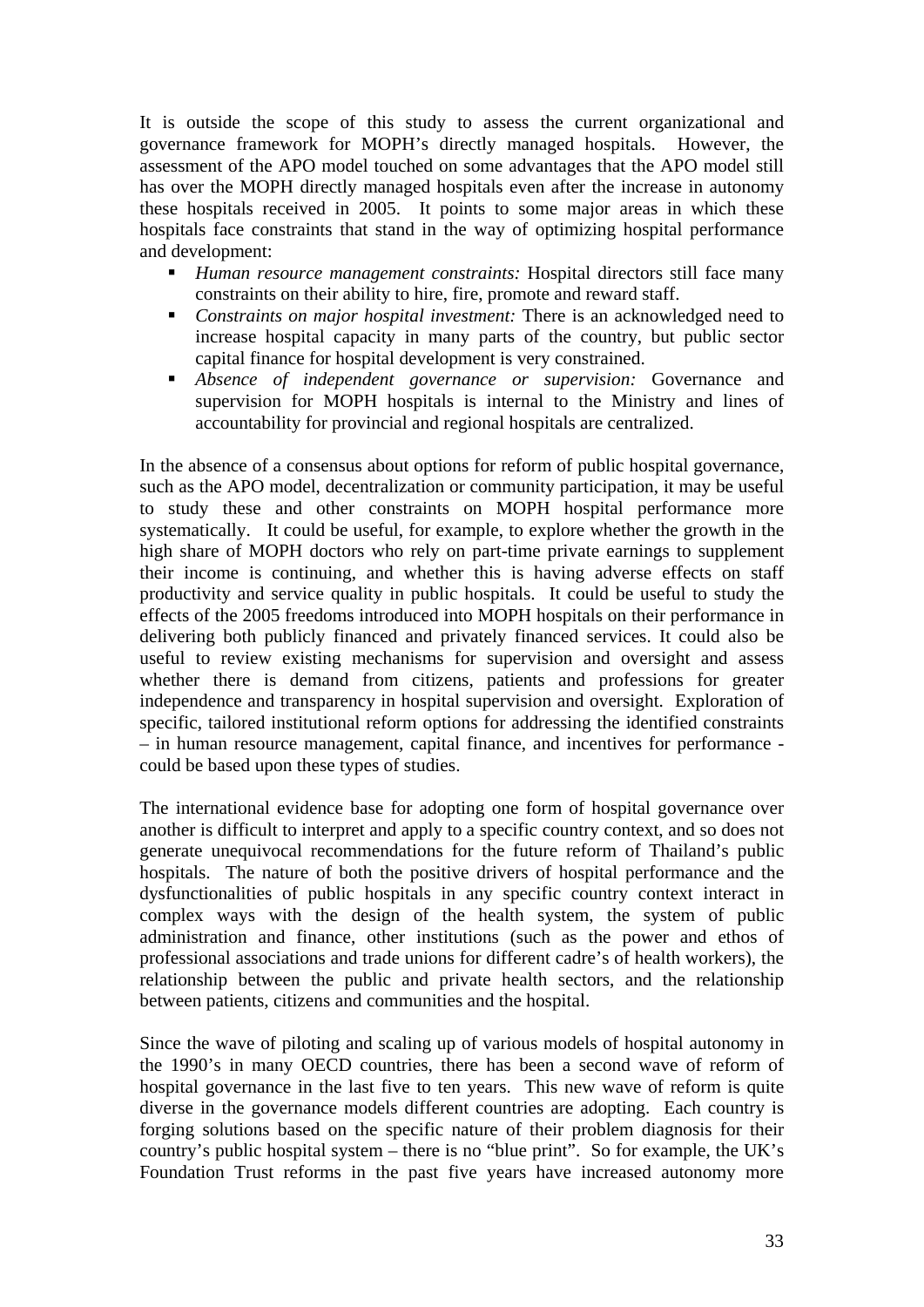decisively - cutting more of the ties with the UK's Department of Health and Treasury that progressively reversed the changes brought about by the first wave of autonomization in the early 1990's. The UK has also introduced community and staff participation in hospital boards, to respond to public and political perceptions of an over-centralized and unresponsive NHS bureaucracy. By contrast, the French Hospital 2007 Plan appears to strengthen the role of doctors in hospital governance and management, and reduce the role traditionally played by trade unions representing other staff groups. There is no focus on community representation or participation in the French Plan, and a centrally determined model for organizational reform of all public hospitals has been adopted. (See Eeckloo et al. 2007) However, there are some common themes in the more recent wave of reforms, which may be relevant in further development of hospital policy in Thailand. Clinical and safety-related dimensions of governance receive greater emphasis than in the reforms of the 1990's. Methods and institutional arrangements for performance assessment and monitoring are much more elaborated. As a result, accountability and oversight of public hospitals has become increasingly multi-faceted.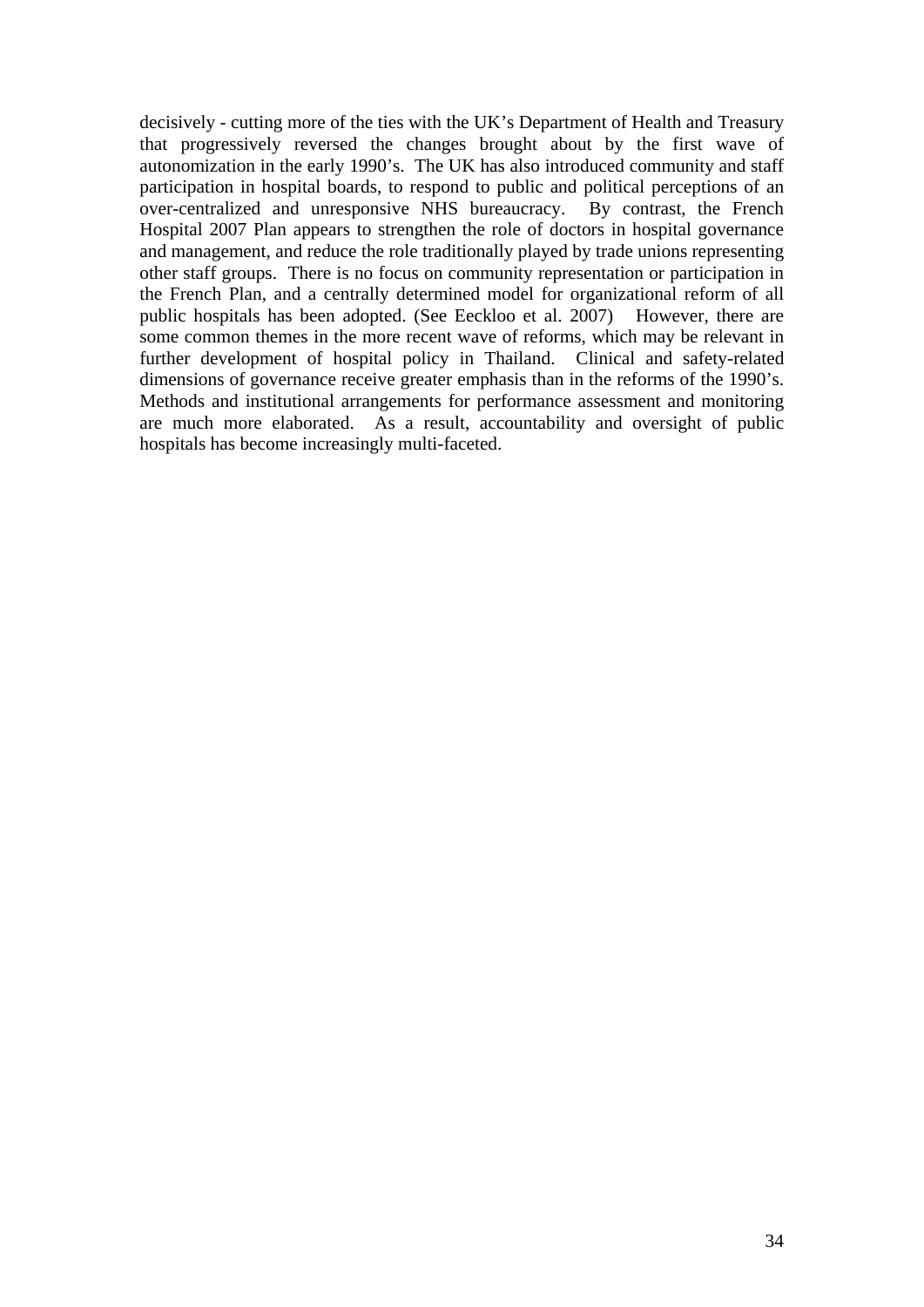#### <span id="page-34-0"></span>**REFERENCES**

Alter, C. and J. Hage, *Organizations Working Together,* Newbury Park, SAGE (1993)

Ban Phaeo Hospital (Autonomous Public Organization), *Annual Report 2007*

Chulalongkorn University Faculty of Commerce and Accountancy, *Ban Phaeo Management Development for a Sustainable Hospital,* Health Systems Research Institute, Bangkok (2003)

Deerek Phatamasiriwat, et al., *A joint learning program together with Tambon Administrative Organizations to enhance good governance and public participation: phase II*, Health System Research Institute, Bangkok (2005)

Eeckloo, Kristof and Luc Delesie, "Where is the Pilot?: The Changing Shapes of Governance in the European Hospital Sector" in *Journal of the Royal Society for the Promotion of Health*, March 2007, Vol. 127 (2)

Jiruth Sriratanaban, Sukalaya Khongsawad, Porranee Laoitti: *Measuring the Impact of the Autonomization of a public hospital on health Services; the case of Ban Phaeo hospital (Section 3)*, Health System Research Institute, Bangkok (2005)

Khunpa Wachanasara, *The study of civil society and its impact: Ban Phaeo district, Samutsakhon province,* Health Systems Research Institute, Bangkok (2005)

Kittiphan Saentaveesuk, Danai Phahuyut, Daraporn Detphonmat, *Patterns of the Relationship between the Provincial Administration and the Local Administration with Good Governance*, Health Systems Research Institute, Bangkok (2005)

Dr. Komatra Chuengsatiansup, *Deliberative Action: Civil Society and Health Systems Reform in Thailand,* National Health Commission Office (2005)

Ministry of Public Health, *Ten Important issues about the devolution of Health Centers (HC) to local government in Thailand and Guidelines for health decentralization*, Ministry of Public Health, Thailand (2007)

Office of the National Decentralization Commission, *Evaluation of Devolution of Health Centers*, Office of the National Decentralization Commission (2009)

Preker, Dr. Alexander S. and April Harding (Eds) *Innovations in Health Service Delivery,* The World Bank, Washington DC (2003)

Scott, Dr. Richard W, "The Organization of Medical Care Services: Toward an Integrated Theoretical Model" in *Medical Care Review 50th Anniversary* Edition (1994)

Surasak Taneephanitsakul, Yupha Aontuam, Wiphan Phachuapmuam, Vinus Udomphasertphan, *A study of a model and evaluation of an autonomous district hospital on administration and management with in the hospital : a case study of Ban Phaeo hospital,* Health System Research Institute, Bangkok (2003)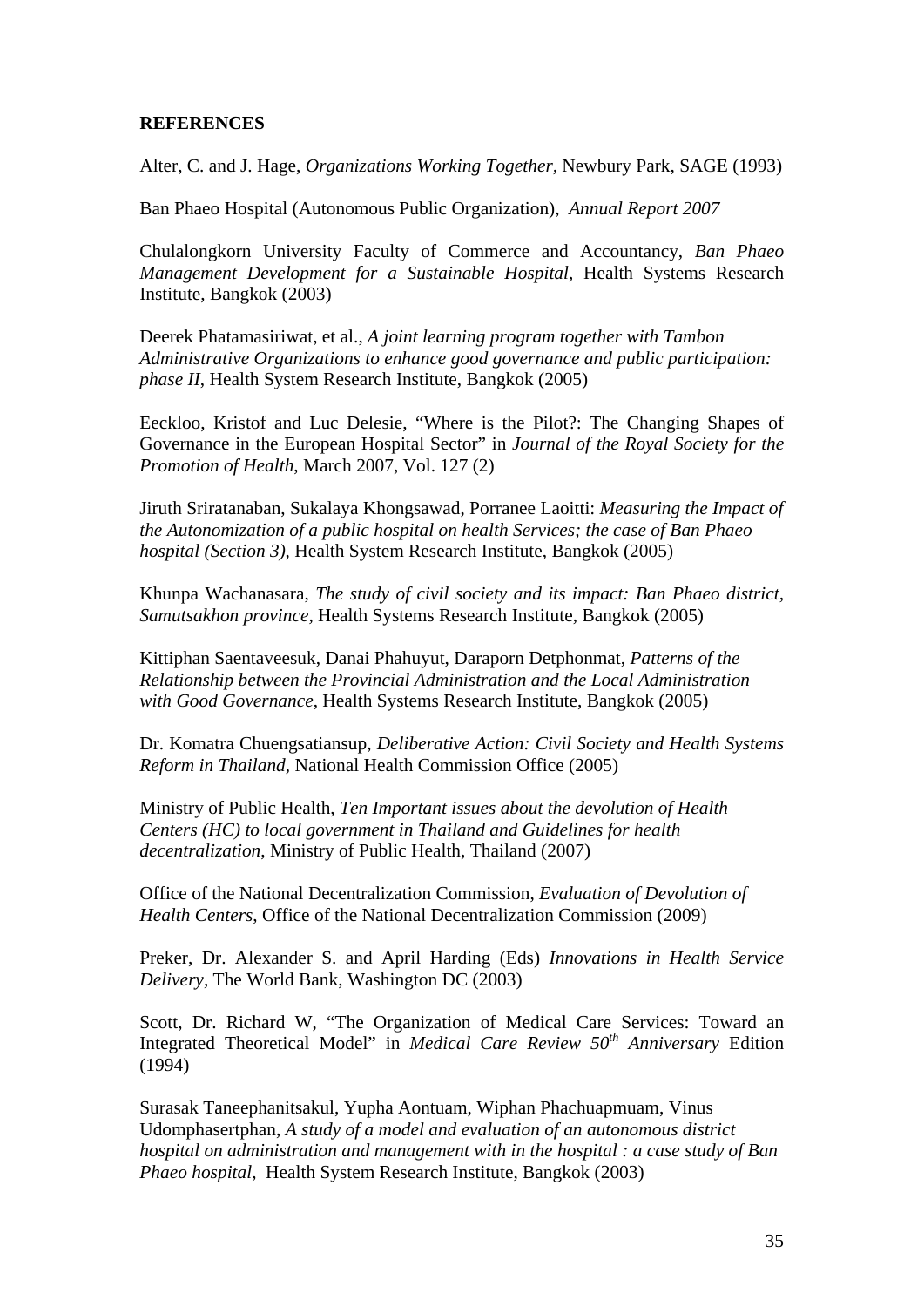Wadman, Sarah, Martin Strandberg-Larsen, and Karsten Vrangbaek, "Coordination Between Primary and Secondary Healthcare in Denmark and Sweden", in *International Journal of Integrated Care,* 12 March 2009

Dr. Suwit Wibulpolprasert (Ed.), *Thailand Health Profile 2005-2007,* Ministry of Public Health, Bangkok (2008)

Dr Tipicha Posayanonda (Ed), *The Movement of Thailand's Health System Reform: A Paradigm Shift,* National Health Commission Office, Bangkok (2008)

Westcott, Clayton, *World Bank Support for Public Financial Management: Conceptual Roots and Evidence of Impact;* Independent Evaluations Group Working Paper; World Bank, Washington DC (2008)

Dr Wiput Phoolcharoen, *Quantum Leap: The Reform of Thailand's Health System*, Health Systems Research Institute, Bangkok (2004)

Preeda Taerarak, Nipapan Suksiri, Ramphai Kaewwichian, and Kirana Taerarak, *Review of Decentralization in Health during 1999-2007,* Health Systems Research Institute, Bangkok (2008)

World Bank, *Thailand: Country Development Partnership Governance and Public Sector Reform: Progress Assessment and Implementation Completion Report,* World Bank, Washington DC (2006)

Jadet Thammathataree et al., *Autonomization Process in Ban Phaeo Hospital,* Health Systems Research Institute, Bangkok (2001)

Somsak Chunharus and Supatra Srivanichakorn, *Human Resources for Health in Thailand: Technical Report,* Health Systems Research Institute, Bangkok (1999)

Supasit Pannarunothai, *Macro-economic Indices for Measuring Equity in Health Finance and Delivery 1986-1989,* Health Systems Research Institute, Bangkok (2001)

Siriwut Tiptaradol, *Sub-district Administrative Organizations' Role Toward Public Health and Environmental Development in Nongkhai Province* (in 1996/97). Health Systems Research Institute, Bangkok (1997)

Somphan Techaatik and Payao Nakham. *A study and monitoring of the development of the transfer system of Health Center to Local Administration Organization*. Journal of Health Systems Research, March 2009, Vol.3 (1)

Narintr Tima, Jaruayporn Srisasalux and Preeda Taearak, *Previous Steps on the Road of Health Decentralization: Review of Decentralization of Health Services to Local Government Organization, 1999-2007*, Health Systems Research Institute, Bangkok (2009)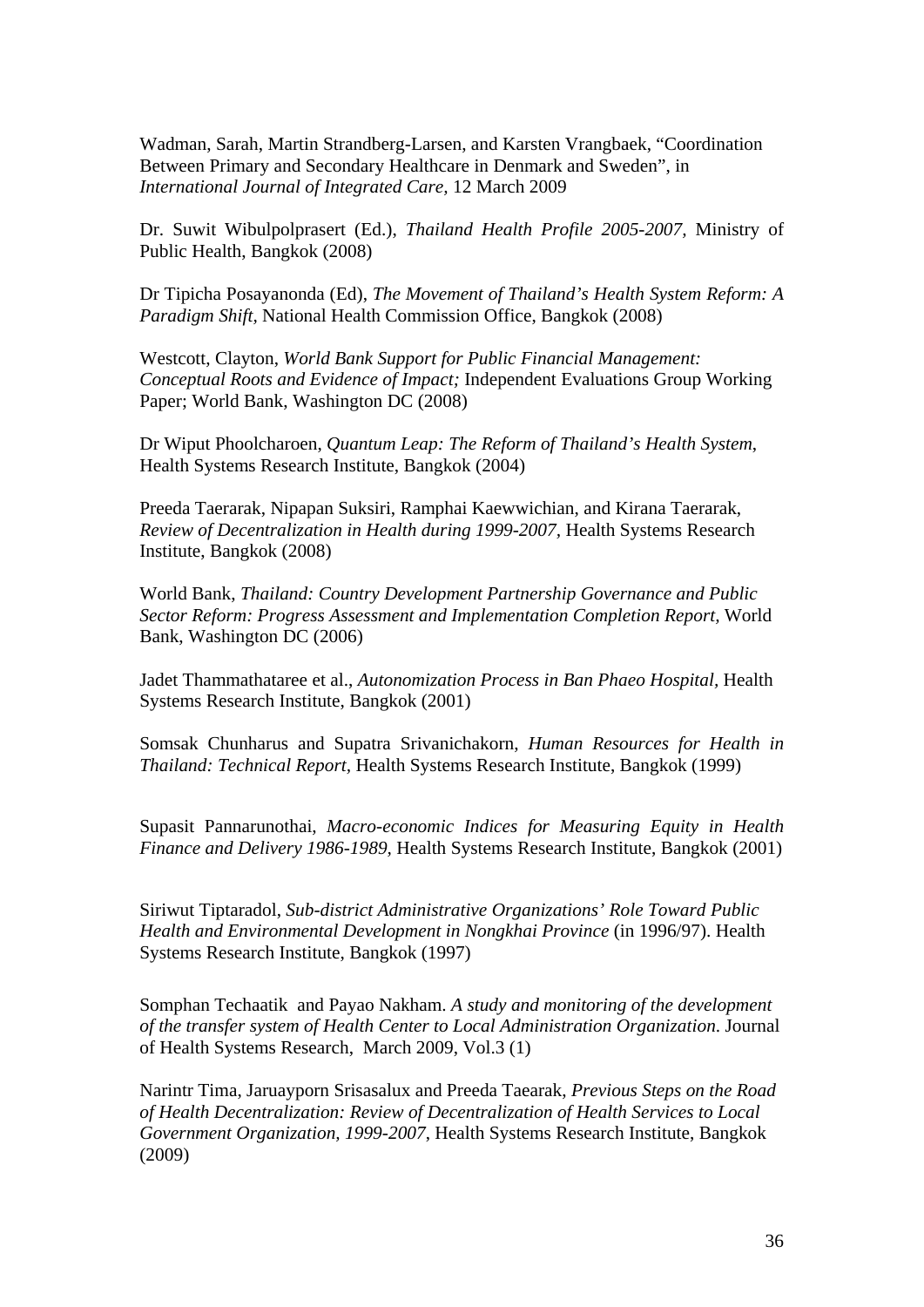## **ANNEX 1: INTERVIEWS WITH POLICY RESEARCHERS AND CENTRAL GOVERNMENT MINISTRIES**

#### **B. Background**

The Plans and Process for Decentralization to Local Administrative Organizations Act of 1999, following the Thailand Constitution of 1997, called for all ministries including the Ministry of Public Health (MOPH) to develop action plans for decentralization of functions, resources and staff to LAOs by 2010. The Act also set a target for increasing the share of the central Government budget that should be transferred to LAOs from 9% to 35% by 2006.

Following the coup and change of government in 2006, some pertinent provisions of the Decentralization Act of 1999 were amended in 2006, specifically:

- The amended law revises the provisions regarding the share of government expenditure that should be transferred to LAOs. The current provisions are for a minimum of 25 percent to be transferred, with a target of 35 percent.
- Further revenue transfer is to be based on functions transferred.

#### **C. Summary of Interviews with Health Policy Makers and Researchers**

#### *- The early phase of implementation of decentralization*

Following adoption of the Plans and Protocols for Decentralization Act of 1999, there was discussion of options for health sector decentralization that were consistent with parallel development of health reform policy. Discussion and negotiation took place between the (MOPH) and National Decentralization Committee (NDC) over these options, and was reflected in the first Action Plan for Decentralization of 2001. Devolution of some promotion and prevention functions to LAOs was agreed. But the MOPH argued, successfully, that it would be undesirable to split curative health services across different levels of government. This policy debate drew upon negative perceptions of the experience of "multi-level" models of decentralization in the Philippines and Indonesia.

During this period, a devolution model based on "area health boards" was developed that would oversee the whole network of MOPH health facilities and coordinate all health services. The whole network could then be devolved. There was debate among health reform circles about the appropriate scale and level for devolved networks. The model was not without controversy within the MOPH. Some advocated a regional health board model – comprising all of the health facilities that fall within the catchment area of a regional tertiary hospital, encompassing 5-6 provinces and around 5 million population – on the grounds that this structure minimizes inter-board patient flows and internalizes the full referral chain within a single organization. Some advocate provincial level networks – since province-based networks would best map to the responsibilities of directly elected PAOs. Others advocate a district model of area health boards that would be closer to the communities served by health facilities and in rural areas would have a strong focus on primary care. The district health boards would manage the health budget for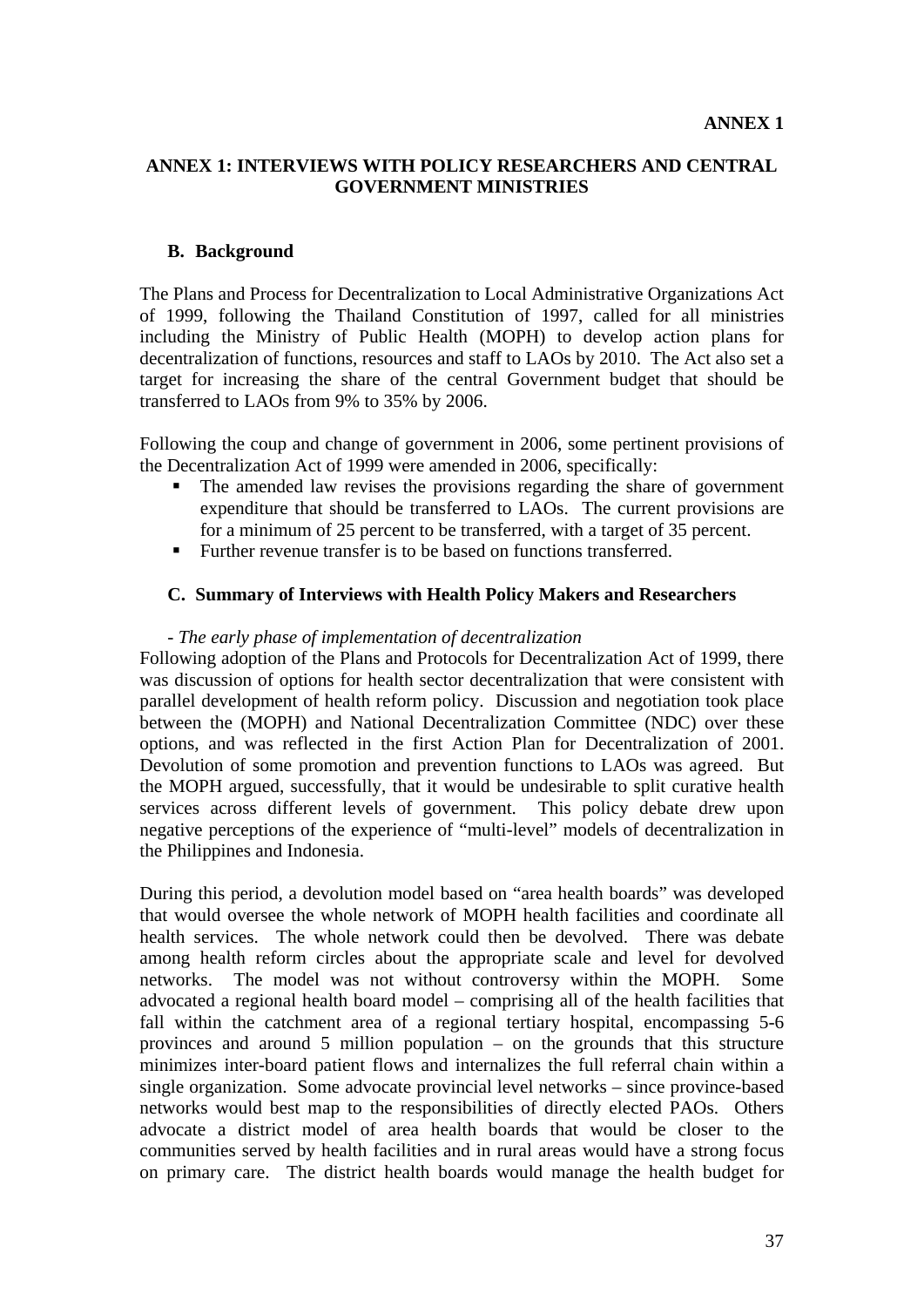populations of around half a million or less – the catchment area of a provincial hospital CUP – and build in participation. But there is no LAO at regional or district level so the design of either regional or district area health boards would have required new legislation to create a new legal structure. Additionally, the district model would have required design of linkages to higher levels of the referral system. Such boards could include representatives of groups of LAOs or more direct forms of community representation. Some work was done in the past on drafting such a law. The full details of this model were not fully defined – for example it was not clear whether the area health board would develop as a funder/purchaser – with increasing autonomy of hospitals or provider networks - or as an integrated provider network.

Pilot development of provincial health boards took place in 2002 in 10 provinces. These boards were not legal entities. The pilot model introduced a multi-stakeholder committee within a de-concentrated health administration, but did not involve transfer of staff and facilities to Provincial Administrative Authorities (PAOs).

Momentum in implementing decentralization stopped following the change of Government in 2001 and the adoption of the National Health Security Act 2002, which introduced the Universal Coverage (UC) scheme. The establishment of the National Health Security Office (NHSO) and the transfer of much of the MOPH health services budget to the NHSO became the Government's priority. It also ushered in a partial form of purchaser-provider split, which changed the health budget allocation system in ways that are unique to the sector. This would have necessitated re-design of the area health board model, but in fact, there was no subsequent effort to develop this model. Additionally, the priority given to the very major task of introducing the UC scheme reduced the MOPH's focus on decentralization.

#### *- The recent phase of implementation of decentralization*

Renewed impetus to implement the 1999 Decentralization Act began following the coup of 2006, under the new Constitution and amended Decentralization Law that followed. In the MOPH's input to the second Action Plan for decentralization that was prepared in 2006-07, the MOPH came up with the idea of transferring individual HCs to TAOs and municipalities, as a means of at least starting a process of devolution. This might be described as a "minimalist" model for voluntary devolution of individual health centers to Tambon Administrative Organizations (TAOs) and municipalities. Under very detailed guidelines developed by the MOPH, devolution only occurs where the following criteria are met:

- TAO/municipality "readiness", based on good governance awards, and LAO commitment to health in the form of establishment of a Public Health Section and contribution to a Community Health Fund (cofinanced by NHSO);
- HC willingness: at least 50 percent of HC staff willing to transfer, including the HC head;
- Community support of at least 50 percent.

The cautiousness of this approach was in part a response to the Education Sector's experience with attempting to push for mandatory devolution of schools, which encountered strong protest action by teachers. It is also a response to perceptions of weak LAO capacity and poor governance in many LAOs.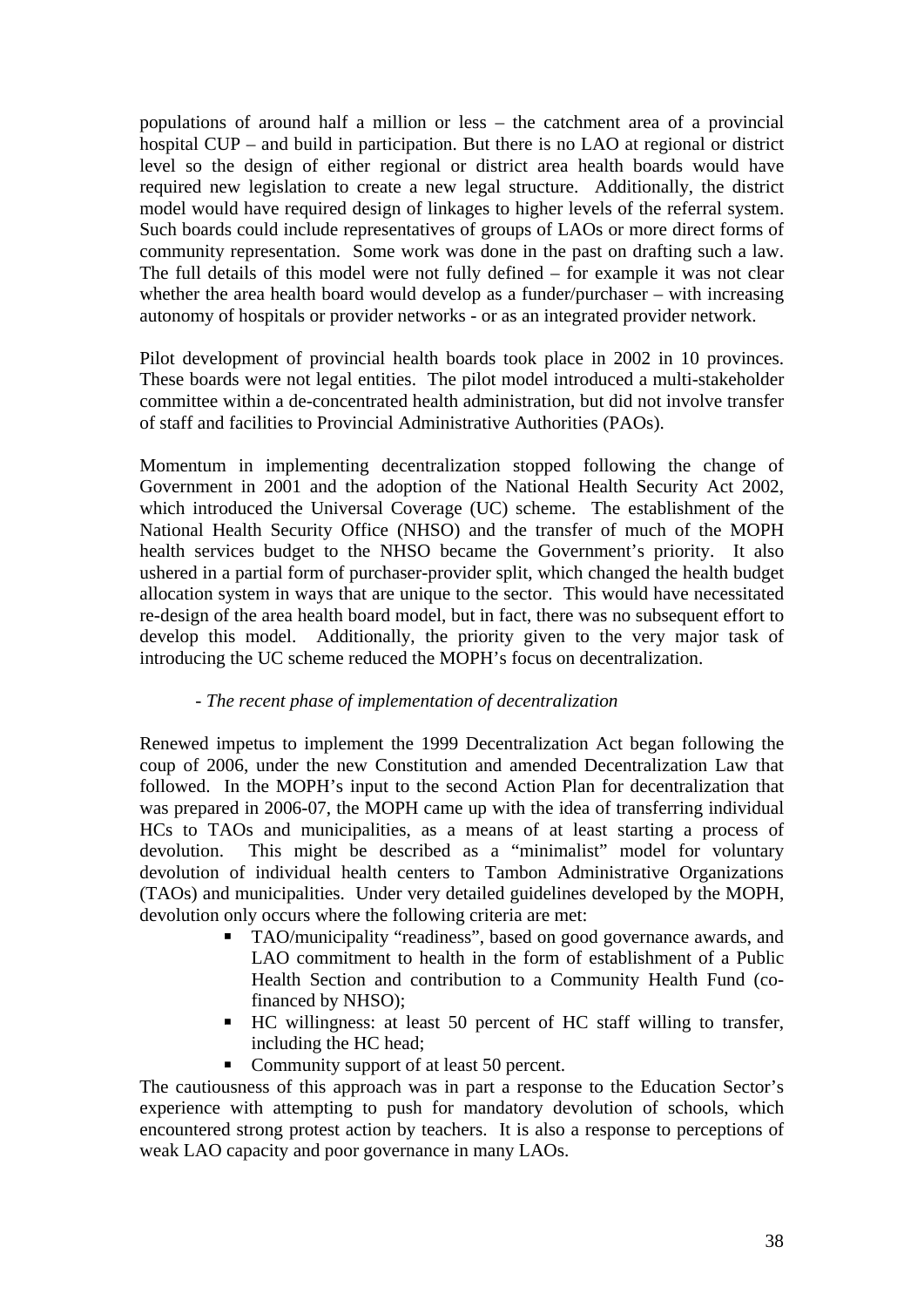Many of the health policy experts and MOPH personnel interviewed continue to oppose multi-level models for decentralization that would fragment primary, secondary and tertiary health care across different levels of government. This viewpoint appears to be a reason many people cite as a concern about the current model of devolution of individual health centers. However, others argue that the funding mechanism through the CUP Board can continue to provide the basis for integration and coordination of both devolved and non-devolved health centers, PCUs and CMUs – noting that there are already well established precedents for CUP Boards to include primary care and outpatient facilities owned by LAOs and private providers. There are also precedents for municipal hospitals to manage the CUP (as in Nakhon Si Thammarat municipality). One of the policy makers interviewed advocates a provincial area health board model for decentralization, on two grounds: this keeps the primary and secondary levels of the health facilities network together, and also maps onto the political/administrative structure of the PAO and provincial administration.

The reasons why the MOPH did not return to the area health board or network model of decentralization are not entirely clear, but interviewees cited the following factors:

- PAOs or provincial or regional area health boards would be too large and too remote from communities to provide an effective level for effective "grass roots" participation; there seems to be more optimism about development of community participation and mobilization at TAO level;
- While devolution of district networks of health facilities might offer theoretical advantages, there is no directly elected LAO at district level; voluntary collaboration among TAOs is difficult; and it is no longer seen as feasible to adopt new law necessary to underpin creation of new district boards;
- Hospital autonomy with community participation (along the lines of the Ban Phaeo APO) is seen as preferable to transfer of hospitals or health facilities networks to PAOs or provincial boards, because PAOs lack health sector capacity and perceptions of PAO governance are negative;
- The funding/purchasing mechanism of the district Contracting Unit for Primary Care (CUP) can be used as the integration mechanism for devolved HCs;
- Given the widespread caution if not opposition to decentralization among many in the senior levels of the MOPH bureaucracy, voluntary devolution of HCs represents the "least harmful" mode of complying with the decentralization provisions of the Constitution and decentralization laws.

The most recent Action Plan for implementation of Decentralization calls for HCs to be transferred to TAOs and municipalities. As a "default option" the Plan calls for any HCs not transferred by end of 2010 to be transferred to PAOs as a transition measure, until TAOs are ready. All health sector interviewees (and a number of nonhealth sector interviewees) do not regard this "default option" as credible or sensible. This would require two transition processes, rather than one. PAOs do not have health sector knowledge or capacity for managing HCs or managing their transfer to TAOs and municipalities, nor are they close to the individual communities served by HCs. Additionally, this default option could risk disruption to the vital linkages between HCs and CUP boards and CUP hospitals.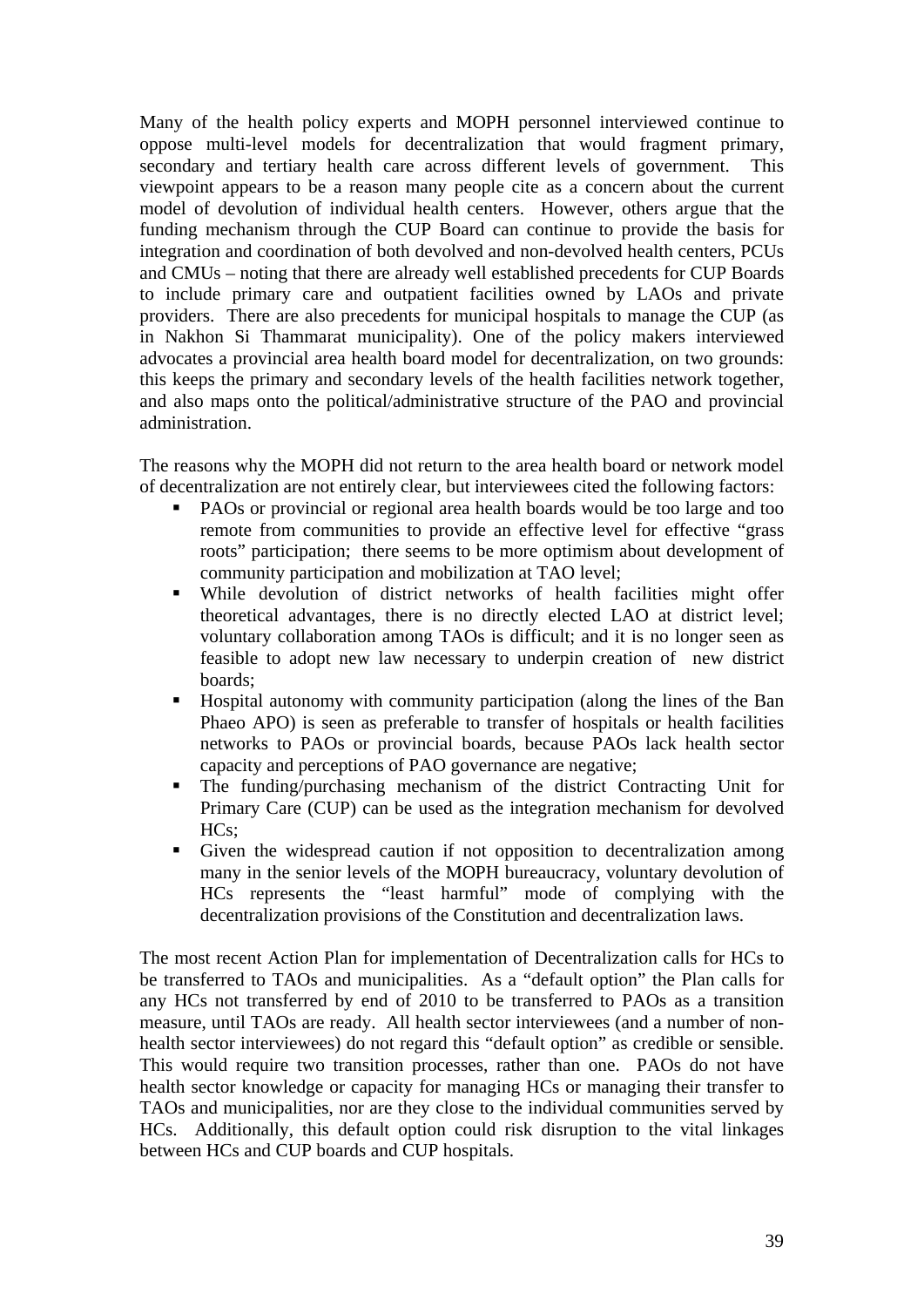Few of the health sector informants interviewed expressed opposition to any form of decentralization – the selection of interviewees was not random or representative. But the fact that there are both variations in the level of understanding of decentralization and substantial opposition among MOPH staff is evident in the December 2007 MOPH document: *Ten Important Issues on the Devolution of Rural Health Centers to Local Government in Thailand and the Guidelines for Health Decentralization*.

## *- Summary of Comments in Stakeholder Workshop on April 7, 2009*

Thailand already has some of the laws and institutions that can be used to mitigate risks of further devolution and autonomy of health care providers. The Health Act could easily be modified to allow Certificate-of-Need regulation if this becomes needed. This and other legislation provide a basis for mandating public health programs and management of emergencies. Additionally, the health professional associations and professional ethics already are able to play a role in promoting compliance with appropriate clinical standards and protocols. The DHO Association chair, however, questioned whether use of regulation would be effective as a means of dealing with information requirements and emergency response, perceiving that law enforcement is generally weak.

The Thai health system is already quite pluralistic and has long had LAO hospitals and PCUs operating in some areas as part of the health system (though the largest example, the BMA, is not regarded as a good example), and has already decentralized a range of public and environmental health functions.

Career path concerns and job mobility to transfer from LAO to LAO (as well as from LAO to central government) is a major and unresolved issue for LAO staff – not only in the devolved HCs, but more generally. Provincial administration committees deal with a high volume of personnel issues including transfer requests. These are difficult to handle in the absence of a standardized or harmonized human resource management system across LAOs, given the wide range of LAO sizes and responsibilities. This issue seems to call for a systemic policy response from the NDC, MOI and other relevant authorities.

Concerns were raised about the risk of changes in policy and strategy with changes in LAO leadership. The TAO response to this issue is that it is possible for TAO policies and regulations to be entrenched by adopting good policy and regulatory procedures – for public consultation, TAO CEO and Council decision, DHO and/or governor co-signing, and publication. Future TAOs would have to repeat the full process before changing policy.

Concerns were raised about accountability, and whether devolution is diluting or fragmenting accountability. Currently, the laws permit LAOs to carry out health responsibilities but do no give them clear duties and responsibilities, nor protect them from future addition of unfunded mandates. (Though the MOU signed when HCs are devolved commits the TAO to manage the health center according to current and future regulations, criteria, standards, and public health work methodologies set by the MOPH and PHO.) Several factors were mentioned that underpin the concerns about accountability: the HCs already draw revenue from multiple sources and already have more than one line of accountability (to the MOPH via the DHO, to the CUP Board,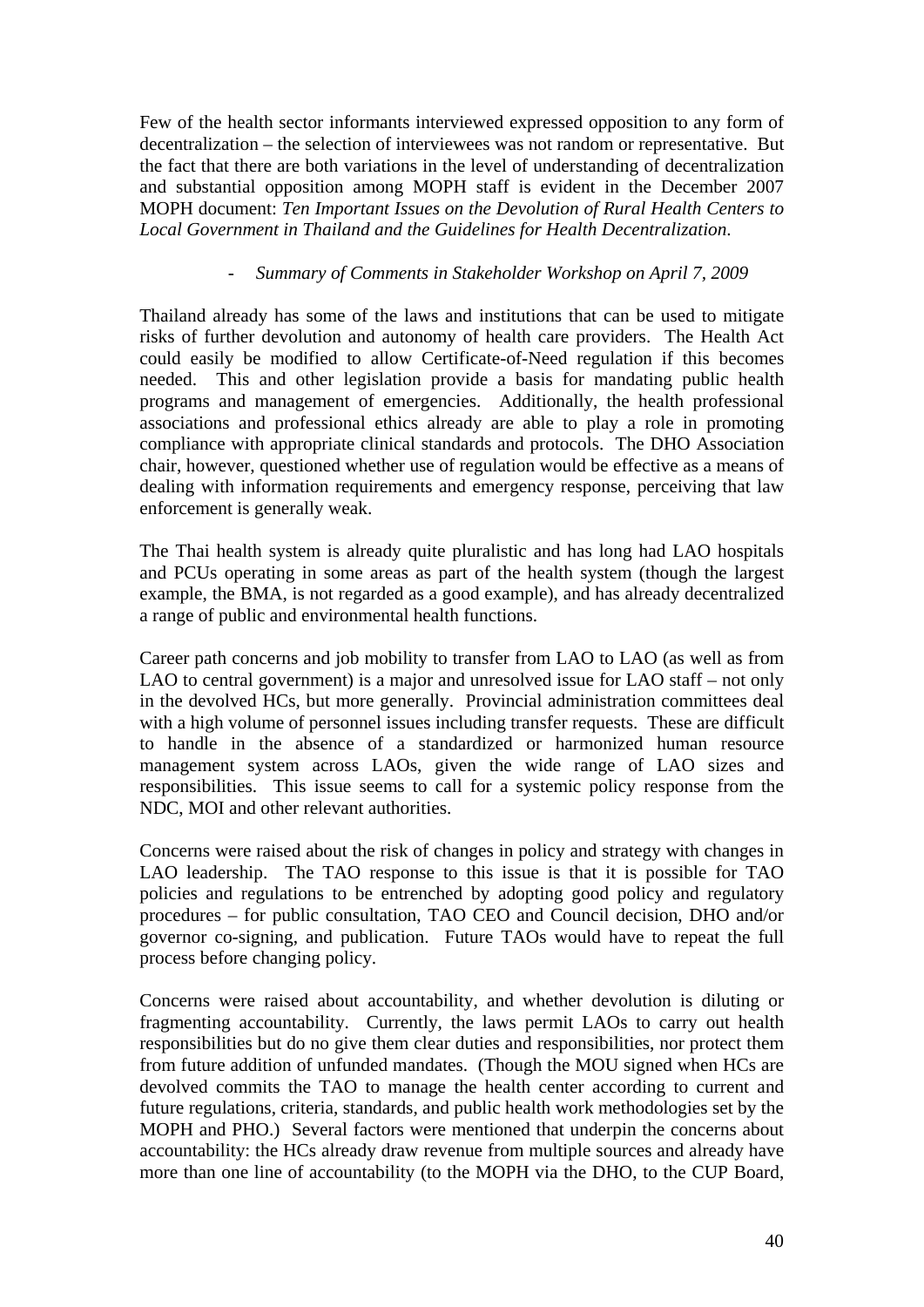to CSMBS and SSS). Adding the TAO into this group adds to the existing complexity of accountability, and may add to the existing anomalies in Thailand's purchaser-provider split (the separation and protection of the public sector salaries component of the budget for health services). Additionally, the split of primary care and P&P responsibilities between the HC and the rest of the network covered by the CUP is negotiated by each CUP board and varies from location to location. As a result, it is not clear to whom the HC is accountable for overall performance in relation to variables such as efficiency or patient satisfaction, nor is it clear who has overall responsibility for the health of the enrolled population and for provision of primary health services. Exactly what the TAO is accountable for in relation to primary care provision and the devolved HCs is somewhat ambiguous and will vary from place to place depending on the local CUP board.

TAO and devolved HC representatives in the workshop believe there are gains in local accountability for HCs and for health of the community following devolution. There is closer supervision and direct accountability of HC staff to the LAO that employs them and answers to the local community. TAO representatives see problems with network models for devolution – the immediacy of supervision and clear accountability of HC staff to the LAO that employs them would be lost in a network model with only indirect and shared accountability. Additionally, some of the TAOs with devolved HCs have instituted systematic health status, risk factors and health needs assessment through census or survey of the population, and plan to use this data to set realistic local health plans and targets, and to monitor progress against these.

## **D. Summary of Interviews with Other Agencies Engaged with Decentralization Policy (NDC, MOI, MOF, Bureau of Budget)**

#### *- Views on Experience with Health Sector Decentralization to Date*

Some of the agencies tasked with supporting implementation of decentralization that in recent years perceive that the MOPH has not given priority to providing health sector input into the development of policies and plans through the NDC and the Health Sub-Committee. Some non-health sector interviews also take the view that the criteria in the MOPH's guidelines for devolution and the interpretation of the guidelines are unduly restrictive, and recommend that LAOs should be accepted so long as they have a public health section and adequate budget allocation for health.

The ONDC has been monitoring HC devolution pilot sites and has produced an evaluation. The recommendations are attached as an Addendum to Annex 1. Many of its findings relate to the multiple factors underlying the reluctance of HC staff to transfer to LAOs, which has been the main impediment to voluntary devolution. The evaluators conclude that clearer policy intentions on the part of MOPH may address the hesitancy of many staff who prefer to "wait and see" what happens with the first pilots, before making a decision. Additionally, the report recommends that there should be a coordinated process of transfer of larger numbers of HCs in a way that allows exchange of HC staff who are willing to work for LAOs with those who are not. The report recommends harmonizing staff compensation and benefits provisions between the LAO/MOI and MOPH regulation to whichever provisions are more generous or beneficial to staff. It also recommends that the Bureau of Budget should allocate funds for LAO HC staff training, because some PHOs have reduced their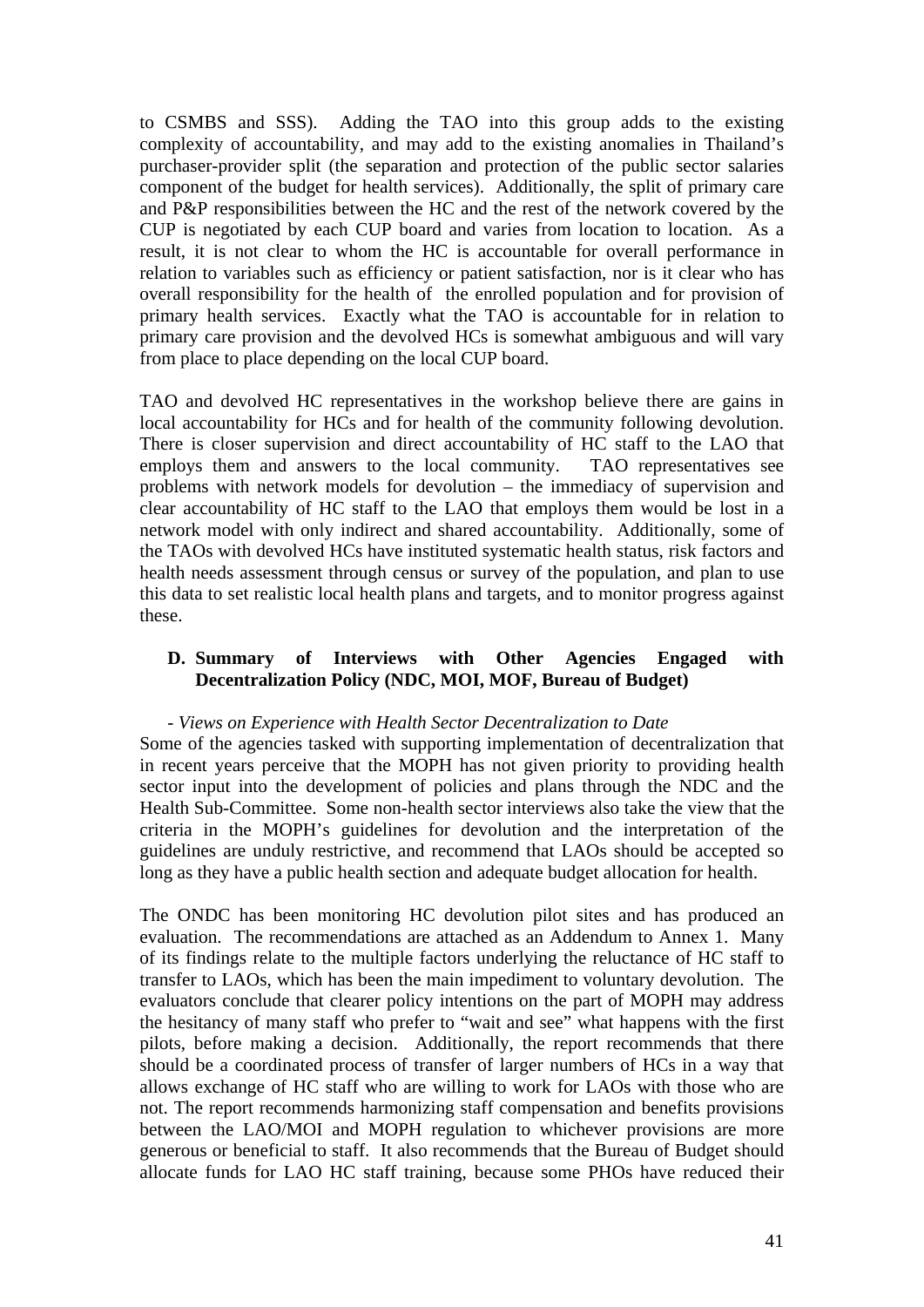support for training of devolved HC staff. The evaluation does not attempt to judge whether these increases in the costs of HC services are likely to be offset by commensurate increases in HC output or outcomes. The report calls for further joint work by the MOPH, ONDC, MOI and Office of the Civil Service Commission (OCSC) on some human resources policies that are important for ensuring appropriate technical meritocratic criteria in hiring and promotion, and for fostering career path development for staff. It also calls for clarification of the future role of DHOs in supervising devolved HCs.

In practice the pace of transfer of functions, assets and staff in other sectors has also been very gradual and limited in extent. The OCSC initially made it mandatory for staff to transfer when functions transferred, but in response to protest action by civil servants later changed its stance so that staff transfer is now based on "willingness". Only around 4,000 central government staff across all sectors have transferred to LAOs, and most of these are from the Rural Assessment Department which was destined to be abolished at central Government level. In other words, only those staff that faced an uncertain future in the central government have been willing to transfer in significant numbers. Pensions and benefits differences on transfer to LAOs have been a factor in the unwillingness of staff to transfer. But the Central Provident Fund rejected a request from the NDC to take in LAO officers.

Although a number of central government staff (especially at district level) have voluntarily resigned to take up jobs in LAOs outside of the devolution/ transfer process, mobility of LAO staff back in to central government career paths is very difficult. In the education sector, there is now a large enough pool of devolved teachers to permit some transfer between LAOs. But it is recognized that the health sector has distinctive and complex career paths and personnel systems, and that there is a need for highly technical advice and supervision/regulation of the work of devolved professionals, to a greater extent than in other sectors. Despite extensive discussion between the MOPH and the NDC and ONDC about human resource development and career path mobility, no concrete policy and administrative mechanisms for addressing these issues have been agreed.

Interviewees from outside the health sector expressed more confidence than health sector interviewees in the mechanisms that have been put in place to promote meritbased hiring and promotion by LAOs and protect LAO staff from politicization. National, central (DLA) and provincial committees oversee policies, regulations and actual decisions on personnel management, appointment and promotion. Three levels of The Merit Protection Committee is supposed to play this role. The Permanent Secretary position in the TAO is a permanent post. There has been a lot of training of local political leaders. Some of the relevant provisions in the decentralization plan have not been implemented yet. The Plan calls for province-level education boards and health boards that will monitor devolved services and have authority to oversee technical matters, including technical and professional aspects of personnel policies and processes in their respective sectors. Only a few provinces have established education boards; none have health boards.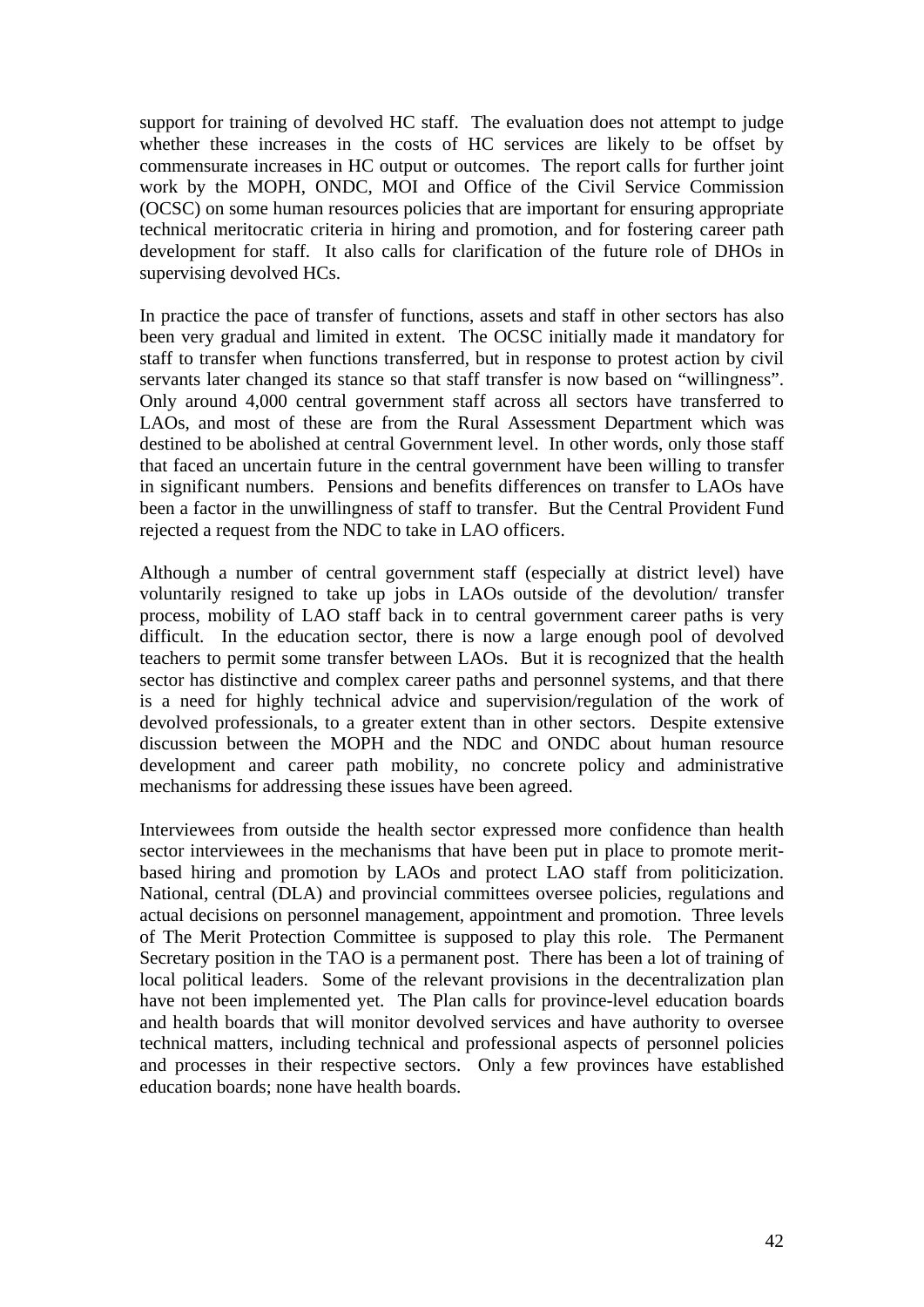#### <span id="page-42-0"></span>*- Fiscal Decentralization, Fiscal Transfers and Health*

At this stage, the Government is already transferring around 25% of its budget to LAOs, and any further transfers are likely to be limited to transfers of the central budget allocations for specific health functions, staff and assets that are transferred.

The NDC sees the NHSO as central funder/purchaser of health services, and sees its funding pool as outside the scope of fiscal decentralization. It is only the MOPH budget allocation to HCs that is decentralized when HCs are transferred to LAOs. This budget predominantly finances core salaries of government officers and little more than the salaries budget is devolved when HCs transfer to LAOs.<sup>[4](#page-42-0)</sup> PHOs also hold small budgets of MOPH funds for non-salary recurrent costs such as training. Supervision of HCs continue to be managed by the PHO and are not being devolved. The MOPH budget occasionally finances some capital investment. But in the case of the devolved HCs, the MOI has budgeted for substantial capital investment per HC – so there has been no need for MOPH's more limited capital investment budget to be transferred.

The amount of fiscal decentralization from the MOPH budget that accompanies the transfer of HCs cover only part of the costs of the transferred functions – it does not even cover the full staff compensation costs for transferred staff. The share of HC costs covered by these transfers varies from HC to HC. The reason for this is that the MOPH and NHSO budgets are interdependent, and the processes for determining the allocation of these two funding sources to HCs are highly de-concentrated. PHOs, provincial health security budget committees, and CUP boards have considerable flexibility. Part of the budget for compensation for HC staff is derived from NHSO funds which remains centralized after devolution. HCs and other health facilities use NHSO and other HC revenue sources (such as user fees, CSMBS and SSS payments) to pay for hiring contractual staff, OT, hazard allowances, some training allowances – though the extent of this varies by province and by CUP board.

The ONDC does not envisage that NHSO's budget for curative care – currently managed through the CUP – should be transferred to LAOs, and are content for this aspect of the CUP to continue to operate as before, and for the CUP hospital to continue to provide in-kind or cash support to HCs. The ONDC has the impression that most of the work of HCs is P&P, though this team found that 50-80% of HC utilization is for curative care, and that most TAOs aspire to increase the role of the HC and TAO in curative care. Based on this perception, the ONDC advocates for the P&P part of the NHSO budget to be allocated directly to LAOs (or to the devolved

1

<sup>&</sup>lt;sup>4</sup> Sixty five percent of the MOPH's salaries budget for staff in healthcare facilities is sourced from a top-slice from the allocation to the NHSO, reflecting the approximate share of healthcare users covered by the UC scheme. The non-salaries recurrent budget and the budget for minor capital expenditures for MOPH health facilities now comes from the NHSO, plus payments from the other social health insurance schemes, some user fees, donations and LAO complementary funding. This creates some anomalies (for example, there is no top-slice of funds from CSMBS and SSS to pay for their "share" of the salaries budget). It also has the result that there is not a clear funder/purchaser provider split in Thailand's public health system. In relation to devolution of health facilities, the fact that the MOPH portion of the budget for HCs is to be devolved, while the NHSO portion of the budget is to remain central, entrenches the split of responsibility for salaries versus non-salaries recurrent budgets. It adds to the complexity and anomalies in the system, because LAOs' own revenues can be used to complement the NHSO's funding of non-salary recurrent costs and capital expenditure.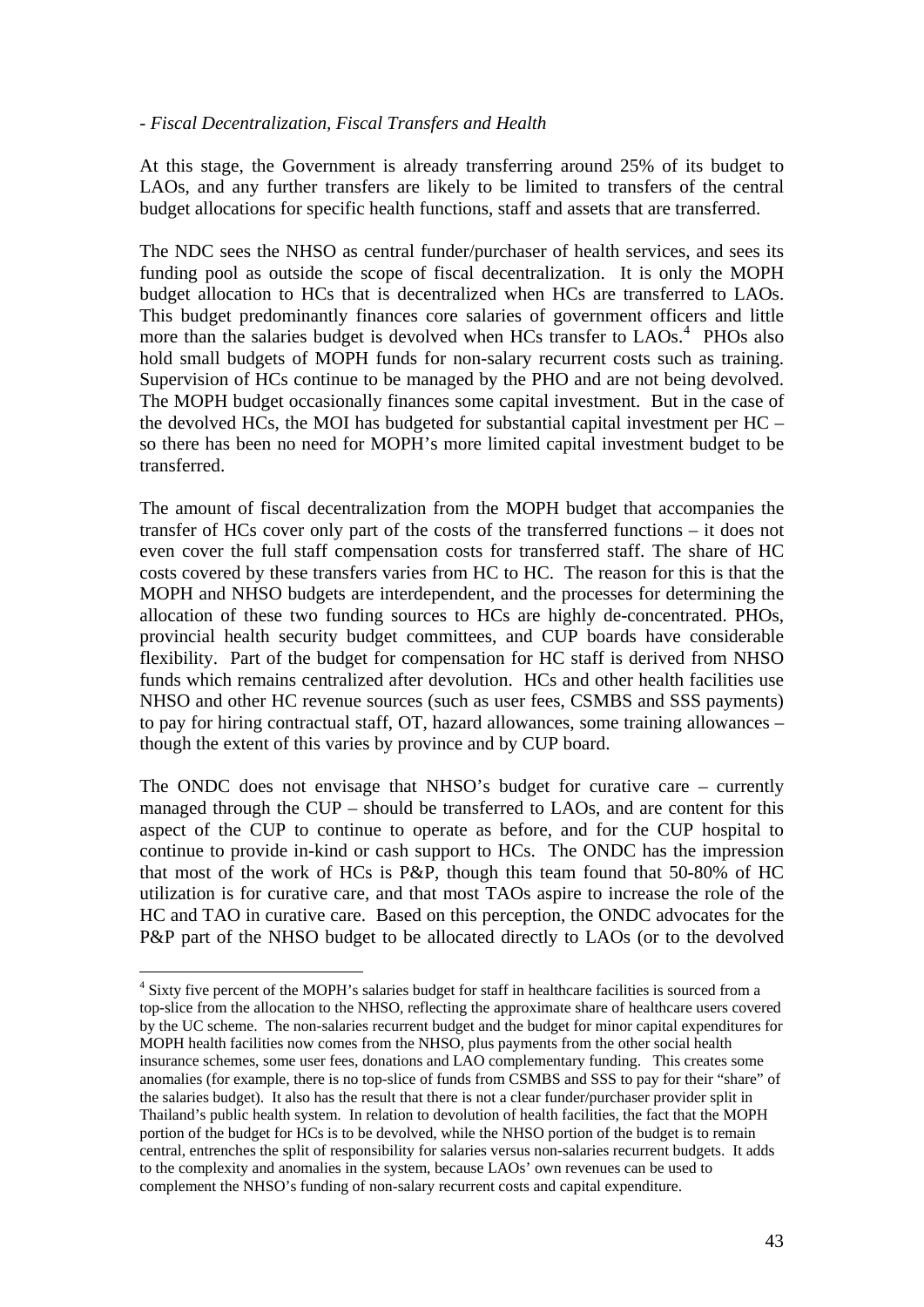<span id="page-43-0"></span>HC). The ONDC evaluation report recommends that NHSO develop a clear national guideline regarding the amount that should be transferred to LAOs for devolved HCs. However, this team found wide local variation in how CUP boards allocate funds to HCs for both curative and P&P services. This in part is because CUP boards are responding to the wide variation across HCs in the level and mix of services they provide and in the other sources of revenue HCs receive. Ironically, the ONDC recommendation would amount to centralization of decision-making over HC reallocation, by comparison with the degree of local adaptation and responsiveness that is achieved through existing de-concentration. Changes to the NHSO's guidelines for P&P "express demand" should see a larger share of this budget going as cash to HCs (devolved and non-devolved) but this team found that there is still wide variation as of 2009 in how different CUPs are allocating the P&P budget to HCs, with the exception of finance for community health funds which follows standardized guidelines.

Non-devolved HCs currently receive their MOPH budgets via the PHO in two lines – for recurrent and investment costs – and return unspent balances to the Treasury. Both devolved and non-devolved HCs retain unspent balances of NHSO, CSMBS, SSS and user payment revenues. Devolved HCs receive their devolved budget via the MOI and TAO as a single line, and the TAO can retain unspent balances. This devolved budget is managed as an integral part of the TAO budget. LAOs are free to allocate additional amounts from their other revenues.

The devolved budget allocation to pay the salaries of (named) government officers who transferred to the devolved HCs will continue to flow to them via MOI to the LAOs an earmarked, specific grant until these staff retire. But for any new staff hired by the LAO, there is no earmarked funding. These costs will be met from the general grant and other revenues the LAO receives. Uncertainty about the future financial position of the LAO and its future allocation to health is one of the concerns MOPH staff raise as a reason to oppose transfer to LAOs. However, to date fiscal decentralization has proceeded faster than functional decentralization, so many LAOs have enough budget space to increase spending on health above the levels the MOPH was able to allocate. Many LAOs have potential to increase their local tax collection, as well as benefiting from future growth of the shared taxes. Additionally, there is a redistributive component to the general grants to  $LAOs<sup>5</sup>$  $LAOs<sup>5</sup>$  $LAOs<sup>5</sup>$ . But uncertainty exists both about whether the currently loose fiscal position of LAOs will be allowed to persist in the face of the more constrained fiscal situation facing Thailand at the national level, and about whether health expenditure will remain a high local priority after future LAO elections. As well, specific grants from central government to LAOs are subject to discretionary, politically influenced allocation, and so are perceived as being at risk for LAOs affiliated with opposition political parties. Interviews with provincial Deputy Governors, DLAs and LAO chief executives found that the local electoral salience of health and health services differs quite widely in different provinces, municipalities and tambons.

<u>.</u>

<sup>&</sup>lt;sup>5</sup> On average, LAOs receive about 9% of their revenue from local taxes and revenue; 50-55% from shared national taxes, and 38-40% from central government grants. About 80% of the latter are general grants, allocated on a combination of functional criteria (e.g. per capita allocations for pupils in devolved schools) and need-based criteria (e.g. population, area, income of the LAO). About half of the general grant is allocated on the basis of these needs-based criteria.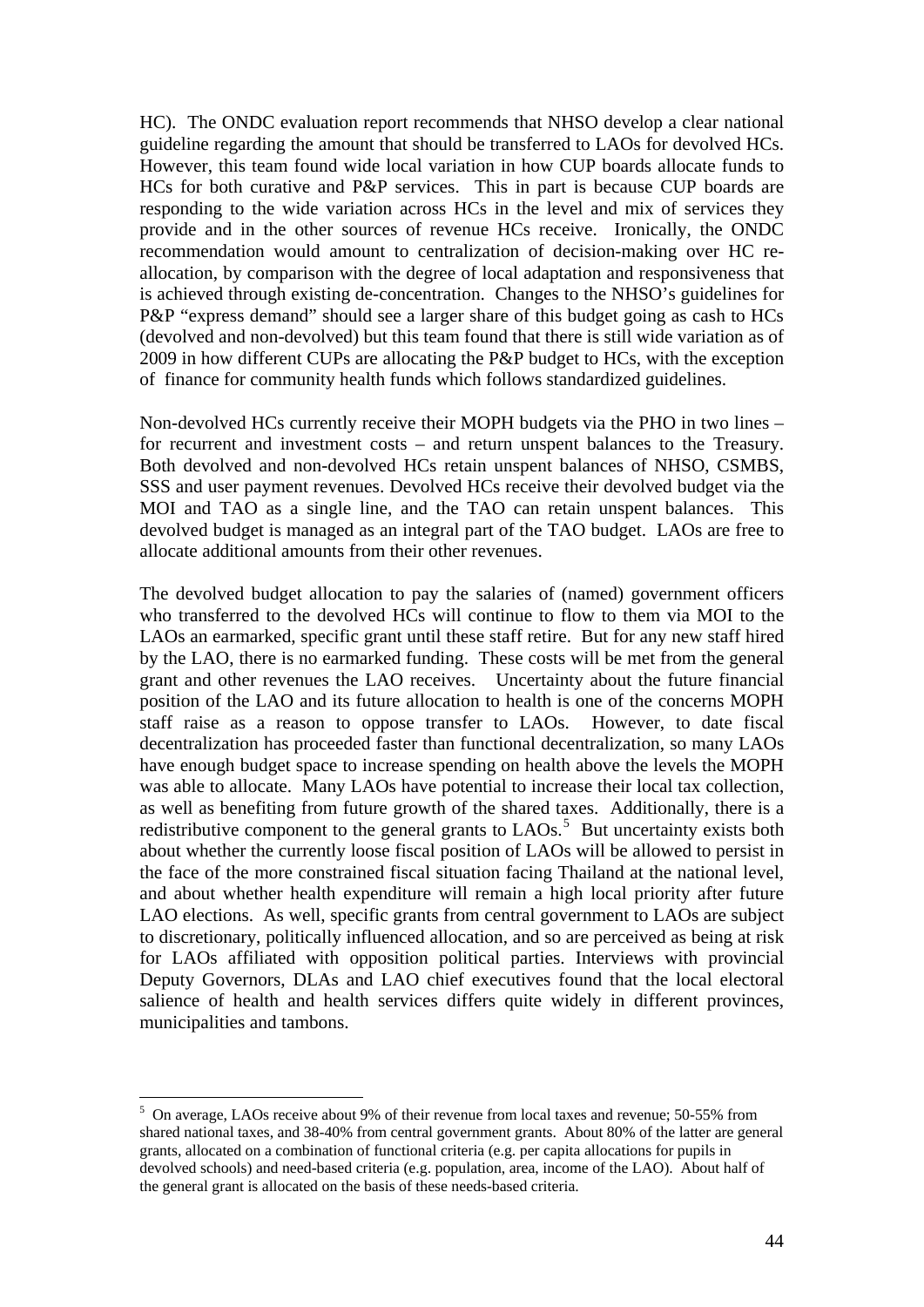There have been transition problems in getting the new funds flows operating for the devolved HCs. TAOs needed to prepare budgets for the HCs as a basis for funds to flow, and many lacked capacity to do this. There is additional complexity where some HC staff declined to transfer to the LAO but continue to work in the devolved HC, and draw their salary from the MOPH budget. There has also been controversy over aligning some of the MOPH/NHSO regulations for HCs – which allowed HCs quite a high degree of financial autonomy in relation to funds received from NHSO and other sources, including ability to operate their own bank accounts and ability to retain unspent NHSO funds and user fee revenue – with MOI/TAO regulations.

A number of LAOs already allocate parts of their budgets for what might be called complementary funding for health programs and projects and also allocate funds to non-devolved health facilities. This is leading to rather ad hoc variation in health budget allocation in different areas. Some PHOs now obtain more non-salaries budget from PAO allocations than they receive from the MOPH budget, but other PHOs receive none. Some PAOs and municipalities have established or acquired hospitals and PCUs or health centers. Some TAOs and municipalities provide complementary funding to MOPH's non-devolved HCs in their territory, commonly for capital upgrading and equipment, but in some cases HCs receive recurrent budgets from LAOs that are used to pay for additional drugs and supplies and for hiring of additional contractual staff (e.g. contracted doctor or dentist to provide clinics). However, the Office of the Auditor General discourages LAO spending on MOPH health facilities care as duplicative and wasteful. There is a new regulation that will allow TAOs to support non-devolved schools. To date there is no policy on nondevolved HCs, though this team found an example of a municipality finding a way around the OAG's objections, in order to maintain recurrent funding support for a non-devolved HC.

#### - *Views on Future Development and Implementation of Decentralization Policies*

At least some members of the NDC as well as senior MOPH officials interpret the amended Decentralization Act and second decentralization Action Plan as making it optional to devolve health services further. There seems to be a general consensus that transfer of MOPH hospitals to PAOs is difficult – and there is little interest from PAOs. Even the devolution of HCs is viewed as optional – in the sense that any transfer should be based on willingness of the MOPH and HC staff, as well as TAO/municipal readiness – in line with the MOPH's guidelines. Some even take the view that devolution should be reversible – if, for example, evaluation found net negative results from transfer of HCs, they could be transferred back; and individual HCs where staff wished to transfer back could be considered case-by-case.

However, there appear to be different perceptions among policy advisers in the Office of the NDC, who interpret the law and Action Plan as entailing an obligation for the MOPH to increase the pace and extent of HC devolution. The Office will request the Prime Minister as Chair of the NDC to write to the Minister of Public Health to ask for compliance with the current Decentralization Action Plan.

There is recognition that the very constrained fiscal and administrative capacity of small TAOs is a barrier to devolution and to efficiency in devolved services. Only around 800 of the 6,500 Tambons have over 10,000 population; average population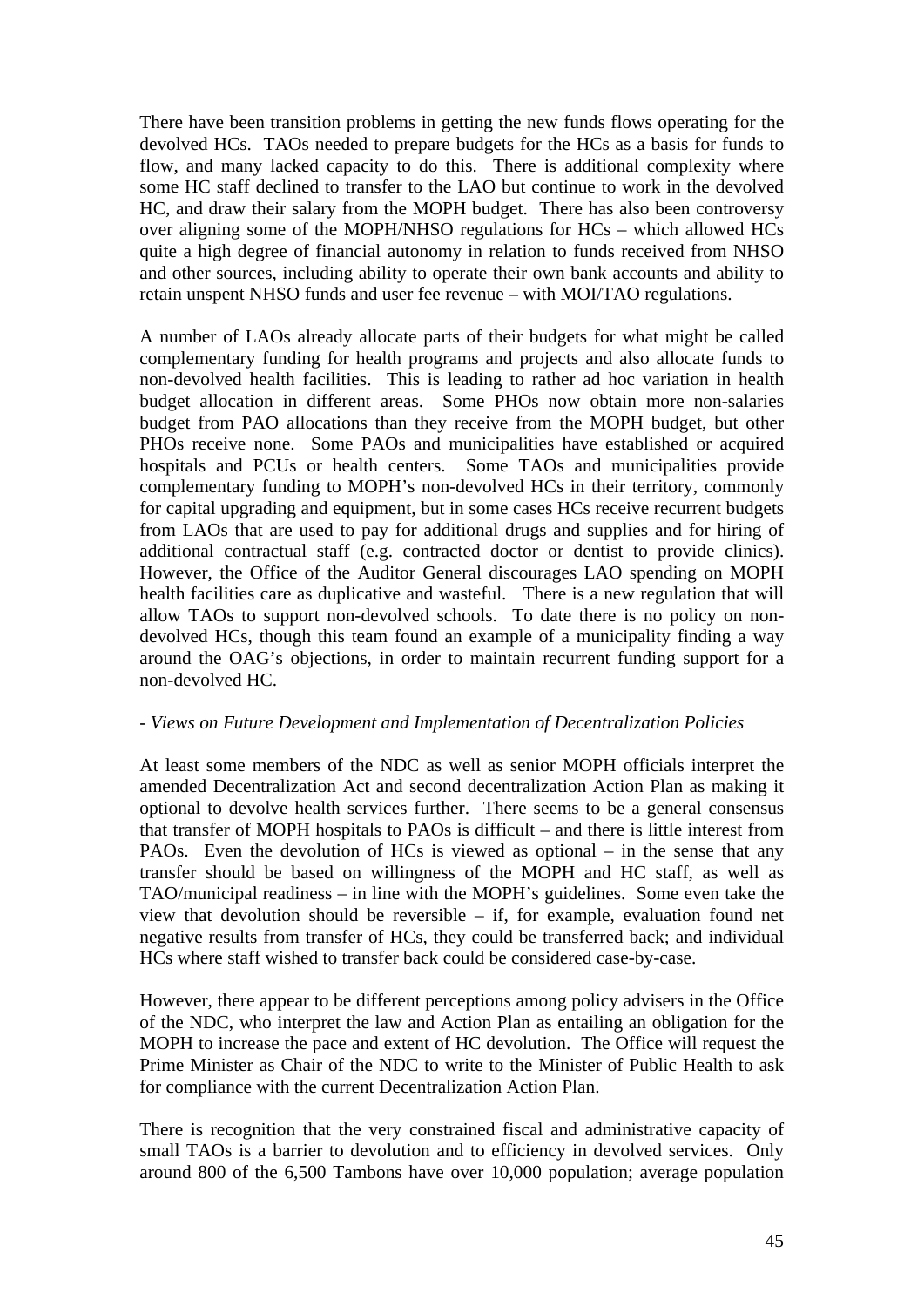size is around 4,000. Only the larger TAOs that have built up staff of around 100 officers have a public health division. The 40% limit on share of budget that can be spent on staff compensation prevents smaller TAOs from establishing a separate public health section. It is also recognized that voluntary associations or syndicates of LAOs are not workable. A new draft law governing LAOs will contain provisions to create a framework for dealing with this problem, including options that would allow multiple LAOs to participate jointly in common infrastructure development and service provision, outsourcing, jointly owned enterprises, among other options. However, specific sub-laws under this law would need to be enacted for specific options, such as LAO-owned APOs.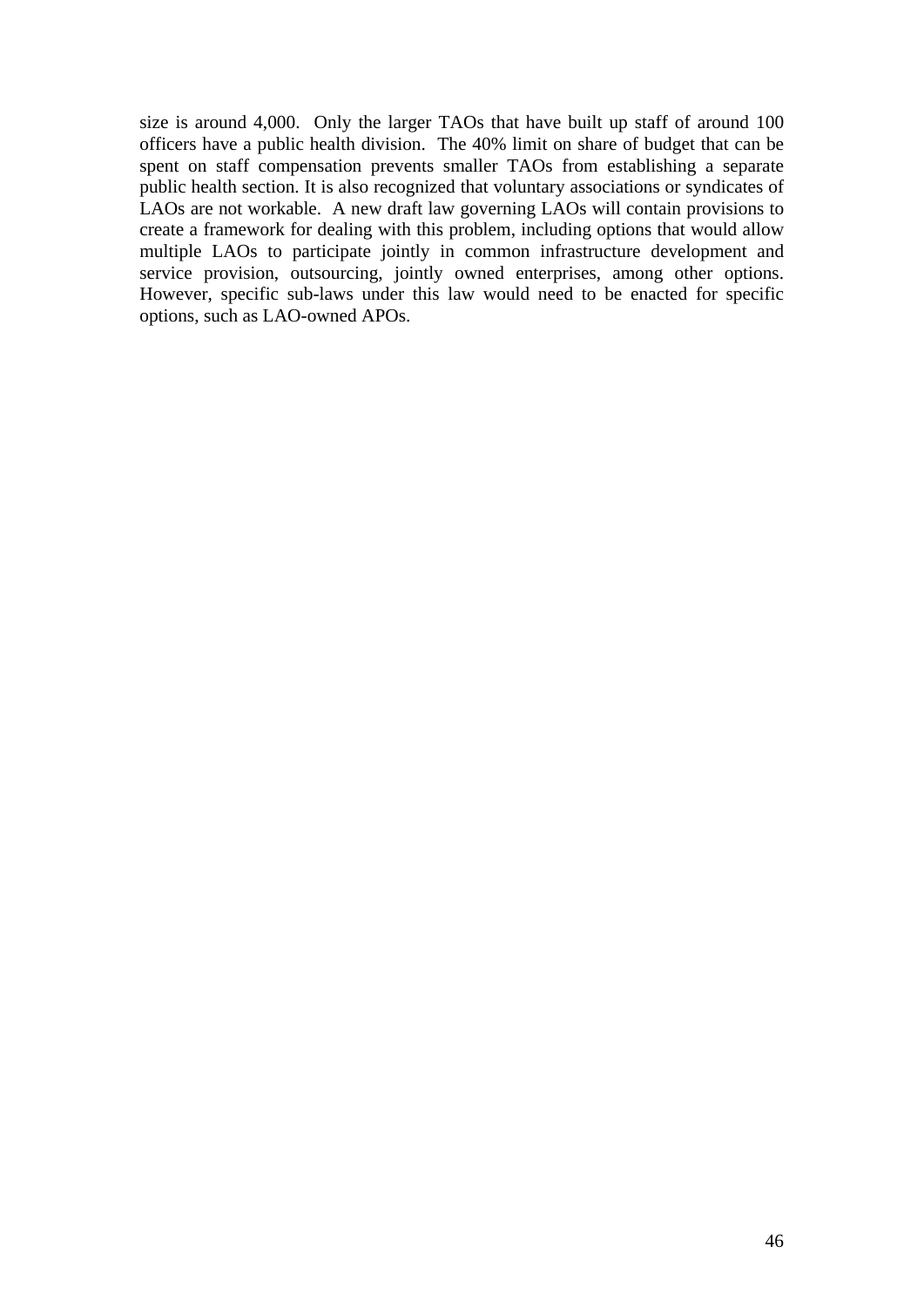### **Addendum: Policy Recommendations from ONDC Evaluation of Devolution of HCs**

- 1. MOPH needs to set up clear goals on how many health centers will be devolved in the next phase, and turn it into operational plan for the NDC to consider. This way, LAOs can plan for the devolution. In addition, MOPH should give the opportunity for all health personnel in the country to express interests in devolution, so that there could be exchanges of those who volunteer to go to devolved health centers, and those who do not. If all health center staff (5 personnel) in a health center support devolution, MOPH should then proceed to devolution.
- 2. For health centers where some or all of their staff do not support devolution, NDC is to support budget to hire health personnel to work in those health centers.
- 3. To motivate health personnel to support devolution, Central Committee of Local government officers should exempt certain criteria and qualifications, e.g. exempt certain qualification of Head of Health Section of LAO so that Health Center Chief will be able to take that post.
- 4. MOPH should reconsider criteria and conditions in evaluating the readiness of LAOs. MOPH may consider only revenues and readiness of LAO personnel as criteria.
- 5. NHSO should set clear policy direction and guidelines on national health security system, following the devolution, including amount of NHSO budget which will be allocated to LAOs that will have devolved health centers.
- 6. For clarity and to build confidence among the staff of the devolved health centers, Department of Local Administration should (i) set regulations to allow health center staff to receive the same level of overtime (OT) as that provided by MOPH; (ii) accelerate issuance of MOI regulations on grants for LAOs (in the meantime MOI provide clear guidelines on LAO issuing receipts to patients who can reimburse their medical fees); (iii) solve problem of scholarship students who volunteer to go to LAO and make it clear whether they can be hired as local government officers or contractual staff.
- 7. Issues concerning promotion and salary increase of staff in devolved health centers should be studied by sub-committee on devolved personnel, power and duties, with Secretary-General of Office of Civil Service Commission as chairperson, and subject to further consideration by NDC.
- 8. Bureau of Budget should support budget on staff training both before and after devolution, so that the staff will be able to develop their skills and deliver high quality services to the public.
- 9. Staff in devolved health centers should be able to maintain their membership with Central Provident Fund. Sub-committee on devolved personnel, power and duties should consider this.
- 10. Office of Civil Service Commission and Office of Civil Service System Improvement should analyze structure and staff scale of health centers following the devolution to consider e.g. (i) how to deal with health personnel who do not want to join devolved health centers, and how to proceed forward; (ii) should DHOs continue to monitor and visit devolved HCs.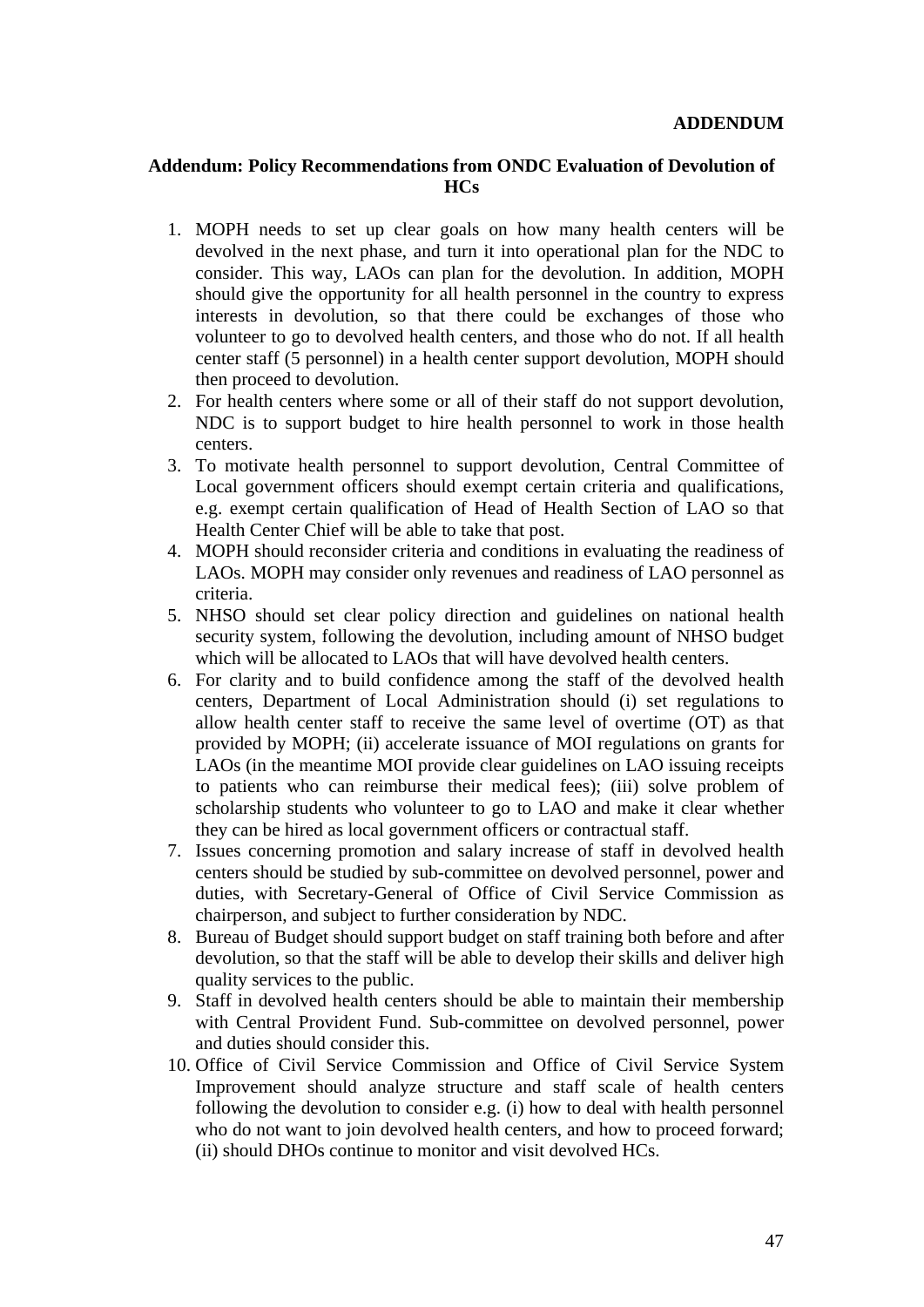# **ANNEX 2: INTERVIEWS AND VISITS IN PROVINCES: SUMMARY OF FINDINGS REGARDING DEVOLUTION**

| <b>Udon Thani</b>        |                                                            |
|--------------------------|------------------------------------------------------------|
|                          | <b>Summary of Key Facts and Findings re Devolved HC</b>    |
| Naphu HC                 | Transferred to TAO November 2007                           |
| <b>TAO</b> Population    | 12,500; 18 km from province capital; not poor              |
| Unique features          | TAO has 2 HCs; 1 devolved, 1 non devolved; HCs in 2        |
|                          | different CUPs.                                            |
| UC, SSS registered at HC | 5243 UC, 600 SSS, 432 CSMBS                                |
| Utilization - 2007       | 24,628                                                     |
| $-2008$                  | 23,002                                                     |
| Outreach - 2007          | 40 patients per month                                      |
| $-2008$                  | 200 patients per month                                     |
| Staffing before transfer | $\overline{4}$ GO (2 recent); 4 contractual                |
| Staffing after transfer  | 4 GO; 6 contractual; plan to recruit dentist, pharmacist   |
| Current service delivery | About 50% curative care; 50% P&P                           |
|                          |                                                            |
| Changes in service       | Increased outreach; upgraded facilities for staff office,  |
| delivery; evidence of    | upgraded facilities for Thai traditional medicine and      |
| responsiveness           | massage; upgraded parking and signage; outdoor youth       |
|                          | exercise facility; new building for patient's families,    |
|                          | with beds for observation of patients and overnight stay   |
|                          | of VHVs attending training. Community health fund          |
|                          | used for bicycle subsidy; road<br>safety<br>training;      |
|                          | infrastructure improvement to reduce water pooling to      |
|                          | prevent dengue; market sanitation improvement.<br>Not      |
|                          | very clearly linked to priorities or concerns expressed of |
|                          | citizens.                                                  |
| Change in revenue and    | Increased resources from TAO budget of 5-6 M baht per      |
| other resources from     | year for more contractual staff, bonuses of 5 months       |
| TAO, MOI                 | salary, training, and new P&P initiatives; 3M baht for     |
|                          | capital investment from MOI                                |
| Change in management     | Faster decisions and closer communication with TAO-        |
| flexibility              | CEO compared to DHO; increased flexibility to hire         |
|                          | personnel (linked to increased budget); NHSO OPD 60        |
|                          | baht/card now provided in cash to HC so free to procure    |
|                          | own drugs (15% cheaper to buy from GPO directly than       |
|                          | from UT hospital which added mark-up)                      |
| Change in UC provider    | HC continues to receive cash from NHSO for "fixed          |
| payment                  | costs" and maintenance and P&P express as before; 60       |
|                          | baht per card OP allocation for drugs and supplies now     |
|                          | provided in cash, previously in-kind (and if HC            |
|                          | exceeded this amount in past, had to use user fee revenue  |
|                          | or borrow from other HCs if lacked funds).                 |
| Changes in incentives    | Closer supervision (next to TAO office); VHVs on TAO       |
|                          | Council; higher salaries for staff with some ability to    |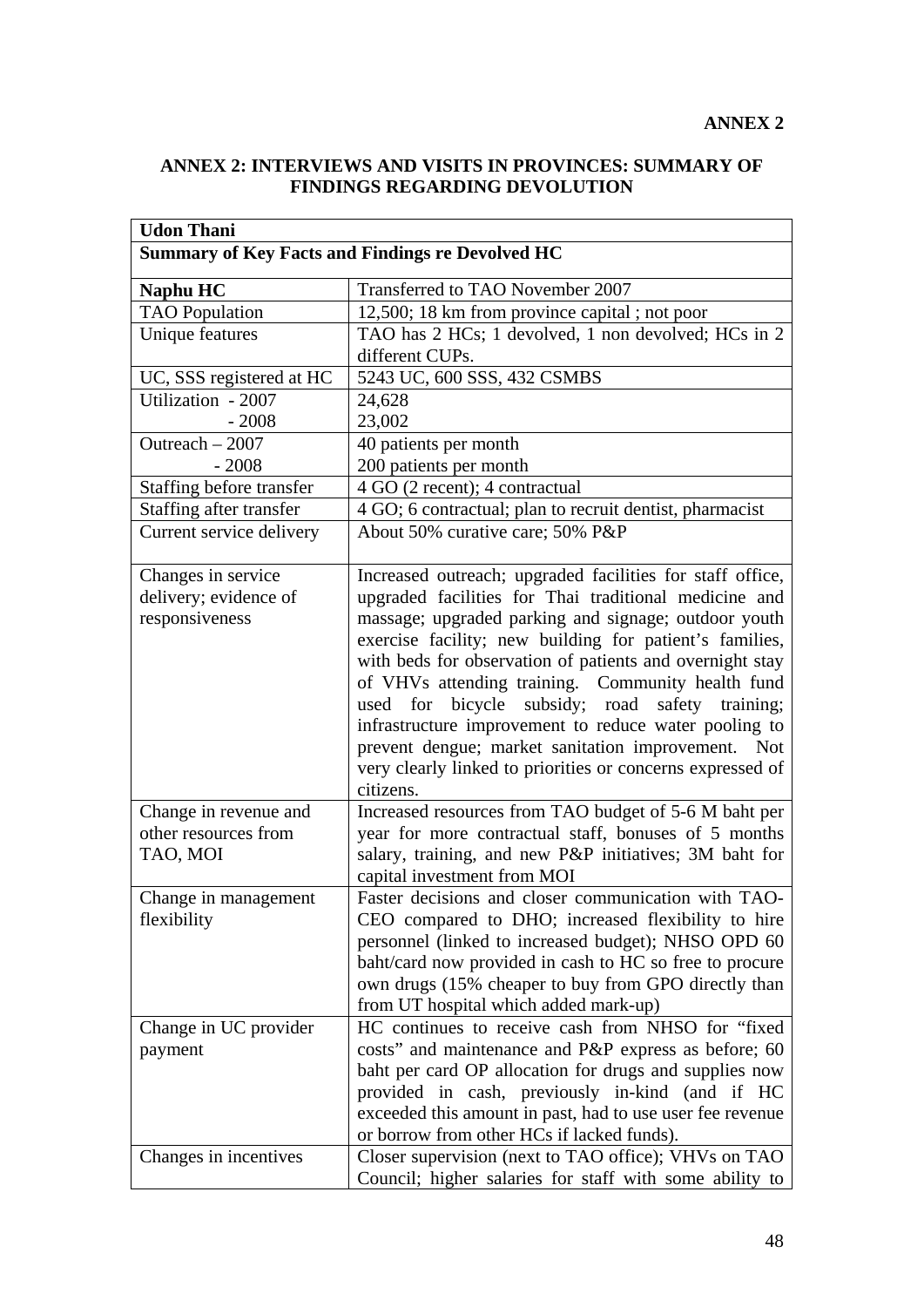|                            | link bonus to performance; lack of incentives for                                     |
|----------------------------|---------------------------------------------------------------------------------------|
|                            | efficiency and technical effectiveness; planning better                               |
|                            | matched to community health needs (e.g. cervical and                                  |
|                            | mammography screening viewed as national priority but                                 |
|                            | low priority for this TAO)                                                            |
| Change in reporting and    | All reports now copied to TAO. PHO no longer receives                                 |
| information flows          | routine financial and personnel information from                                      |
|                            | devolved HC; HC continues to report health data and                                   |
|                            | NHSO reports online, linked to PHO, NHSO, TAO.                                        |
| Change in referral and     | No change; little personal contact with hospital doctors                              |
| other linkages to Udon     | for advice or referral (apart from use of formal referral                             |
| Thani hospital and other   | system for patients HC has seen before); coordinates                                  |
| <b>HCs</b>                 | with Ban Luang HC as before - lend each other                                         |
|                            | resources and supplies; expect large amounts to be                                    |
|                            | repaid; provide back up.                                                              |
| Change in supervision and  | No change except TAO now provides scholarships for                                    |
| training                   | training; PHO/DHO and hospital continue to invite HC                                  |
|                            | training $3x/year$ ; DHO continues<br>for<br>monthly                                  |
|                            | supervision visits; PHO continues annual supervision                                  |
| Change in participation of | Increased linkage of HC to participation mechanisms of                                |
| citizens and patients      | TAO; CEO convenes meetings with village leaders                                       |
|                            | which discuss health; village elders come to CEO to                                   |
|                            | raise issues; Councillors discuss and approve health                                  |
|                            | projects. Continue to conduct monthly meetings of                                     |
|                            | community leaders and monthly meeting of VHVs.                                        |
| Governance issues          | Limited internal checks and balances if Naphu HC head                                 |
|                            |                                                                                       |
|                            | is also Acting Head of Public Health Section; non-                                    |
|                            | devolved HC<br>in<br>the<br>TAO perceives<br>risk<br>of                               |
|                            | discrimination against her in promotion, due to political                             |
|                            | allegiance of family members                                                          |
| <b>Equity</b> issues       | Perceived inequity because non-devolved HC receives                                   |
|                            | less support from TAO than devolved HC                                                |
| HSRI qualitative score of  | $+++$                                                                                 |
| transfer process           |                                                                                       |
| Reasons for willingness to | Close personal relationship between TAO-CEO, HC                                       |
| transfer                   | Head; HC Head Acting Head of Public Health Section                                    |
|                            | and hopes to be promoted to this post; bonus payment.                                 |
|                            | Views of stakeholders on decentralization policy and process                          |
| View of PHO/DHO            | PHO and DHO have maintained supervision, training                                     |
|                            | and support for devolved and non-devolved HCs.                                        |
| View of TAO-CEO            | CEO gives P&P and curative health care a high profile                                 |
|                            | in local politics, but plans do not appear to be linked to                            |
|                            | health needs assessment or evidence of effectiveness and                              |
|                            | efficiency; wants devolved HC to become a health                                      |
|                            | promoting hospital;                                                                   |
| Views of DLA and           | Small TAOs in province not ready for devolution                                       |
| Deputy Governor            | because of budget limitations – though expects future                                 |
|                            | TAO budget increase. Inter-TAO cooperation difficult.                                 |
|                            | Attractions of devolution: faster procurement, bonuses<br>and scholarships for staff. |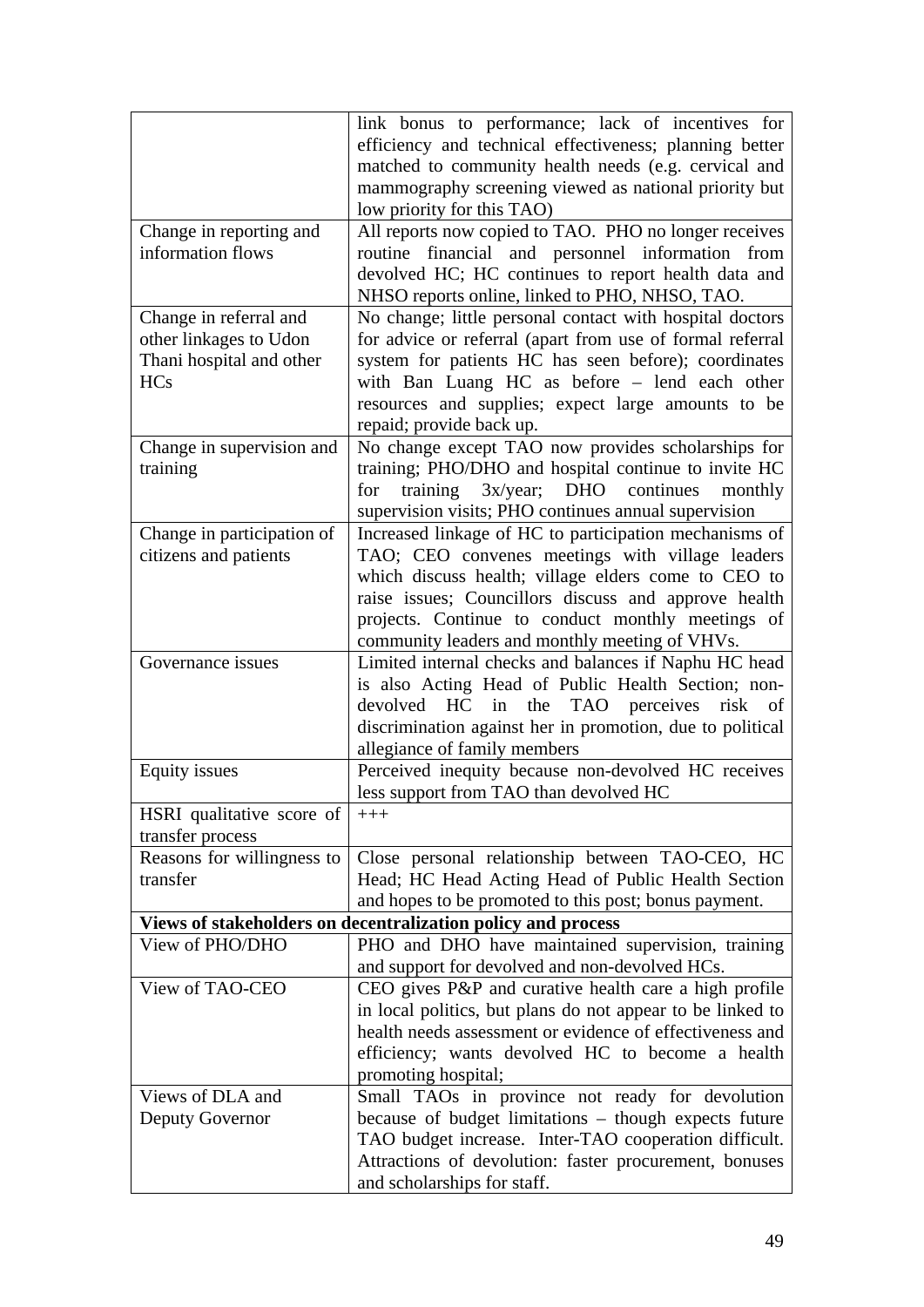| View of Community                                                  | Naphu is not in the CUP of the Community Hospital |
|--------------------------------------------------------------------|---------------------------------------------------|
| located in its District (2 CUPs cover 2 HCs this TAO).<br>Hospital |                                                   |

**Other findings re implementation of UC and Decentralization Act as they affect PHOs, DHOs, and PAO developments** 

PHO top slices 12.6% of NHSO allocation to the province to fund a range of "input" costs for PHO, DHO, HCs (e.g. "fixed" operating costs and maintenance, hazard pay, overtime, contractual staff) and some province-wide P&P; these funds are administered through PHO. Devolved HC continues to receive these funds as before. PAO development priorities include projects health promotion, disease prevention,

mental health promotion, exercise promotion, healthy families, organic agriculture. Does not provide support directly to PHO.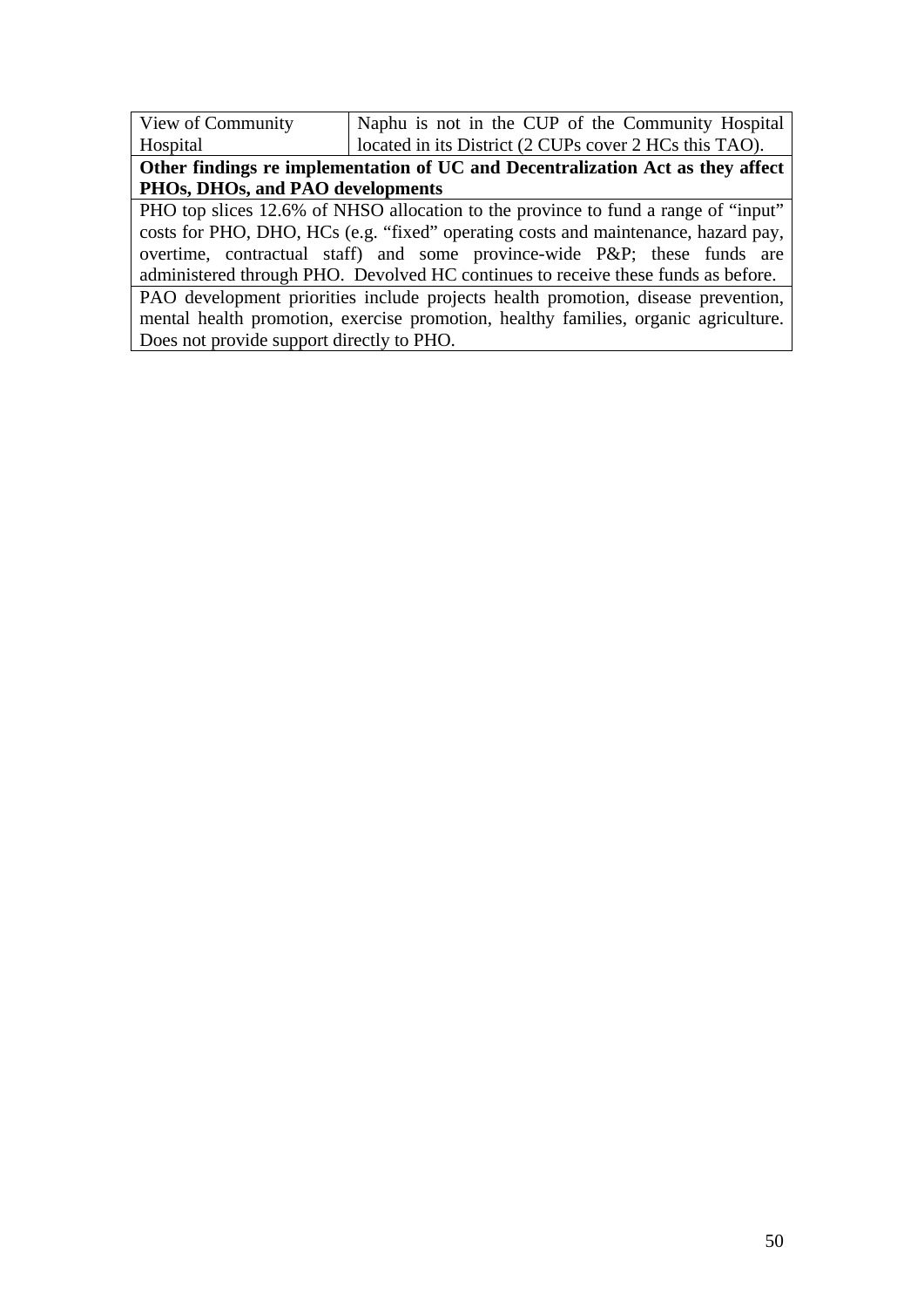| <b>Chiang Mai</b>                                                            |                                                                                                                                                                                                                                                                                                                                                                                                                                                                                                                                                 |
|------------------------------------------------------------------------------|-------------------------------------------------------------------------------------------------------------------------------------------------------------------------------------------------------------------------------------------------------------------------------------------------------------------------------------------------------------------------------------------------------------------------------------------------------------------------------------------------------------------------------------------------|
|                                                                              | <b>Summary of Key Facts and Findings re Devolved HC</b>                                                                                                                                                                                                                                                                                                                                                                                                                                                                                         |
| <b>Don Kaew HC</b>                                                           | Transferred to TAO end of 2008                                                                                                                                                                                                                                                                                                                                                                                                                                                                                                                  |
| <b>TAO</b> Population                                                        | 14,500 (plus 10,000 unregistered population, many                                                                                                                                                                                                                                                                                                                                                                                                                                                                                               |
|                                                                              | students and government employees)                                                                                                                                                                                                                                                                                                                                                                                                                                                                                                              |
| Unique features                                                              | TAO has a PCU built by TAO from community fund<br>raising, and operated by Nakornping hospital; it is<br>adjacent to the TAO office and over the road from the<br>HC; patient choice of registration with HC or PCU<br>means that PCU competes with the HC for patients; both<br>facilities have relatively low utilization per staff<br>member; PCU is staffed by 4 nurses, 1 assistant nurse<br>and 1 contractual, and has visiting doctor clinic 2x per<br>week; doctor and Thai massage account for about half of<br><b>PCU</b> utilization |
| UC, SSS registered at HC                                                     | 2286 UC, 1692 CSMBS, 1760 SSS                                                                                                                                                                                                                                                                                                                                                                                                                                                                                                                   |
| Utilization - 2008                                                           | 300 per month; no change yet                                                                                                                                                                                                                                                                                                                                                                                                                                                                                                                    |
| Outreach $-2008$<br>$-2009$                                                  | Half day per week<br>5 half days per week                                                                                                                                                                                                                                                                                                                                                                                                                                                                                                       |
| Staffing before transfer                                                     | 5 GOs, 2 contractuals                                                                                                                                                                                                                                                                                                                                                                                                                                                                                                                           |
| Staffing after transfer                                                      | No change                                                                                                                                                                                                                                                                                                                                                                                                                                                                                                                                       |
| Current service delivery                                                     | About 50% P&P<br>Before devolution had doctor clinic half day per week,<br>staffed from CUP hospital                                                                                                                                                                                                                                                                                                                                                                                                                                            |
| Planned changes in<br>service delivery, and<br>evidence of<br>responsiveness | CUP Board wants HC to focus on P&P and PCU to<br>focus mostly on curative care, so hospital has cancelled<br>weekly doctor clinic in HC; TAO-CEO wants increased<br>outreach, introduction of health checks for villagers (in<br>response to evidence of late presentation and diagnosis),<br>health survey to be conducted as basis for realistic health<br>plan and targets which would be monitored; longer term<br>would like to develop community hospital in the TAO<br>(around 50 beds, with doctors, dentist, pharmacy)                 |
| Change in revenue, other<br>resources                                        | CEO sees no need for additional TAO budget for HC yet<br>- expects increased efficiency from existing resources,<br>given past low productivity                                                                                                                                                                                                                                                                                                                                                                                                 |
| Change in management<br>flexibility                                          | Closer supervision, faster decision and lower threshold<br>for delegated authority for procurement expected – but<br>so far, are still working out changes in regulations and<br>funds flows                                                                                                                                                                                                                                                                                                                                                    |
| Change in UC provider<br>payment                                             | CUP Board has increased P&P allocation to HC since<br>devolution and reduced OPD allocation – introduced<br>policy of allocating on basis of 60 baht per actual users<br>for drugs and supplies from hospital, rather than 60 baht<br>per UC card holders registered with HC; patients can                                                                                                                                                                                                                                                      |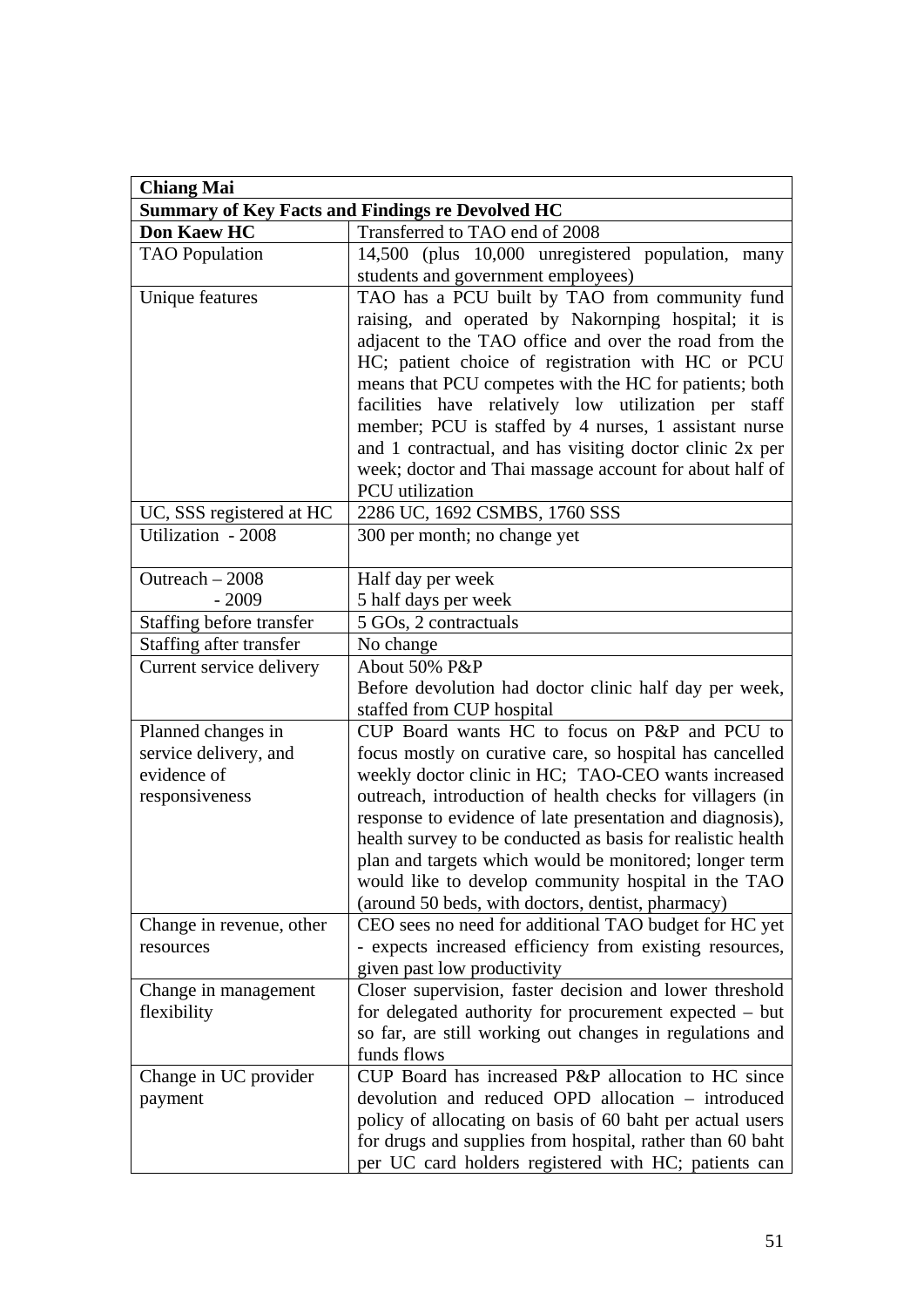|                                 | now choose to register with PCU or HC; HC receives                                                  |
|---------------------------------|-----------------------------------------------------------------------------------------------------|
|                                 | cash back from OPD savings but has to absorb                                                        |
|                                 | overspends from own funds; P&P allocated on project                                                 |
|                                 | basis                                                                                               |
| Changes in incentives           | Increased service demanded and increased supervision                                                |
|                                 | by TAO; UC payment changes could motivate increased                                                 |
|                                 | staff to seek to increase utilization; TAO bonus of up to                                           |
|                                 | months salary will be adjusted based on HC<br>3                                                     |
|                                 | performance review.                                                                                 |
| Change in reporting and         | Same as UT                                                                                          |
| information flows               |                                                                                                     |
| Change in linkages to           | No change in referral relationships, which are described                                            |
| hospital (Nakornping            | as "smooth"; but HC has little personal contact with                                                |
| <b>General Hospital manages</b> | hospital; visiting doctor clinic provided by the hospital                                           |
| the CUP)                        | has ceased                                                                                          |
| Change in supervision and       | DHO has reduced supervision from 1x per month to 1x                                                 |
| training                        | per 2-3 months; PHO has adopted policy of only funding                                              |
|                                 | devolved HCs' training if budget left over after funding                                            |
|                                 | non-devolved HCs<br>and<br>seeks<br>increased<br><b>TAO</b>                                         |
|                                 | contribution; but in practice, this DHO continues to                                                |
|                                 | invite HC staff for training; TAO's Public Health                                                   |
|                                 | Section will also supervise the HC and participate jointly                                          |
|                                 | in some of the HC's outreach                                                                        |
| Change in participation of      | TAO-CEO has 10 meetings with village heads per year,                                                |
| citizens and patients           | and holds meeting in each village once per year                                                     |
| Other governance issues         | This TAO is regarded as a good practice example –                                                   |
|                                 | receives many study tours from other countries                                                      |
| HSRI qualitative score of       | Not covered – part of second phase of pilots                                                        |
| transfer process                |                                                                                                     |
| Reasons for willingness to      | Bonuses and improved prospects for promotion in TAO                                                 |
| transfer                        | compared to MOPH (less competition for TAO Public                                                   |
|                                 | Health Section Head than for DHO jobs)                                                              |
|                                 | Views of stakeholders on decentralization policy and process                                        |
| View of PHO/DHO                 | Reservations about HC transfer; prefer provincial                                                   |
|                                 | network model. DHO unwilling to meet. HCs that                                                      |
|                                 | volunteer to transfer are those with close personal                                                 |
|                                 | relationship to the TAO-CEO – some disadvantages (e.g.                                              |
|                                 | risk of favouritism). Receives complaints from devolved                                             |
|                                 | HC staff about political pressure on procurement.                                                   |
|                                 | Negative perceptions of HC staff - view that require                                                |
|                                 | close and continuous supervision or their productivity                                              |
|                                 | will be low and illegal clinical practice will occur. Have                                          |
|                                 | been disputes with TAO-CEOs over "who pays for                                                      |
|                                 | what" $-$ e.g. training leave and allowances.                                                       |
| View of TAO-CEO                 | A champion of devolution, but emphasized importance                                                 |
|                                 | of HC readiness. E.g. thinks PHO should not have                                                    |
|                                 | transferred Thapha HC with only one GO on staff.<br>Views PHO and HC staff as very passive - little |
|                                 | outreach, wait for instructions, wait for patients.                                                 |
| View of Deputy Governor         | Strong advocacy for further, faster HC devolution, and                                              |
|                                 |                                                                                                     |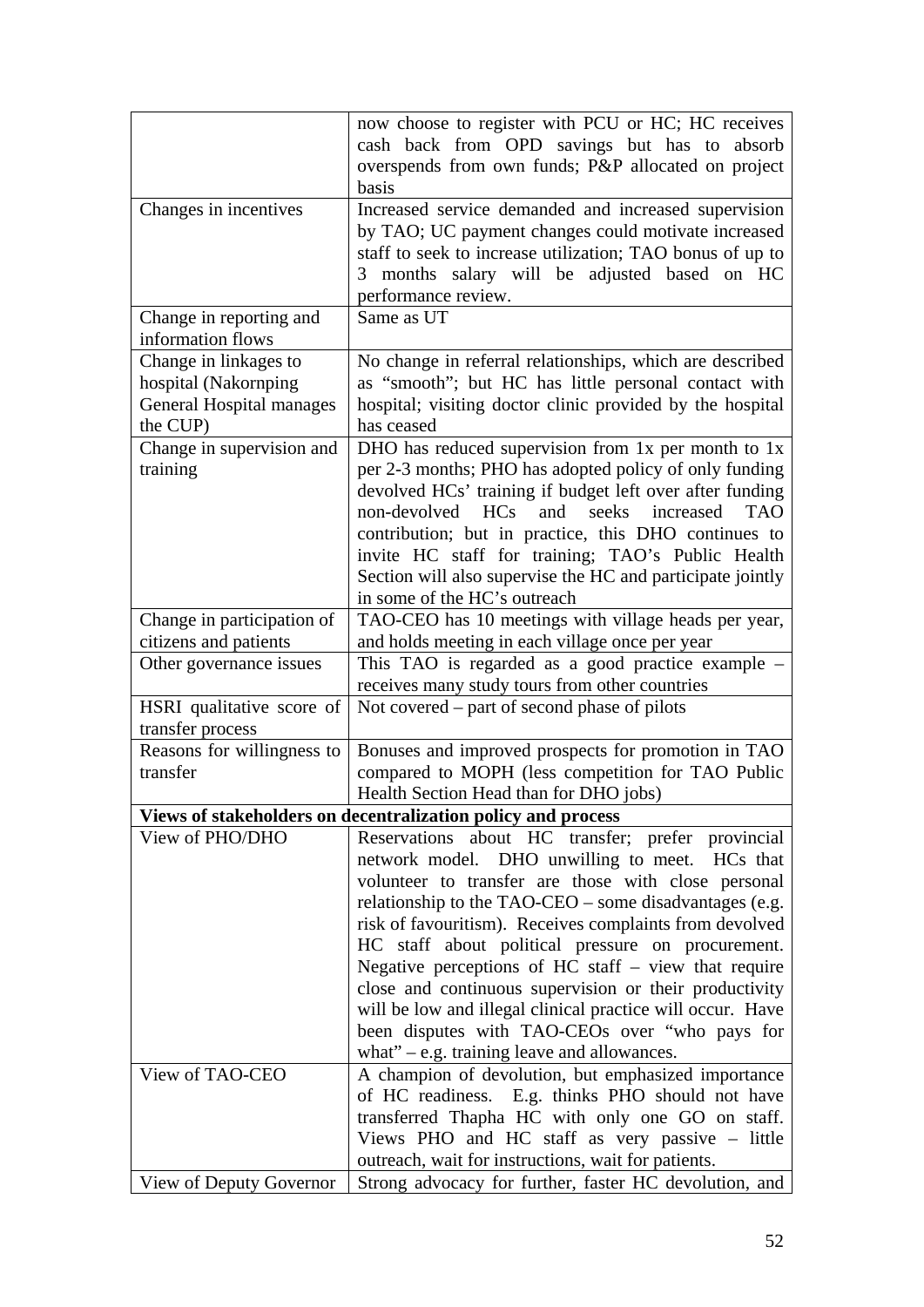|                                                                               | for upgrading devolved HCs to "hospitals" (meaning                                |
|-------------------------------------------------------------------------------|-----------------------------------------------------------------------------------|
|                                                                               | facilities with a doctor) in future. Governor's office                            |
|                                                                               | involved in seeking to resolve staffing problems in                               |
|                                                                               | devolved HCs. Reservations on hospital devolution                                 |
|                                                                               | based on perceived disappointing results from Chiang                              |
|                                                                               | Mai municipality's hospital and PCUs.                                             |
| View of CUP Hospital                                                          | Did not meet Nakornping Hospital (a general hospital,                             |
|                                                                               | upgrading to regional level) except for PCU staff in Don                          |
|                                                                               | Kaew.                                                                             |
| Other findings re implementation of Decentralization Act as they affect PHOs, |                                                                                   |
| <b>DHOs, and PAO developments</b>                                             |                                                                                   |
|                                                                               | PHO now derives more non-salary budget funds from PAOs than from MOPH             |
|                                                                               | 60 million baht in 2008; 10 million baht in 2009; PHO has close relationship with |
|                                                                               | governor and PAO and is very engaged in the province-wide development planning    |
|                                                                               | process as a result. These funds have a strong health promotion/disease           |
| prevention/quality of life focus.                                             |                                                                                   |

PAOs described as "floating like a balloon" by Deputy Governor: significant budgets but very few mandatory, tangible functions.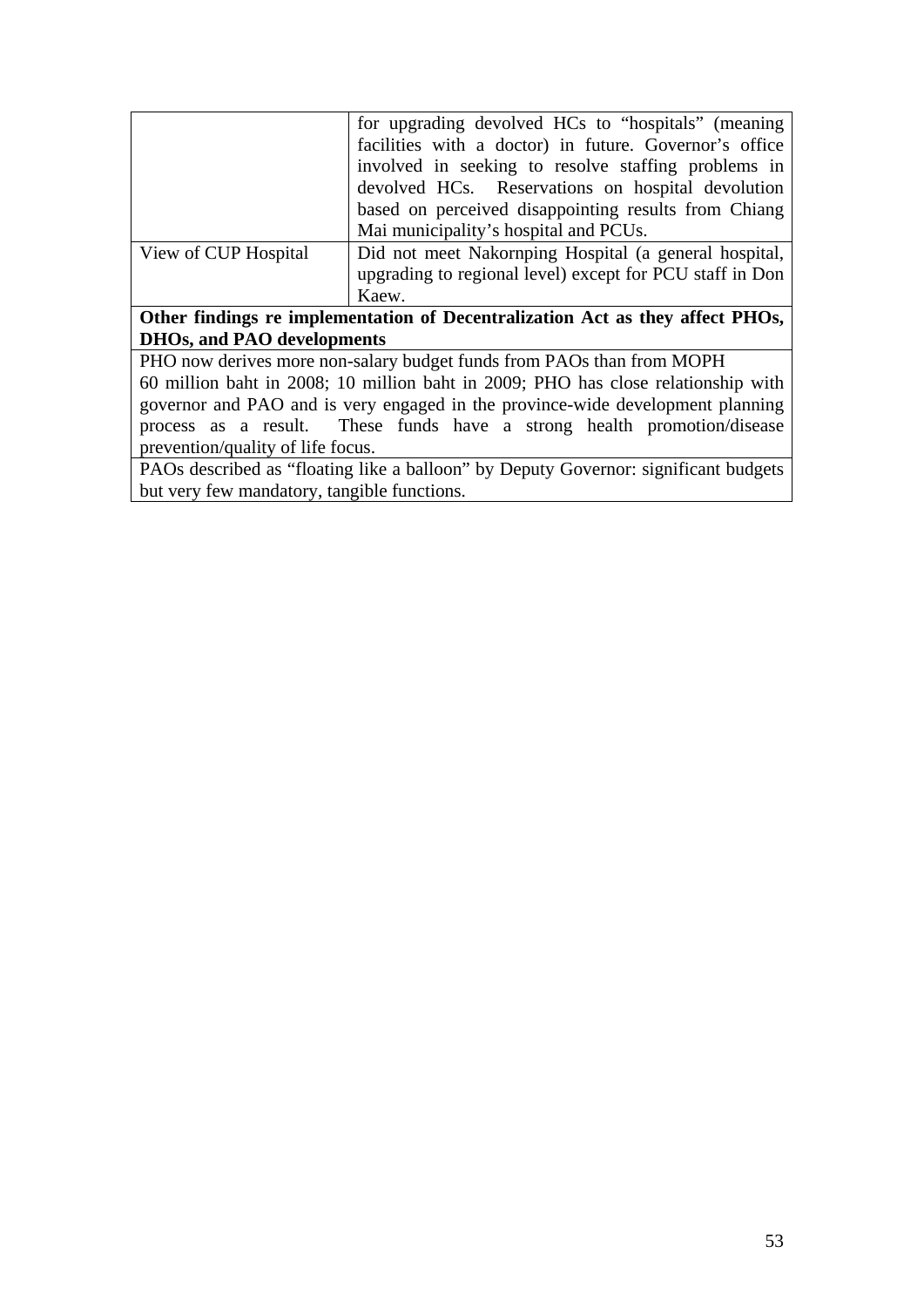| <b>Phuket</b>                                                         |                                                                                                               |  |
|-----------------------------------------------------------------------|---------------------------------------------------------------------------------------------------------------|--|
| Summary of Key Facts and findings for "good practice" example of non- |                                                                                                               |  |
| devolved HC working jointly with Wichit Municipality                  |                                                                                                               |  |
| <b>Laem Chan HC</b>                                                   |                                                                                                               |  |
| Municipality Population                                               | 40,000 plus 20,000 unregistered population                                                                    |  |
| Unique features                                                       | Province has more unregistered (about 400,000) than                                                           |  |
|                                                                       | registered population (about 300,000) in addition to high                                                     |  |
|                                                                       | numbers of illegal migrants and tourists. Many seasonal                                                       |  |
|                                                                       | workers with no address in Phuket cannot shift their UC                                                       |  |
|                                                                       | registration. PHO/NHSO does not operate a catchment                                                           |  |
|                                                                       | area system for HCs or hospitals (attempts led to citizen                                                     |  |
|                                                                       | protest). UC patients have free choice to register with                                                       |  |
|                                                                       | any of 21 HCs, or 2 hospital-run PCUs. - plus free<br>choice of hospital. There are 2 HCs in Wichit           |  |
|                                                                       | municipality. Laem Chan was identified by the PHO as                                                          |  |
|                                                                       | an example of best practice in collaboration between an                                                       |  |
|                                                                       | HC head and an LAO.                                                                                           |  |
| UC, SSS registered at HC                                              | 9,406 total users; 5,450 UC users; 2,070 SSS users; 663                                                       |  |
|                                                                       | <b>CSMBS</b> users                                                                                            |  |
| Utilization - 2008                                                    | 24,742                                                                                                        |  |
| Outreach - 2008                                                       | 3 afternoons a week                                                                                           |  |
| <b>Staffing</b>                                                       | 4 GOs; 4 contractuals; doctor 5 days per week paid for                                                        |  |
|                                                                       | by municipality                                                                                               |  |
| Current service delivery                                              | Open 7 days; on call after hours; over 80% curative;                                                          |  |
|                                                                       | dental services; doctor clinics 5 days a week; equipped<br>gym room for exercise classes; some lab equipment; |  |
|                                                                       | emergency section set up for infusions, COPD                                                                  |  |
|                                                                       | management (nebulizer, oxygen).                                                                               |  |
| Revenue:<br>$\sigma$<br>sources                                       | HC receives revenue and resources from 8-9 sources. In                                                        |  |
| revenue and resources                                                 | addition to MOPH, UC, CSMBS, SSS, out-of-area                                                                 |  |
|                                                                       | patients; the municipality spends about 10% of its                                                            |  |
|                                                                       | budget on health and provided substantial support to                                                          |  |
|                                                                       | HCs for over 10 years - built/acquired 2 additional                                                           |  |
|                                                                       | buildings for the HC, and provides recurrent revenue for                                                      |  |
|                                                                       | drugs and supplies, staff overtime. PAO occasionally                                                          |  |
|                                                                       | provides support. Significant donations from the                                                              |  |
|                                                                       | community; religious donations. Significant revenue<br>from sale of medicines and supplies to out of area     |  |
|                                                                       | patients.                                                                                                     |  |
| Management flexibility                                                | HC is has substantial own revenue and has made                                                                |  |
|                                                                       | significant surpluses in last 5 years, giving quite a lot of                                                  |  |
|                                                                       | facto financial flexibility, flexibility to hire<br>de                                                        |  |
|                                                                       | contractuals, pay overtime for 7 day service; can                                                             |  |
|                                                                       | recommend staff for training and scholarships.                                                                |  |
| UC provider payment                                                   | 100 baht allocation per card holder of drugs and supplies                                                     |  |
|                                                                       | (larger allocation, longer list due to doctor clinics);                                                       |  |
|                                                                       | savings returned to hospital; overspends charged to P&P                                                       |  |
|                                                                       | budget; free choice of HC/PCU and hospital registration                                                       |  |
|                                                                       | over Phuket; P&P allocated on project basis.<br>all                                                           |  |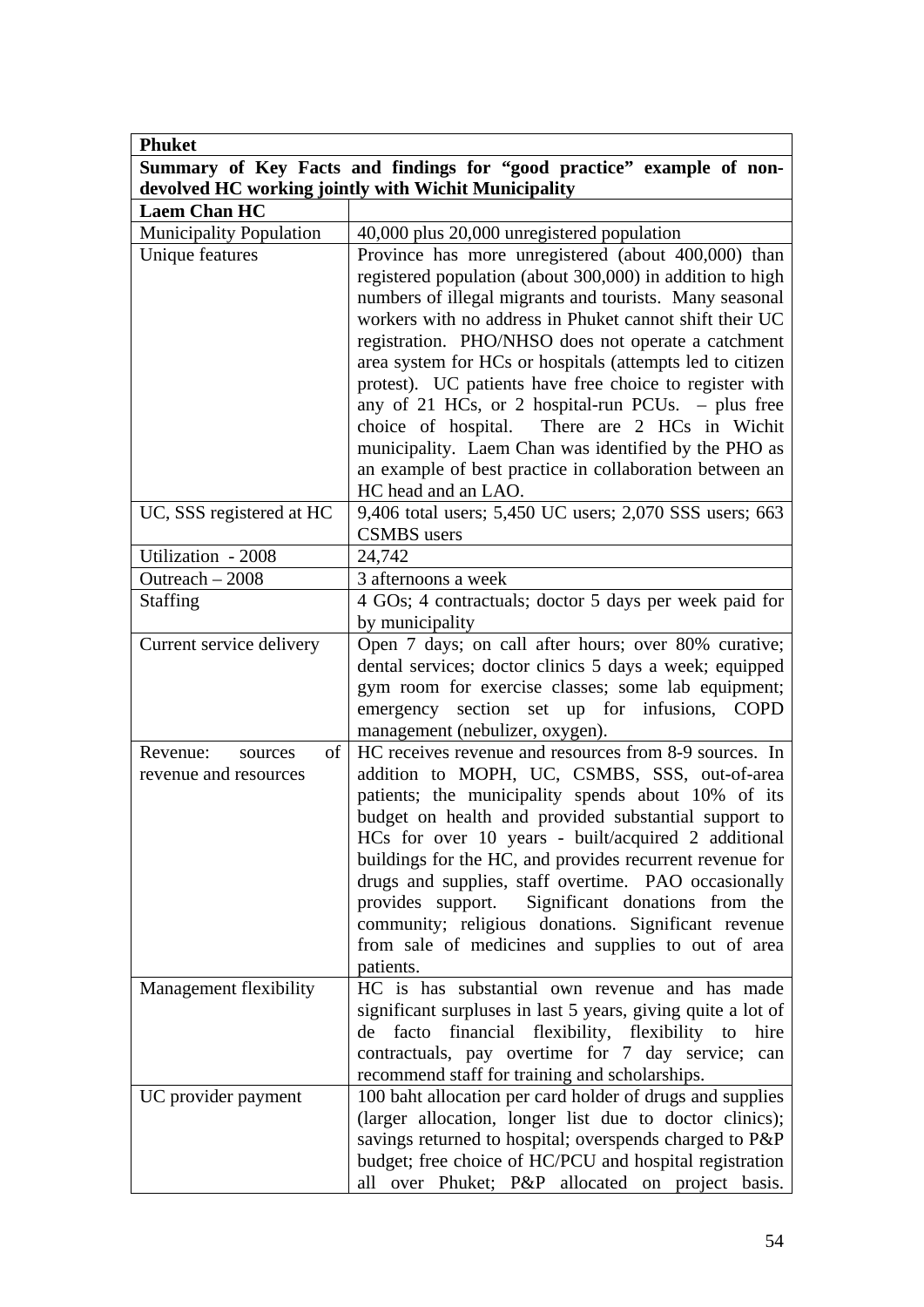|                                   | Municipality has a community health fund.                                                                     |
|-----------------------------------|---------------------------------------------------------------------------------------------------------------|
| Wachira<br>Linkages<br>to         | Referral is smooth. Little regular contact, because can                                                       |
| (CUP)<br>General<br>Hospital      | get expert opinions from the doctor in the HC                                                                 |
| manager)                          |                                                                                                               |
| Supervision and training          | CUP hospital supervision;<br>PHO<br>annual<br>Annual<br>supervision; DHO supervises 2-3 times a year          |
| Participation<br>and              | Health is one of the main election platform issues for the                                                    |
| responsiveness                    | municipal mayor and Council; citizen's issues of                                                              |
|                                   | concern include: dengue, HIV/AIDS, traffic injuries,                                                          |
|                                   | cardiovascular disease, diabetes. Municipality canvasses                                                      |
|                                   | user satisfaction with health services: high for Laem                                                         |
|                                   | Chan; low for Wachira General Hospital HC staff also                                                          |
|                                   | have substantial community engagement of their own,                                                           |
|                                   | through clubs for elderly, exercise clubs, ANC/PNC                                                            |
|                                   | education, home visiting, raising donations                                                                   |
| Linkages<br>PAO<br>and<br>to      | Municipality has 9 health staff. Its staff do school and                                                      |
| Municipality                      | village outreach jointly with HCs. Provides resources to                                                      |
|                                   | HCs. Works with them in Community Health Fund. HC                                                             |
|                                   | head coordinates with them regularly. (More frequent<br>contact than with MOPH.) Occasional support from      |
|                                   | $PAO - e.g.$ some medical equipment.                                                                          |
| for<br>Reasons<br>HC              | Risk of losing MOPH support if transfer. Thinks may                                                           |
| unwillingness to transfer         | get more resources by being able to tap both LAO and                                                          |
| to TAO                            | MOPH rather than transferring. Recent change of                                                               |
|                                   | political allegiance by PAO and municipality teams.                                                           |
|                                   |                                                                                                               |
|                                   | Other findings re implementation of Decentralization Act as they affect PHOs,                                 |
| <b>DHOs, and LAO developments</b> |                                                                                                               |
| <b>Views of PHO</b>               | PHO has good relationships with PAO and governor's                                                            |
|                                   | office. Most of their discretionary budget funds come<br>from the PAO, rather than MOPH. Received 20 M baht   |
|                                   | from PAO budget in the past, 5 M baht in 2009 for non-                                                        |
|                                   | salary operating costs. Because of this, PHO is able to                                                       |
|                                   | pass through all of the CUP funds to the CUP Boards                                                           |
|                                   | without any top-slicing for the province. PHO                                                                 |
|                                   | encourages HCs to collaborate with LAOs and seek to                                                           |
|                                   | mobilize resources from them, but it finally depends on                                                       |
|                                   | HC head's negotiating ability.<br>Two HCs have                                                                |
|                                   | negotiated LAOs to finance doctor services. Many HCs                                                          |
|                                   | not good at negotiating. Leads to inequity in level of                                                        |
|                                   | resourcing across different HCs. Only 1 of 18                                                                 |
|                                   | TAOs/municipalities interested in HC transfer, but this<br>HC's staff unwilling to transfer because wanted to |
|                                   | progress in career within MOPH. Patong Hospital APO                                                           |
|                                   | proposal would incorporate 1 HC into the hospital and                                                         |
|                                   | upgrade it to a CMU. PAO bought a bankrupt private                                                            |
|                                   | hospital and wants to operate it as a hospital but cannot                                                     |
|                                   | afford the high up front cost to get it to license standards.                                                 |
|                                   | Currently operating it as a home health care service for                                                      |
|                                   | chronic disease patients $-$ similar to services of HC.<br>PAO not interested in decentralization of MOPH     |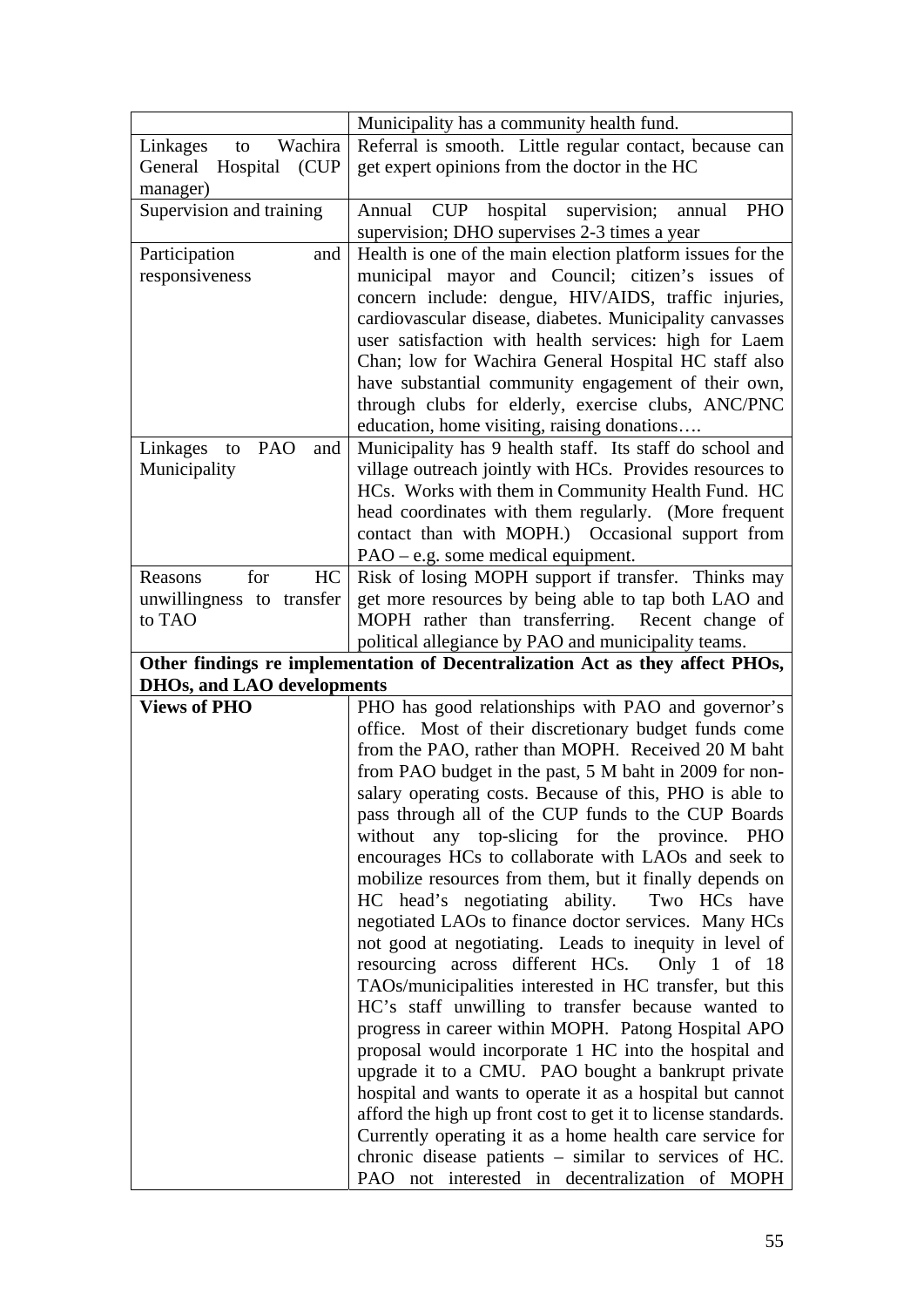|                              | hospitals.                                               |
|------------------------------|----------------------------------------------------------|
| <b>Views of Municipality</b> | Municipality wants to continue to provide high level of  |
| Council<br>PS,<br>(Mayor,    | support for health and would like to have a health       |
| member)                      | promoting hospital. Municipal regulations prevent them   |
|                              | transferring the buildings they built/bought to the MOPH |
|                              | for the HC so they operate them in a partnership. OAG    |
|                              | recently objected to municipality spending on curative   |
|                              | $care - argues it duplicates role of MOPH. Municipality$ |
|                              | can find a way around this using their Community         |
|                              | Health Fund.                                             |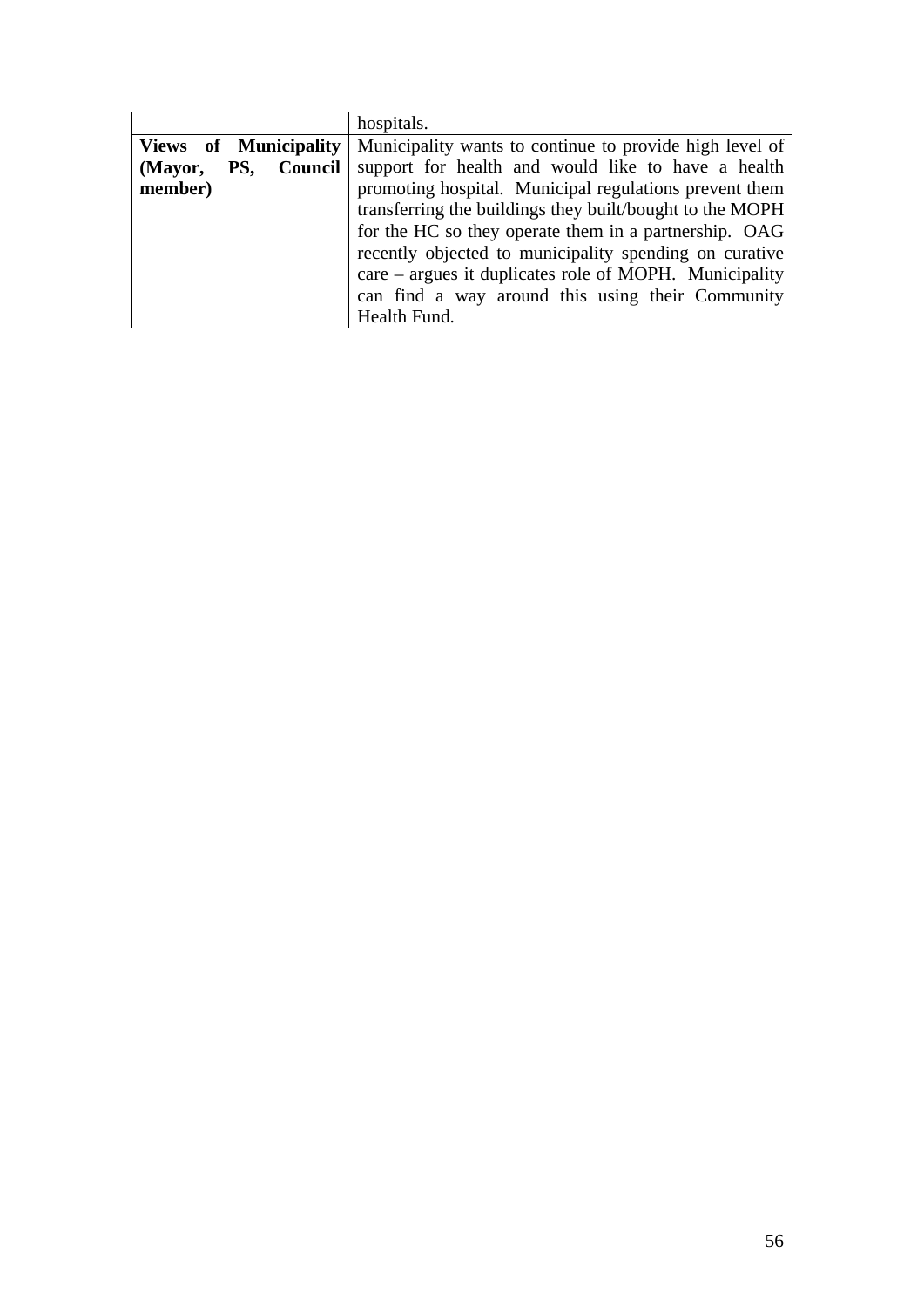| <b>Nakhon Si Thammarat</b>                                                              |                                                                                                                                                                                                                                                                                                                                                                                                                                                                                                                                                                                                                                                                                                                                                                                                                                                           |
|-----------------------------------------------------------------------------------------|-----------------------------------------------------------------------------------------------------------------------------------------------------------------------------------------------------------------------------------------------------------------------------------------------------------------------------------------------------------------------------------------------------------------------------------------------------------------------------------------------------------------------------------------------------------------------------------------------------------------------------------------------------------------------------------------------------------------------------------------------------------------------------------------------------------------------------------------------------------|
|                                                                                         | Summary of Key Facts and Findings re 2 Devolved HCs in Pakpoon TAO                                                                                                                                                                                                                                                                                                                                                                                                                                                                                                                                                                                                                                                                                                                                                                                        |
| <b>TAO</b> Population                                                                   | 40,000                                                                                                                                                                                                                                                                                                                                                                                                                                                                                                                                                                                                                                                                                                                                                                                                                                                    |
| Unique features                                                                         | TAO is donut shaped, with a municipality of 4,500<br>people in the center which has no health facilities, but<br>has ambulance and one public health officer. Two HCs<br>in TAO, both devolved. $3$ CUPs $-1$ is a for a military<br>hospital which does not provide resources to HCs but<br>acts as catchment hospital for OPD for 1 village under<br>each of the 2 HCs. Province will pilot Minister's policy<br>of free patient choice of hospital. HCs receive support<br>from Thai Health Foundation, Walalai University and<br>MOPH for FAPS project to map, analyze and monitor<br>community health status and health determinants with<br>community participation.                                                                                                                                                                                |
| Changes in service<br>delivery, and evidence of<br>responsiveness in both<br><b>HCs</b> | CEO identified that<br>people<br>TAO<br>want<br>more<br>compassionate, considerate service, longer hours of<br>service, better transport to facilitate access, and has<br>instituted changes based on this. TAO financed<br>renovation of HCs. Emergency van for TAO for<br>hospital; increased VHV<br>transport<br>to<br>activity;<br>recruitment of 200 youth VHVs; increased home care<br>and social support for elderly and disabled people (each<br>HC staff is assigned particular people to care for); FAPS<br>mapping of community health status and determinants of<br>health; village competition for "leader for change" and<br>disease control initiatives; knowledge center for VHVs<br>and visitors from other areas for training/study; longer<br>term would like to have doctor clinics 5 days a week but<br>difficult to attract doctor. |
| Change in revenue, other<br>resources in both HCs                                       | TAO budget provided about 400,000 baht to each HC<br>for upgrading (building more private, accessible<br>treatment rooms downstairs) and TAO budget is<br>financing increased numbers of contractuals, emergency<br>van, and community initiatives, including 8M baht in<br>health and social services for elderly, 380 baht per<br>month to 423 VHVs for visiting elderly. 13% of TAO<br>budget spent on health since devolution (10 M baht,<br>compared to 2 M baht before transfer of HCs).                                                                                                                                                                                                                                                                                                                                                            |
| Change in management<br>flexibility in both HCs                                         | Quicker decisions. TAO can set own rules. Has given<br>HC heads delegated authority on signing up to 50,000<br>baht. Increased supervision and audit reduces the wrong<br>sort of flexibility for poor performance. TAO able to<br>cope with delays in changing regulations by finding<br>ways around them $-$ alternative ways of channelling<br>resources.                                                                                                                                                                                                                                                                                                                                                                                                                                                                                              |
| Changes in incentives                                                                   | TAO-CEO uses citizen and VHV feedback on staff's<br>services. Led to transfer back of to MOPH of 1 HC staff<br>who was perceived to have poor service-orientation to                                                                                                                                                                                                                                                                                                                                                                                                                                                                                                                                                                                                                                                                                      |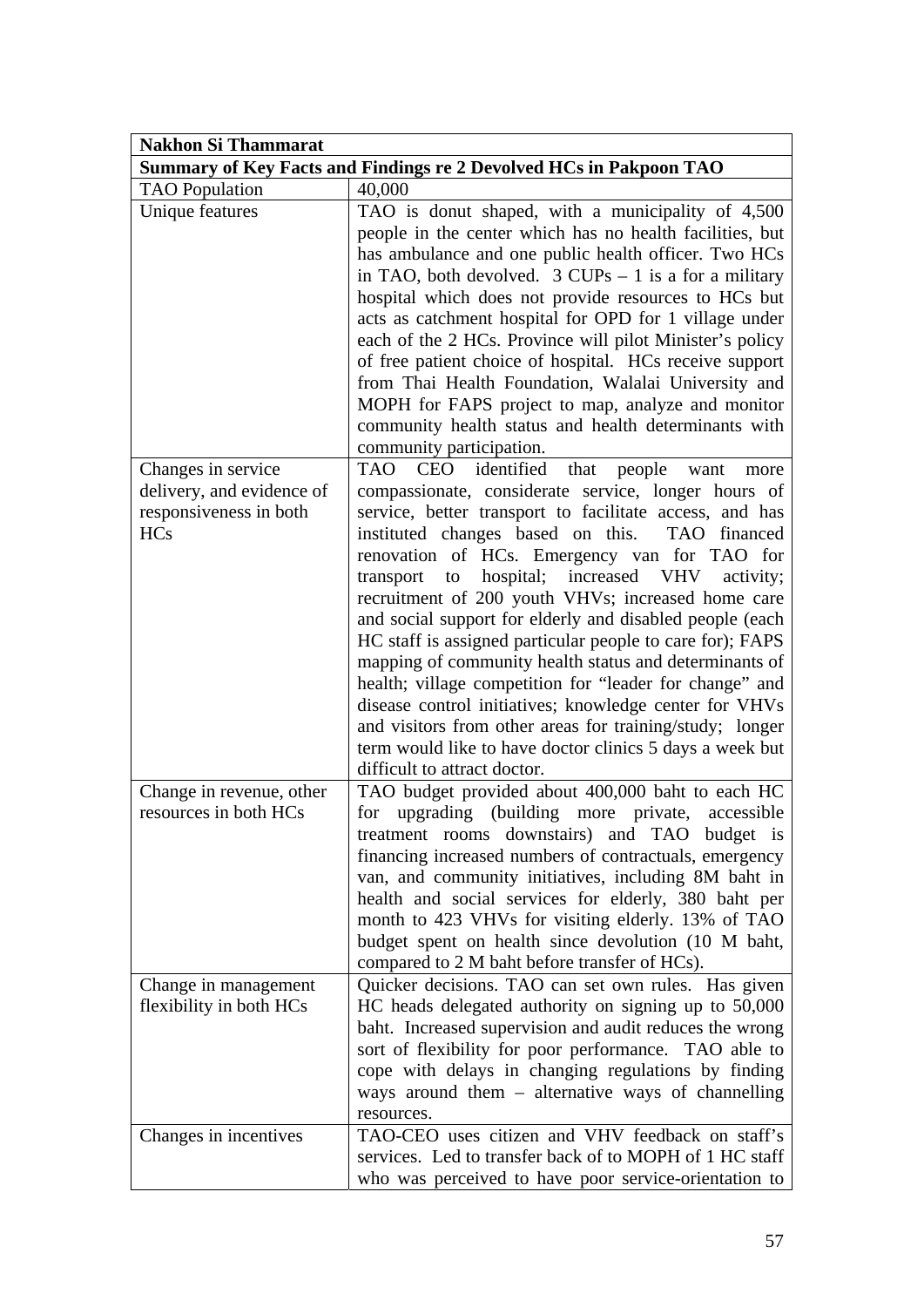|                                                     | patients; closer supervision; TAO bonus for staff of up<br>salary; NHSO performance bonus<br>months<br>3<br>to<br>unchanged; Civil Service Commission bonus will cease<br>in 2010 for devolved HCs.                                                                                                                                                                                                                                                    |
|-----------------------------------------------------|--------------------------------------------------------------------------------------------------------------------------------------------------------------------------------------------------------------------------------------------------------------------------------------------------------------------------------------------------------------------------------------------------------------------------------------------------------|
| Change in reporting and<br>information flows        | No change, except that TAO receives all reports, and<br>personnel reports no longer come to DHO/PHO, but<br>HCs still provide an annual report on HC resources<br>which covers staffing, facilities, supplies, vehicles, etc<br>DHO no longer has authority to demand delayed reports<br>- but reporting delays already an issue<br>before<br>devolution.                                                                                              |
| Change in supervision and<br>training               | No change. Twice a year joint DHO/CUP hospital team<br>supervision and performance assessment for NHSO HC<br>staff bonuses. Twice a year PHO visits. Twice a year<br>PHO CFO does internal audit of HCs, report checked by<br>Governor's Bureau of Internal Control. DHO includes<br>devolved HC staff in training and planning, and they<br>want to participate.                                                                                      |
| Change in participation of<br>citizens and patients | FAPS: volunteers trained to survey all households and<br>enter health status and risk factor data in GIS and<br>analytical software, as basis for identifying local health<br>needs. TAO provides funds for projects initiated by the<br>people - village competition. TAO getting HCs to<br>involve VHVs and people more in their P&P work.<br>TAO-CEO using citizen feedback on service delivery<br>and using this to discipline staff if necessary. |
| Other governance issues                             | One HC head is acting as TAO Public Health Section<br>Head, and HC staff cover the Public Health Section's<br>health and environment responsibilities, with assistance<br>from VHVs. Checks and balances are achieved by<br>TAO internal audit function to check services and<br>evaluate user satisfaction, plus citizen feedback. FAPS<br>will provide basis for systematic planning, monitoring<br>and accountability in future.                    |
| <b>Pakpoon HC</b>                                   | Transferred to TAO November 2007                                                                                                                                                                                                                                                                                                                                                                                                                       |
| UC, SSS registered at HC<br>Utilization - 2007      | 13,000 UC; SSS &CSMBS 9,000<br>Approx. 6,000                                                                                                                                                                                                                                                                                                                                                                                                           |
| $-2008$                                             | Approx. 7,500                                                                                                                                                                                                                                                                                                                                                                                                                                          |
| Outreach                                            | 2 half days per week - no change since devolution                                                                                                                                                                                                                                                                                                                                                                                                      |
| Staffing before transfer                            | 3 GOs, 3 contractuals                                                                                                                                                                                                                                                                                                                                                                                                                                  |
| Staffing after transfer                             | 3 GOs, 8 contractuals                                                                                                                                                                                                                                                                                                                                                                                                                                  |
| Current service delivery                            | 80% curative; 20% P&P                                                                                                                                                                                                                                                                                                                                                                                                                                  |
| Change in UC provider<br>payment                    | No change. Maharat CUP provides 15,000 baht per<br>month for fixed costs, capital expenditure of 20,000 baht<br>per year (varies each year), 30 baht per card holder for<br>P&P Express Demand and various other categories of<br>P&P totalling 100,000 baht per year, and unlimited<br>drugs, supplies and small tools/equipment.<br>The CUP<br>also receives the SSS registration payments and passes<br>on 15% to the HCs.                          |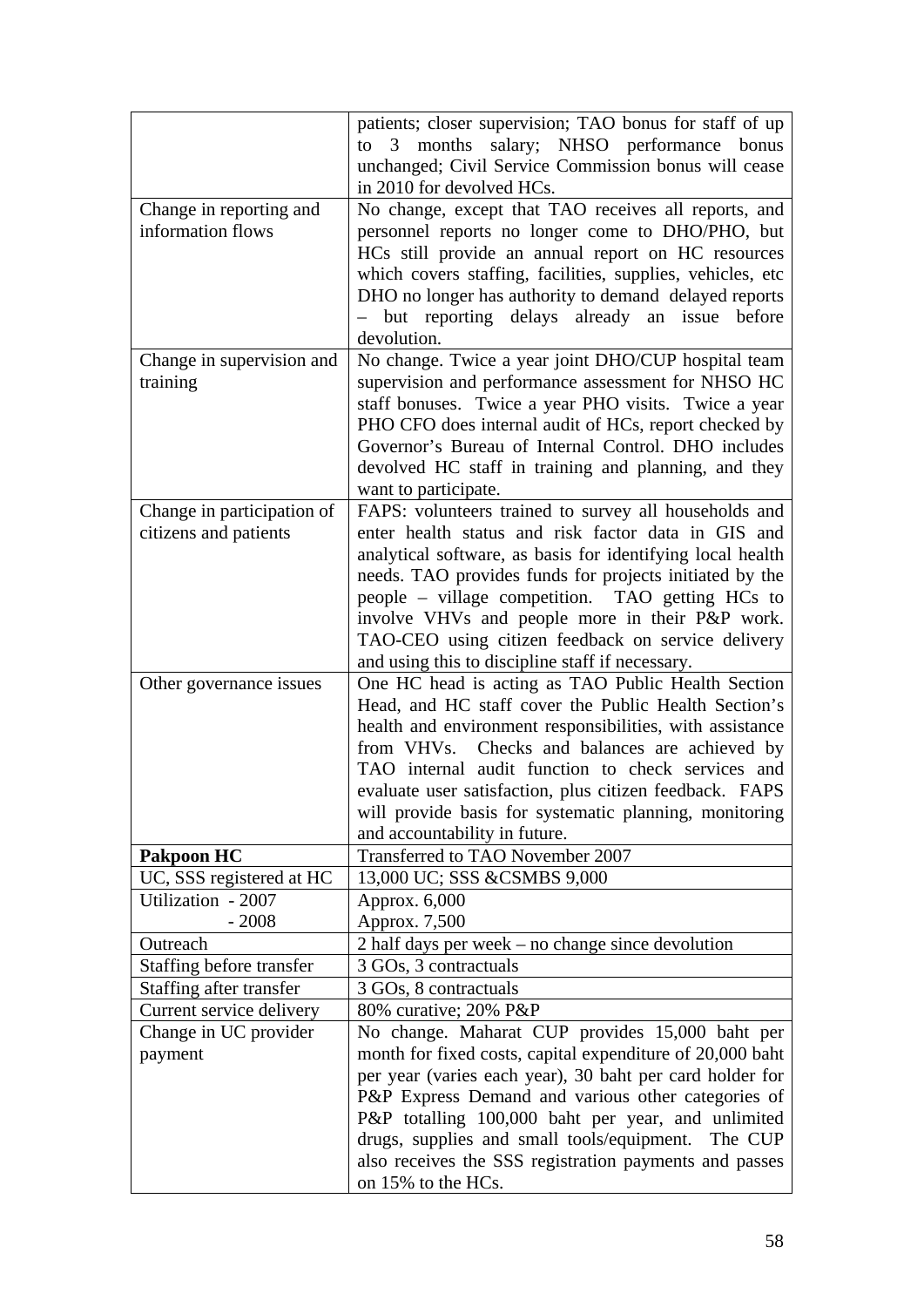| Change in linkages to<br><b>CUP</b> hospital (Maharat<br>Regional Hospital)                   | No change. Referral is smooth. Maharat sends a nurse<br>practitioner and sometimes a doctor for 2 half day clinics<br>per week; and a visiting dentist with mobile equipment<br>once a month. Maharat also provides back up staff if<br>they have a staff shortage (e.g. while staff on extended<br>leave or training). Maharat pays for these staff. Patients<br>can self refer to Maharat without HC referral except for<br>high cost cases.                                                                     |
|-----------------------------------------------------------------------------------------------|--------------------------------------------------------------------------------------------------------------------------------------------------------------------------------------------------------------------------------------------------------------------------------------------------------------------------------------------------------------------------------------------------------------------------------------------------------------------------------------------------------------------|
| HSRI qualitative score of<br>transfer process                                                 | $+++$                                                                                                                                                                                                                                                                                                                                                                                                                                                                                                              |
| Reasons for willingness to<br>transfer                                                        | Close relationship with TAO-CEO and VHVs on<br>Council; all staff settled in this community and don't<br>want to move; promotion prospects better (to Public<br>Health Section head in TAO) compared to fighting with<br>more senior people for promotion within MOPH                                                                                                                                                                                                                                              |
| Salabangpu                                                                                    |                                                                                                                                                                                                                                                                                                                                                                                                                                                                                                                    |
| UC, SSS registered at HC                                                                      | 17,000 UC; 4,000 SSS and CSMBS                                                                                                                                                                                                                                                                                                                                                                                                                                                                                     |
| Utilization - 2007<br>$-2008$                                                                 | 8,500 (1200 a month including out of area and<br>municipality patients)<br>8,500 (but transitional dip in output due to staff losses)                                                                                                                                                                                                                                                                                                                                                                              |
| Outreach                                                                                      | Two half days a week; some reduction in HC staff<br>outreach since devolution because of staff losses, and<br>more work done by organizing VHVs                                                                                                                                                                                                                                                                                                                                                                    |
| Staffing before transfer                                                                      | 5 GOs, 2 contractuals                                                                                                                                                                                                                                                                                                                                                                                                                                                                                              |
| Staffing after transfer                                                                       | 2 GOs, 4 contractuals (Plus HC head is also acting<br>Public Health Section Head and TAO expects HC staff<br>to cover environment responsibilities, with volunteer<br>support, in addition to health.)                                                                                                                                                                                                                                                                                                             |
| Current service delivery                                                                      | 75% curative; 25% P&P. Nurse practitioners from<br>Walalai University provide weekly clinic for chronic<br>disease patients (DM, COPD, hypertension)                                                                                                                                                                                                                                                                                                                                                               |
| Change in UC provider<br>payment                                                              | No change. Tha Sala CUP provides more in cash and<br>less in kind than Maharat CUP. P&P 35 baht per card<br>per year for fixed costs and P&P express. Unlimited<br>drugs and consumables but not equipment.                                                                                                                                                                                                                                                                                                        |
| Change in linkages to<br>CUP hospital (Tha Sala<br>Community Hospital) and<br>other hospitals | No change. Tha Sala hospital provides visiting dentist<br>once a week. Director helping HC by providing a nurse<br>practitioner to help offset the loss of staff. HC will pay<br>600 baht per day over time for the nurse                                                                                                                                                                                                                                                                                          |
| HSRI qualitative score of<br>transfer process                                                 | $++$                                                                                                                                                                                                                                                                                                                                                                                                                                                                                                               |
| Reasons for willingness/<br>unwillingness to transfer                                         | Two GOs transferred. Already worked closely with<br>TAO before devolution – good relationship; TAO-CEO<br>committed to health. Now have greater TAO ownership<br>and can "do anything to serve the people" through it.<br>Two GOs did not want to transfer for, for reasons not<br>closely related to devolution (both unhappy in their job<br>already $-$ e.g. one was from another area and different<br>culture). A third GO transferred back to MOPH soon<br>after devolution at the initiative of the TAO-CEO |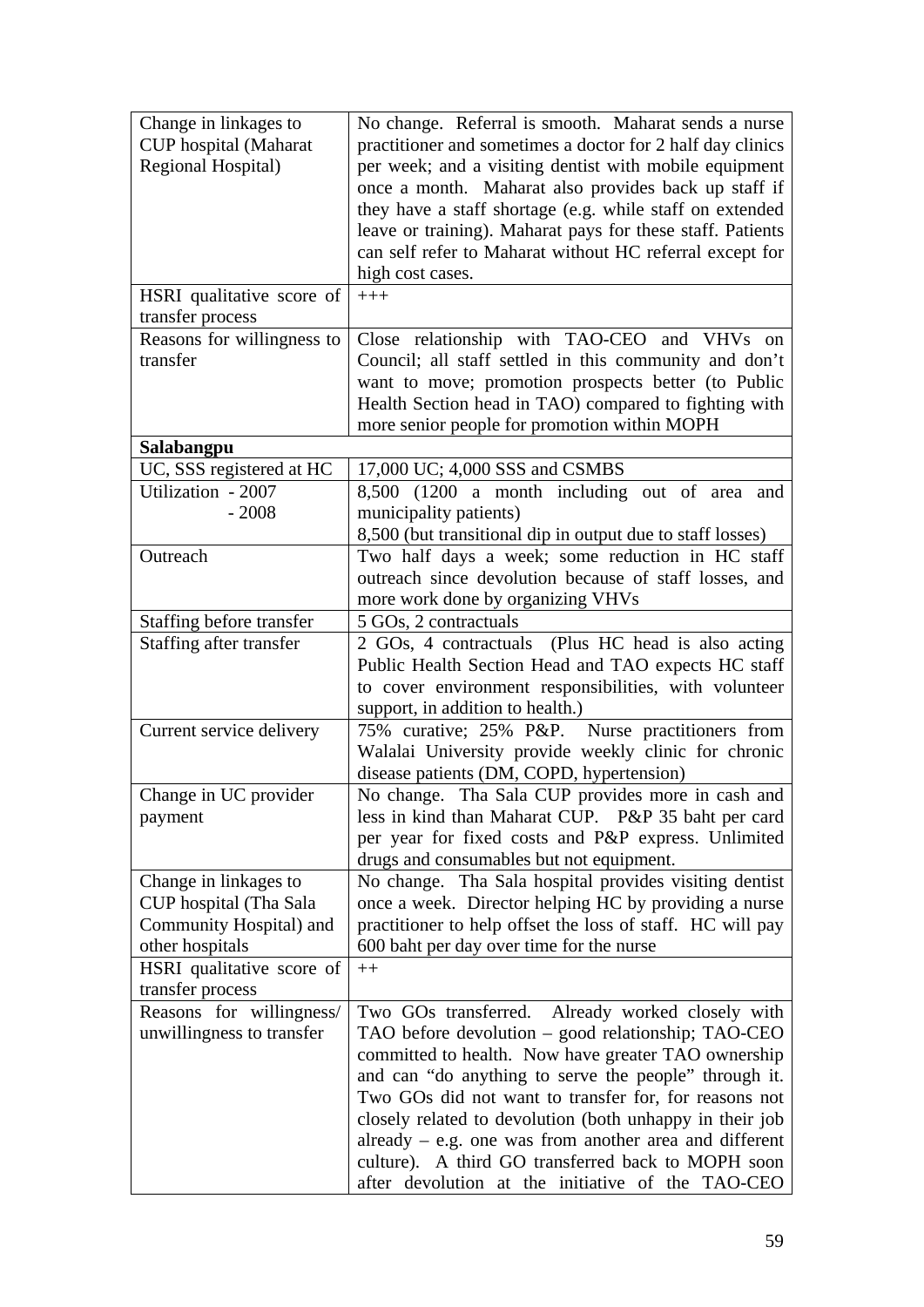|                         | complaints from<br>of<br>patients<br>because<br>about                                                     |
|-------------------------|-----------------------------------------------------------------------------------------------------------|
|                         | uncompassionate treatment, and unwillingness to of staff                                                  |
|                         | member to change working practices. HC is now short                                                       |
|                         | of staff.                                                                                                 |
|                         | Views of stakeholders on decentralization policy and process                                              |
| View of PHO/DHO         | Has adopted the approach that the PHO and CUP Boards                                                      |
|                         | should continue to act as the coordinating, integrating                                                   |
|                         | and supervising mechanism for devolved HCs. About                                                         |
|                         | 50% of HC staff are willing to transfer to LAOs, but for                                                  |
|                         | others lack of job mobility and higher level career path                                                  |
|                         | options is a disincentive. This is a wider problem for all                                                |
|                         | LAO staff - Governor's Administration Committee has                                                       |
|                         | to deal with many personnel transfer cases and personnel                                                  |
|                         | issues – it needs a systemic solution. Small TAOs don't                                                   |
|                         | have enough budget to meet minimum capacity                                                               |
|                         | requirements – mergers difficult but needed longer term.                                                  |
|                         | It may take a 10 years transition to complete                                                             |
|                         | decentralization. Sees more problems with idea of                                                         |
|                         | decentralizing hospitals – breaking the community –                                                       |
|                         | general – regional referral and integration linkages more                                                 |
|                         | difficult than breaking the HC-hospital link, because in                                                  |
|                         | the latter case, the CUP Board and purchasing/funding                                                     |
|                         | mechanism can provide the integration. However, there                                                     |
|                         | a positive experience with NST municipality<br>is<br>establishing a hospital and PCUs which now acts as a |
|                         | CUP hospital. It provides PHC, minor injuries,                                                            |
|                         | diagnostics, and low-level<br>hospital<br>services                                                        |
|                         | (convalescence, etc – no deliveries). It helps decongest                                                  |
|                         | Maharat. The PAO doesn't provide support to this PHO.                                                     |
|                         | PHO has a vision of upgrading HCs to "ideal PCUs"                                                         |
|                         | over time – with nurse practitioner and eventually doctor                                                 |
|                         | Maharat hospital OPD dealing with an<br>services.                                                         |
|                         | impossible burden of primary care<br>cases.                                                               |
|                         | Decentralization of HCs need not be an obstacle to this                                                   |
|                         | development. Much depends on whether HC head                                                              |
|                         | understand health system and cares/is motivated to                                                        |
|                         | provide better services. Many are not.                                                                    |
| View of TAO-CEO         | TAO-CEO participated in NDC health sub-committee.                                                         |
|                         | He sees health as less of an election issue than                                                          |
|                         | education, but sees it as important for development of                                                    |
|                         | the community all the same (internal motivation). Gives                                                   |
|                         | priority to P&P but also wants to upgrade curative care.                                                  |
|                         | Wants to improve the compassion and care of services.                                                     |
|                         | Strategy focuses on community empowerment and                                                             |
|                         | mobilization - focus on youth and elderly. Complains of                                                   |
|                         | delays in changes to regulations, and differences in MOI                                                  |
|                         | and MOPH policies regarding decentralization, and                                                         |
|                         | detailed policies.                                                                                        |
| View of Deputy Governor | About 30% of TAOs and municipalities want devolution                                                      |
|                         | of HCs. Believes more are ready, but not interested -                                                     |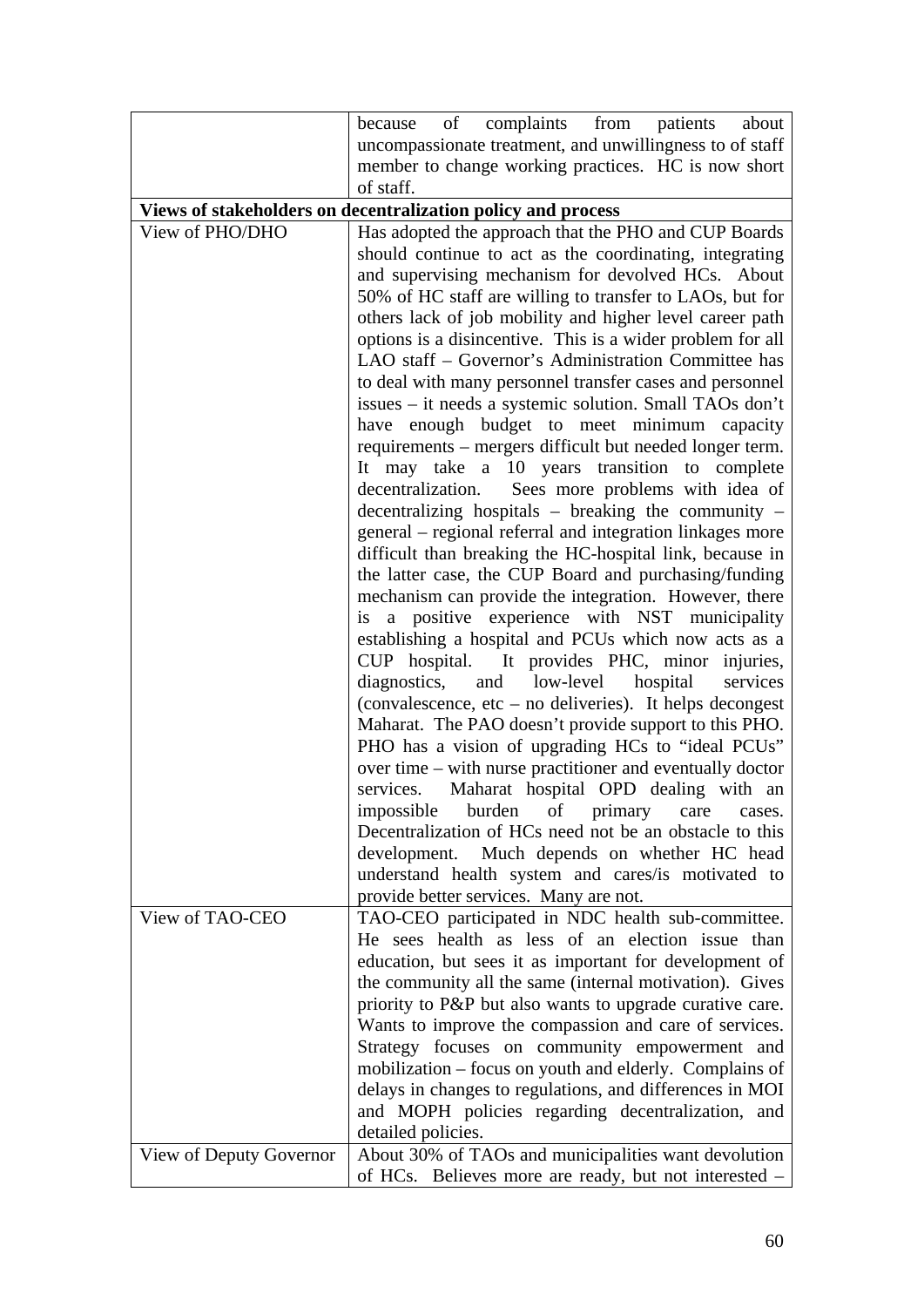|                       | health not a priority for them. Anticipates more and      |
|-----------------------|-----------------------------------------------------------|
|                       | more will devolve over the next 10 years, based on the    |
|                       | same three criteria applied in the pilots. PAO in this    |
|                       | province not interested in health; has no health section, |
|                       | though in principle he thinks PAOs are capable of         |
|                       | managing hospitals. He does not think PAOs should be      |
|                       | given management of $HCs - too$ far from the people.      |
|                       | Believes mergers of smaller TAOs would be difficult       |
|                       | and would cause divisions in the province, but believes   |
|                       | coordination among TAOs is already happening. Aware       |
|                       | of problem of expiry of licenses for HC staff to practice |
|                       | curative care in Nov. 2009 and proposes TAO-CEOs          |
|                       | should be authorized to renew the licenses, given that    |
|                       | hospitals, DHOs and PHOs will continue as before.         |
|                       | Believes the mechanisms available through the             |
|                       | Governor's office for dealing with staff grievances are   |
|                       | adequate to address the risks of politicization or        |
|                       | favoritism among staff transferred to TAOs.               |
| View of CUP Hospitals | Have maintained their existing support, and helped with   |
|                       | transitional staffing problems.                           |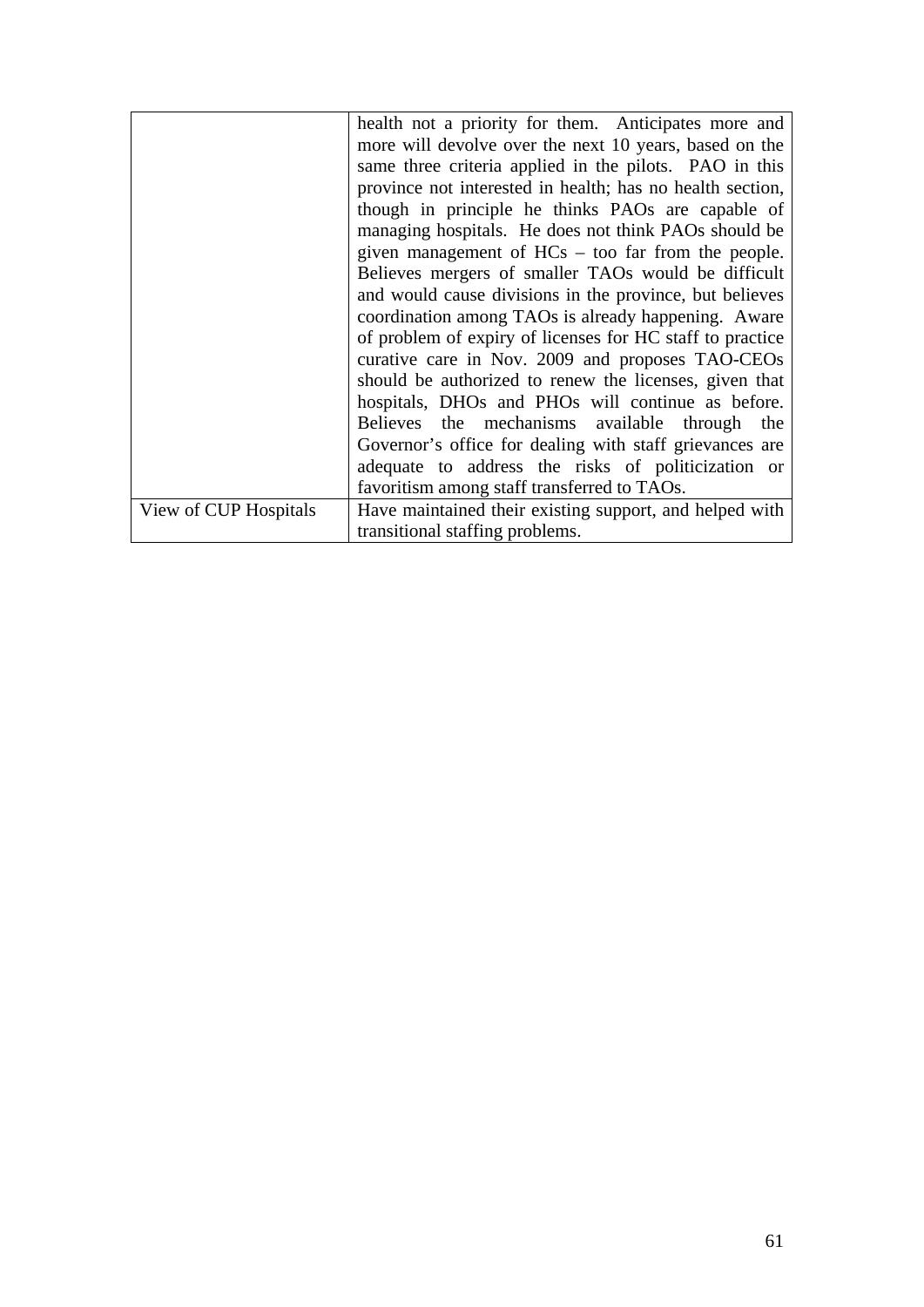| <b>Samut Songkram</b>                                   |                                                                                                                    |  |
|---------------------------------------------------------|--------------------------------------------------------------------------------------------------------------------|--|
| <b>Summary of Key Facts and Findings re Devolved HC</b> |                                                                                                                    |  |
| <b>Ban Prok HC</b>                                      | Transferred to TAO end of 2007                                                                                     |  |
| <b>TAO</b> Population                                   | 8560                                                                                                               |  |
| <b>Unique features</b>                                  | Two HCs in the TAO; one devolved, one non-devolved.                                                                |  |
| UC, SSS registered at HC                                | 3,162 users; 1,487 UC users; 950 SSS users; 632                                                                    |  |
|                                                         | <b>CSMBS</b> users                                                                                                 |  |
| Utilization - 2007                                      | 6,610                                                                                                              |  |
| $-2008$                                                 | 6,980 noted increased utilization from out of area                                                                 |  |
| Outreach                                                | Has reduced since devolution; stopped outreach during                                                              |  |
|                                                         | election to avoid risk of perceived political campaigning;                                                         |  |
|                                                         | have also had less time due to time taken in hosting                                                               |  |
|                                                         | visits and giving presentations about the experience of                                                            |  |
|                                                         | the devolution pilot.                                                                                              |  |
| Staffing before transfer                                | 5 GOs, no contractuals                                                                                             |  |
| Staffing after transfer                                 | No change in full time staff. Visiting dentist hired.                                                              |  |
| Current service delivery                                | About 50% curative; 50% P&P                                                                                        |  |
|                                                         |                                                                                                                    |  |
| Changes in service                                      | A dental clinic was equipped and dentist hired in                                                                  |  |
| delivery, and evidence of                               | response to what people in the community wanted; plan                                                              |  |
| responsiveness                                          | to hire nurse practitioner; would like to hire doctor to                                                           |  |
|                                                         | provide evening clinics                                                                                            |  |
| Change in revenue, other                                | MOI is financing upgrade of the HC building $-$ filling in                                                         |  |
| resources                                               | ground floor area with more accessible, private treatment                                                          |  |
|                                                         | areas. TAO provides 150,000 baht per year; UC provides                                                             |  |
|                                                         | 109,160 baht per year. Capital is allocated by provincial                                                          |  |
|                                                         | NHSO board.                                                                                                        |  |
| Change in management                                    | Some frustration due to delay in changing regulations                                                              |  |
| flexibility                                             | and find MOI personnel procedures difficult (obtaining                                                             |  |
|                                                         | Governor's Office approval for a new nurse post and                                                                |  |
|                                                         | developing exam for appointment hiring). But TAO is                                                                |  |
|                                                         | able to respond more rapidly to initiatives and budget                                                             |  |
|                                                         | requests.                                                                                                          |  |
| Change in UC provider                                   | No change. CUP provides 10,000 baht per month for                                                                  |  |
| payment                                                 | fixed costs; unlimited drugs, supplies and equipment;                                                              |  |
|                                                         | will introduce activity based payment for P&P Express                                                              |  |
|                                                         | this year. Within each CUP area, UC members are free                                                               |  |
|                                                         | to choose which HC or hospital CMU/PCU they register                                                               |  |
|                                                         | with. Catchment areas for hospitals are treated flexibly<br>for people who live near borders or on main roads. (In |  |
|                                                         | practice the Samut Songkram General Hospital doesn't                                                               |  |
|                                                         | charge out of area patients from the province.) TAO has                                                            |  |
|                                                         | a community health fund.                                                                                           |  |
| Changes in incentives                                   | Bonus of 3-5 months salary                                                                                         |  |
| Change in reporting and                                 | Same as others.                                                                                                    |  |
| information flows                                       |                                                                                                                    |  |
| Change in linkages to                                   | No change in referral relationships or support. Hospital                                                           |  |
| hospital (Samut Songkram                                | sends a team of doctor, pharmacist and nurse once a                                                                |  |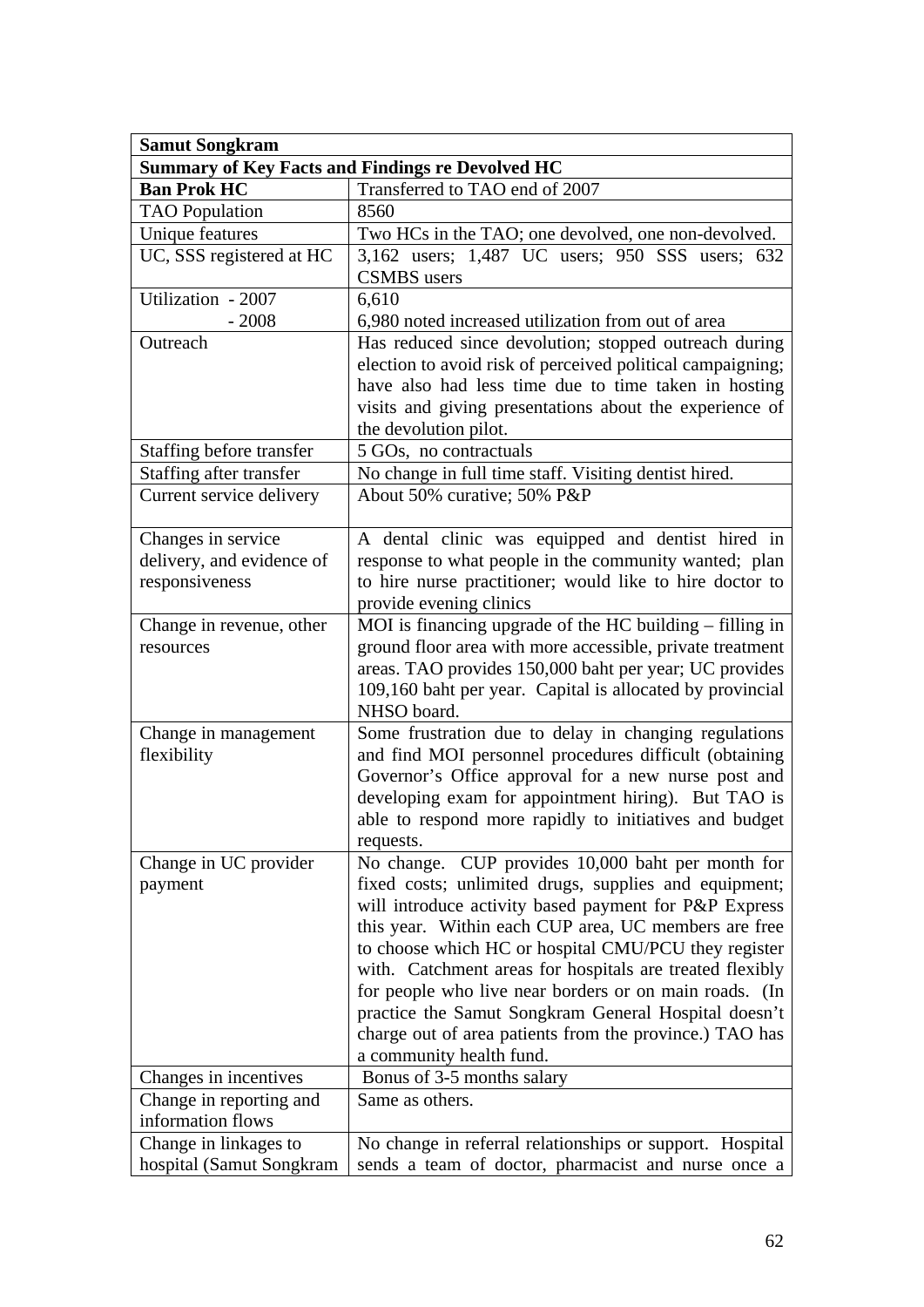| <b>General Hospital manages</b><br>the CUP) | month to a zone of HCs (4 in this zone); sharing of this<br>resource is coordinated by one of the zonal HCs. |
|---------------------------------------------|--------------------------------------------------------------------------------------------------------------|
| Change in supervision and                   | DHO and CUP Board conduct joint<br>No change.                                                                |
| training                                    | supervision twice a year. Bonus committee assesses                                                           |
|                                             | performance once a year for NHSO bonuses. Province                                                           |
|                                             | is implementing HCA. Training provided as before.                                                            |
| Change in participation of                  | HC active in communication. TAO has processes for                                                            |
| citizens and patients                       | obtaining people's concerns and wishes for health                                                            |
|                                             | services.                                                                                                    |
| Other governance issues                     | PS is currently acting as TAO Public Health Section                                                          |
|                                             | Head; regular informal communication but no formal                                                           |
|                                             | supervision or performance assessment yet carried out                                                        |
|                                             | by TAO. Relationships with non-devolved HC not so                                                            |
|                                             | good.                                                                                                        |
| HSRI qualitative score of                   | $++$                                                                                                         |
| transfer process                            |                                                                                                              |
| Reasons for willingness to                  | Close personal relationships between HC staff, TAO-                                                          |
| transfer                                    | CEO and TAO PS. Dissatisfaction with MOPH.                                                                   |
|                                             | Views of stakeholders on decentralization policy and process                                                 |
| View of PHO/DHO                             | Has adopted the principle of treating devolved HC as a                                                       |
|                                             | part of the health system, as before. Envisages there will                                                   |
|                                             | be a mix of devolved and non-devolved HCs for some                                                           |
|                                             | time, though eventually think all HCs should be                                                              |
|                                             | devolved to TAOs/municipalities because they are                                                             |
|                                             | closest to communities. Recommends allowing 3-5                                                              |
|                                             |                                                                                                              |
|                                             | years preparation and planning to sort out changes in                                                        |
|                                             | regulations. Sees a need for one clear model that will be                                                    |
|                                             | implemented nationwide (alternative models are still                                                         |
|                                             | under discussion). On licensing issue – still need MOI                                                       |
|                                             | to issue a regulation making clear that devolved HC staff                                                    |
|                                             | are still licensed by and under the supervision of the                                                       |
|                                             | PCMO. PHO has a primary care development strategy.                                                           |
|                                             | Gaps in the network filled by new hospital PCUs.                                                             |
|                                             | Hospital CMUs/PCUs support a zone of surrounding                                                             |
|                                             | HCs in parts of the province (though Ban Prok is not in                                                      |
|                                             | one of these zones). Preferred model in theory would be                                                      |
|                                             | to devolve whole CUP network, but TAOs and networks                                                          |
|                                             | of TAOs not ready. PAO has a small budget and lacks                                                          |
|                                             | health capacity. Finances only small project requests                                                        |
|                                             | from PHO.                                                                                                    |
| View of TAO-CEO                             | Positive about transfer of one HC, but views the other                                                       |
|                                             | non-devolved HC in the TAO as passive, poorly                                                                |
|                                             | performing. TAO Council member from catchment of                                                             |
|                                             | non-devolved HC says community there would like to                                                           |
|                                             | see the BC devolved, but HC staff are not willing.                                                           |
| View of DLA                                 | About 70% of TAOs want to take over HCs but only 2 in                                                        |
|                                             | province have good governance awards. He thinks the                                                          |
|                                             | criteria should be relaxed to allow more transfers.                                                          |
|                                             | Municipalities are not interested in HCs – have their                                                        |
|                                             | health<br>sections<br>that<br>$P\&P$<br>including<br>do<br>own                                               |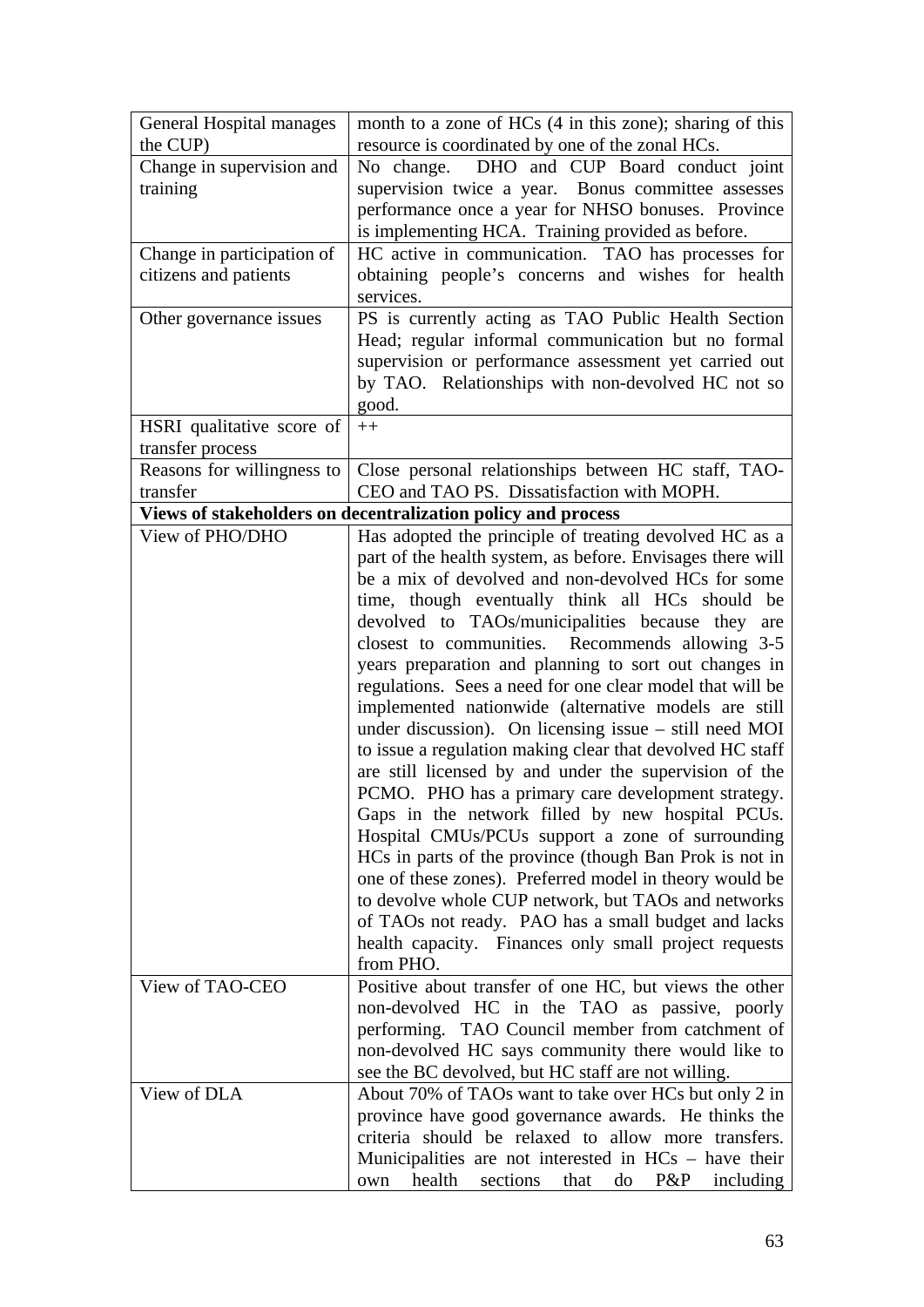|                      | immunization, and their citizens usually use hospital    |
|----------------------|----------------------------------------------------------|
|                      | OPD. Thinks "politicization" is not likely to be a       |
|                      | problem – although PHO perceives this as a common        |
|                      | reason why HC staff do not want to transfer.             |
| View of CUP Hospital | Has adopted philosophy of continuing to treat devolved   |
|                      | HC as part of the network/zone system, as before.        |
|                      | Concern about future decentralization because some       |
|                      | TAO leaders give low priority to health, and because     |
|                      | willingness to transfer so far is based on good personal |
|                      | relationships in BanProk, and may change if the          |
|                      | opposition win future elections and personnel change.    |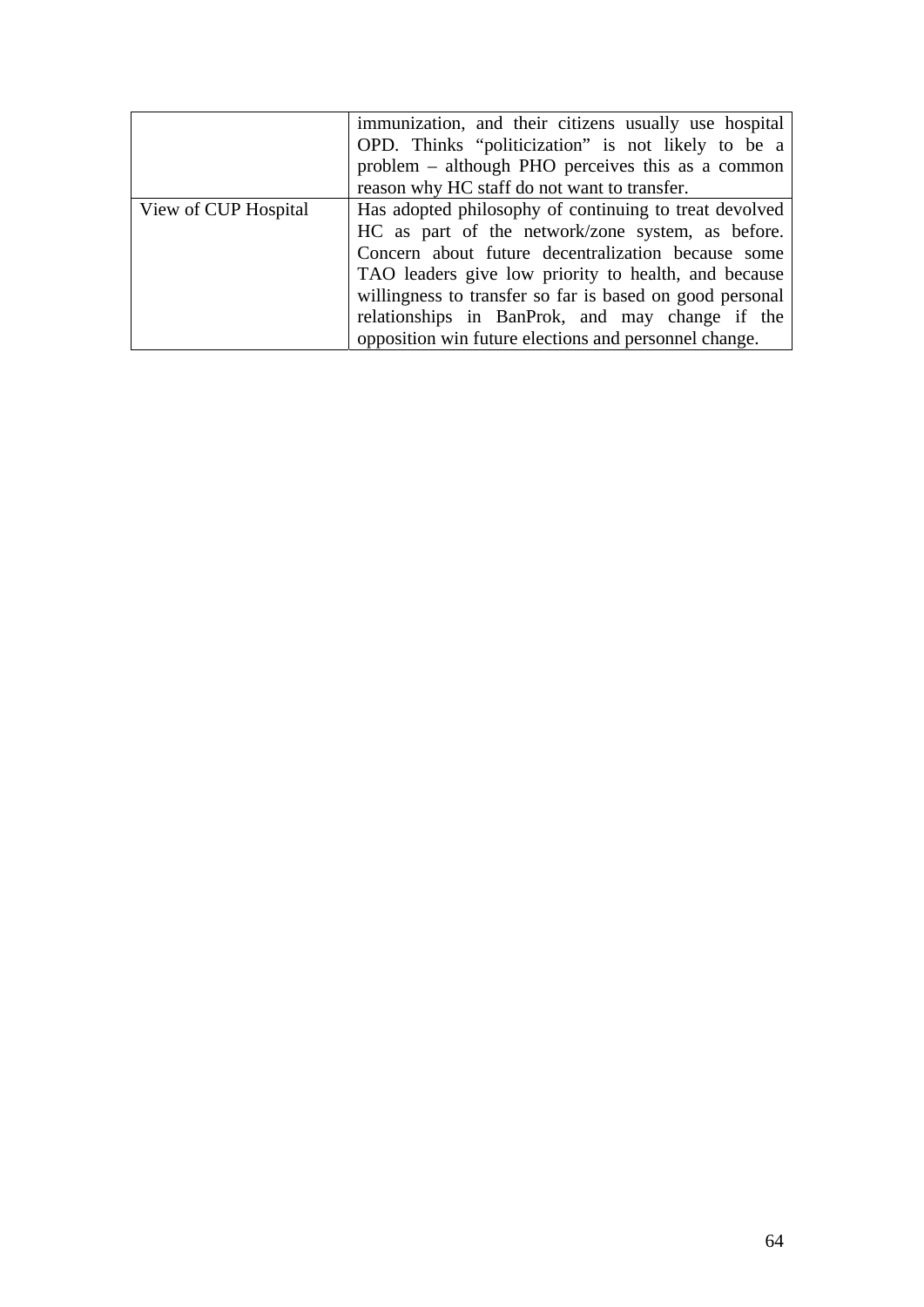### **ANNEX 3: INTERVIEWS AND VISITS WITH HOSPITALS: SUMMARY OF FINDINGS REGARDING HOSPITAL AUTONOMY**

#### **1. Hospital Autonomy under the APO Law– the Ban Phaeo Hospital Case**

The model of autonomy implemented at Ban Phaeo represents a marked and generally consistent shift in the key dimensions for organizational reform described in Preker and Harding (2002), which creates a strong set of incentives for improved performance and expansion of the business:

- a. *Management Decision Rights* over organization of services, structure, human resources, finances, logistics, capital investment, and partnerships with private and other sectors are fully shifted to the hospital board and director, with the partial exception of decision rights over disposal of surplus land granted by the government or donors, and "equity injections" and borrowing rights (which require Cabinet approval).
	- *service organization:* the hospital is free to open new services (e.g. it has added some additional specialties, developed mobile eye surgery services delivered in other areas, has established a second tier of services for private patients with higher "hotel" standards, and acquired another private health facility); it has not so far faced decisions on closure of services; MOPH approval is required for upgrade of hospital status (to general hospital, for example) but not for specific service developments; the hospital is free to contract out some services (they contract out security and established a cooperative to provide catering) and enter into partnerships with the private sector (such as framework agreements with private hospitals for referral, and for some diagnostic laboratory work such as reading PAP smears).
	- *human resources:* the Board is free to set the remuneration of the Director; the management is free to propose its own salary scales and other features of the remuneration package, which are submitted to the Board for approval (though decisions about appointment, promotion and placement on the salary scale rest with management, not the Board, as is appropriate); staff are employed by the hospital under private employment law (they are not civil servants), are subject to annual performance review, and their contracts can be terminated for poor performance by the hospital; the Board has set a policy that only 40% of expenditure can be spent on staff compensation – but this decision rests with the Board – there is no regulatory constraint;
	- *finances:* the hospital has full freedom and responsibility for budgeting, and retains all revenues; for private services it sets its own prices; for services for UC, SSS and CSMBS it is paid the same prices/capitation rates as private hospitals participating in these schemes; the hospital has established its own internal audit function which reports directly to the board; the hospital is subject to external audit by the Office of the Auditor General – i.e. it is only subject to *ex post* audit, not to any prior audit; it adopts full accrual accounting; its annual reports and audited financial statements are published;
	- *logistics:* the hospital does all its own procurement of drugs and supplies following government procurement rules, but with its own thresholds for Director or Board approval, and for competitive tender; it sets its own hospital formulary which includes some more expensive drugs including some brand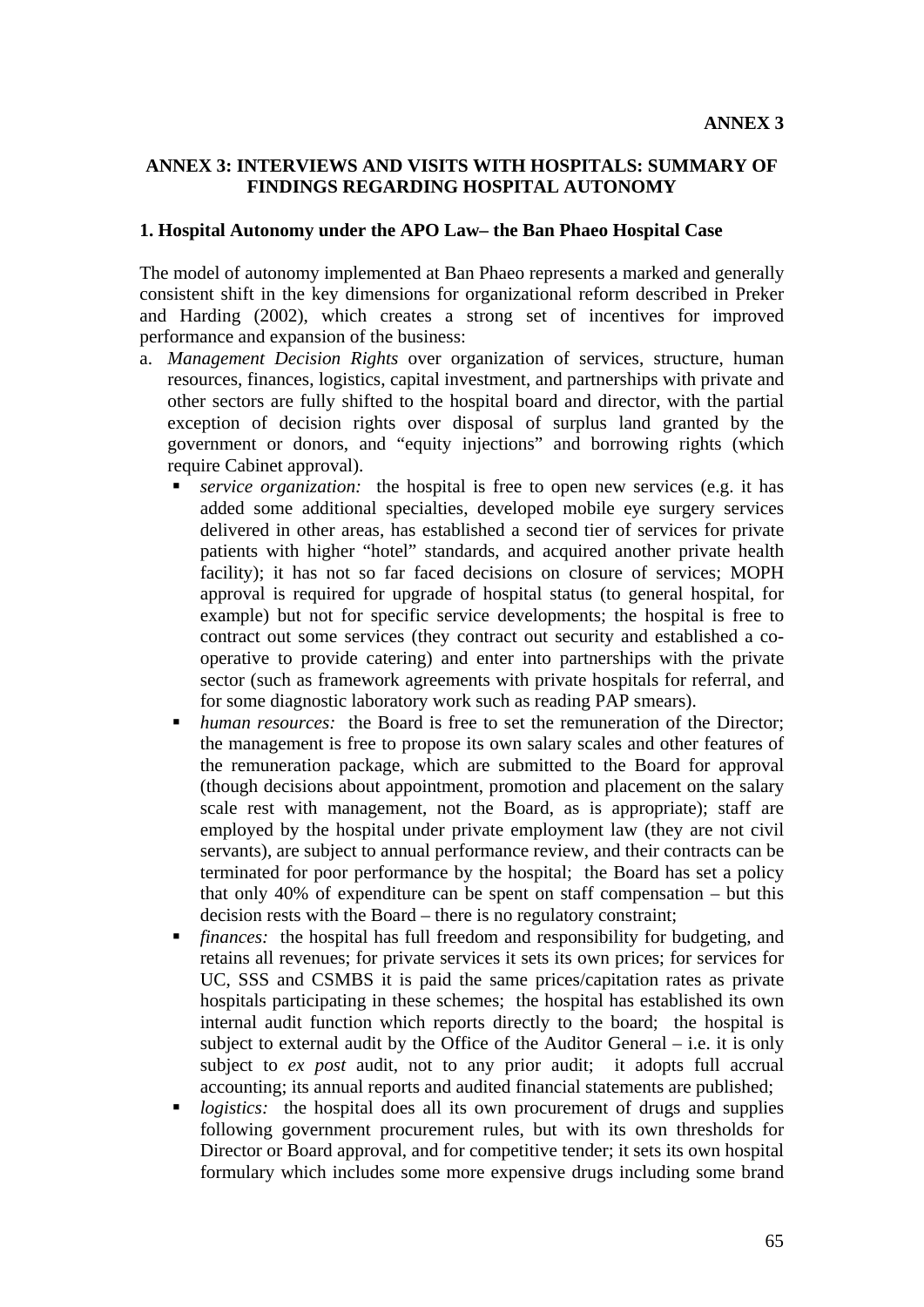name drugs which are not included in the MOPH's EDL; it does not source all its supplies from GPO (which is less than 3% of its supplies) both because GPO does not supply all the brand name or more expensive products on its formulary but also because some GPO prices are above market; it does all its own procurement of drugs and supplies;

- *capital investment and capital finance:*the hospital has authority to determine capital investments and has freedom over financing them from retained revenue and donations; they can apply to the Bureau of Budget for capital finance; they can request Cabinet approval to borrow but have so far not done so. The hospital is not free to sell land or buildings it was granted on its establishment from the MOPH, nor to dispose of donated land and buildings; it is free to buy land, buildings and other businesses and dispose of these.
- b. *Residual Claimant Status* is fully with the hospital. There is not a clear regime for the event of financial failure or bankruptcy, though there is a requirement to conduct assessment of financial sustainability before APO status is granted, and the Board is highly focused on avoiding losses.
- c. *Market Exposure* is quite high because the revenues of the hospital are derived from fee-for-service, cased based payment systems and specific service contracts and project finance. Unlike MOPH hospitals, there is no salaries top-slice from the UC scheme payments to guarantee payment of staff salaries: staff remuneration comes from the revenue for service delivery. The hospital manages the CUP for a defined catchment of UC patients, which gives it a somewhat protected market for this group of patients. Additionally, the neighboring CUP for the provincial general hospital has a policy of not charging out-of-area self referrals, which in theory could foster cost-shifting – though in practice, this does not seem to be a concern.
- d. *Accountability and Governance Structures;* accountability is to purchasers (NHSO, CSMBS and SSS) for service delivery under the laws and regulations of these agencies. Accountability for performance, for service development, and for financial sustainability is to the Board. The Board is active. Interviewees who had reviewed lessons from experience with the Ban Phaeo Board concluded that the Board composition could be strengthened by inclusion of only professional Board members, on the basis of their skills as directors (including hospital management and service delivery skills). The hospital has selected community representatives on the Board but does not have LAO representation on the Board, and reportedly has had little take up from LAOs in response to attempts by the hospital to enlist their engagement in supporting the hospitals or working with it on joint initiatives. The hospital participates in the Hospital Accreditation program operated by the HA Agency subordinate to the MOPH, and is subject to inspection by the Inspector General, PHO, NHSO and other insurers as before, but the recommendations of the MOPH's officers are now advisory rather than mandatory. The PHO supervises Ban Phaeo, but less than other hospitals (in part because it is regarded as a good hospital). It no longer receives financial and personnel reports from the hospital (though they have access to this information from Ban Phaeo's published annual report).
- e. *Social functions (unfunded mandates and community participation)*: the hospital has a policy of providing exactly the same clinical care, including access to medicines, to UC patients as to other SHI and private patients. Its main unfunded mandate is treatment for illegal migrants. The hospital does not refuse them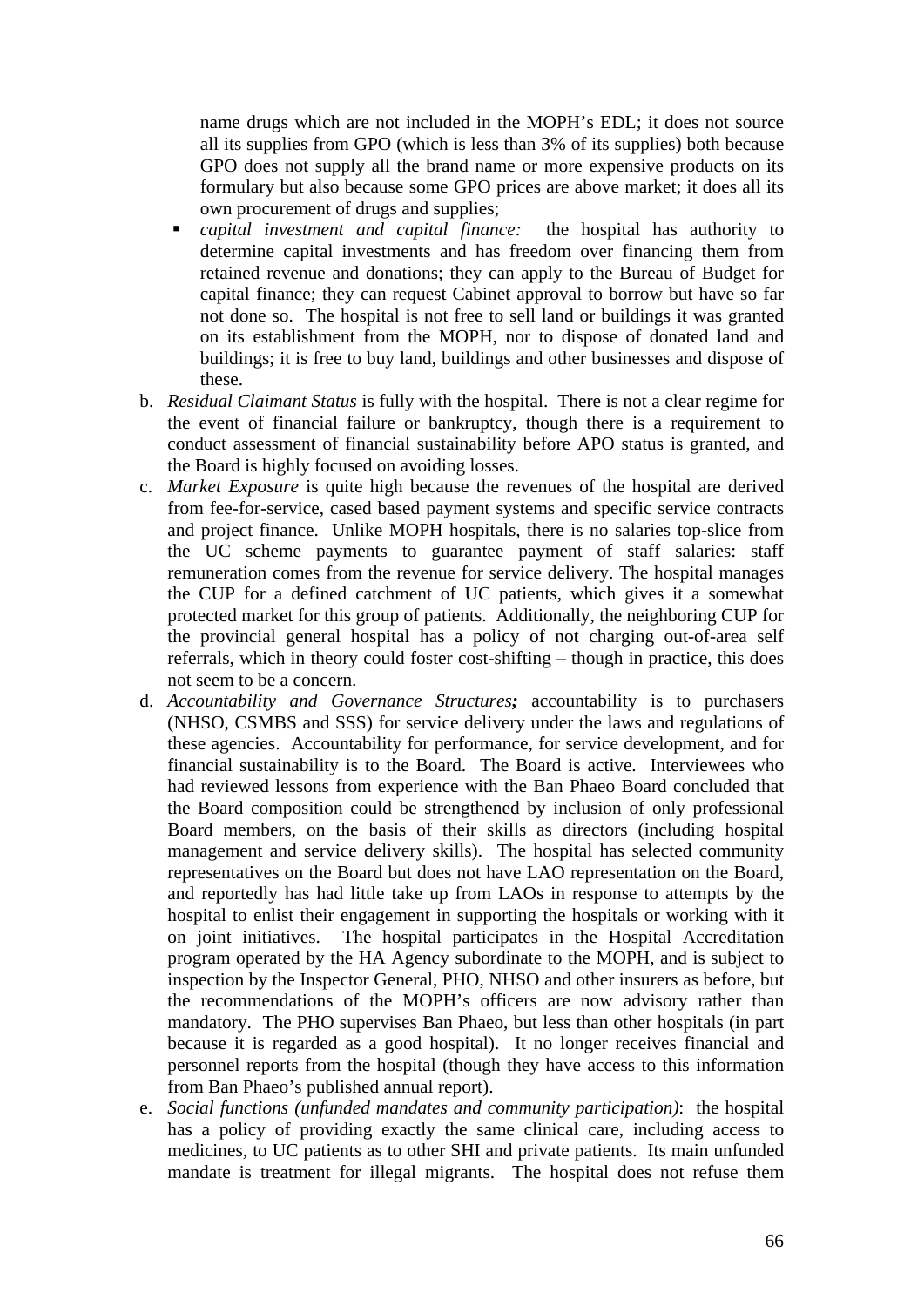<span id="page-66-0"></span>treatment, on humanitarian grounds, but has increasingly taken a hard-line stance with them (risk of reporting to immigration authorities). The hospital has extensive engagement with its community, both in consultation over service development and hospital development, and in raising donations and accounting for their use. It undertakes some corporate social responsibility initiatives from its surplus, and earmarks 4% of own source revenue for P&P initiatives.

The *internal incentive environment* for management and staff adopted by the hospital's Board appears to be strongly focused on aligning the incentives of staff with the objectives the Board has for the hospital. The Director has a fixed four-year term contract, renewable for only one term, and is subject to annual performance targets and review by the Board, which can decide on the level of Director's bonus based on this assessment. Hospital staff are no longer civil servants, and no longer participate in the civil service pension and medical benefits schemes.<sup>[6](#page-66-0)</sup> They are employed by the hospital itself under private sector employment law, and their contracts can be terminated for poor performance more readily than is the case for civil servants. Doctors are paid a combination of salary, shared fees for service and performance rewards, and are subject to annual performance review. Medical staff are not permitted to work part time for other private sector hospitals or clinics, and in return are paid a substantially higher salary than the MOPH salary. They are permitted to earn additional fees for service in treating private patients after hours within the hospital. The hospital also hires part time specialists who are full time employees of other public hospitals. Prescribing is controlled by a hospital formulary, set by a Pharmaceuticals Therapeutic Advisory Committee (PTAC), which is somewhat broader than the EDL and UC formulary (includes more brand name medicines). All patients, including UC patients, receive drugs based on this formulary. The hospital does not charge a profit margin on medicines and does not have any partnerships or profit-sharing arrangements with private pharmacies.

By contrast, conventional MOPH hospitals are constrained in the level of salaries and allowances they pay medical staff by national public sector salary regulations that keep salaries substantially below the level of private sector doctor remuneration, and higher levels of private sector remuneration for other categories of workers. As a result, over 73% of MOPH doctors and 9.5% of professional nurses worked part time in the private sector in 2005 – up from 55.4% and 8.2% respectively in 2003. Although MOPH hospitals since 2005 have had considerably increased financial freedom (they can retain income from UC, SSS, CSMBS and user fees, and can offer private beds with enhanced quality of "hotel" services), they do not have the freedom Ban Phaeo has to use this revenue to increase staff remuneration.

*Linkages and Integration of the Hospital with the Public Health System:* The hospital functions within the public health services network in the same way as other community hospitals – though it has now expanded its capacity and range of services to a higher level than is typical for community hospitals. It manages the CUP for outpatient services (largely curative primary care) and P&P for its District catchment

<u>.</u>

<sup>&</sup>lt;sup>6</sup> There was a transition process for four years during which staff could choose whether to retain civil service status while continuing to work in the hospital, or to shift to employment by the hospital under private law. By the end of the four-year period, all staff who chose civil service status had transferred out to other positions in the MOPH. The majority of staff requesting transfer were in more junior grades and non-medical positions.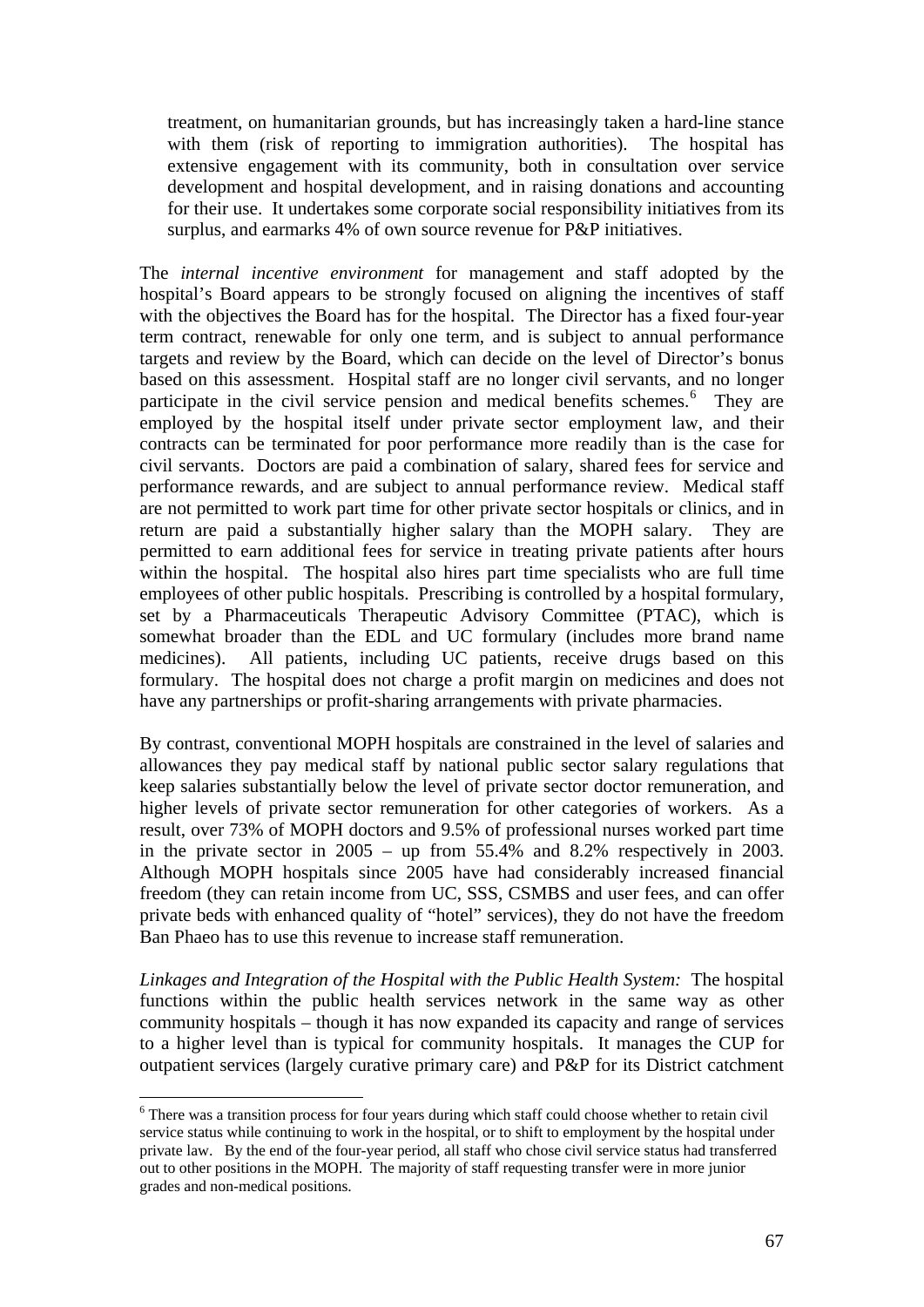area like any MOPH hospital. It has set up three PCUs/CMUs to provide primary healthcare, which will supervise and support HCs in the catchment area as well as providing curative care. Two of the three PCUs also provide P&P. It provides P&P staff from the hospital to work in HCs. Interviews with HCs in the catchment area found perceptions that the hospital is somewhat "more stingy" than other CUPs that they are aware of – but this may relate to the fact that Ban Phaeo provide more support in kind and less in cash than most CUPs.

Ban Phaeo's staff – like devolved HC staff - are cut off from career mobility through the MOPH. The hospital plans career paths for its medical staff over a period of 9-10 years in the case of doctors, and provides scholarships in return for contracts to return to the hospital – but so far, it does this on its own, not as an integral part of the MOPH hospital career paths. It also has some linkages to the junior doctor training system. The hospital employs interns from public medical schools in the same way as other MOPH hospitals, and is seeking agreement of MOPH to also be assigned medical registrars who are providing public services in their first three years after graduation from a public university.

*Governance Structures and External Accountability of the APO to its Owners and Government Stakeholders:* The organization charts used by the Ban Phaeo hospital typically show it as subordinate to the MOPH. However, it may be more accurate to describe it as subordinate to the Cabinet, as the Cabinet holds some key decision rights (such as approval of Board membership and of capital finance or borrowing). There is no dedicated unit or agency in the MOPH nor any other part of government responsible for independent monitoring and regulatory oversight of the performance of APOs in relation to financial sustainability, value of the business or good corporate governance. The Bureau of Budget reviews and provides advice to the Cabinet on any requests by APOs for capital finance. The criteria used by the Bureau are the same as for APOs in other sectors: low priority is given to APOs with substantial own source revenue (this was the main reason for rejecting Ban Phaeo's application for capital finance to date); high priority is given to APOs responsible for investments that are part of a Government strategy or policy.

The composition of the APO board includes representation of the MOPH by the Permanent Secretary, as a direct mechanism for enabling the MOPH to monitor and participate in decisions of the hospital. The processes for appointing the board members of the APO hospital involve a number of stakeholders and build in some checks and balances to seek to ensure both meritocratic selection and political accountability. The Royal Decree establishing the hospital as an APO specifies the composition of a search committee to identify candidates for the Board. The search committee is chaired by the provincial governor, and is appointed with the agreement of the provincial governor, PAO CEO, CEOs of the LAOs making up the District, the District Officer and the PCMO. The Royal Decree specifies that the Board should include three community representatives, three experts, and three *ex officio* members (the Permanent Secretary of the MOPH, the PCMO of the province, and the provincial governor). The search committee is obliged to identify two candidates for the positions of Chair (who may not be a Government Officer), and six community and six expert candidates for the three board posts for these categories. The Minister of Public Health selects candidates from the short lists proposed by the search committee, and submits the final board membership list to the Cabinet for approval.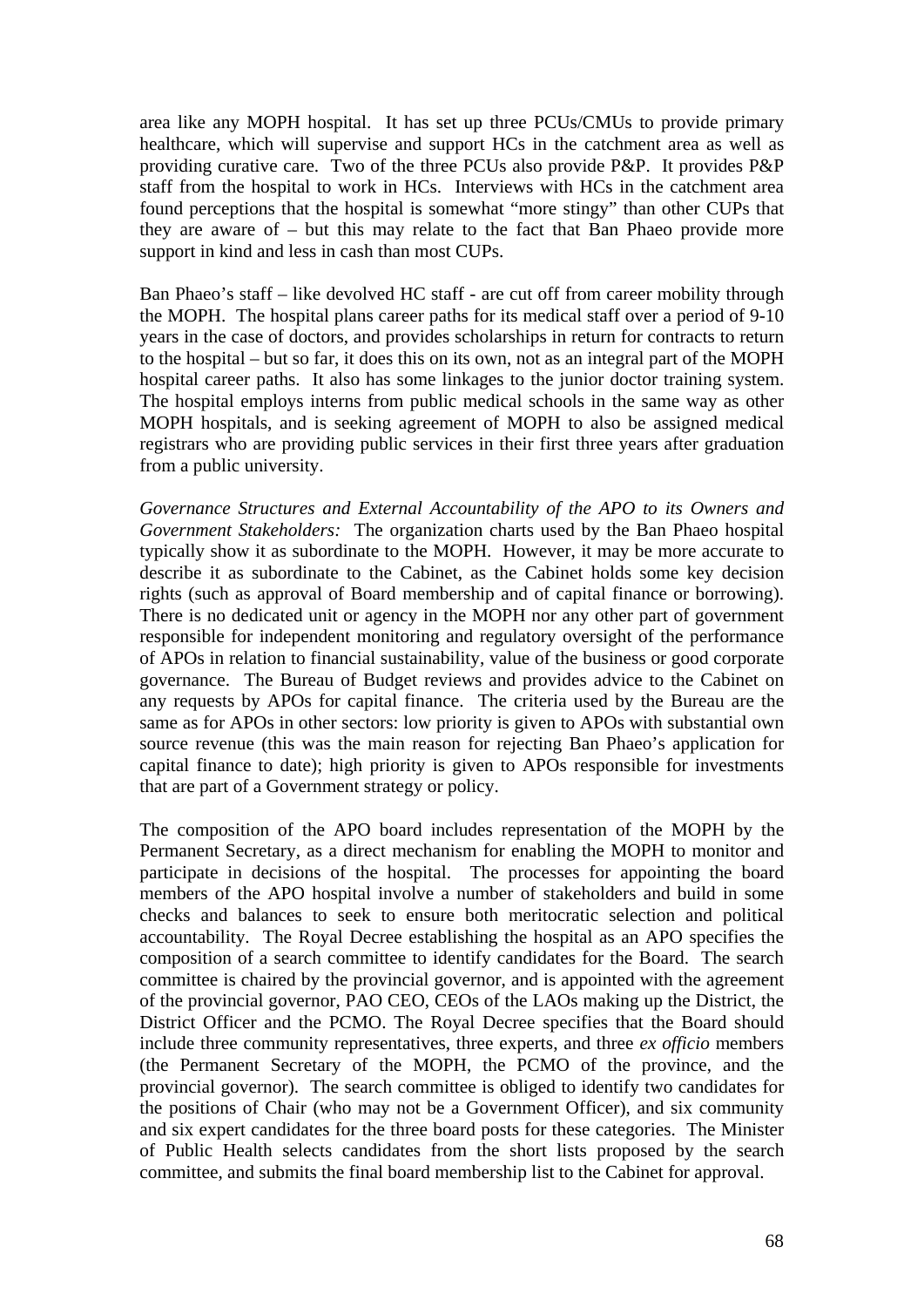The Board meets for 3-4 hours every month and is described as an activist board. Its decisions are usually made by consensus. Decisions rarely go to the vote. Where there is disagreement of 1-2 members, usually the proponent of a recommendation provides more information to address concerns raised until consensus is reached. MOPH's role on the Board is characterized as more passive, and mostly focused on providing input and information on government and MOPH policy matters. The board is focused on service delivery performance and new development of the hospital, but is not particularly focused on efficiency or cost containment – though it is concerned to ensure the hospital avoids losses.

*Social Accountability to the Community Served by the Hospital:* In addition to community representation on the Board, Ban Phaeo raises donations from the community and consults and reports to the community on how donated resources are used. As well, the hospital's Board has chosen to adopt some other forms of community participation, though these are not mandated by law or Royal Decree. It sends representatives to meetings of community leaders at District, Tambon and village level to provide information about the hospital, consult and seek support for service developments and receive feedback. The Board also commissions the (independent) Thailand Rating Information System to conduct annual patient satisfaction surveys. Satisfaction rates rose after autonomy, then flattened and decreased slightly in the last 2-3 years. However, satisfaction remains high at 86%. Declining satisfaction is perceived to be due to increased utilization – giving rise to increased waiting.

#### **2. Patong Hospital – Candidate for APO Status, Rejected by Public Sector Development Commission**

Patong Hospital is one of around 45 MOPH hospitals that expressed interest in autonomous status in response to an initiative of the Minister of Public health in 2006 to begin to scale up the Ban Phaeo model. At this time, hospitals were also considering the option of becoming a semi-autonomous service delivery unit (SDU) within the MOPH, which is not a separate legal entity, and has a MOPH-appointed Government Officer as Director. Patong Hospital is the only one that pursued this initiative through the feasibility study stage, and finally to the stage of preparing a draft Royal Decree and seeking the necessary approval of the Public Sector Development Commission to become and APO. Its proposal was rejected, reportedly on the grounds that APO status is not seen by the NDC or the Public Sector Development Commission as a form of decentralization, and it is not possible under existing law to transfer APO hospitals to LAO ownership. The context at that time was one in which the NDC and Public Sector Development Commission were seeking to push the MOPH to make faster progress on health sector devolution, so that there was a potential concern that creating APOs could block devolution.

Like Ban Phaeo, Patong Hospital is a community hospital that has grown (from 10 beds in 1996 to an official number of 60 beds now, but actually 90 beds, including some private beds) and has attracted very substantial donations from the community, country and abroad. About a third of its patients are foreign tourists. The Patong Hospital proposal differed slightly from the Ban Phaeo hospital model. The composition of the Board would have been modified to include two members who are representatives of hospital staff (in place of one of the community representatives and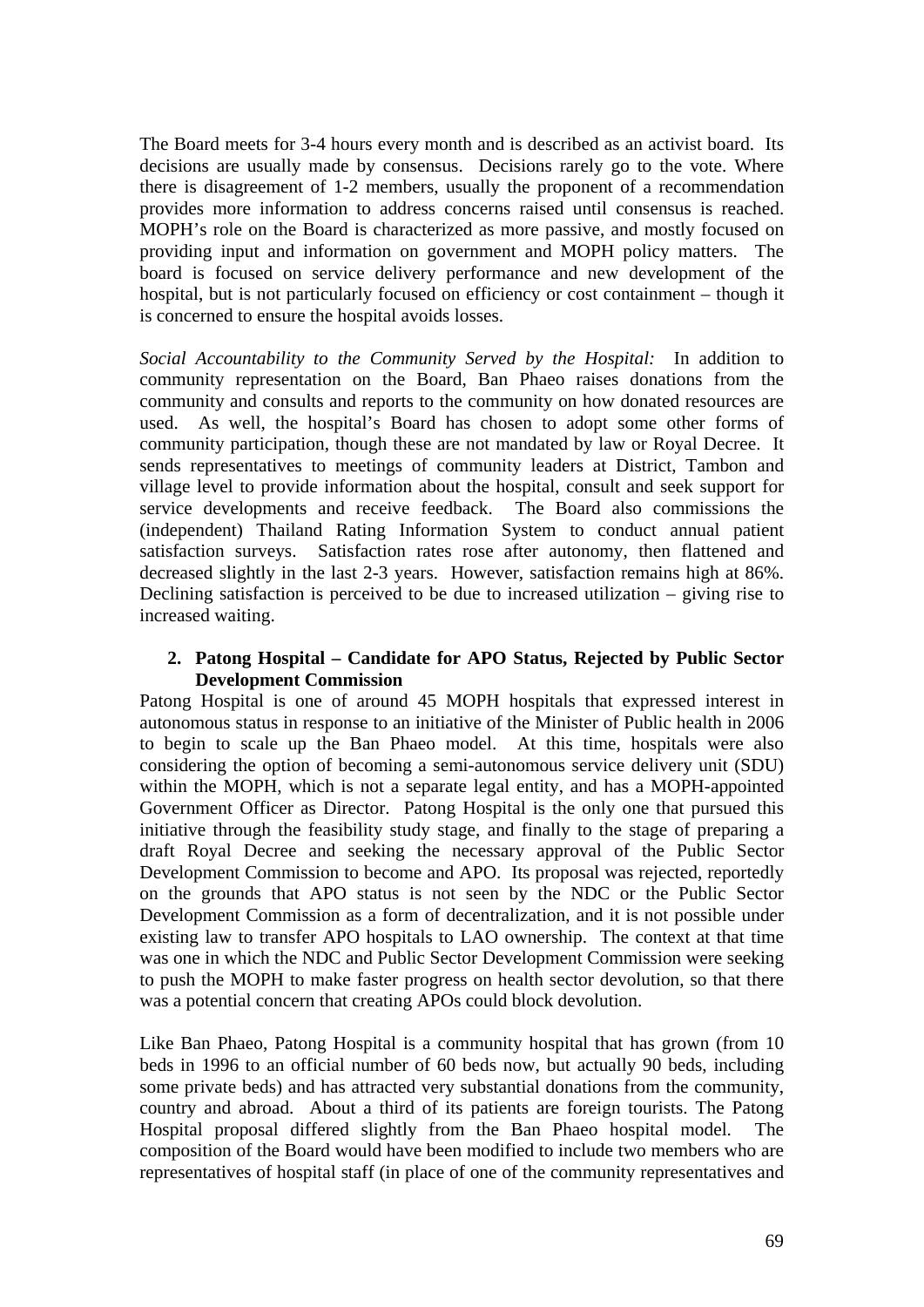one of the experts, and cannot be staff of Patong Hospital) – to ensure expertise in hospital management and service delivery is available to the Board. Additionally, the Patong Hospital APO would have included one of the HCs in its District – a HC that required substantial new investment (following damage in the Tsunami) and performance improvement.

# **3. Siriroj Phuket International Hospital**

The purpose of interviewing management of a private for-profit hospital was to identify similarities and differences in the key factors driving organizational performance by comparison with the Ban Phaeo APO model. This is a privately owned for-profit hospital, founded by a local doctor, whose family remains the majority shareholders, though the hospital is pursuing public listing. It is a 150-bed secondary hospital, which does not participate in UC. It offers a "single tier" of private service – unlike private hospitals that participate in UC.

Key differences from the Ban Phaeo model:

- Full autonomy over decisions on land, buildings and capital finance;
- Licensed by MOPH, but only inspected annually or less for a brief "checklist" form of inspection – licensing focuses on start up and major facilities changes only;
- SSS inspects the hospital once a year and does a "walk around" inspection;
- Private health insurance is a significant source of revenue and the major insurers are a significant driver of quality, standardization, including assessing of medical necessity/appropriateness; the five major insurers carry out inspections of medical records, financial statements, and facilities, individually and sometimes as a group;
- The hospital is ISO9001 accredited and is inspected twice a year to maintain ISO rating; it is HA to Stage I);
- The board is the main driver of efficiency and cost control;
- Although it is a privately owned company, its financial reports are published;
- The hospital has a customer focus and a philosophy of also serving the community, but as a for-profit, "corporate social responsibility activities" need to have a financial case; as a for-profit the hospital does not raise any donations – though it has received recognition for its *pro bono* response during the Tsunami, for example, during which it handled about 600 cases and about 10% of the major surgery);
- The hospital carries out more extensive patient opinion and feedback research than Ban Phaeo to find out what actual and potential patients want – including surveys and focus groups;
- There are some linkages to the public health system mostly focused on priority public health risks, disaster management and emergencies: the hospital reports notifiable diseases, and for some important higher-risk circumstances it reports daily (e.g. over Thai new year); there is a provincial master plan for natural disaster management and all private as well as public hospitals have their own plans; the hospital's ambulance is part of an organized emergency call out system in Phuket coordinated by the PHO; the PCMO visits irregularly (around every 2-3 years); the hospital has referral relationships with the public hospitals in the province, with private hospitals outside of the province; the hospital sometimes agrees for their doctors to provide some part-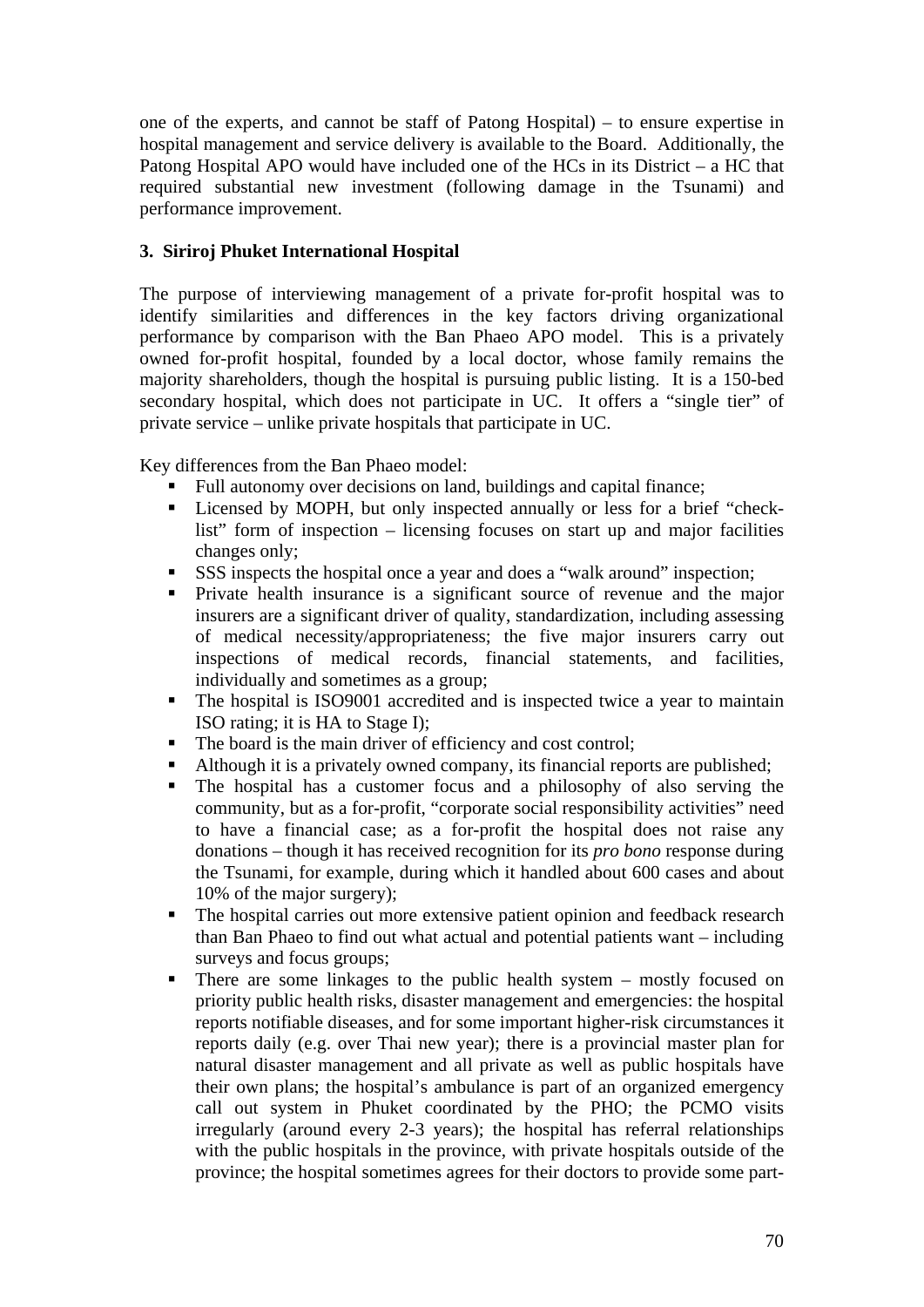time back up to public hospitals in the province to deal with short-term staff shortages.

Career paths for staff – aside from the first 3 years of mandatory public service for medical graduates of public universities, medical staff mostly have a purely private sector career path; nursing staff are mostly recruited with some prior experience, generally from non-profit private hospitals, rather than public hospitals.

# **4. Perceptions of Hospital Autonomy Reform and Prospects for Scaling Up**

The Ban Phaeo case is viewed as successful, by most of those interviewed who are aware of it, and the before-and-after evaluations back up this perception. However, some take the view that APO status is only replicable in specific circumstances - Ban Phaeo Hospital and Patong Hospital are both able to earn substantial revenue from non-UC sources, and are in communities with growing demand, and reasonably dense populations (permitting inter-hospital competition). However, the managements of these hospitals take the view that what they have achieved would be replicable in any larger community, general and regional hospitals with some diversity of revenue sources. In smaller community hospitals serving small or sparse populations and reliant almost entirely on UC and MOPH finance, the positive dynamic achieved in Ban Phaeo that led to a virtuous cycle of revenue growth and expansion would be difficult to achieve, and such hospitals would best be given autonomy as part of a larger network of hospitals. Some interviewees advocate that it would be more efficient to give autonomy to district or provincial networks, rather than individual hospitals. In the case of Ban Phaeo, both the hospital management and Samut Sakhon PCMO believe that the hospital would be far better able to manage the HCs if they were part of the hospital, and directly accountable and controllable by the hospital. Incorporation of an under-performing HC was built into the proposal for Patong Hospital for this reason.

Among the reasons why no further hospitals have been autonomized, in spite of expressions of interest from over 40 hospitals, is the fact that the NDC and Commission on Public Sector Development declined to approve APO status for Patong Hospital, on the grounds that this model is not a form of decentralization. However, there is currently no push from the NDC for hospital decentralization. Autonomization it is not inconsistent with decentralization, in principle. A wellfunctioning autonomous hospital should be less of a financial risk and managerial concern for a PAO than a conventionally managed ex-MOPH hospital. However, a new law would be required to authorize the transfer of APOs to LAO ownership.

Interviewees identified some other reasons why scale up has not occurred:

- The APO model has not been well explained to the public by the Public Sector Development Commission; many people misunderstand it as a form of privatization, that could lead to profiteering and foreign take-over;
- Although it is believed that a majority of doctors would support the model in many hospitals, other staff will oppose it (as is usual with public sector pay compression, opposition often comes from lower grade staff and non-medical staff for whom private sector pay and benefits is often less attractive than civil service status); individual hospital directors are reluctant to manage this kind of staff opposition without external back-up and support;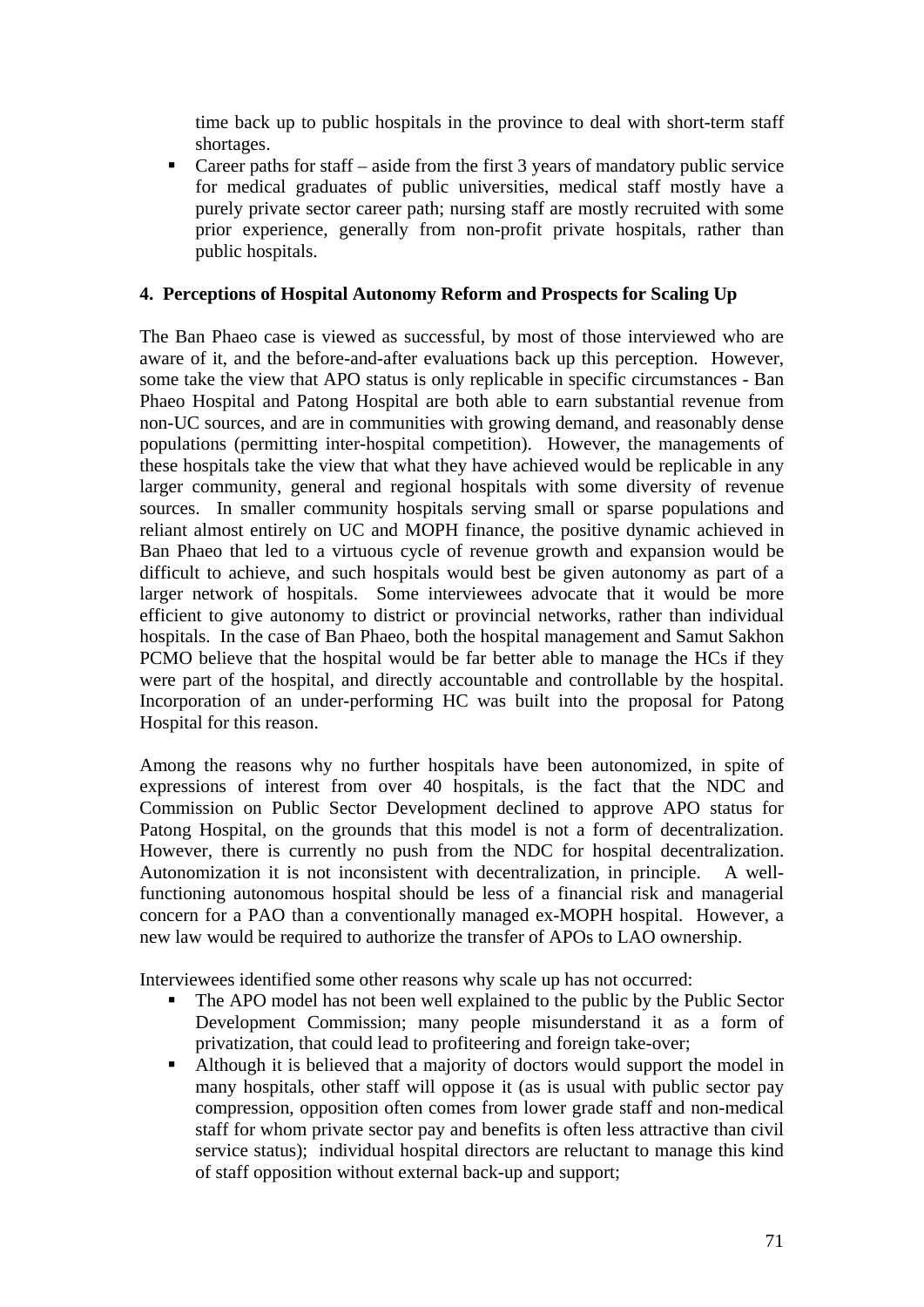- Career path mobility concerns similar to those identified in relation to devolution of HCs – are a concern for many staff with a model of autonomy that treats individual hospitals as "islands" rather than as part of a common career service;
- Lack of support for the model by the MOPH senior management;
- Concerns from other sectors about risks of the very "light handed regulation" of the APO model – some Boards have awarded themselves high pay for low output, in the absence of any guidelines or regulatory oversight of these decisions; some APOs have run into financial difficulty, in the absence of any financial supervision and bankruptcy regime; recently this has led the Public Sector Development Commission and Cabinet to halt any further creation of APOs;
- Concern that the model so far developed needs modification before scale-up would be feasible – e.g. if hundreds of APOs are created in the health sector, Permanent Secretary representation on the Board would need to be re-thought, and dedicated systems and capacity would be needed to supervise and participate in the governance of APOs;
- Some express concern that APO hospitals, like devolved HCs, might weaken the MOPH's ability to ensure public health reporting and management of public health emergencies and disasters. However, the private hospital example given above suggests that this is unfounded – private hospitals have both professional and reputational motivation to work closely with the MOPH on these issues – and the MOPH/Cabinet has greater leverage over APOs and devolved health facilities than it has over the private sector.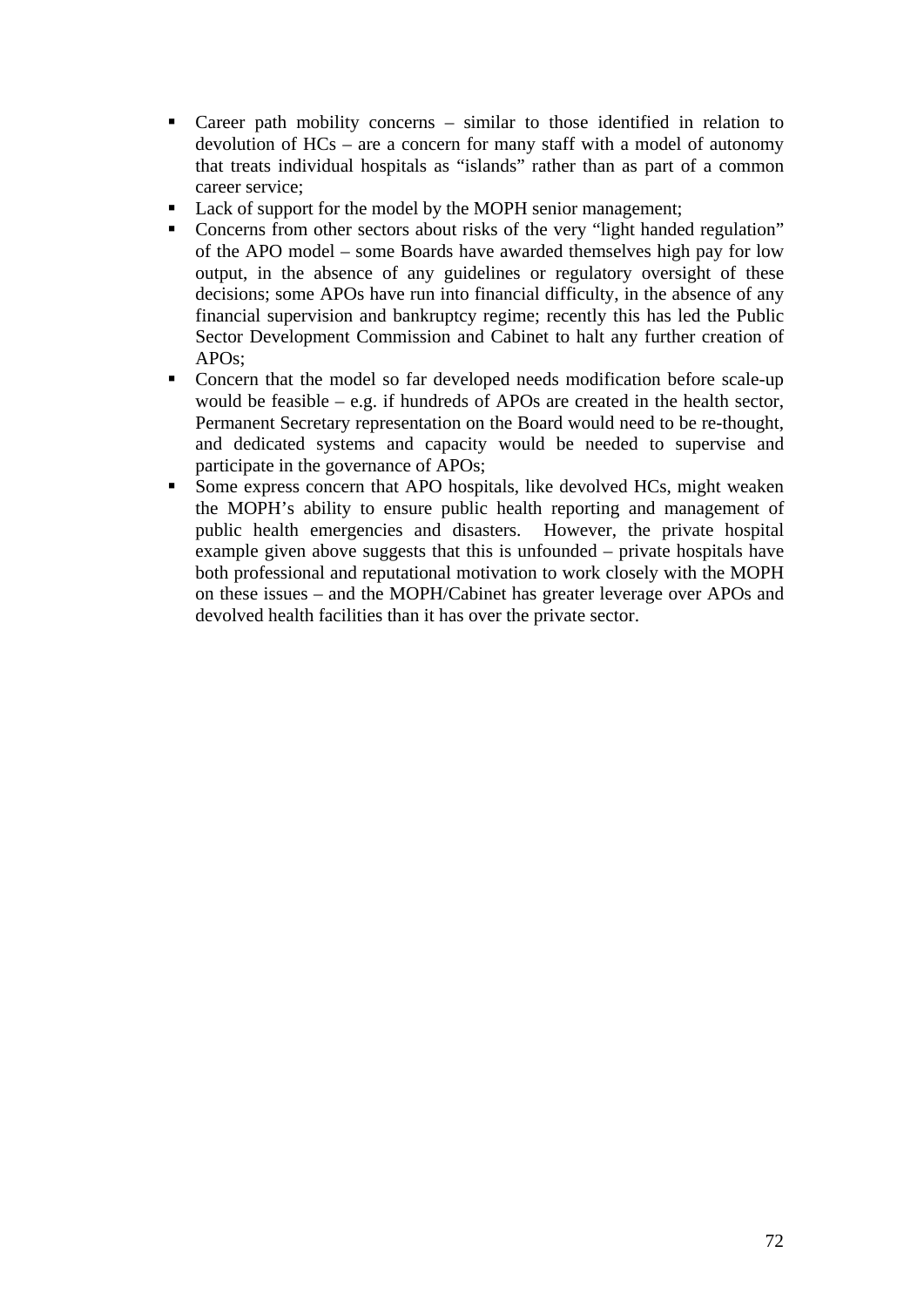# **ANNEX 4: LIST OF STAKEHOLDERS INTERVIEWED AND CONSULTED 18 MARCH – 7 APRIL 2009**

# **Bangkok**

- 1. Dr. Supakit Sirilak, Director, Bureau of Planning and Strategy, MOPH
- 2. Dr. Viroj Tangcharoensathien, Director, International Health Policy Program (IHPP)
- 3. Dr. Pongpisut Jongudomsuk, Director, Health System Research Institute (HSRI)
- 4. Dr. Mongkol Na Songkhla, Former Minister of Public Health
- 5. Dr. Suwit Wibulpolprasert, Senior Advisor, MOPH
- 6. Dr. Amphon Jindawatthana, Secretary-General, National Health Commission **Office**
- 7. Dr. Winai Sawasdivorn, Secretary-General National Health Security Office (NHSO)
- 8. Mr. Napong Sirikantayakul, Director, Bureau of Public Sector Receipt and Disbursement Administration, Department of Comptroller-General, MOF
- 9. Ms. Supanee Lertchaiyalit, Director/Senior Economist, Division of Local Fiscal Policy, Fiscal Policy Office, MOF
- 10. Ms. Chumsri Pojanapreecha, Advisor, Bureau of Budget
- 11. Mr. Kampon Jitgaroon, Advisor, Bureau of Budget
- 12. Mr. Narong Chueaboonchuay, Policy Officer , Office of the Decentralization to Local Government Organization Committee, Office of Permanent Secretary Government House
- 13. Mrs.Supranee Janrattanawong, Director of Decentralization Policy and Plan, Office of the Decentralization to Local Government Organization Committee, Office of Permanent Secretary Government House
- 14. Mr. Teerapat Kutchamat, Director of Division of Public Health and Social Welfare, Department of Local Administration, Ministry of Interior
- 15. Mr. Prawing Nujam, Member of NHSO Board, Rep. of LAO.
- 16. Mrs.Yoavaman Suasangthong, Director, Office of Supporting Public Health Decentralization, bureau of health policy and strategy
- 17. Mr.Noppadol Kaewsupat, Member committee of NDC
- 18. Assoc.Prof.Wutisan Tunchai, Member committee of NDC
- 19. Mr.Somsak Tathaisong, representative of Dr.Somreong Yangkathok, Nakornratchasima PAO
- 20. Ms.Samruay Yothavichit, Policy analyst, Udonthani PHO
- 21. Mr.Prajak Thongngam, Ubonratchathani DHO, Ubonratchathani province
- 22. Maureen Birmingham, Resident Representative of WHO
- 23. Patrick Brenny, Country Coordinator of UNAIDS
- 24. Tongta Khiewpaisal, Program Manager of UNDP
- 25. Toomas Palu, Lead Health Specialist, World Bank
- 26. Dr.Phusit Prakongsai, Policy researcher, IHPP
- 27. Dr.Supol Limwattananon, Senior researcher, IHPP

## **Udonthani Province**

28. Dr.Samit Prasuntanakarn, Deputy PCMO, Udonthani Provincial Chief Medical **Office**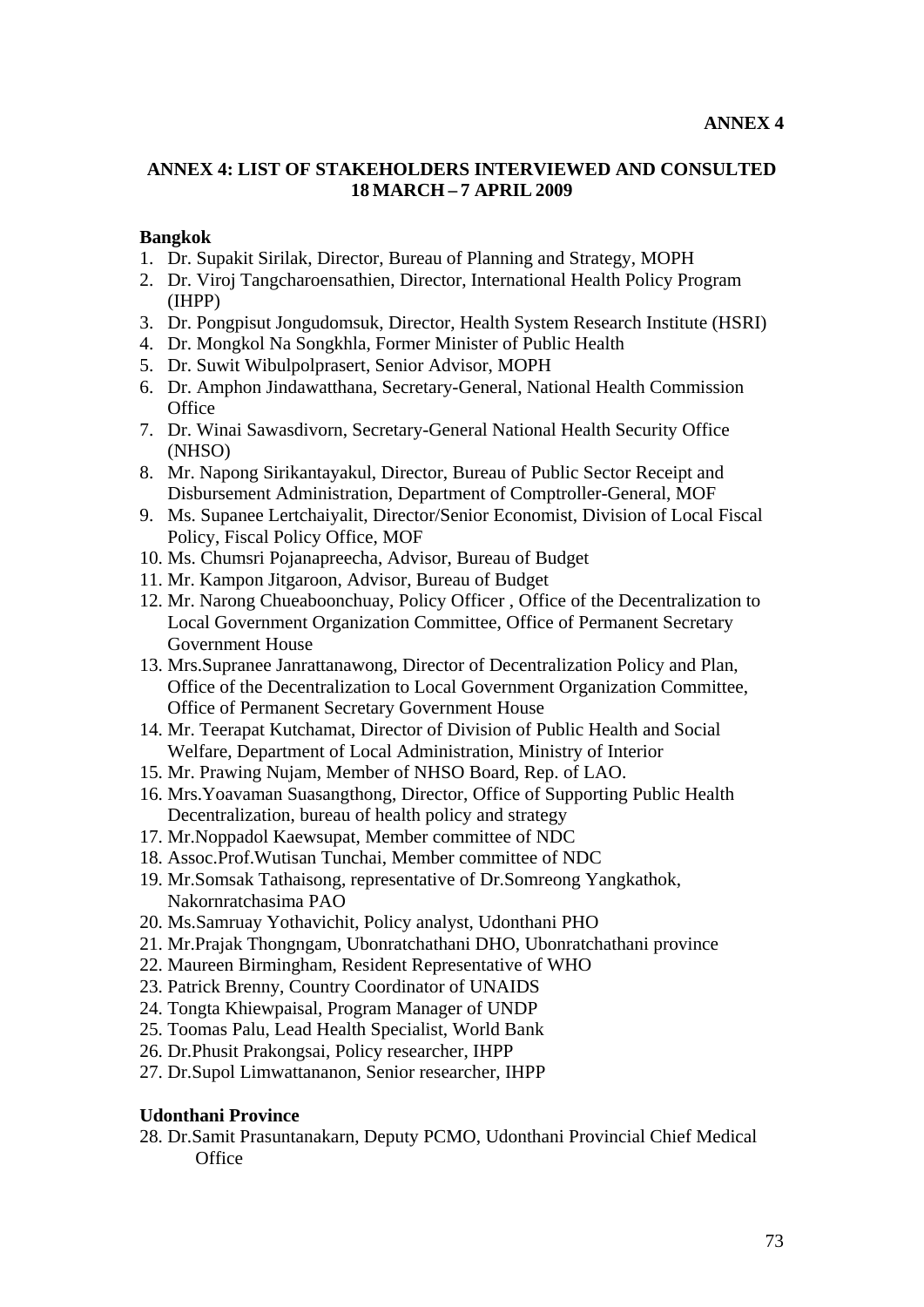- 29. Mrs.Rungtip Aekkapong, Director, Division of Health Insurance, Udonthani Provincial Chief Medical Office
- 30. Mr.Teeradej Wongratch , Vice Governor, Udonthani Provinceal Hall
- 31. Mr.Udom Oonjun, Head of General Administration (Representative of Thongthin Changwat)
- 32. Mr. Amnuay Intarathirach, Chief Executive of the TAO, Naphu TAO
- 33. Mr.Prasong Chaichana, Head of Naphu Health center
- 34. Mr.Rungrueng Punnaratch, Pen District Chief Health Officer
- 35. Dr.Kriengsak Aekkapong, Director of Pen Community Hospital
- 36. Mrs.Phongsai Sodavichit, Head of BanLuong Health Center

#### **Chiangmai Province**

- 37. Dr.Surasingha Vitsarutrattana, Deputy PCMO, Chiangmai Provincial Chief Medical Office
- 38. Ms. Rungtawan Hutamai, Head of Public health strategy development
- 39. Ms. Jutamas Wongkam, Public health strategy development officer
- 40. Mr.Chumporn Saengmanee, Vice Governor, Chiangmai Provincial Hall
- 41. Mr.Noppadol NaChiangMai, Chief Executive of the TAO, DonKaew Tumbon Administration Organization(TAO)
- 42. Mr.Suriyan Paesri, Head of Donkaew Health center
- 43. Ms.Ubon Yawai, DonKaew Permanent Secretary TAO
- 44. Dr.Wichai Jaikaew, Deputy Director , PCU Nakornpink General Hospital
- 45. Mrs.Wasana Taecharoen, PCU Nakornpink General Hospital officer

### **Phuket Province**

- 46. Dr.Pongsawat Ratanasang, PCMO, Phuket Provincial Health Office
- 47. Dr.Prapornsri Narinrak, Head of Public health strategy development , Phuket Provincial Health Office
- 48. Dr.Suwanna Lorlowhakarn, Public health strategy development officer, Phuket Provincial Health Office
- 49. Mr.Kreeta Saetan, Mayor of Vichit Municipality, Phuket Province
- 50. Mr.Nimit Aekvanit, Head council of Vichit Municipality, Phuket Province
- 51. Mrs.Sirikul Limnukul, Head of Public Health Division, Vichit Municipality, Phuket Province
- 52. Mrs.Yupa Sukwattanavijit, Head of Laemchun, Vichit Municipality, Phuket Province
- 53. Mr.Kampanat Limmanee, Public Health officer, representative of Muang District Health Officer
- 54. Dr.Thaweesak Netwong, Director, Patong Hospital
- 55. Dr. Toranis Tantipiriyakij, Medical Director, Siriroj Phuket International Hospital
- 56. Mr.Ekapol Tharasiriroj, Deputy Managing Director, Siriroj Phuket International Hospital

## **Nakornsrithammarat Province**

- 57. Dr.Nopporn Chuenkhin, Provincial Chief Medical officer, Nakorn Sri Thammarat Provincial Health office
- 58. Mrs.Weena Thitipraserth, Deputy PCMO, Nakorn Sri Thammarat Provincial Health office
- 59. Mr.Sumran Pitakuldilog, Public health analyst officer
- 60. Mr.Prasong Chaowaphasi, Muang District Health Officer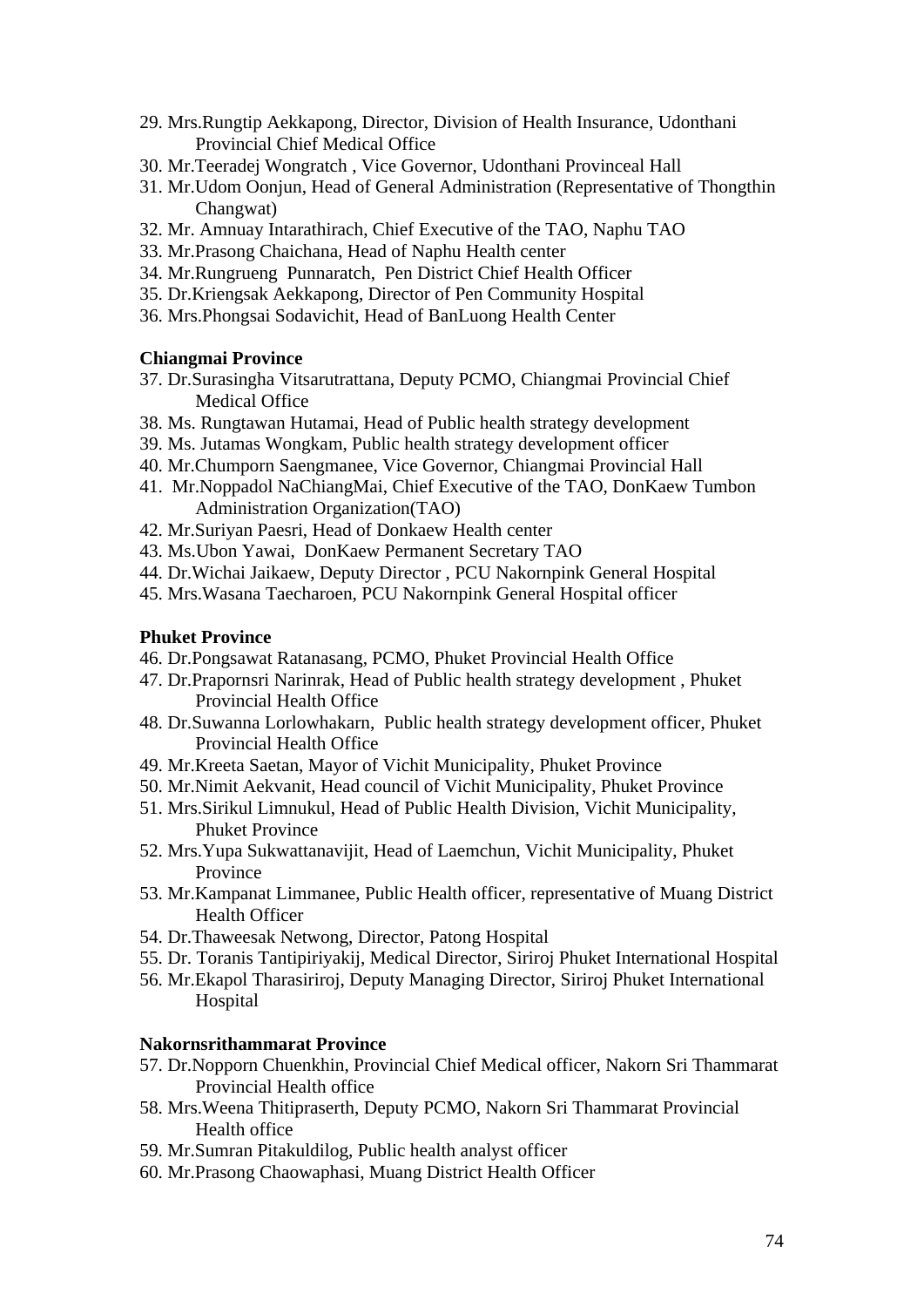- 61. Dr.Kithi Rattanasombat, Director of Thasala District Hospital
- 62. Dr.Somchai Nimwattanakul, Director of Maharaj Nakornsithammarat Hospital
- 63. Mrs.Marasri Kuanhin, Head of Public health strategy development
- 64. Mrs.Oraphan Khlongsrichay, Public health analyst officer
- 65. Mrs.Sarapee Sriporn, Head of Pakphun Health center
- 66. Mr.Prapas Jarayprapas, Head of Bansalabangpu Health center
- 67. Mr.Thanawut Thawornbrahm, Chief Executive of Pakphun TAO
- 68. Mr.Bunyawat Cheechang, Vice governor, Nakornsithammarat Province

## **Samutsakhon Province**

- 69. Dr.Chairat Wechpanich, Provincial Chief Medical officer, Samutsakorn Provincial Health office
- 70. Dr.Kasem Supawannakit, Deputy PCMO, Samutsakorn Provincial Health office
- 71. Mr.Mittraprap Anusatnun, Head of public health division, Luksam TAO, Banphaeo district, Samutsakorn Province
- 72. Mr.Paoen Srinivet, Chief executive of Luksam TAO,
- 73. Mr.Tawipak Hunchoroen, Permanent Secretary of Luksam TAO
- 74. Ms.Tanyatip Yingyuod, Banphaeo District Health Officer
- 75. Ms.Wannee Tongsawad, Head of Luksam Health Center
- 76. Mr.Narinat Putchakarn, Head of Tunginsee Health Center
- 77. Ms.Ladda Amornlukpreecha, Public health officer, Tunginsee Health Center
- 78. Mrs.Krisana Klovutisatein, Public health analyst officer, Samutsakorn Provincial Health office
- 79. Ms.Jaree Sripharat, Deputy director (Quality improvement), Banphaeo Hospital
- 80. Mrs.Kanokwan Sengkhampha, Assistant director, Banphaeo Hospital
- 81. Dr.Witit Arttavetkul, Director of the Government Pharmaceutical Organization (Former Director of Banphaeo Hospital)

#### **Samutsongkram Province**

- 82. Dr.Veerachai Peetawan, Provincial Chief Medical officer, Samutsongkram Provincial Health office
- 83. Ms.Ketsuda Losachitanon, Head of Public health strategy development, Samutsongkram Provincial Health office
- 84. Dr.Somporn Natiruttakorn, Public health officer, Samutsongkram Provincial Health office
- 85. Mr.Kittipong Thonglua, Muang District Health Officer
- 86. Mr.Pumit Leenawong, Local Administration Officer, Samutsongkram DLA
- 87. Ms.Anchalee Keowwan, Head of Health Promotion division, Somdejpraputtalerdla Hospital, Samutsongkram province
- 88. Mrs.Chaweewan panpradit, Head of Community curative care sector, Somdejpraputtalerdla Hospital, Samutsongkram province
- 89. Mrs.Tussanee Jantarasutti, Nurse, Somdejpraputtalerdla Hospital, Samutsongkram province
- 90. Mr.Chana Intarachot, Chief Executive of Banprok TAO
- 91. Mr.Manoj Trairattanayon, Permanent Secretary of Banprok TAO
- 92. Ms.Vilailuk Tiwakorakoj, Dentist, PHO
- 93. Ms.Porntip Mingmontien, Head of Banprok HC
- 94. Mr.Chatchai Chantarattanachok, Banprok HC staff
- 95. Mr.Veerapong Hengboonme, Kaewfa HC staff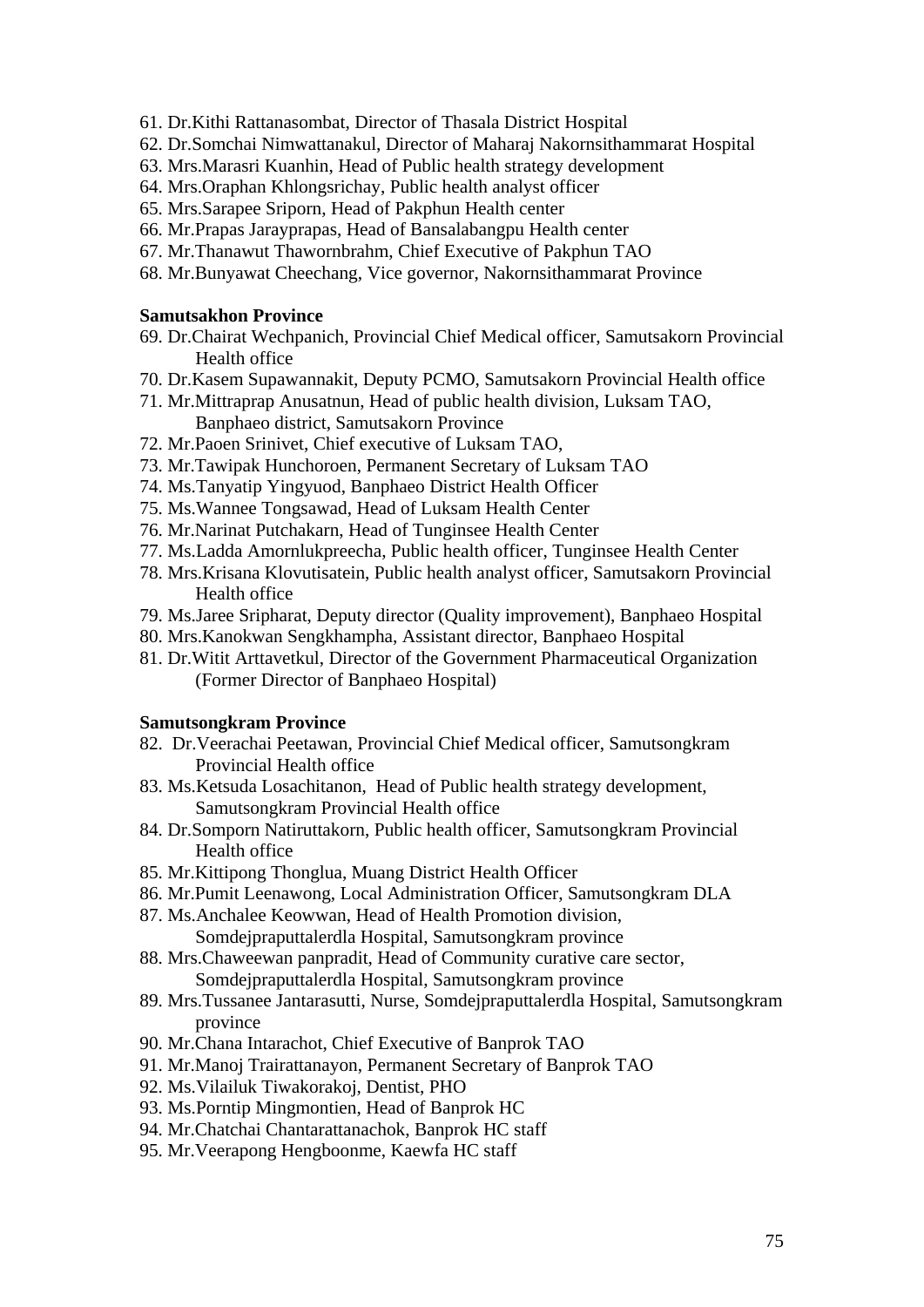## **ANNEX 5: TERMS OF REFERENCE FOR RAPID ASSESSMENT OF DEVOLUTION IN THE THAILAND HEALTH SECTOR REFORM**

**Background.** Decentralization is emerging as one of the important issues at the current stage of health sector reform in Thailand. The 1997 constitution (as well as revised in 2007) and consequent Act on Operationalization of Decentralization in 1999, mandated all sectors to develop decentralization plans of their functions, facilities and personnel by 2010. The same law also mandates that 35% of Government revenues be retained and spent at the local government level. The legislation assigned six key groups of functions to local administrations: providing for essential infrastructure; improvement of quality of life (including health and education); social and community management; planning and local investment; and, tourism. The Ministry of Public Health initially developed plans for decentralization of responsibility of health care to municipalities and sub-districts – tambons with local Area Health Boards covering several local administrations to undertake key roles to coordinate to be decentralized health functions but these reforms stalled shortly after instigation. But more recently, the MOH has launched 28 pilots of devolving primary health care facilities providing a range of preventive and curative care to local administrations.

The 1997 economic crisis also launched reform ideas for public institutions and policies in social sectors supported by the ADB social sector reform loan. Autonomization of public hospitals was part of the social reform package. The 1999 Act of Public Organizations provided an enabling environment for reform. The main objective of the reform was better responsiveness of health care providers to local communities and to allow more flexibility in management instead of rigid central bureaucratic and financial controls. However, only one 120 bed community hospital (Ban Phaeo Hospital in Samut Sakhon Province) has become autonomous, further roll-out was stalled because of political concerns about "privatization," implementation difficulties in particular about changing the way public finances were managed, and resistance by civil servants whose employment conditions were to change.

On parallel track, Thailand introduced in 2002 Universal Health Insurance Coverage Scheme (UC) extending insurance coverage to more than 95% of population. This significantly altered the way how health services were financed by introducing purchasing care for the insured by National Health Security Office (NHSO) and application of population based block grants for district level primary health care and DRG based global budgets for inpatient care. The UC complemented the Civil Service Medical Benefits scheme and Social Health Insurance for formal sector employees that already acted as purchasers of care for their beneficiaries. Overall, the health financing landscape has changed significantly requiring corresponding changes in the management of public health services.

In addition, the National Health Security Act 2002 also requires the decentralization of UC budget management to the local administration and NHSO responds this by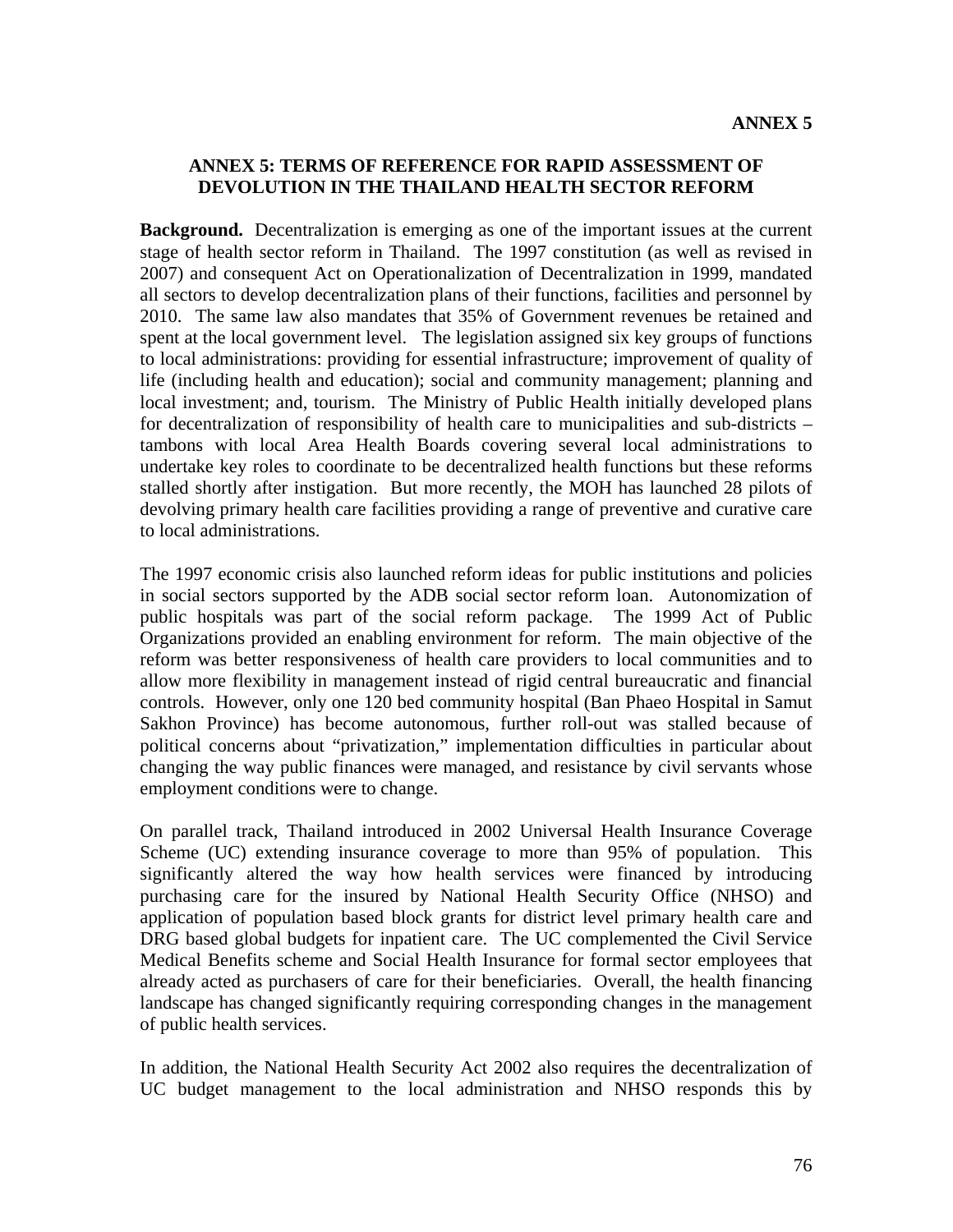transferring budget for community care (37.5 Baht or approx 1 US\$ per capita) to subdistrict administrative organization (SAO). The SAO has to co-fund with this transferred UC budget to set up a community fund managed by a committee comprised of all local stakeholders. There were 888 SAOs participating in this initiative in 2006 and the number has been increasing to almost 4,000 in 2009.

As of 2009, decentralization agenda as called by constitution and laws is very much alive and health sector would need to act. Also, public hospital autonomy reforms are gaining again increasing attention given the changes in health sector financing and political climate. In order to facilitate policy discussion among stakeholders about options for further actions in decentralization and autonomous management of hospitals, a review of the enabling policy environment, experience with decentralization and autonomization pilots, relevant international experience and lessons learned is called for.

**Objective** of the assignment is to conduct rapid assessment of current status of decentralization in the Thai health sector, identification of issues; developing of options for addressing decentralization in the health sector.

**Scope of Work.** The consultant is expected to undertake the following:

- o desk review of applicable policy documents and reports;
- o conduct interviews with the key stakeholders for decentralization policies overall and in the health sector;
- o conduct field visits to and review experience of at least: two primary health care facilities devolved to local administrations (including visit their related local administrations); the one autonomous public hospital; one un-reformed local administration and public hospitals; as well as one private hospital to gain better understanding on market exposure, cost structures and governance arrangements; time and resources allowing, more locations and health providers can be visited;
- o on decentralization analysis, ensure that different dimensions of health and health care covered, including public health surveillance and safety, disease prevention and health promotion, health care at primary and secondary level, investments and maintenance. However, in depth analysis is expected to focus on devolution of health care provision including its financing)
- o on autonomy applying consistent methodology for analysis, e.g. Harding-Preker dimensions of hospital autonomy: decision rights, residual claimant, social functions and exposure to markets;
- o pay particular attention to governance and capacity issues, including engagement of local communities and applying purchasing contracts as accountability instruments;
- o pay particular attention to incentives of health personnel before and after devolution and autonomization
- o discuss and analyze the implications on parallel health sector reforms (e.g. UC) or cross-sectoral reforms on the health sector decentralization and hospital autonomy agenda;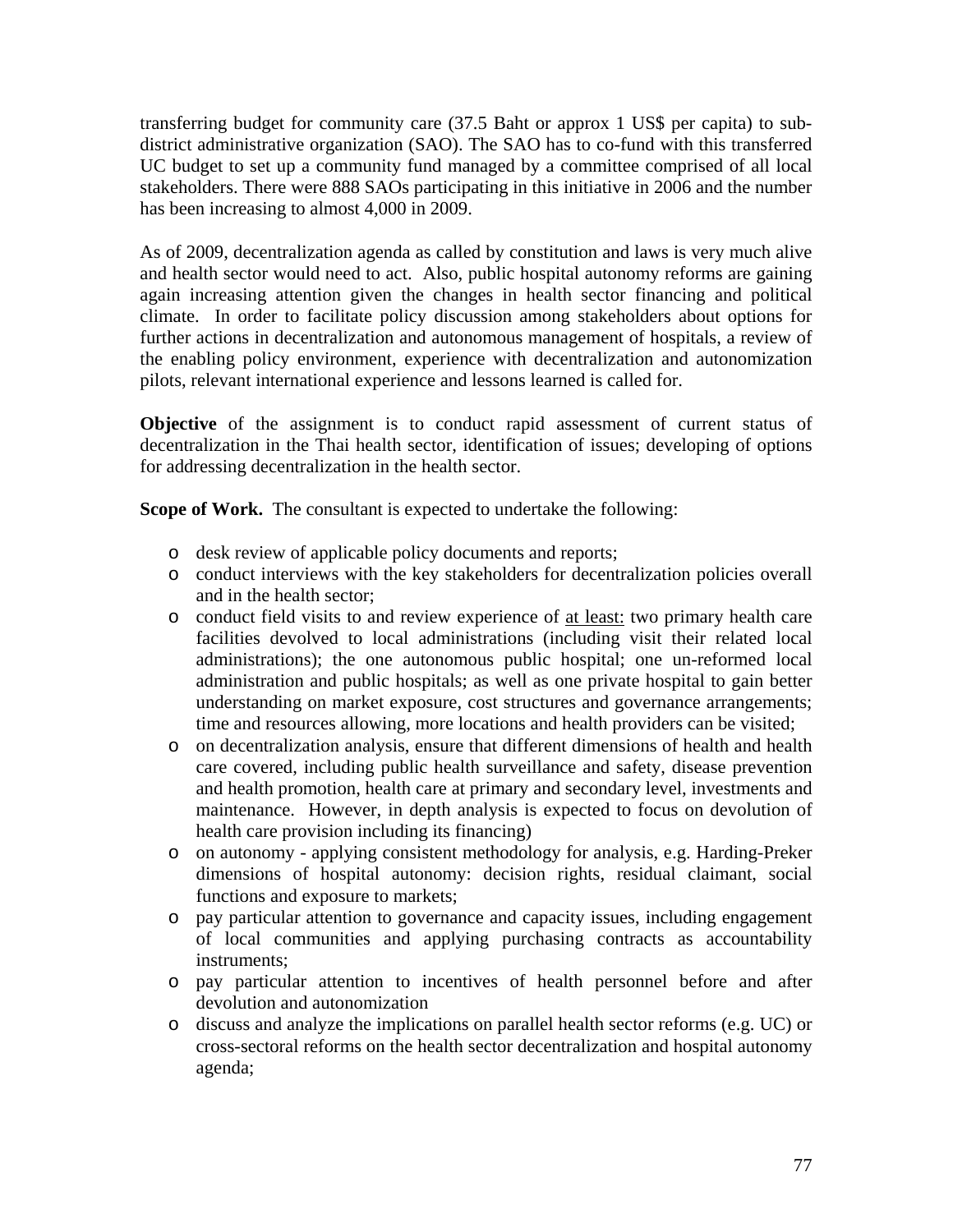o Identify international best practices applicable to Thai context as well as case studies highlighting the risks of application of decentralization policies in the health sector.